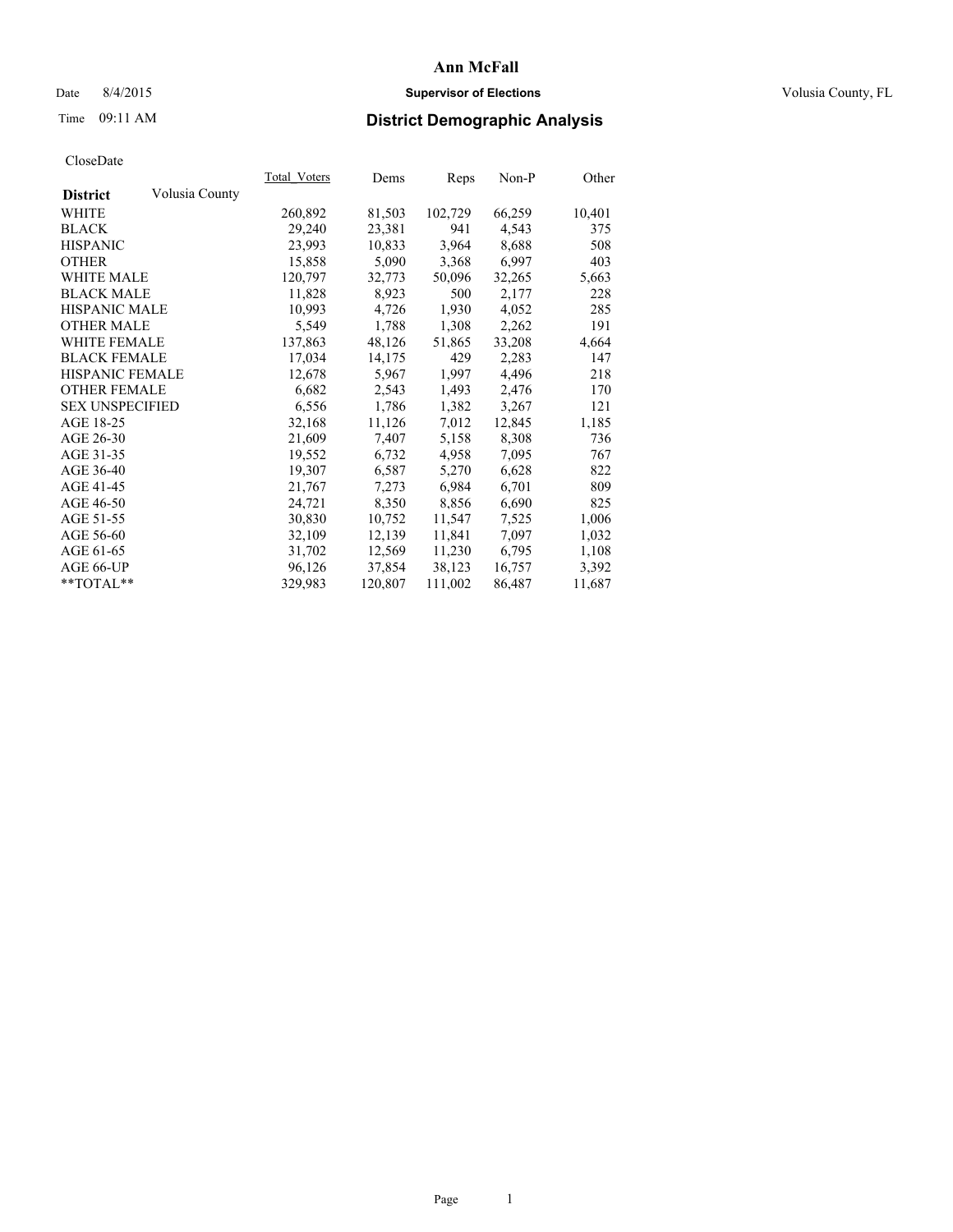## Date 8/4/2015 **Supervisor of Elections Supervisor of Elections** Volusia County, FL

|                        |                           | Total Voters | Dems   | Reps   | $Non-P$ | Other |
|------------------------|---------------------------|--------------|--------|--------|---------|-------|
| <b>District</b>        | County Council District 1 |              |        |        |         |       |
| WHITE                  |                           | 51,480       | 15,547 | 21,662 | 12,058  | 2,213 |
| <b>BLACK</b>           |                           | 4,680        | 3,777  | 149    | 685     | 69    |
| <b>HISPANIC</b>        |                           | 4,668        | 1,962  | 815    | 1,791   | 100   |
| <b>OTHER</b>           |                           | 3,023        | 899    | 746    | 1,297   | 81    |
| <b>WHITE MALE</b>      |                           | 23,547       | 6,127  | 10,393 | 5,839   | 1,188 |
| <b>BLACK MALE</b>      |                           | 1,851        | 1,431  | 66     | 309     | 45    |
| <b>HISPANIC MALE</b>   |                           | 2,008        | 814    | 383    | 768     | 43    |
| <b>OTHER MALE</b>      |                           | 1,042        | 321    | 276    | 407     | 38    |
| <b>WHITE FEMALE</b>    |                           | 27,506       | 9,319  | 11,102 | 6,072   | 1,013 |
| <b>BLACK FEMALE</b>    |                           | 2,770        | 2,306  | 79     | 361     | 24    |
| HISPANIC FEMALE        |                           | 2,583        | 1,110  | 422    | 995     | 56    |
| <b>OTHER FEMALE</b>    |                           | 1,204        | 423    | 309    | 443     | 29    |
| <b>SEX UNSPECIFIED</b> |                           | 1,339        | 334    | 341    | 637     | 27    |
| AGE 18-25              |                           | 6,241        | 1,783  | 1,539  | 2,641   | 278   |
| AGE 26-30              |                           | 3,944        | 1,202  | 1,063  | 1,551   | 128   |
| AGE 31-35              |                           | 3,794        | 1,206  | 1,119  | 1,319   | 150   |
| AGE 36-40              |                           | 3,786        | 1,178  | 1,186  | 1,245   | 177   |
| AGE 41-45              |                           | 4,238        | 1,326  | 1,477  | 1,257   | 178   |
| AGE 46-50              |                           | 4,734        | 1,548  | 1,870  | 1,151   | 165   |
| AGE 51-55              |                           | 5,902        | 1,944  | 2,420  | 1,324   | 214   |
| AGE 56-60              |                           | 6,001        | 2,166  | 2,406  | 1,219   | 210   |
| AGE 61-65              |                           | 6,093        | 2,385  | 2,314  | 1,150   | 244   |
| AGE 66-UP              |                           | 19,100       | 7,446  | 7,975  | 2,960   | 719   |
| $*$ TOTAL $*$          |                           | 63,851       | 22,185 | 23,372 | 15,831  | 2,463 |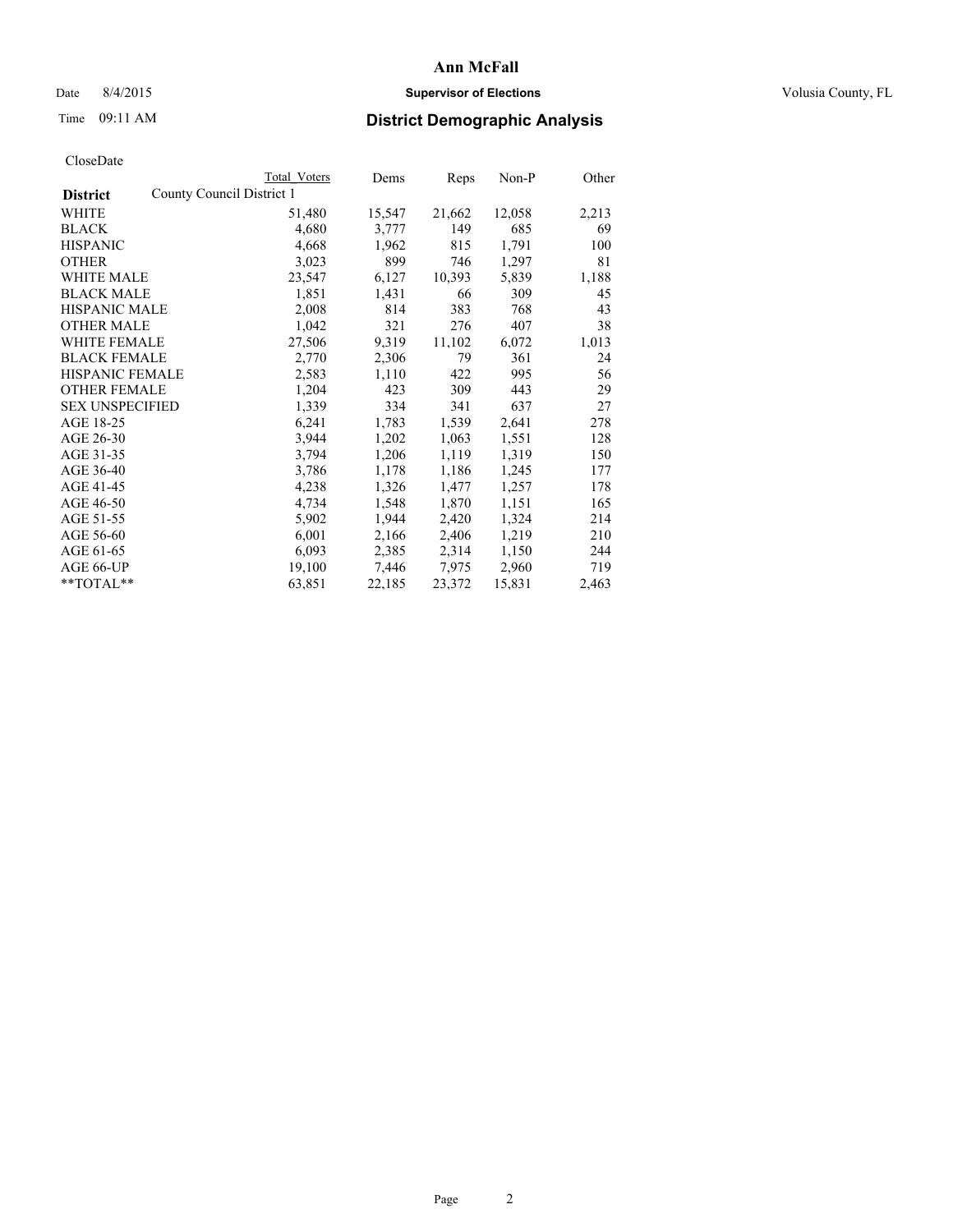## Date 8/4/2015 **Supervisor of Elections Supervisor of Elections** Volusia County, FL

|                                              | Total Voters | Dems   | Reps   | $Non-P$ | Other |
|----------------------------------------------|--------------|--------|--------|---------|-------|
| County Council District 2<br><b>District</b> |              |        |        |         |       |
| WHITE                                        | 49,967       | 16,456 | 18,521 | 12,955  | 2,035 |
| <b>BLACK</b>                                 | 10,980       | 9,033  | 287    | 1,549   | 111   |
| <b>HISPANIC</b>                              | 1,920        | 801    | 379    | 686     | 54    |
| <b>OTHER</b>                                 | 3,424        | 1,245  | 607    | 1,490   | 82    |
| <b>WHITE MALE</b>                            | 23,332       | 6,699  | 9,144  | 6,335   | 1,154 |
| <b>BLACK MALE</b>                            | 4,295        | 3,382  | 148    | 705     | 60    |
| <b>HISPANIC MALE</b>                         | 896          | 348    | 184    | 332     | 32    |
| <b>OTHER MALE</b>                            | 1,206        | 426    | 234    | 508     | 38    |
| WHITE FEMALE                                 | 26,214       | 9,625  | 9,247  | 6,480   | 862   |
| <b>BLACK FEMALE</b>                          | 6,518        | 5,520  | 135    | 812     | 51    |
| HISPANIC FEMALE                              | 992          | 442    | 191    | 337     | 22    |
| <b>OTHER FEMALE</b>                          | 1,513        | 634    | 285    | 558     | 36    |
| <b>SEX UNSPECIFIED</b>                       | 1,325        | 459    | 226    | 613     | 27    |
| AGE 18-25                                    | 7,488        | 3,704  | 1,149  | 2,409   | 226   |
| AGE 26-30                                    | 4,776        | 1,975  | 988    | 1,659   | 154   |
| AGE 31-35                                    | 3,857        | 1,556  | 831    | 1,321   | 149   |
| AGE 36-40                                    | 3,368        | 1,389  | 766    | 1,087   | 126   |
| AGE 41-45                                    | 3,702        | 1,448  | 1,006  | 1,120   | 128   |
| AGE 46-50                                    | 4,464        | 1,728  | 1,356  | 1,234   | 146   |
| AGE 51-55                                    | 5,758        | 2,313  | 1,886  | 1,382   | 177   |
| AGE 56-60                                    | 6,185        | 2,572  | 2,083  | 1,337   | 193   |
| AGE 61-65                                    | 6,359        | 2,604  | 2,089  | 1,459   | 207   |
| AGE 66-UP                                    | 20,322       | 8,243  | 7,637  | 3,667   | 775   |
| **TOTAL**                                    | 66,291       | 27,535 | 19,794 | 16,680  | 2,282 |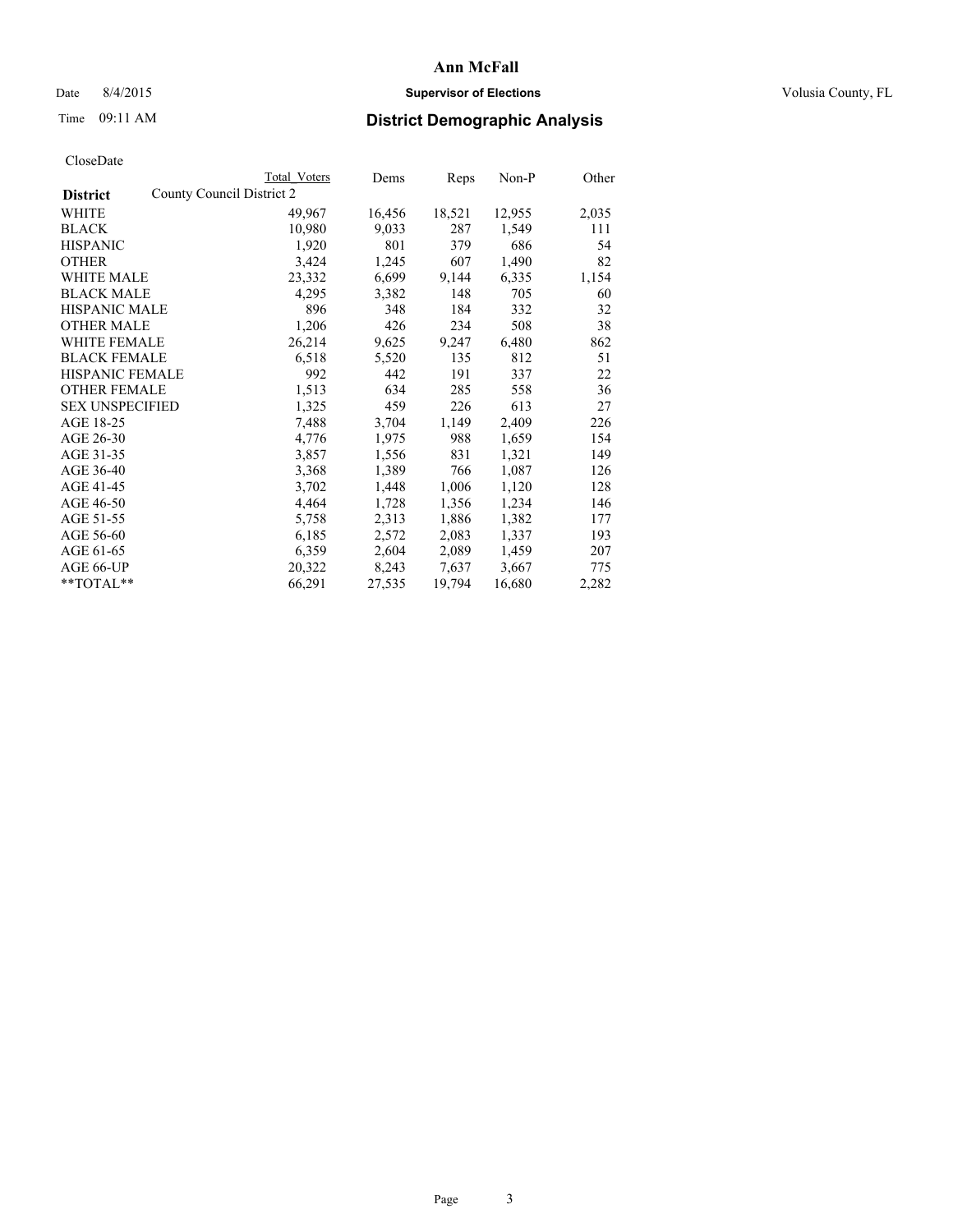## Date 8/4/2015 **Supervisor of Elections Supervisor of Elections** Volusia County, FL

| CloseDate |
|-----------|
|-----------|

|                                              | <b>Total Voters</b> | Dems   | Reps   | $Non-P$ | Other |
|----------------------------------------------|---------------------|--------|--------|---------|-------|
| County Council District 3<br><b>District</b> |                     |        |        |         |       |
| WHITE                                        | 65,067              | 20,220 | 25,573 | 16,939  | 2,335 |
| <b>BLACK</b>                                 | 1,957               | 1,524  | 72     | 337     | 24    |
| <b>HISPANIC</b>                              | 1,293               | 477    | 316    | 461     | 39    |
| <b>OTHER</b>                                 | 2,578               | 726    | 599    | 1,181   | 72    |
| WHITE MALE                                   | 30,267              | 8,191  | 12,589 | 8,235   | 1,252 |
| <b>BLACK MALE</b>                            | 862                 | 620    | 39     | 184     | 19    |
| <b>HISPANIC MALE</b>                         | 575                 | 189    | 146    | 219     | 21    |
| <b>OTHER MALE</b>                            | 911                 | 254    | 252    | 371     | 34    |
| WHITE FEMALE                                 | 34,263              | 11,862 | 12,801 | 8,528   | 1,072 |
| <b>BLACK FEMALE</b>                          | 1,076               | 891    | 33     | 147     | 5     |
| <b>HISPANIC FEMALE</b>                       | 700                 | 280    | 166    | 237     | 17    |
| <b>OTHER FEMALE</b>                          | 1,077               | 378    | 264    | 404     | 31    |
| <b>SEX UNSPECIFIED</b>                       | 1,163               | 282    | 270    | 592     | 19    |
| AGE 18-25                                    | 5,379               | 1,356  | 1,453  | 2,336   | 234   |
| AGE 26-30                                    | 3,902               | 1,113  | 1,044  | 1,610   | 135   |
| AGE 31-35                                    | 3,594               | 1,029  | 1,030  | 1,393   | 142   |
| AGE 36-40                                    | 3,762               | 1,025  | 1,188  | 1,384   | 165   |
| AGE 41-45                                    | 4,567               | 1,322  | 1,636  | 1,458   | 151   |
| AGE 46-50                                    | 5,033               | 1,407  | 2,024  | 1,464   | 138   |
| AGE 51-55                                    | 6,616               | 1,999  | 2,730  | 1,666   | 221   |
| AGE 56-60                                    | 7,355               | 2,535  | 2,893  | 1,701   | 226   |
| AGE 61-65                                    | 7,502               | 2,804  | 2,846  | 1,592   | 260   |
| AGE 66-UP                                    | 23,169              | 8,355  | 9,709  | 4,309   | 796   |
| **TOTAL**                                    | 70,895              | 22,947 | 26,560 | 18,918  | 2,470 |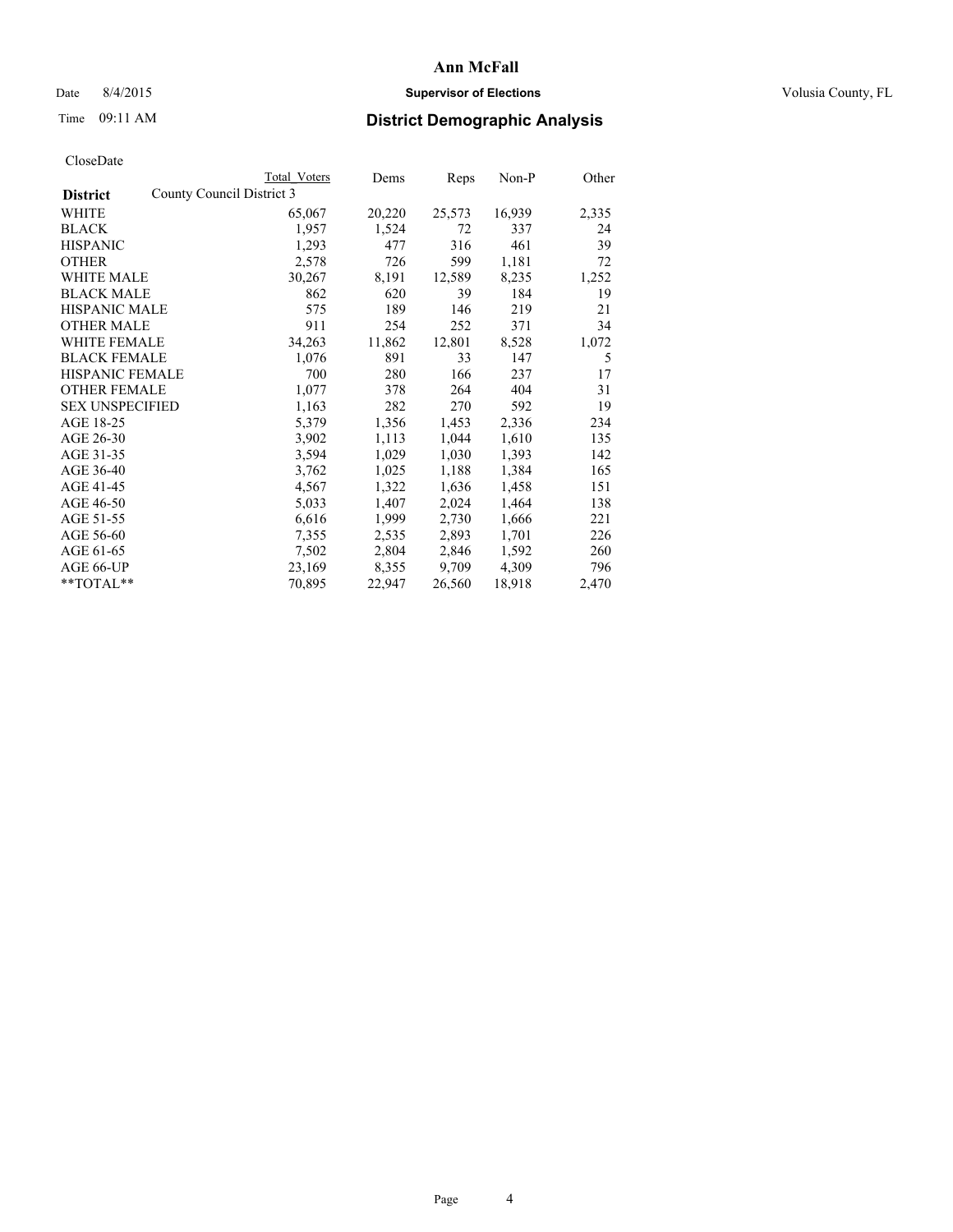## Date 8/4/2015 **Supervisor of Elections Supervisor of Elections** Volusia County, FL

|                                              | Total Voters | Dems   | Reps   | Non-P  | Other |
|----------------------------------------------|--------------|--------|--------|--------|-------|
| County Council District 4<br><b>District</b> |              |        |        |        |       |
| WHITE                                        | 54,389       | 17,365 | 21,414 | 13,575 | 2,035 |
| <b>BLACK</b>                                 | 6,189        | 4,952  | 179    | 987    | 71    |
| <b>HISPANIC</b>                              | 1,649        | 679    | 357    | 577    | 36    |
| <b>OTHER</b>                                 | 3,258        | 1,052  | 741    | 1,379  | 86    |
| WHITE MALE                                   | 25,042       | 6,923  | 10,376 | 6,653  | 1,090 |
| <b>BLACK MALE</b>                            | 2,413        | 1,794  | 97     | 482    | 40    |
| <b>HISPANIC MALE</b>                         | 732          | 267    | 174    | 265    | 26    |
| <b>OTHER MALE</b>                            | 1,161        | 363    | 289    | 466    | 43    |
| <b>WHITE FEMALE</b>                          | 28,903       | 10,342 | 10,884 | 6,750  | 927   |
| <b>BLACK FEMALE</b>                          | 3,710        | 3,107  | 81     | 491    | 31    |
| HISPANIC FEMALE                              | 900          | 407    | 177    | 306    | 10    |
| <b>OTHER FEMALE</b>                          | 1,402        | 525    | 350    | 489    | 38    |
| <b>SEX UNSPECIFIED</b>                       | 1,221        | 320    | 262    | 616    | 23    |
| AGE 18-25                                    | 5,969        | 2,026  | 1,477  | 2,277  | 189   |
| AGE 26-30                                    | 4,094        | 1,512  | 999    | 1,453  | 130   |
| AGE 31-35                                    | 3,567        | 1,306  | 902    | 1,236  | 123   |
| AGE 36-40                                    | 3,430        | 1,201  | 962    | 1,130  | 137   |
| AGE 41-45                                    | 4,024        | 1,327  | 1,312  | 1,229  | 156   |
| AGE 46-50                                    | 4,845        | 1,644  | 1,771  | 1,263  | 167   |
| AGE 51-55                                    | 6,111        | 2,141  | 2,291  | 1,483  | 196   |
| AGE 56-60                                    | 6,484        | 2,465  | 2,361  | 1,453  | 205   |
| AGE 61-65                                    | 6,561        | 2,549  | 2,326  | 1,447  | 239   |
| AGE 66-UP                                    | 20,382       | 7,873  | 8,284  | 3,540  | 685   |
| $*$ TOTAL $*$                                | 65,485       | 24,048 | 22,691 | 16,518 | 2,228 |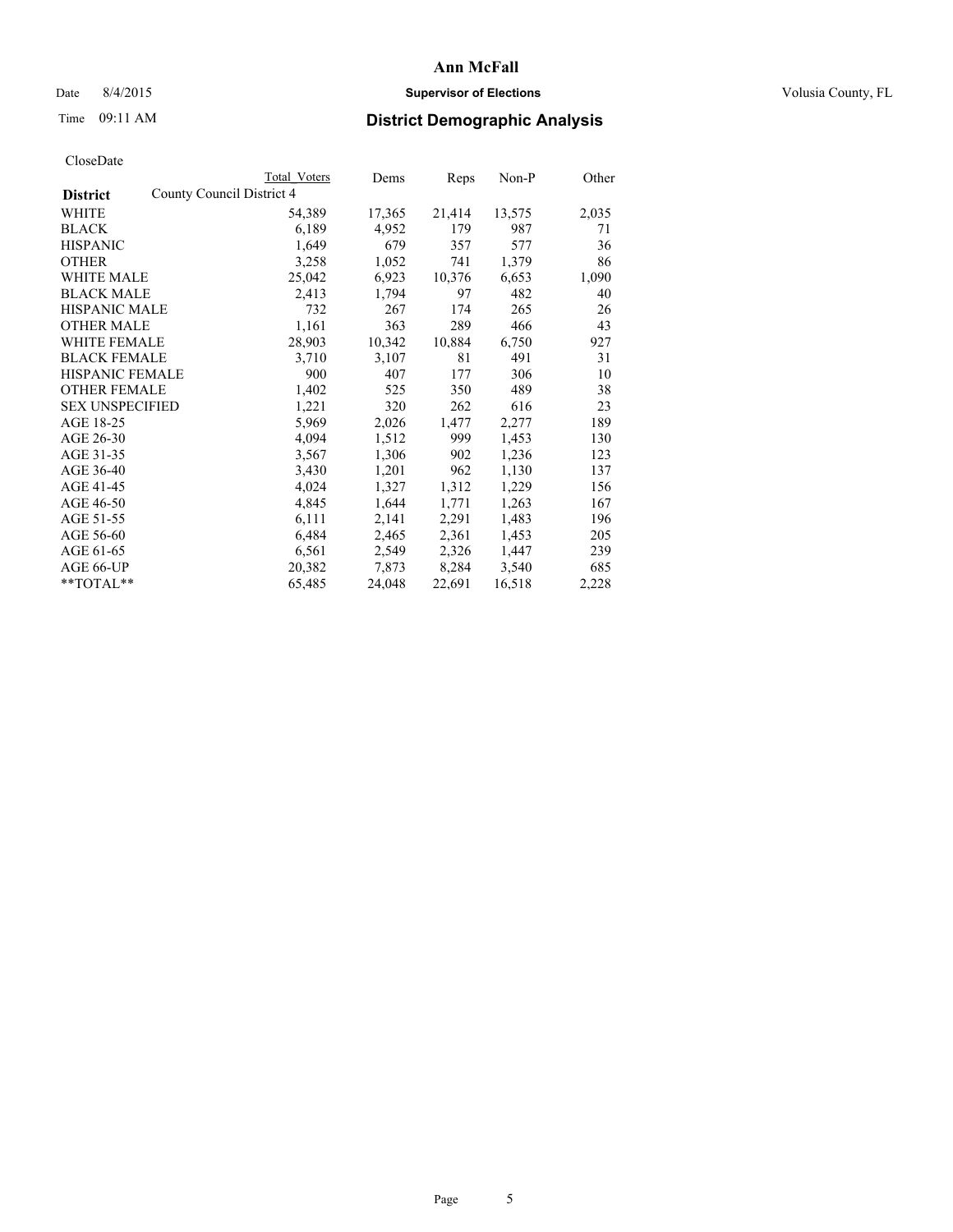## Date 8/4/2015 **Supervisor of Elections Supervisor of Elections** Volusia County, FL

|                                              | Total Voters | Dems   | Reps   | Non-P  | Other |
|----------------------------------------------|--------------|--------|--------|--------|-------|
| County Council District 5<br><b>District</b> |              |        |        |        |       |
| WHITE                                        | 39,989       | 11,915 | 15,559 | 10,732 | 1,783 |
| <b>BLACK</b>                                 | 5,434        | 4,095  | 254    | 985    | 100   |
| <b>HISPANIC</b>                              | 14,463       | 6,914  | 2,097  | 5,173  | 279   |
| <b>OTHER</b>                                 | 3,575        | 1,168  | 675    | 1,650  | 82    |
| WHITE MALE                                   | 18,609       | 4,833  | 7,594  | 5,203  | 979   |
| <b>BLACK MALE</b>                            | 2,407        | 1,696  | 150    | 497    | 64    |
| <b>HISPANIC MALE</b>                         | 6,782        | 3,108  | 1,043  | 2,468  | 163   |
| <b>OTHER MALE</b>                            | 1,229        | 424    | 257    | 510    | 38    |
| <b>WHITE FEMALE</b>                          | 20,977       | 6,978  | 7,831  | 5,378  | 790   |
| <b>BLACK FEMALE</b>                          | 2,960        | 2,351  | 101    | 472    | 36    |
| HISPANIC FEMALE                              | 7,503        | 3,728  | 1,041  | 2,621  | 113   |
| <b>OTHER FEMALE</b>                          | 1,486        | 583    | 285    | 582    | 36    |
| <b>SEX UNSPECIFIED</b>                       | 1,508        | 391    | 283    | 809    | 25    |
| AGE 18-25                                    | 7,091        | 2,257  | 1,394  | 3,182  | 258   |
| AGE 26-30                                    | 4,893        | 1,605  | 1,064  | 2,035  | 189   |
| AGE 31-35                                    | 4,740        | 1,635  | 1,076  | 1,826  | 203   |
| AGE 36-40                                    | 4,961        | 1,794  | 1,168  | 1,782  | 217   |
| AGE 41-45                                    | 5,236        | 1,850  | 1,553  | 1,637  | 196   |
| AGE 46-50                                    | 5,645        | 2,023  | 1,835  | 1,578  | 209   |
| AGE 51-55                                    | 6,443        | 2,355  | 2,220  | 1,670  | 198   |
| AGE 56-60                                    | 6,084        | 2,401  | 2,098  | 1,387  | 198   |
| AGE 61-65                                    | 5,187        | 2,227  | 1,655  | 1,147  | 158   |
| AGE 66-UP                                    | 13,153       | 5,937  | 4,518  | 2,281  | 417   |
| $*$ TOTAL $*$                                | 63,461       | 24,092 | 18,585 | 18,540 | 2,244 |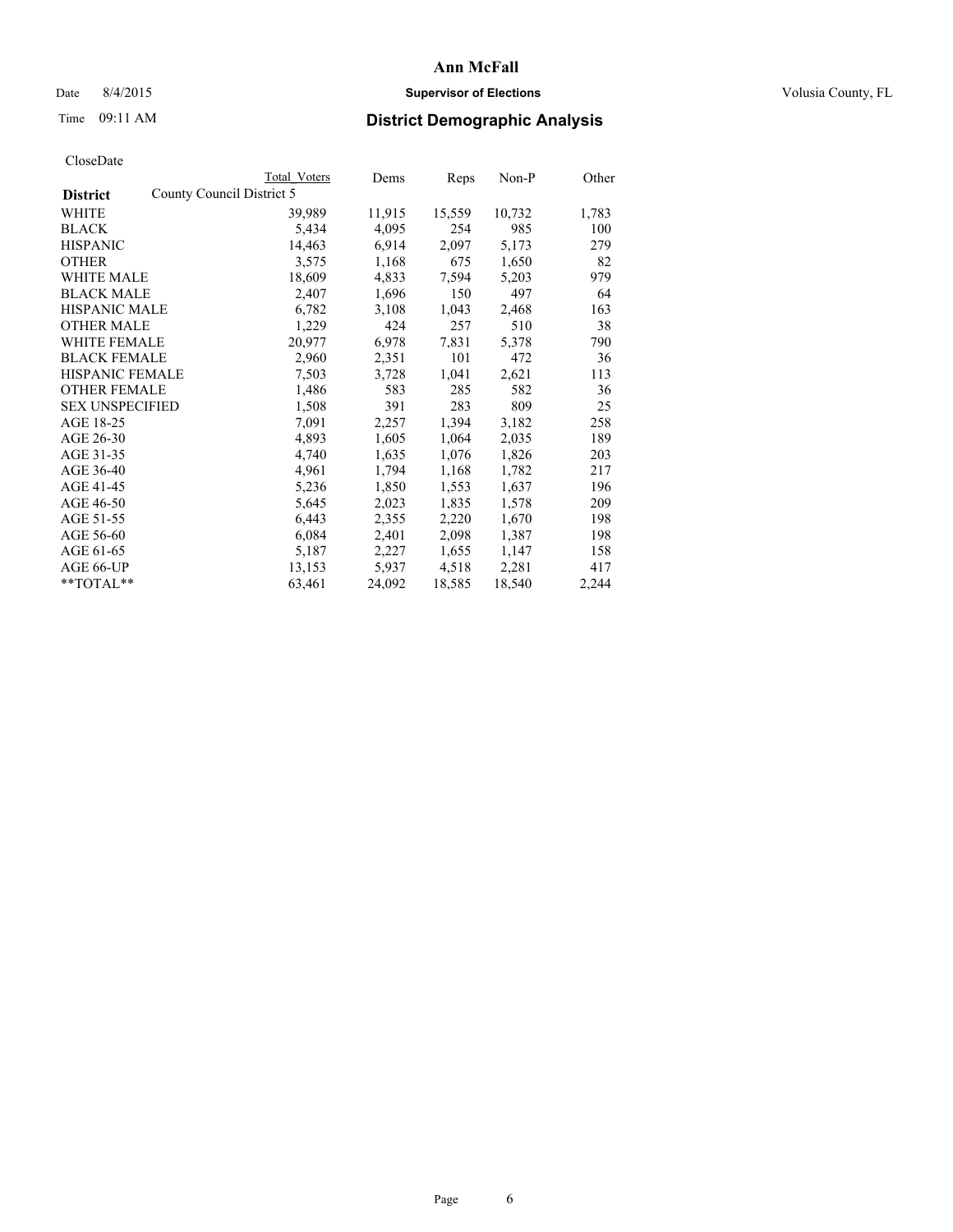## Date 8/4/2015 **Supervisor of Elections Supervisor of Elections** Volusia County, FL

# Time 09:11 AM **District Demographic Analysis**

|                        |                              | <b>Total Voters</b> | Dems           | Reps | Non-P | Other          |
|------------------------|------------------------------|---------------------|----------------|------|-------|----------------|
| <b>District</b>        | Indigo Community Development |                     |                |      |       |                |
| WHITE                  |                              | 1,038               | 240            | 508  | 248   | 42             |
| <b>BLACK</b>           |                              | 122                 | 86             | 11   | 24    | 1              |
| <b>HISPANIC</b>        |                              | 63                  | 25             | 8    | 28    | 2              |
| <b>OTHER</b>           |                              | 90                  | 22             | 27   | 39    | $\overline{2}$ |
| WHITE MALE             |                              | 506                 | 99             | 258  | 124   | 25             |
| <b>BLACK MALE</b>      |                              | 57                  | 35             | 8    | 14    | $\mathbf{0}$   |
| <b>HISPANIC MALE</b>   |                              | 23                  | 8              | 3    | 11    |                |
| <b>OTHER MALE</b>      |                              | 28                  | $\overline{4}$ | 11   | 12    | 1              |
| WHITE FEMALE           |                              | 525                 | 141            | 246  | 122   | 16             |
| <b>BLACK FEMALE</b>    |                              | 64                  | 50             | 3    | 10    |                |
| <b>HISPANIC FEMALE</b> |                              | 40                  | 17             | 5    | 17    |                |
| <b>OTHER FEMALE</b>    |                              | 49                  | 13             | 14   | 21    |                |
| <b>SEX UNSPECIFIED</b> |                              | 20                  | 6              | 5    | 8     |                |
| AGE 18-25              |                              | 93                  | 20             | 38   | 32    | 3              |
| AGE 26-30              |                              | 95                  | 20             | 34   | 33    | 8              |
| AGE 31-35              |                              | 104                 | 30             | 35   | 37    | $\overline{c}$ |
| AGE 36-40              |                              | 101                 | 34             | 36   | 31    | $\theta$       |
| AGE 41-45              |                              | 101                 | 27             | 51   | 20    | 3              |
| AGE 46-50              |                              | 95                  | 26             | 38   | 26    | 5              |
| AGE 51-55              |                              | 123                 | 37             | 56   | 29    | 1              |
| AGE 56-60              |                              | 135                 | 40             | 57   | 36    | $\overline{2}$ |
| AGE 61-65              |                              | 138                 | 47             | 56   | 28    | $\overline{7}$ |
| AGE 66-UP              |                              | 327                 | 92             | 152  | 67    | 16             |
| **TOTAL**              |                              | 1,313               | 373            | 554  | 339   | 47             |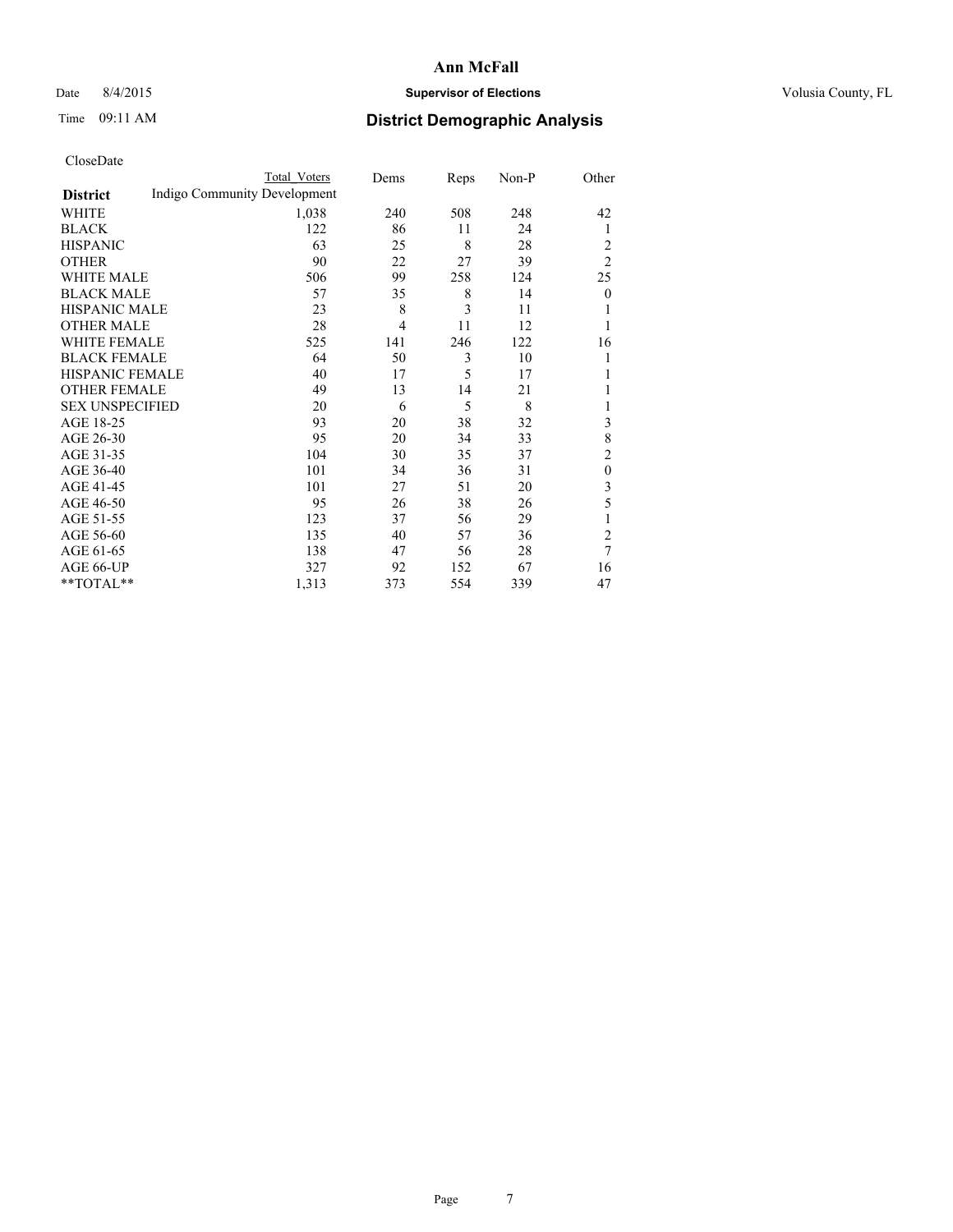## Date 8/4/2015 **Supervisor of Elections Supervisor of Elections** Volusia County, FL

# Time 09:11 AM **District Demographic Analysis**

|                                             | <b>Total Voters</b> | Dems   | Reps   | $Non-P$ | Other |
|---------------------------------------------|---------------------|--------|--------|---------|-------|
| Congressional District 6<br><b>District</b> |                     |        |        |         |       |
| WHITE                                       | 203,553             | 64,722 | 79,774 | 51,234  | 7,823 |
| <b>BLACK</b>                                | 22,953              | 18,615 | 661    | 3,420   | 257   |
| <b>HISPANIC</b>                             | 7,371               | 2,970  | 1,487  | 2,720   | 194   |
| <b>OTHER</b>                                | 11,200              | 3,606  | 2,424  | 4,875   | 295   |
| <b>WHITE MALE</b>                           | 94,287              | 26,048 | 38,972 | 25,002  | 4,265 |
| <b>BLACK MALE</b>                           | 9,068               | 6,977  | 342    | 1,597   | 152   |
| <b>HISPANIC MALE</b>                        | 3,295               | 1,244  | 691    | 1,249   | 111   |
| <b>OTHER MALE</b>                           | 3,927               | 1,241  | 947    | 1,599   | 140   |
| <b>WHITE FEMALE</b>                         | 107,604             | 38,208 | 40,233 | 25,659  | 3,504 |
| <b>BLACK FEMALE</b>                         | 13,586              | 11,412 | 310    | 1,759   | 105   |
| <b>HISPANIC FEMALE</b>                      | 3,969               | 1,686  | 775    | 1,427   | 81    |
| <b>OTHER FEMALE</b>                         | 4,778               | 1,813  | 1,099  | 1,741   | 125   |
| <b>SEX UNSPECIFIED</b>                      | 4,561               | 1,284  | 976    | 2,215   | 86    |
| AGE 18-25                                   | 23,144              | 8,379  | 5,126  | 8,814   | 825   |
| AGE 26-30                                   | 15,396              | 5,445  | 3,715  | 5,736   | 500   |
| AGE 31-35                                   | 13,552              | 4,752  | 3,501  | 4,789   | 510   |
| AGE 36-40                                   | 13,075              | 4,402  | 3,708  | 4,410   | 555   |
| AGE 41-45                                   | 15,078              | 4,991  | 4,921  | 4,614   | 552   |
| AGE 46-50                                   | 17,438              | 5,828  | 6,385  | 4,673   | 552   |
| AGE 51-55                                   | 22,391              | 7,830  | 8,497  | 5,336   | 728   |
| AGE 56-60                                   | 24,058              | 9,091  | 8,934  | 5,272   | 761   |
| AGE 61-65                                   | 24,528              | 9,626  | 8,799  | 5,233   | 870   |
| AGE 66-UP                                   | 76,360              | 29,559 | 30,741 | 13,348  | 2,712 |
| $*$ TOTAL $*$                               | 245,077             | 89,913 | 84,346 | 62,249  | 8,569 |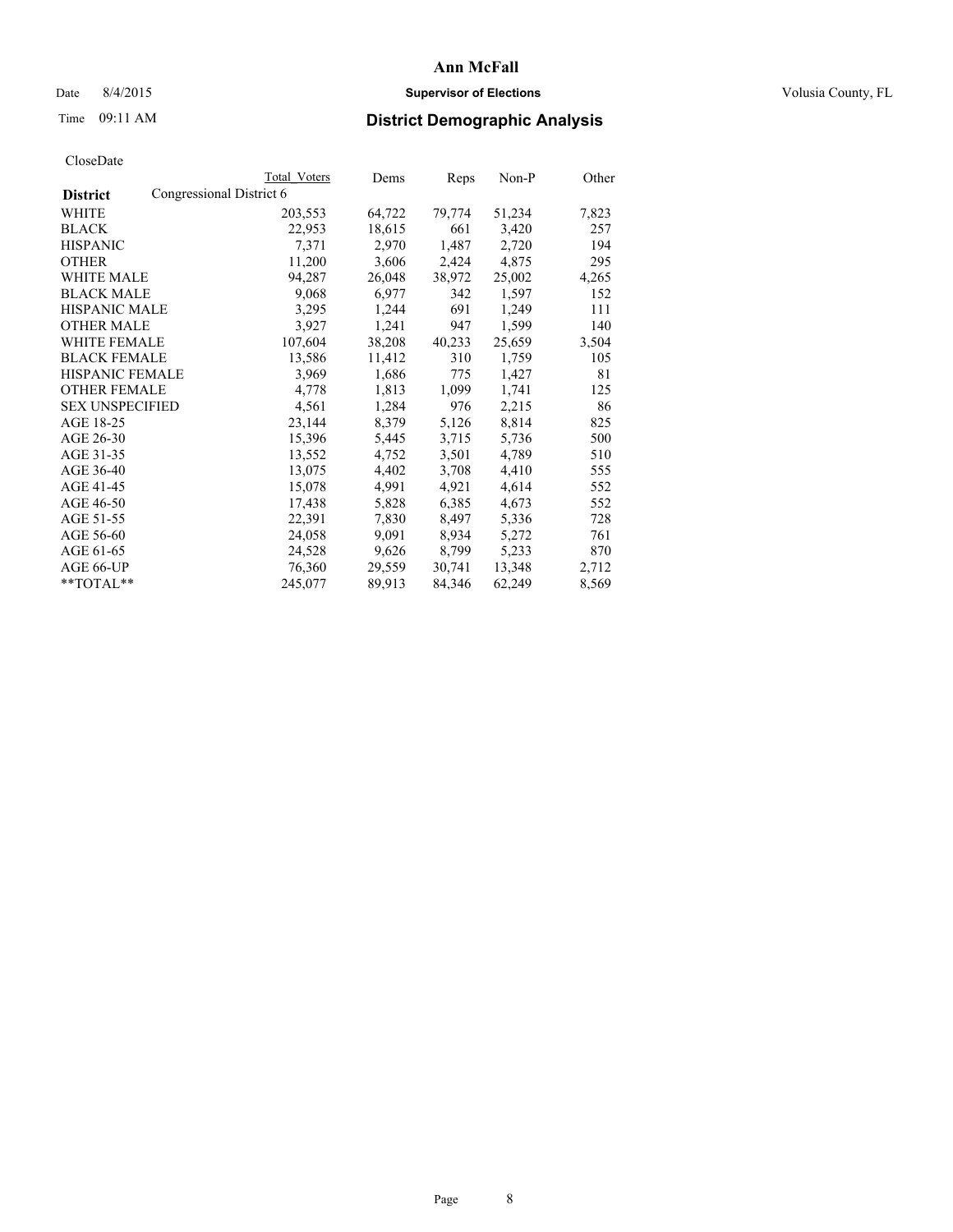## Date 8/4/2015 **Supervisor of Elections Supervisor of Elections** Volusia County, FL

|                        |                          | Total Voters | Dems   | Reps   | Non-P  | Other |
|------------------------|--------------------------|--------------|--------|--------|--------|-------|
| <b>District</b>        | Congressional District 7 |              |        |        |        |       |
| WHITE                  |                          | 57,339       | 16,781 | 22,955 | 15,025 | 2,578 |
| <b>BLACK</b>           |                          | 6,287        | 4,766  | 280    | 1,123  | 118   |
| <b>HISPANIC</b>        |                          | 16,622       | 7,863  | 2,477  | 5,968  | 314   |
| <b>OTHER</b>           |                          | 4,658        | 1,484  | 944    | 2,122  | 108   |
| <b>WHITE MALE</b>      |                          | 26,510       | 6,725  | 11,124 | 7,263  | 1,398 |
| <b>BLACK MALE</b>      |                          | 2,760        | 1,946  | 158    | 580    | 76    |
| <b>HISPANIC MALE</b>   |                          | 7,698        | 3,482  | 1,239  | 2,803  | 174   |
| <b>OTHER MALE</b>      |                          | 1,622        | 547    | 361    | 663    | 51    |
| <b>WHITE FEMALE</b>    |                          | 30,259       | 9,918  | 11,632 | 7,549  | 1,160 |
| <b>BLACK FEMALE</b>    |                          | 3,448        | 2,763  | 119    | 524    | 42    |
| HISPANIC FEMALE        |                          | 8,709        | 4,281  | 1,222  | 3,069  | 137   |
| <b>OTHER FEMALE</b>    |                          | 1,904        | 730    | 394    | 735    | 45    |
| <b>SEX UNSPECIFIED</b> |                          | 1,995        | 502    | 406    | 1,052  | 35    |
| AGE 18-25              |                          | 9,024        | 2,747  | 1,886  | 4,031  | 360   |
| AGE 26-30              |                          | 6,213        | 1,962  | 1,443  | 2,572  | 236   |
| AGE 31-35              |                          | 6,000        | 1,980  | 1,457  | 2,306  | 257   |
| AGE 36-40              |                          | 6,232        | 2,185  | 1,562  | 2,218  | 267   |
| AGE 41-45              |                          | 6,689        | 2,282  | 2,063  | 2,087  | 257   |
| AGE 46-50              |                          | 7,283        | 2,522  | 2,471  | 2,017  | 273   |
| AGE 51-55              |                          | 8,439        | 2,922  | 3,050  | 2,189  | 278   |
| AGE 56-60              |                          | 8,051        | 3,048  | 2,907  | 1,825  | 271   |
| AGE 61-65              |                          | 7,174        | 2,943  | 2,431  | 1,562  | 238   |
| AGE 66-UP              |                          | 19,766       | 8,295  | 7,382  | 3,409  | 680   |
| $*$ $TOTAI.**$         |                          | 84,906       | 30,894 | 26,656 | 24,238 | 3,118 |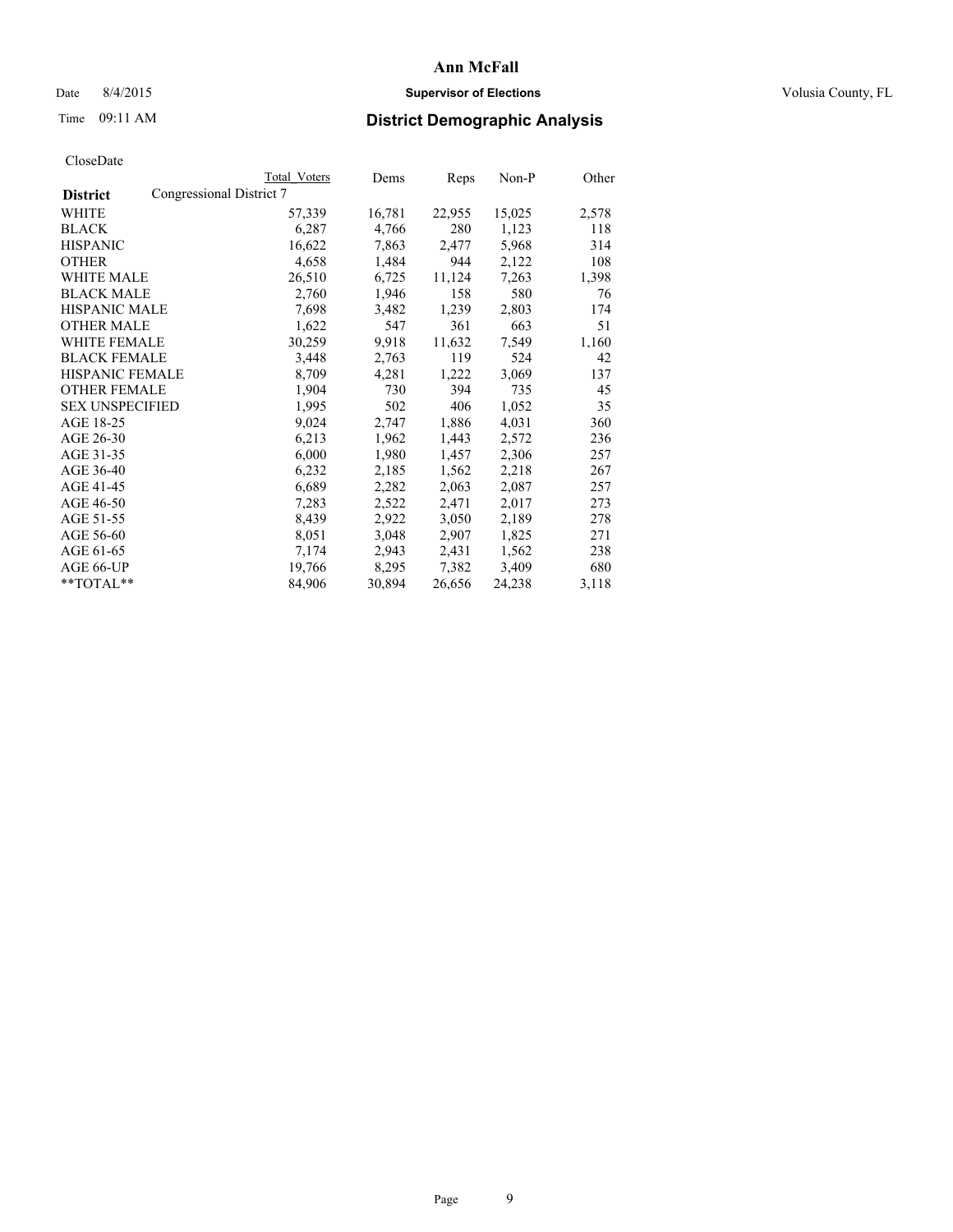## Date 8/4/2015 **Supervisor of Elections Supervisor of Elections** Volusia County, FL

# Time 09:11 AM **District Demographic Analysis**

| <b>Total Voters</b> | Dems   | Reps   | Non-P  | Other |
|---------------------|--------|--------|--------|-------|
| Unincorporated Area |        |        |        |       |
| 65,156              | 19,836 | 26,852 | 15,862 | 2,606 |
| 2,515               | 2,004  | 91     | 393    | 27    |
| 2,890               | 1,131  | 583    | 1,111  | 65    |
| 3,090               | 814    | 827    | 1,364  | 85    |
| 30,760              | 8,113  | 13,420 | 7,800  | 1,427 |
| 1,090               | 820    | 48     | 205    | 17    |
| 1,324               | 494    | 274    | 521    | 35    |
| 1,091               | 280    | 330    | 439    | 42    |
| 33,827              | 11,599 | 13,205 | 7,858  | 1,165 |
| 1,401               | 1,166  | 43     | 182    | 10    |
| 1,513               | 610    | 301    | 573    | 29    |
| 1,206               | 401    | 339    | 437    | 29    |
| 1,438               | 302    | 393    | 714    | 29    |
| 6,144               | 1,499  | 1,804  | 2,578  | 263   |
| 4,185               | 1,144  | 1,205  | 1,671  | 165   |
| 3,841               | 1,122  | 1,128  | 1,432  | 159   |
| 3,812               | 1,079  | 1,210  | 1,340  | 183   |
| 4,617               | 1,259  | 1,733  | 1,441  | 184   |
| 5,589               | 1,591  | 2,323  | 1,477  | 198   |
| 7,480               | 2,200  | 3,220  | 1,810  | 250   |
| 7,788               | 2,674  | 3,189  | 1,635  | 290   |
| 7.735               | 2,797  | 3,035  | 1,593  | 310   |
| 22,441              | 8,417  | 9,501  | 3,743  | 780   |
| 73,651              | 23,785 | 28,353 | 18,730 | 2,783 |
|                     |        |        |        |       |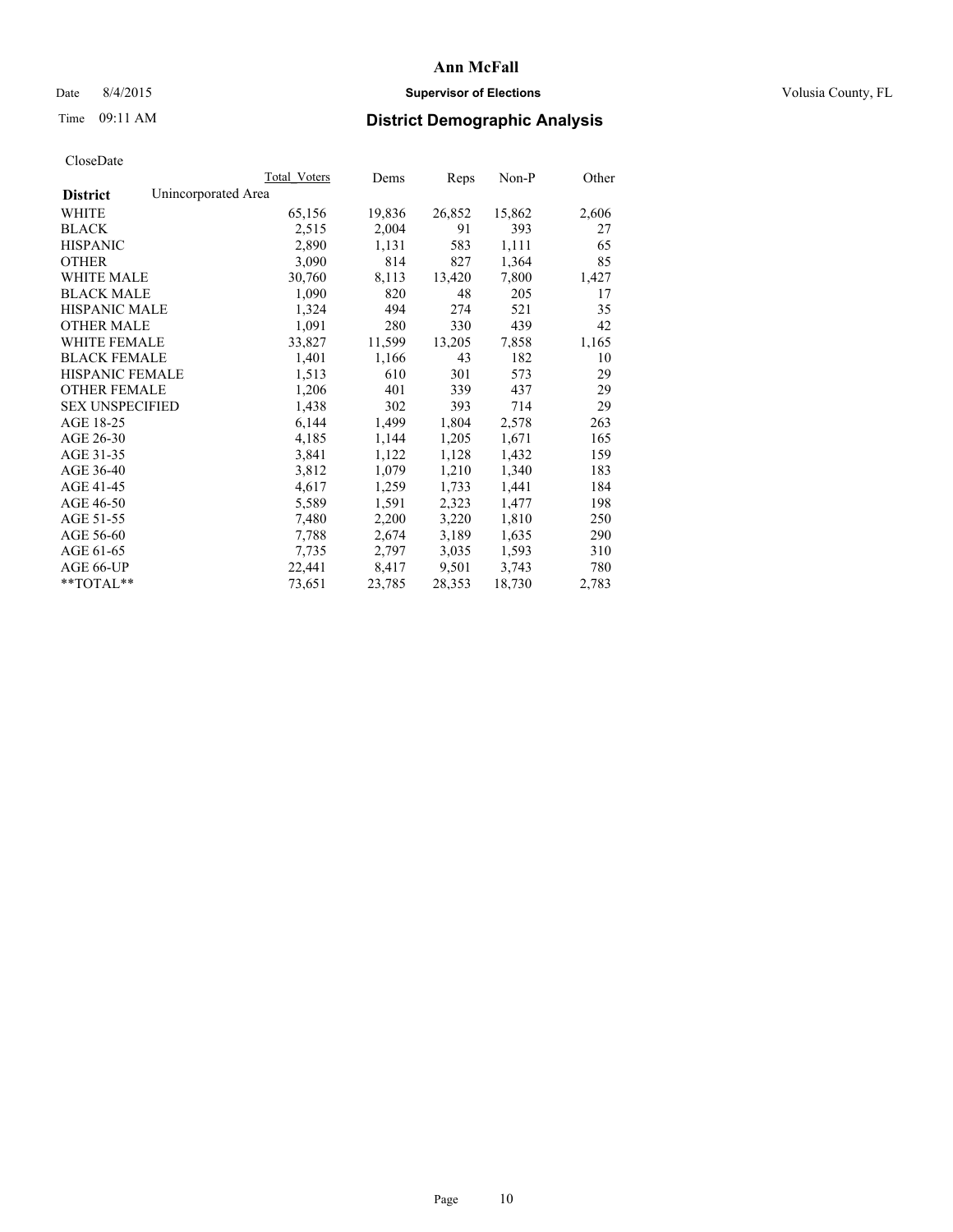## Date 8/4/2015 **Supervisor of Elections Supervisor of Elections** Volusia County, FL

# Time 09:11 AM **District Demographic Analysis**

| Total Voters | Dems   | Reps  | $Non-P$ | Other |
|--------------|--------|-------|---------|-------|
|              |        |       |         |       |
| 21,632       | 7,307  | 7,661 | 5,781   | 883   |
| 13,237       | 10,987 | 300   | 1,833   | 117   |
| 1,282        | 588    | 200   | 461     | 33    |
| 2,342        | 960    | 317   | 1,008   | 57    |
| 10,414       | 3,044  | 3,917 | 2,924   | 529   |
| 5,107        | 4,044  | 162   | 837     | 64    |
| 599          | 252    | 95    | 229     | 23    |
| 790          | 312    | 128   | 326     | 24    |
| 11,055       | 4,209  | 3,705 | 2,793   | 348   |
| 7,941        | 6,794  | 136   | 958     | 53    |
| 669          | 331    | 104   | 224     | 10    |
| 1,056        | 492    | 153   | 384     | 27    |
| 861          | 364    | 77    | 408     | 12    |
| 6,205        | 3,645  | 642   | 1,787   | 131   |
| 3,431        | 1,734  | 507   | 1,095   | 95    |
| 2,575        | 1,281  | 420   | 793     | 81    |
| 2,131        | 1,104  | 355   | 622     | 50    |
| 2,268        | 1,111  | 475   | 620     | 62    |
| 2,635        | 1,291  | 582   | 676     | 86    |
| 3,221        | 1,601  | 801   | 725     | 94    |
| 3,347        | 1,757  | 852   | 652     | 86    |
| 3,311        | 1,629  | 891   | 685     | 106   |
| 9,363        | 4,686  | 2,951 | 1,427   | 299   |
| 38,493       | 19,842 | 8,478 | 9,083   | 1,090 |
|              |        |       |         |       |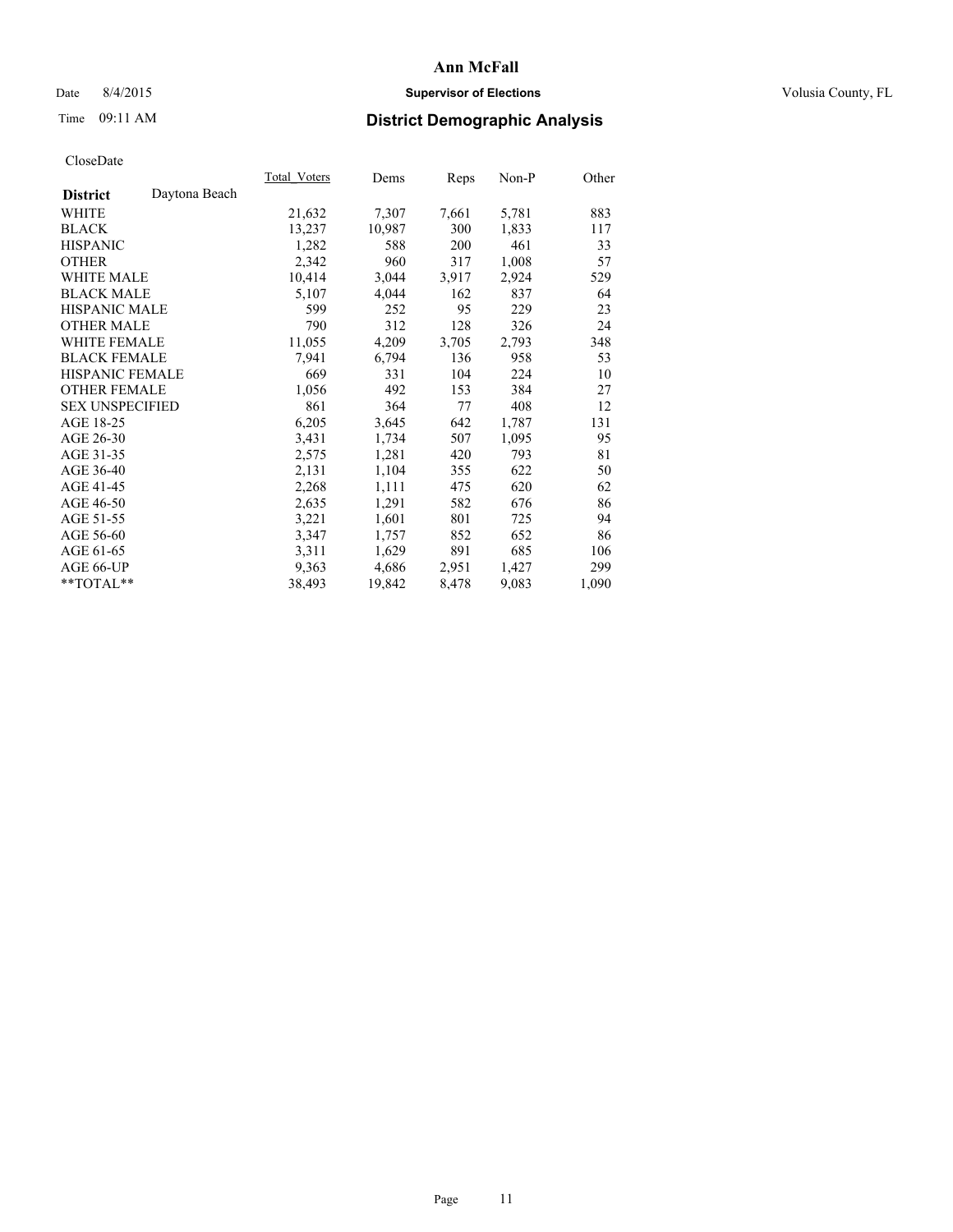## Date 8/4/2015 **Supervisor of Elections Supervisor of Elections** Volusia County, FL

## Time 09:11 AM **District Demographic Analysis**

|                        | Total Voters         | Dems | Reps           | Non-P | Other            |
|------------------------|----------------------|------|----------------|-------|------------------|
| <b>District</b>        | Daytona Beach Shores |      |                |       |                  |
| WHITE                  | 3,523                | 892  | 1,669          | 817   | 145              |
| <b>BLACK</b>           | 51                   | 30   | $\overline{4}$ | 13    | 4                |
| <b>HISPANIC</b>        | 82                   | 16   | 37             | 27    | 2                |
| <b>OTHER</b>           | 189                  | 57   | 60             | 64    | 8                |
| WHITE MALE             | 1,706                | 383  | 816            | 422   | 85               |
| <b>BLACK MALE</b>      | 25                   | 15   | 1              | 7     | 2                |
| <b>HISPANIC MALE</b>   | 34                   | 3    | 17             | 14    | $\boldsymbol{0}$ |
| <b>OTHER MALE</b>      | 75                   | 25   | 23             | 24    | 3                |
| WHITE FEMALE           | 1,792                | 501  | 839            | 393   | 59               |
| <b>BLACK FEMALE</b>    | 25                   | 15   | 3              | 5     | 2                |
| <b>HISPANIC FEMALE</b> | 47                   | 13   | 19             | 13    | $\overline{2}$   |
| <b>OTHER FEMALE</b>    | 91                   | 29   | 29             | 28    | 5                |
| <b>SEX UNSPECIFIED</b> | 50                   | 11   | 23             | 15    | 1                |
| AGE 18-25              | 115                  | 18   | 45             | 42    | 10               |
| AGE 26-30              | 115                  | 26   | 46             | 37    | 6                |
| AGE 31-35              | 93                   | 23   | 21             | 42    | 7                |
| AGE 36-40              | 94                   | 30   | 31             | 25    | 8                |
| AGE 41-45              | 96                   | 20   | 27             | 43    | 6                |
| AGE 46-50              | 187                  | 43   | 78             | 60    | 6                |
| AGE 51-55              | 269                  | 68   | 119            | 68    | 14               |
| AGE 56-60              | 350                  | 81   | 184            | 77    | 8                |
| AGE 61-65              | 461                  | 116  | 204            | 122   | 19               |
| AGE 66-UP              | 2,065                | 570  | 1,015          | 405   | 75               |
| **TOTAL**              | 3,845                | 995  | 1,770          | 921   | 159              |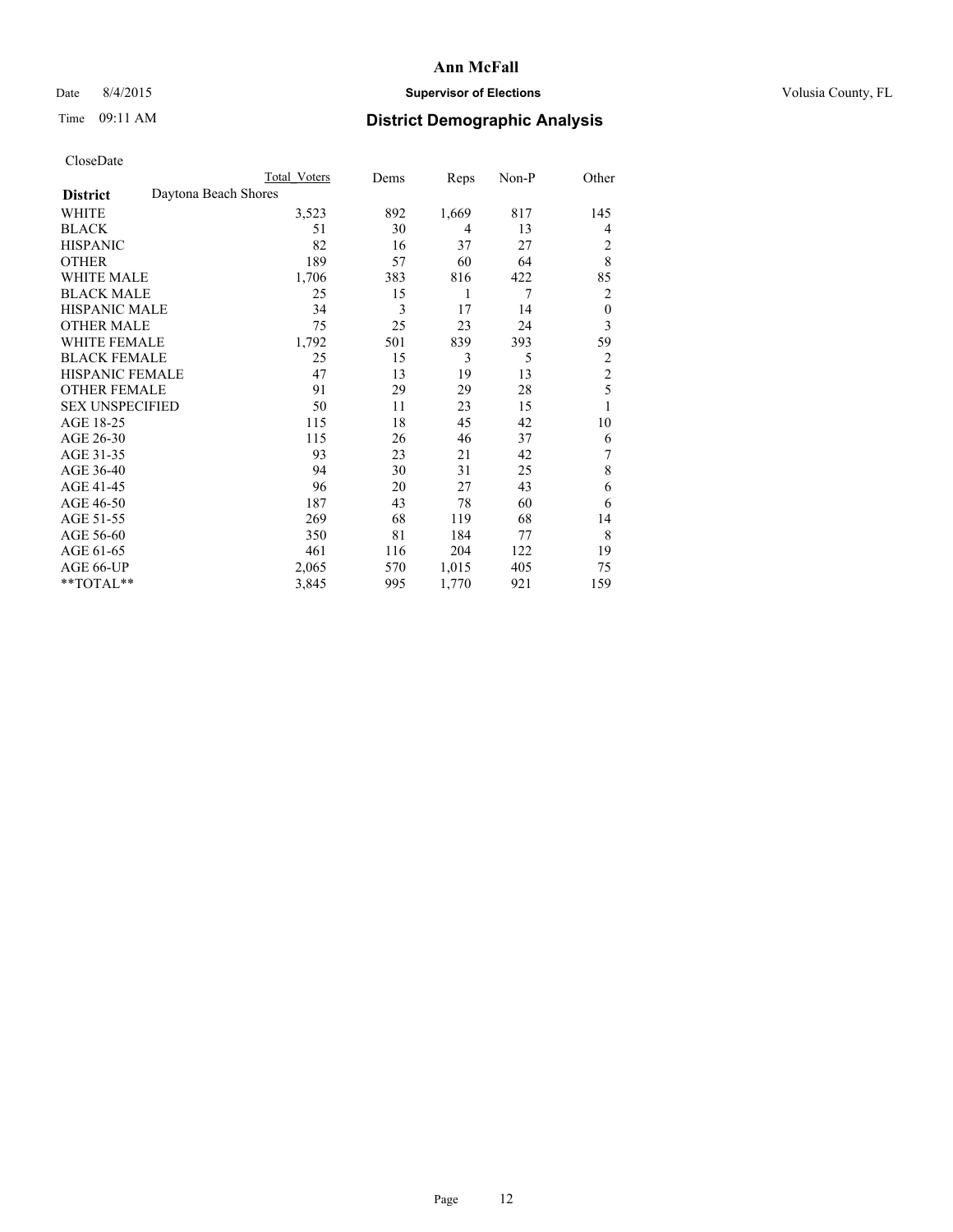## Date 8/4/2015 **Supervisor of Elections Supervisor of Elections** Volusia County, FL

# Time 09:11 AM **District Demographic Analysis**

|                        |        | Total Voters | Dems  | <b>Reps</b> | Non-P | Other          |
|------------------------|--------|--------------|-------|-------------|-------|----------------|
| <b>District</b>        | DeBary |              |       |             |       |                |
| WHITE                  |        | 11,501       | 2,951 | 5,313       | 2,745 | 492            |
| <b>BLACK</b>           |        | 477          | 370   | 19          | 76    | 12             |
| <b>HISPANIC</b>        |        | 971          | 401   | 240         | 312   | 18             |
| <b>OTHER</b>           |        | 741          | 219   | 191         | 313   | 18             |
| <b>WHITE MALE</b>      |        | 5,426        | 1,179 | 2,610       | 1,365 | 272            |
| <b>BLACK MALE</b>      |        | 213          | 150   | 5           | 50    | 8              |
| HISPANIC MALE          |        | 421          | 158   | 115         | 138   | 10             |
| <b>OTHER MALE</b>      |        | 251          | 74    | 75          | 93    | 9              |
| <b>WHITE FEMALE</b>    |        | 5,957        | 1,750 | 2,656       | 1,337 | 214            |
| <b>BLACK FEMALE</b>    |        | 255          | 213   | 14          | 24    | $\overline{4}$ |
| <b>HISPANIC FEMALE</b> |        | 531          | 230   | 125         | 168   | 8              |
| <b>OTHER FEMALE</b>    |        | 320          | 108   | 87          | 117   | 8              |
| <b>SEX UNSPECIFIED</b> |        | 316          | 79    | 76          | 154   | $\overline{7}$ |
| AGE 18-25              |        | 1,129        | 265   | 342         | 470   | 52             |
| AGE 26-30              |        | 702          | 171   | 224         | 285   | 22             |
| AGE 31-35              |        | 754          | 190   | 274         | 258   | 32             |
| AGE 36-40              |        | 800          | 213   | 296         | 261   | 30             |
| AGE 41-45              |        | 955          | 254   | 369         | 279   | 53             |
| AGE 46-50              |        | 1,111        | 288   | 489         | 291   | 43             |
| AGE 51-55              |        | 1,340        | 345   | 625         | 319   | 51             |
| AGE 56-60              |        | 1,373        | 404   | 617         | 309   | 43             |
| AGE 61-65              |        | 1,424        | 479   | 613         | 281   | 51             |
| AGE 66-UP              |        | 4,097        | 1,331 | 1,914       | 690   | 162            |
| **TOTAL**              |        | 13,690       | 3,941 | 5,763       | 3,446 | 540            |
|                        |        |              |       |             |       |                |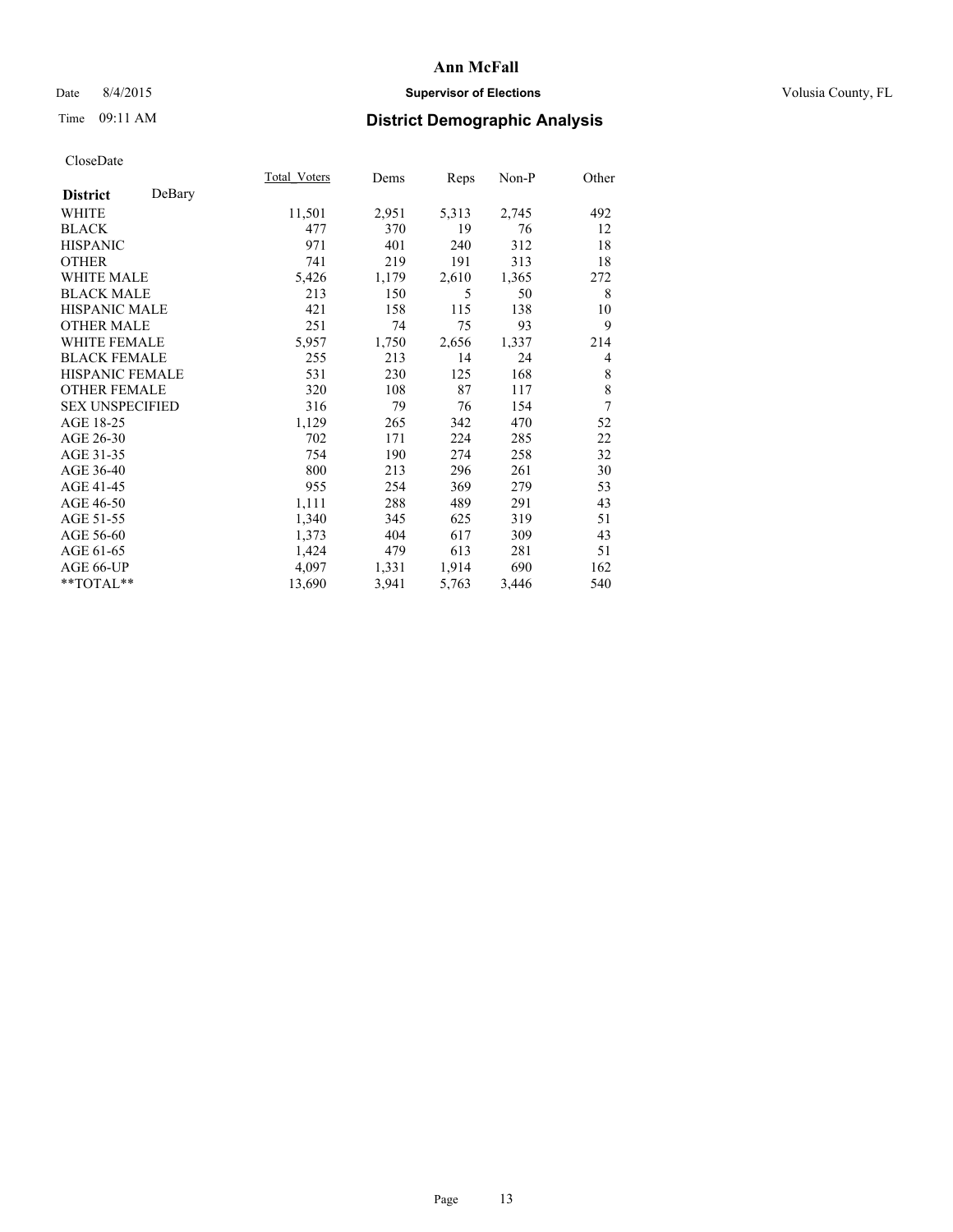## Date 8/4/2015 **Supervisor of Elections Supervisor of Elections** Volusia County, FL

# Time 09:11 AM **District Demographic Analysis**

|                           | Total Voters | Dems  | <b>Reps</b> | Non-P | Other |
|---------------------------|--------------|-------|-------------|-------|-------|
| DeLand<br><b>District</b> |              |       |             |       |       |
| WHITE                     | 12,729       | 4,011 | 5,121       | 3,042 | 555   |
| <b>BLACK</b>              | 2,476        | 1,983 | 83          | 372   | 38    |
| <b>HISPANIC</b>           | 1,235        | 505   | 217         | 480   | 33    |
| <b>OTHER</b>              | 893          | 295   | 177         | 393   | 28    |
| <b>WHITE MALE</b>         | 5,619        | 1,515 | 2,345       | 1,471 | 288   |
| <b>BLACK MALE</b>         | 935          | 715   | 37          | 156   | 27    |
| <b>HISPANIC MALE</b>      | 507          | 207   | 92          | 193   | 15    |
| <b>OTHER MALE</b>         | 297          | 105   | 63          | 117   | 12    |
| <b>WHITE FEMALE</b>       | 7,020        | 2,470 | 2,746       | 1,539 | 265   |
| <b>BLACK FEMALE</b>       | 1,510        | 1,248 | 43          | 208   | 11    |
| <b>HISPANIC FEMALE</b>    | 712          | 294   | 121         | 280   | 17    |
| <b>OTHER FEMALE</b>       | 375          | 135   | 77          | 151   | 12    |
| <b>SEX UNSPECIFIED</b>    | 358          | 105   | 74          | 172   | 7     |
| AGE 18-25                 | 2,025        | 698   | 401         | 848   | 78    |
| AGE 26-30                 | 1,176        | 442   | 267         | 435   | 32    |
| AGE 31-35                 | 1,086        | 404   | 293         | 345   | 44    |
| AGE 36-40                 | 1,132        | 411   | 314         | 357   | 50    |
| AGE 41-45                 | 1,260        | 471   | 378         | 363   | 48    |
| AGE 46-50                 | 1,230        | 492   | 422         | 280   | 36    |
| AGE 51-55                 | 1,385        | 567   | 489         | 275   | 54    |
| AGE 56-60                 | 1,443        | 604   | 487         | 299   | 53    |
| AGE 61-65                 | 1,522        | 659   | 525         | 278   | 60    |
| AGE 66-UP                 | 5,070        | 2,046 | 2,021       | 804   | 199   |
| **TOTAL**                 | 17,333       | 6,794 | 5,598       | 4,287 | 654   |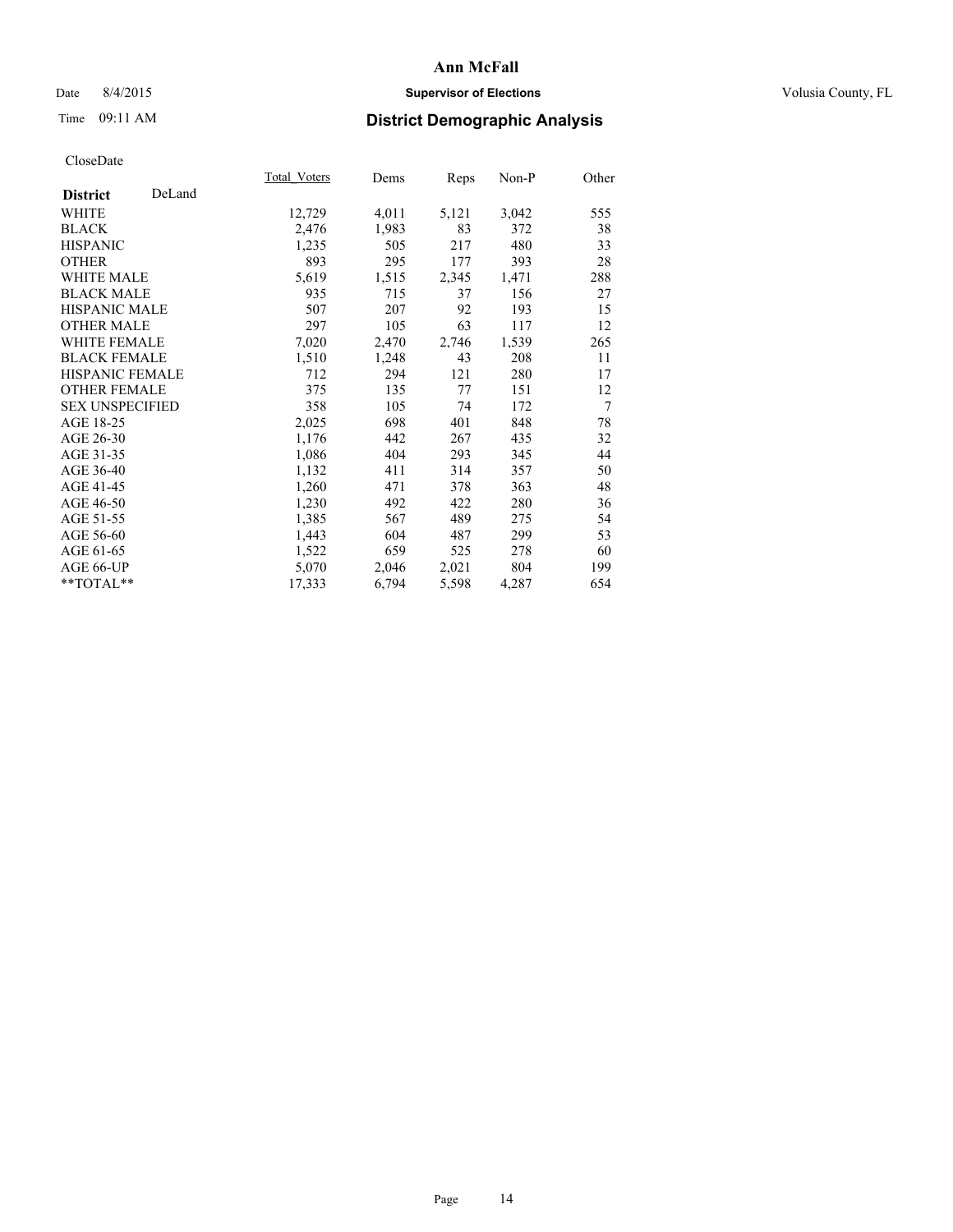## Date 8/4/2015 **Supervisor of Elections Supervisor of Elections** Volusia County, FL

| CloseDate |
|-----------|
|-----------|

|                        |         | Total Voters | Dems   | <u>Reps</u> | Non-P  | Other |
|------------------------|---------|--------------|--------|-------------|--------|-------|
| <b>District</b>        | Deltona |              |        |             |        |       |
| WHITE                  |         | 31,513       | 9,656  | 11,812      | 8,617  | 1,428 |
| <b>BLACK</b>           |         | 5,062        | 3,815  | 229         | 923    | 95    |
| <b>HISPANIC</b>        |         | 13,740       | 6,646  | 1,921       | 4,915  | 258   |
| <b>OTHER</b>           |         | 3,060        | 1,023  | 544         | 1,424  | 69    |
| WHITE MALE             |         | 14,547       | 3,922  | 5,725       | 4,136  | 764   |
| <b>BLACK MALE</b>      |         | 2,239        | 1,581  | 140         | 457    | 61    |
| <b>HISPANIC MALE</b>   |         | 6,432        | 2,985  | 958         | 2,340  | 149   |
| <b>OTHER MALE</b>      |         | 1,062        | 376    | 204         | 449    | 33    |
| <b>WHITE FEMALE</b>    |         | 16,659       | 5,650  | 5,988       | 4,368  | 653   |
| <b>BLACK FEMALE</b>    |         | 2,759        | 2,188  | 86          | 451    | 34    |
| <b>HISPANIC FEMALE</b> |         | 7,138        | 3,588  | 950         | 2,494  | 106   |
| <b>OTHER FEMALE</b>    |         | 1,266        | 510    | 228         | 499    | 29    |
| <b>SEX UNSPECIFIED</b> |         | 1,273        | 340    | 227         | 685    | 21    |
| AGE 18-25              |         | 6,143        | 2,048  | 1,093       | 2,784  | 218   |
| AGE 26-30              |         | 4,280        | 1,457  | 875         | 1,785  | 163   |
| AGE 31-35              |         | 4,083        | 1,463  | 857         | 1,589  | 174   |
| AGE 36-40              |         | 4,284        | 1,610  | 923         | 1,566  | 185   |
| AGE 41-45              |         | 4,422        | 1,628  | 1,257       | 1,382  | 155   |
| AGE 46-50              |         | 4,745        | 1,801  | 1,433       | 1,341  | 170   |
| AGE 51-55              |         | 5,327        | 2,060  | 1,709       | 1,405  | 153   |
| AGE 56-60              |         | 5,001        | 2,057  | 1,626       | 1,158  | 160   |
| AGE 61-65              |         | 4,248        | 1,908  | 1,266       | 941    | 133   |
| AGE 66-UP              |         | 10,819       | 5,102  | 3,464       | 1,914  | 339   |
| $*$ $TOTAI.**$         |         | 53,375       | 21,140 | 14,506      | 15,879 | 1,850 |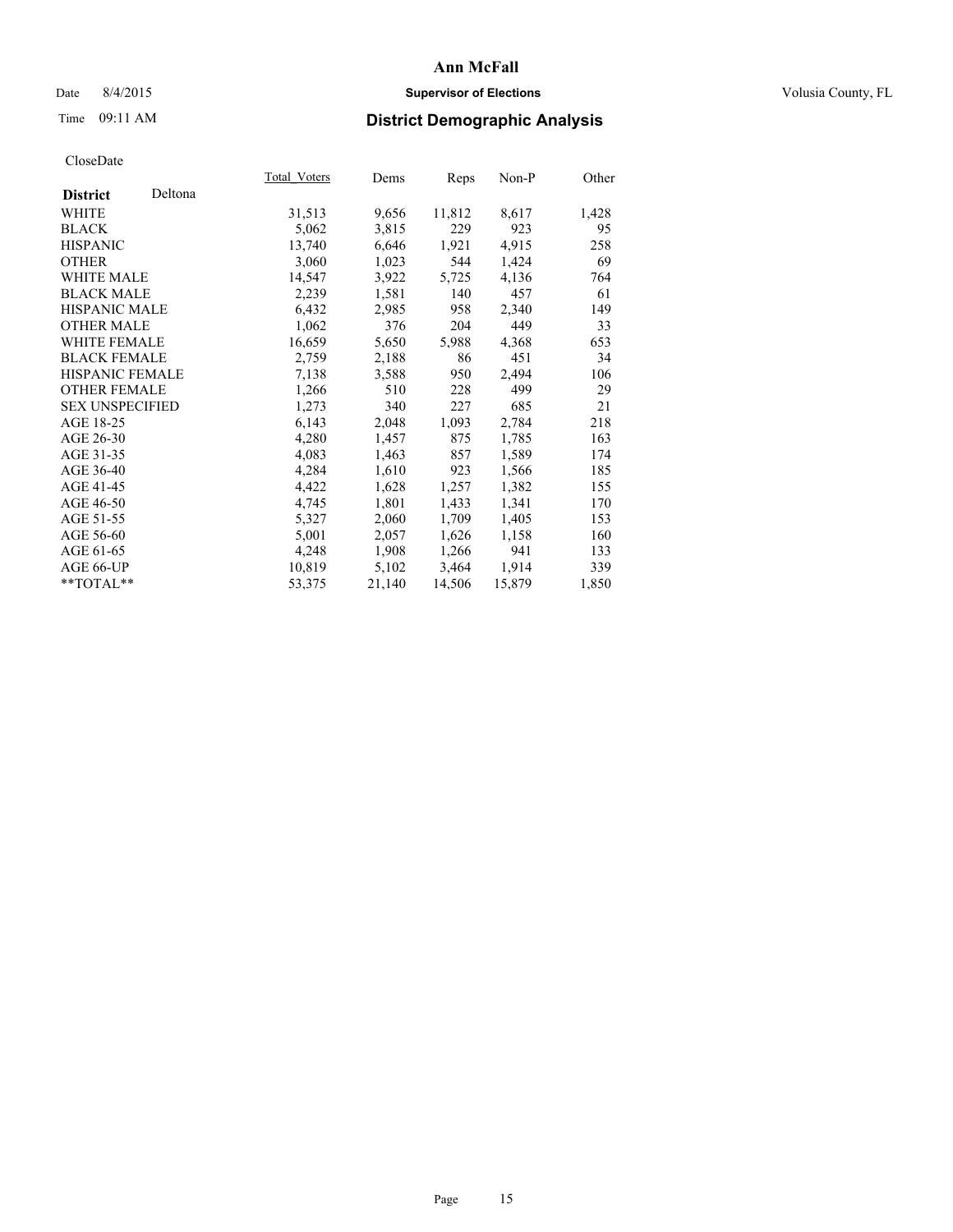## Date 8/4/2015 **Supervisor of Elections Supervisor of Elections** Volusia County, FL

# Time 09:11 AM **District Demographic Analysis**

|                              | <b>Total Voters</b> | Dems  | Reps  | Non-P | Other          |
|------------------------------|---------------------|-------|-------|-------|----------------|
| Edgewater<br><b>District</b> |                     |       |       |       |                |
| WHITE                        | 13,041              | 4,495 | 4,332 | 3,764 | 450            |
| <b>BLACK</b>                 | 308                 | 226   | 13    | 66    | 3              |
| <b>HISPANIC</b>              | 212                 | 84    | 47    | 77    | 4              |
| OTHER                        | 439                 | 127   | 84    | 222   | 6              |
| <b>WHITE MALE</b>            | 5,882               | 1,787 | 2,099 | 1,753 | 243            |
| <b>BLACK MALE</b>            | 146                 | 96    | 9     | 38    | 3              |
| <b>HISPANIC MALE</b>         | 83                  | 30    | 20    | 31    | $\overline{2}$ |
| <b>OTHER MALE</b>            | 147                 | 45    | 34    | 65    | $\overline{3}$ |
| <b>WHITE FEMALE</b>          | 7,070               | 2,676 | 2,204 | 1,984 | 206            |
| <b>BLACK FEMALE</b>          | 159                 | 128   | 4     | 27    | $\theta$       |
| <b>HISPANIC FEMALE</b>       | 125                 | 51    | 27    | 45    | $\overline{2}$ |
| <b>OTHER FEMALE</b>          | 180                 | 64    | 40    | 73    | 3              |
| <b>SEX UNSPECIFIED</b>       | 208                 | 55    | 39    | 113   | 1              |
| AGE 18-25                    | 1,158               | 324   | 251   | 544   | 39             |
| AGE 26-30                    | 845                 | 234   | 199   | 388   | 24             |
| AGE 31-35                    | 807                 | 230   | 215   | 338   | 24             |
| AGE 36-40                    | 867                 | 251   | 250   | 327   | 39             |
| AGE 41-45                    | 956                 | 306   | 276   | 340   | 34             |
| AGE 46-50                    | 999                 | 335   | 338   | 299   | 27             |
| AGE 51-55                    | 1,297               | 458   | 432   | 361   | 46             |
| AGE 56-60                    | 1,407               | 490   | 509   | 369   | 39             |
| AGE 61-65                    | 1,382               | 572   | 440   | 323   | 47             |
| AGE 66-UP                    | 4,274               | 1,730 | 1,562 | 839   | 143            |
| **TOTAL**                    | 14,000              | 4,932 | 4,476 | 4,129 | 463            |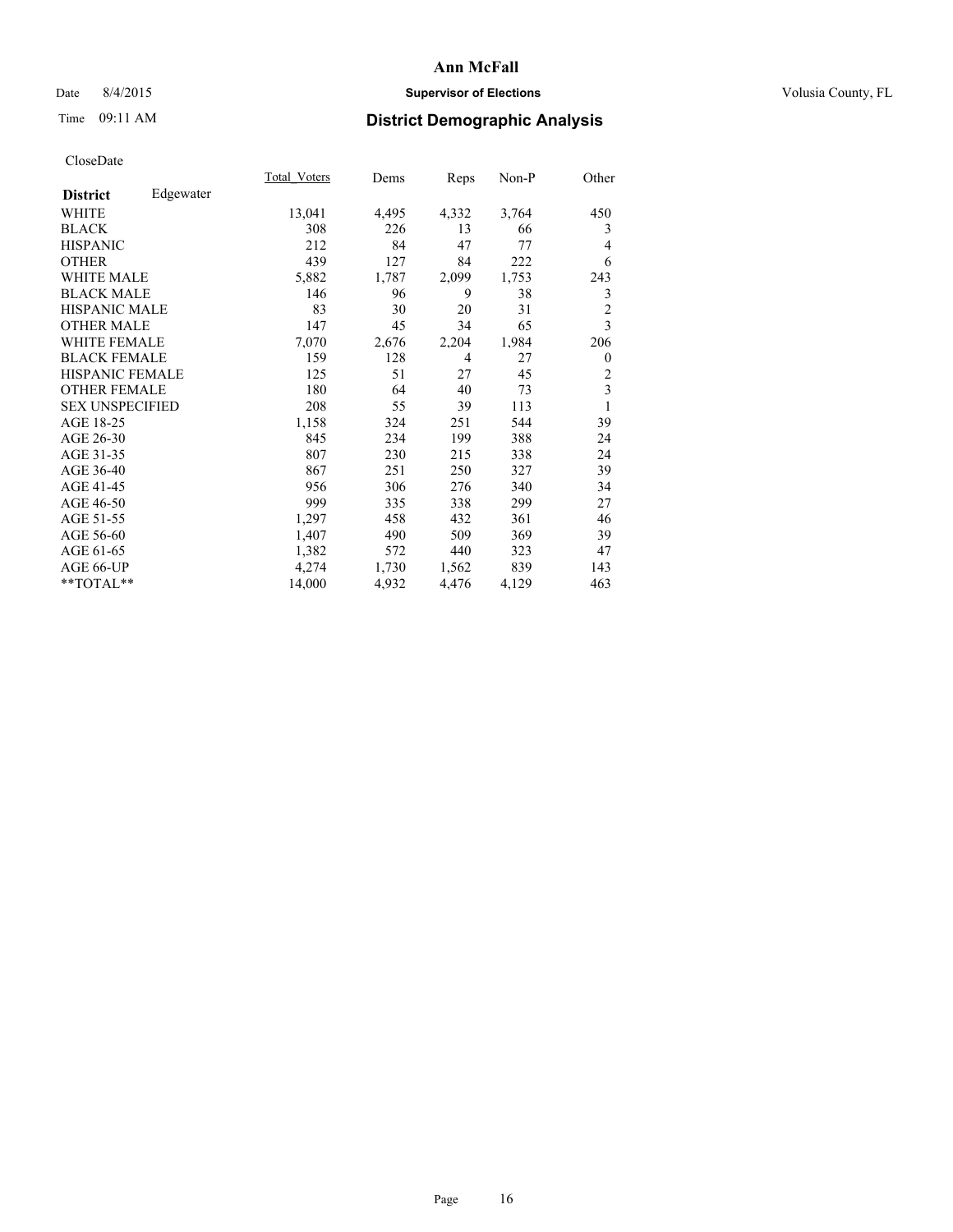## Date 8/4/2015 **Supervisor of Elections Supervisor of Elections** Volusia County, FL

# Time 09:11 AM **District Demographic Analysis**

|                        |            | Total Voters | Dems  | Reps  | Non-P | Other          |
|------------------------|------------|--------------|-------|-------|-------|----------------|
| <b>District</b>        | Holly Hill |              |       |       |       |                |
| WHITE                  |            | 5,616        | 2,095 | 1,727 | 1,570 | 224            |
| <b>BLACK</b>           |            | 845          | 647   | 30    | 158   | 10             |
| <b>HISPANIC</b>        |            | 211          | 103   | 24    | 82    | $\overline{2}$ |
| <b>OTHER</b>           |            | 306          | 118   | 44    | 135   | 9              |
| <b>WHITE MALE</b>      |            | 2,512        | 832   | 800   | 768   | 112            |
| <b>BLACK MALE</b>      |            | 310          | 210   | 17    | 75    | 8              |
| <b>HISPANIC MALE</b>   |            | 95           | 42    | 13    | 38    | $\overline{2}$ |
| <b>OTHER MALE</b>      |            | 99           | 37    | 14    | 42    | 6              |
| <b>WHITE FEMALE</b>    |            | 3,056        | 1,251 | 913   | 783   | 109            |
| <b>BLACK FEMALE</b>    |            | 527          | 430   | 13    | 82    | $\overline{2}$ |
| HISPANIC FEMALE        |            | 116          | 61    | 11    | 44    | $\theta$       |
| <b>OTHER FEMALE</b>    |            | 127          | 58    | 29    | 38    | $\overline{2}$ |
| <b>SEX UNSPECIFIED</b> |            | 136          | 42    | 15    | 75    | $\overline{4}$ |
| AGE 18-25              |            | 698          | 251   | 131   | 300   | 16             |
| AGE 26-30              |            | 499          | 205   | 88    | 188   | 18             |
| AGE 31-35              |            | 444          | 204   | 83    | 144   | 13             |
| AGE 36-40              |            | 381          | 152   | 71    | 145   | 13             |
| AGE 41-45              |            | 453          | 179   | 94    | 161   | 19             |
| AGE 46-50              |            | 574          | 228   | 155   | 173   | 18             |
| AGE 51-55              |            | 729          | 302   | 202   | 190   | 35             |
| AGE 56-60              |            | 706          | 295   | 190   | 191   | 30             |
| AGE 61-65              |            | 642          | 291   | 174   | 156   | 21             |
| AGE 66-UP              |            | 1,851        | 856   | 637   | 296   | 62             |
| **TOTAL**              |            | 6,978        | 2,963 | 1,825 | 1,945 | 245            |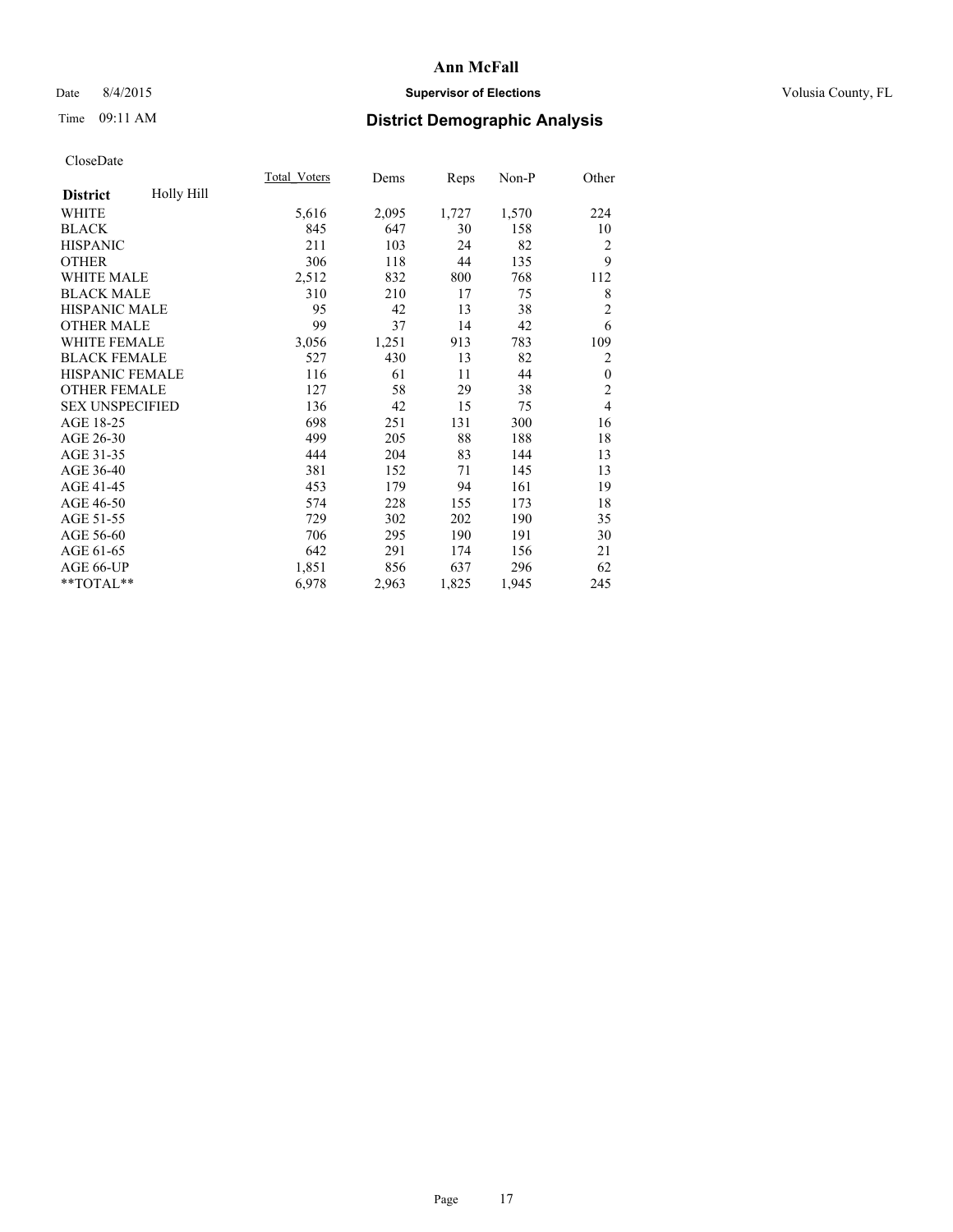## Date 8/4/2015 **Supervisor of Elections Supervisor of Elections** Volusia County, FL

# Time 09:11 AM **District Demographic Analysis**

|                        |            | <b>Total Voters</b> | Dems | Reps           | Non-P | Other          |
|------------------------|------------|---------------------|------|----------------|-------|----------------|
| <b>District</b>        | Lake Helen |                     |      |                |       |                |
| WHITE                  |            | 1,654               | 549  | 618            | 422   | 65             |
| <b>BLACK</b>           |            | 172                 | 152  | $\overline{4}$ | 13    | 3              |
| <b>HISPANIC</b>        |            | 44                  | 12   | 15             | 13    | 4              |
| <b>OTHER</b>           |            | 50                  | 18   | 14             | 18    | $\Omega$       |
| WHITE MALE             |            | 747                 | 218  | 304            | 192   | 33             |
| <b>BLACK MALE</b>      |            | 75                  | 68   | 2              | 4     | 1              |
| <b>HISPANIC MALE</b>   |            | 18                  | 4    | 6              | 6     | $\overline{c}$ |
| <b>OTHER MALE</b>      |            | 15                  | 9    | 1              | 5     | $\mathbf{0}$   |
| WHITE FEMALE           |            | 891                 | 328  | 309            | 222   | 32             |
| <b>BLACK FEMALE</b>    |            | 93                  | 82   | 1              | 8     | $\overline{2}$ |
| <b>HISPANIC FEMALE</b> |            | 26                  | 8    | 9              | 7     | $\overline{c}$ |
| <b>OTHER FEMALE</b>    |            | 22                  | 8    | 5              | 9     | $\theta$       |
| <b>SEX UNSPECIFIED</b> |            | 33                  | 6    | 14             | 13    | $\theta$       |
| AGE 18-25              |            | 164                 | 45   | 42             | 66    | 11             |
| AGE 26-30              |            | 121                 | 39   | 32             | 47    | 3              |
| AGE 31-35              |            | 120                 | 37   | 30             | 51    | $\overline{c}$ |
| AGE 36-40              |            | 103                 | 26   | 31             | 37    | 9              |
| AGE 41-45              |            | 128                 | 37   | 39             | 44    | 8              |
| AGE 46-50              |            | 138                 | 53   | 53             | 26    | 6              |
| AGE 51-55              |            | 199                 | 74   | 71             | 45    | 9              |
| AGE 56-60              |            | 220                 | 82   | 91             | 37    | 10             |
| AGE 61-65              |            | 209                 | 95   | 64             | 44    | 6              |
| AGE 66-UP              |            | 518                 | 243  | 198            | 69    | 8              |
| **TOTAL**              |            | 1,920               | 731  | 651            | 466   | 72             |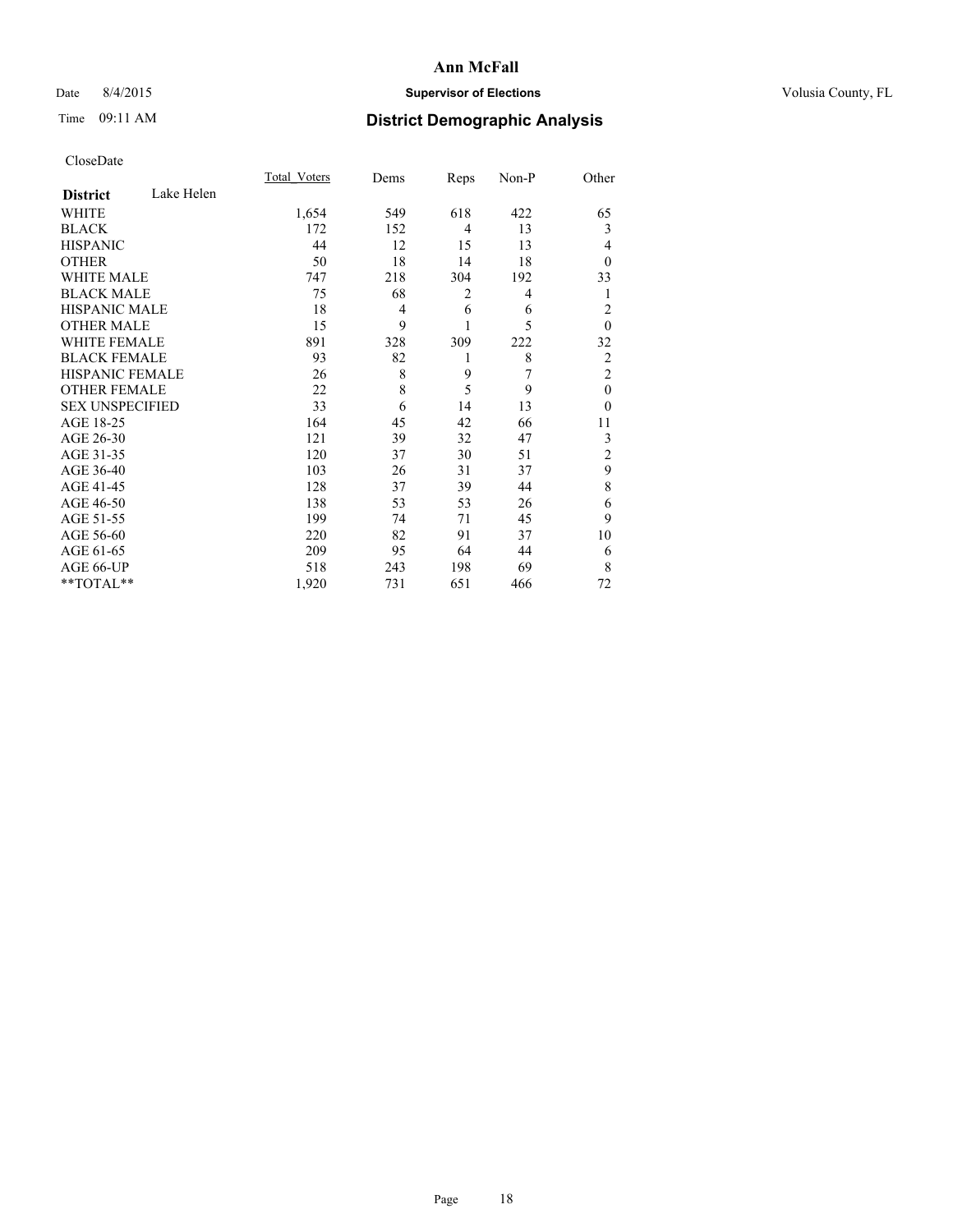## Date 8/4/2015 **Supervisor of Elections Supervisor of Elections** Volusia County, FL

# Time 09:11 AM **District Demographic Analysis**

|                                     | Total Voters | Dems  | Reps  | Non-P | Other |
|-------------------------------------|--------------|-------|-------|-------|-------|
| New Smyrna Beach<br><b>District</b> |              |       |       |       |       |
| WHITE                               | 17,078       | 5,173 | 6,979 | 4,317 | 609   |
| <b>BLACK</b>                        | 706          | 575   | 20    | 103   | 8     |
| <b>HISPANIC</b>                     | 274          | 89    | 77    | 102   | 6     |
| <b>OTHER</b>                        | 594          | 158   | 149   | 273   | 14    |
| <b>WHITE MALE</b>                   | 7,906        | 2,059 | 3,397 | 2,122 | 328   |
| <b>BLACK MALE</b>                   | 289          | 223   | 6     | 53    | 7     |
| <b>HISPANIC MALE</b>                | 130          | 34    | 35    | 59    | 2     |
| <b>OTHER MALE</b>                   | 195          | 49    | 58    | 85    | 3     |
| <b>WHITE FEMALE</b>                 | 9,048        | 3,069 | 3,539 | 2,161 | 279   |
| <b>BLACK FEMALE</b>                 | 411          | 347   | 14    | 49    | 1     |
| <b>HISPANIC FEMALE</b>              | 141          | 54    | 42    | 41    | 4     |
| <b>OTHER FEMALE</b>                 | 253          | 90    | 72    | 81    | 10    |
| <b>SEX UNSPECIFIED</b>              | 279          | 70    | 62    | 144   | 3     |
| AGE 18-25                           | 1,124        | 306   | 294   | 476   | 48    |
| AGE 26-30                           | 893          | 263   | 239   | 363   | 28    |
| AGE 31-35                           | 892          | 280   | 235   | 339   | 38    |
| AGE 36-40                           | 852          | 236   | 260   | 319   | 37    |
| AGE 41-45                           | 1,004        | 299   | 346   | 325   | 34    |
| AGE 46-50                           | 1,095        | 294   | 463   | 310   | 28    |
| AGE 51-55                           | 1,528        | 445   | 665   | 369   | 49    |
| AGE 56-60                           | 1,976        | 683   | 753   | 474   | 66    |
| AGE 61-65                           | 2,130        | 762   | 815   | 485   | 68    |
| AGE 66-UP                           | 7,155        | 2,427 | 3,154 | 1,333 | 241   |
| **TOTAL**                           | 18,652       | 5,995 | 7,225 | 4,795 | 637   |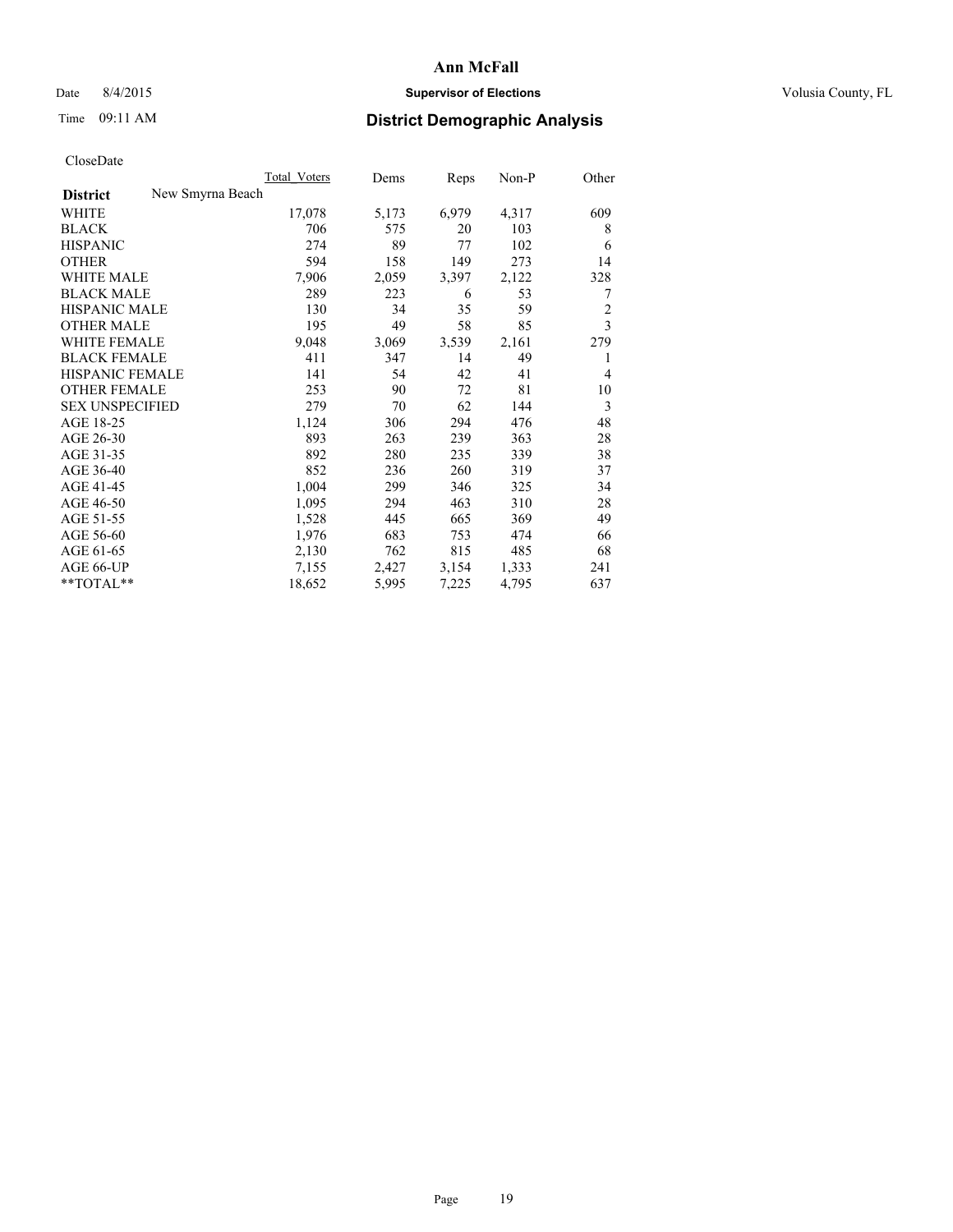## Date 8/4/2015 **Supervisor of Elections Supervisor of Elections** Volusia County, FL

| CloseDate |
|-----------|
|-----------|

|                        |          | <b>Total Voters</b> | Dems           | Reps           | Non-P          | Other          |
|------------------------|----------|---------------------|----------------|----------------|----------------|----------------|
| <b>District</b>        | Oak Hill |                     |                |                |                |                |
| WHITE                  |          | 1,151               | 375            | 453            | 291            | 32             |
| <b>BLACK</b>           |          | 157                 | 135            | $\overline{c}$ | 19             | 1              |
| <b>HISPANIC</b>        |          | 11                  | 7              | 3              | 1              | $\Omega$       |
| <b>OTHER</b>           |          | 31                  | 7              | 9              | 13             | $\overline{2}$ |
| WHITE MALE             |          | 581                 | 173            | 230            | 158            | 20             |
| <b>BLACK MALE</b>      |          | 64                  | 52             | 1              | 10             | 1              |
| <b>HISPANIC MALE</b>   |          | 4                   | 1              | 3              | $\theta$       | $\theta$       |
| <b>OTHER MALE</b>      |          | 12                  | $\overline{2}$ | 5              | 4              | 1              |
| <b>WHITE FEMALE</b>    |          | 557                 | 199            | 217            | 129            | 12             |
| <b>BLACK FEMALE</b>    |          | 92                  | 82             | 1              | 9              | $\theta$       |
| <b>HISPANIC FEMALE</b> |          | 7                   | 6              | $\mathbf{0}$   | 1              | $\theta$       |
| <b>OTHER FEMALE</b>    |          | 11                  | 5              | 3              | $\overline{c}$ | 1              |
| <b>SEX UNSPECIFIED</b> |          | 22                  | 4              | 7              | 11             | $\theta$       |
| AGE 18-25              |          | 76                  | 27             | 16             | 31             | $\overline{2}$ |
| AGE 26-30              |          | 73                  | 29             | 14             | 29             | 1              |
| AGE 31-35              |          | 67                  | 27             | 18             | 21             |                |
| AGE 36-40              |          | 53                  | 16             | 16             | 20             | 1              |
| AGE 41-45              |          | 71                  | 26             | 22             | 20             | 3              |
| AGE 46-50              |          | 80                  | 29             | 29             | 20             | $\overline{2}$ |
| AGE 51-55              |          | 122                 | 48             | 43             | 29             | $\overline{c}$ |
| AGE 56-60              |          | 178                 | 77             | 66             | 31             | 4              |
| AGE 61-65              |          | 154                 | 62             | 53             | 34             | 5              |
| AGE 66-UP              |          | 476                 | 183            | 190            | 89             | 14             |
| **TOTAL**              |          | 1,350               | 524            | 467            | 324            | 35             |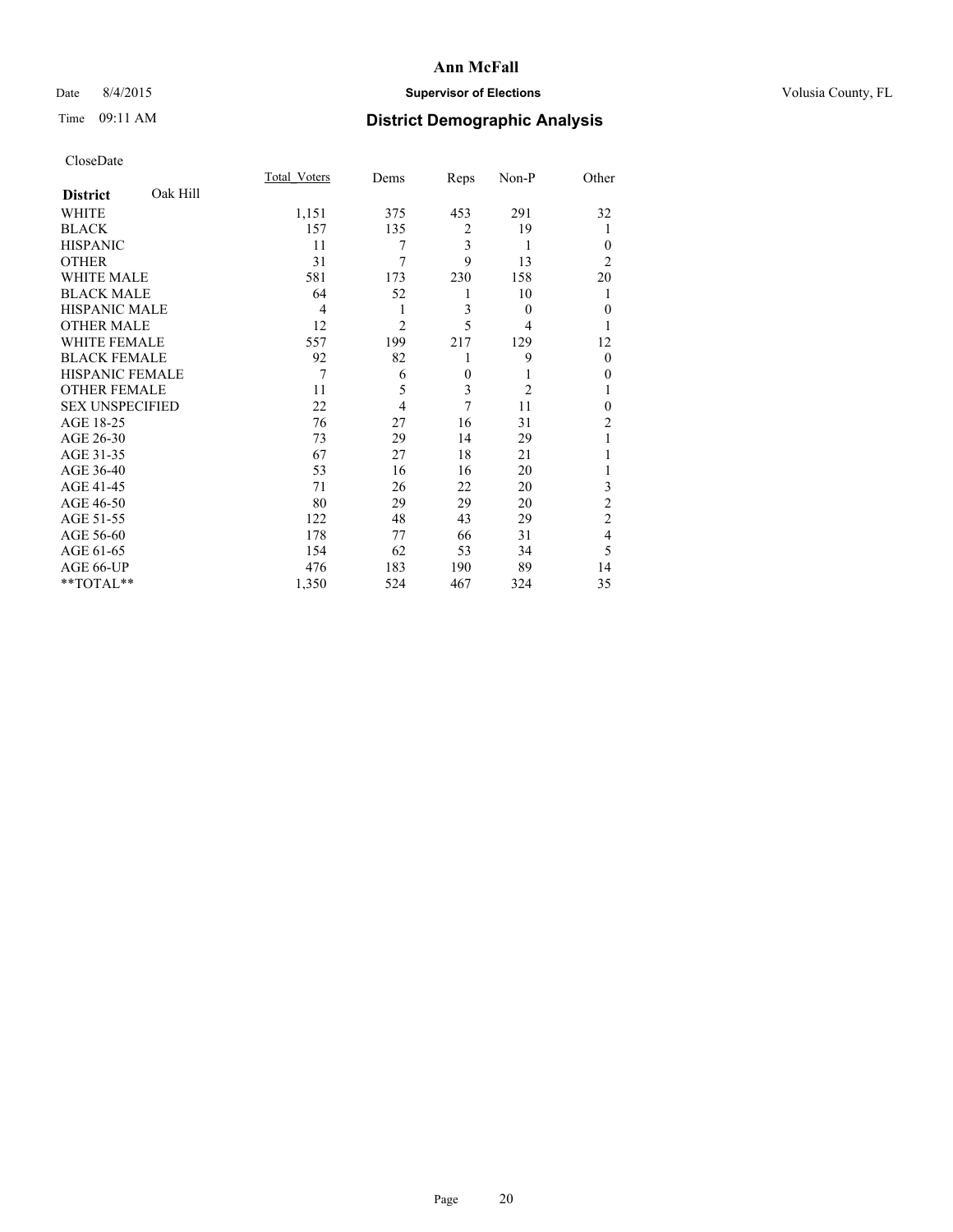## Date 8/4/2015 **Supervisor of Elections Supervisor of Elections** Volusia County, FL

# Time 09:11 AM **District Demographic Analysis**

|                        |             | <b>Total Voters</b> | Dems  | Reps  | Non-P | Other          |
|------------------------|-------------|---------------------|-------|-------|-------|----------------|
| <b>District</b>        | Orange City |                     |       |       |       |                |
| WHITE                  |             | 5,071               | 1,546 | 2,003 | 1,263 | 259            |
| <b>BLACK</b>           |             | 383                 | 297   | 13    | 68    | 5              |
| <b>HISPANIC</b>        |             | 894                 | 406   | 132   | 342   | 14             |
| <b>OTHER</b>           |             | 311                 | 94    | 72    | 137   | 8              |
| <b>WHITE MALE</b>      |             | 2,158               | 577   | 865   | 581   | 135            |
| <b>BLACK MALE</b>      |             | 144                 | 102   | 6     | 32    | 4              |
| HISPANIC MALE          |             | 371                 | 165   | 65    | 137   | 4              |
| <b>OTHER MALE</b>      |             | 108                 | 36    | 28    | 43    |                |
| <b>WHITE FEMALE</b>    |             | 2,879               | 958   | 1,127 | 670   | 124            |
| <b>BLACK FEMALE</b>    |             | 235                 | 192   | 7     | 35    | 1              |
| <b>HISPANIC FEMALE</b> |             | 512                 | 236   | 65    | 201   | 10             |
| <b>OTHER FEMALE</b>    |             | 128                 | 45    | 28    | 50    | 5              |
| <b>SEX UNSPECIFIED</b> |             | 123                 | 32    | 28    | 61    | $\overline{c}$ |
| AGE 18-25              |             | 574                 | 166   | 107   | 261   | 40             |
| AGE 26-30              |             | 394                 | 131   | 97    | 152   | 14             |
| AGE 31-35              |             | 379                 | 127   | 86    | 148   | 18             |
| AGE 36-40              |             | 386                 | 132   | 111   | 135   | 8              |
| AGE 41-45              |             | 404                 | 129   | 120   | 138   | 17             |
| AGE 46-50              |             | 414                 | 141   | 118   | 138   | 17             |
| AGE 51-55              |             | 538                 | 191   | 167   | 152   | 28             |
| AGE 56-60              |             | 513                 | 185   | 184   | 128   | 16             |
| AGE 61-65              |             | 560                 | 238   | 173   | 133   | 16             |
| AGE 66-UP              |             | 2,494               | 902   | 1,057 | 423   | 112            |
| **TOTAL**              |             | 6,659               | 2,343 | 2,220 | 1,810 | 286            |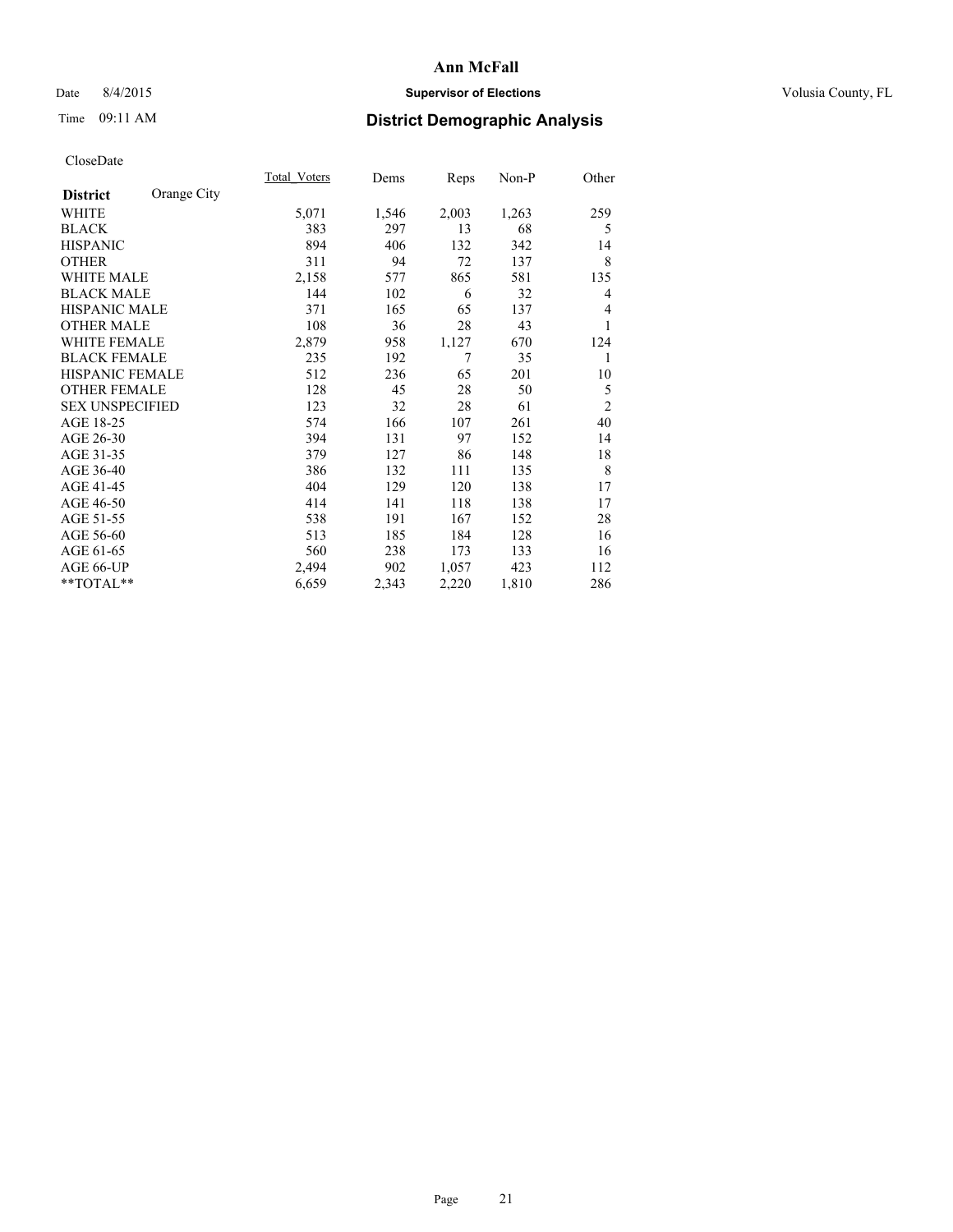## Date 8/4/2015 **Supervisor of Elections Supervisor of Elections** Volusia County, FL

# Time 09:11 AM **District Demographic Analysis**

|                                 | <b>Total Voters</b> | Dems  | Reps   | $Non-P$ | Other |
|---------------------------------|---------------------|-------|--------|---------|-------|
| Ormond Beach<br><b>District</b> |                     |       |        |         |       |
| WHITE                           | 26,456              | 8,308 | 11,071 | 6,138   | 939   |
| <b>BLACK</b>                    | 985                 | 748   | 46     | 168     | 23    |
| <b>HISPANIC</b>                 | 634                 | 245   | 164    | 208     | 17    |
| <b>OTHER</b>                    | 1,511               | 477   | 381    | 614     | 39    |
| WHITE MALE                      | 12,017              | 3,277 | 5,239  | 3,004   | 497   |
| <b>BLACK MALE</b>               | 413                 | 291   | 21     | 89      | 12    |
| <b>HISPANIC MALE</b>            | 283                 | 89    | 87     | 95      | 12    |
| <b>OTHER MALE</b>               | 570                 | 178   | 150    | 222     | 20    |
| <b>WHITE FEMALE</b>             | 14,222              | 4,974 | 5,770  | 3,046   | 432   |
| <b>BLACK FEMALE</b>             | 560                 | 450   | 24     | 75      | 11    |
| HISPANIC FEMALE                 | 343                 | 153   | 74     | 111     | 5     |
| <b>OTHER FEMALE</b>             | 653                 | 233   | 176    | 227     | 17    |
| <b>SEX UNSPECIFIED</b>          | 525                 | 133   | 121    | 259     | 12    |
| AGE 18-25                       | 2,365               | 623   | 768    | 884     | 90    |
| AGE 26-30                       | 1,644               | 529   | 492    | 574     | 49    |
| AGE 31-35                       | 1,461               | 417   | 468    | 528     | 48    |
| AGE 36-40                       | 1,532               | 431   | 542    | 483     | 76    |
| AGE 41-45                       | 1,812               | 524   | 686    | 526     | 76    |
| AGE 46-50                       | 2,221               | 630   | 968    | 549     | 74    |
| AGE 51-55                       | 2,691               | 834   | 1,159  | 628     | 70    |
| AGE 56-60                       | 2,902               | 1,020 | 1,189  | 618     | 75    |
| AGE 61-65                       | 3,000               | 1,100 | 1,164  | 634     | 102   |
| AGE 66-UP                       | 9,948               | 3,669 | 4,222  | 1,700   | 357   |
| $*$ $TOTAL**$                   | 29,586              | 9,778 | 11,662 | 7,128   | 1,018 |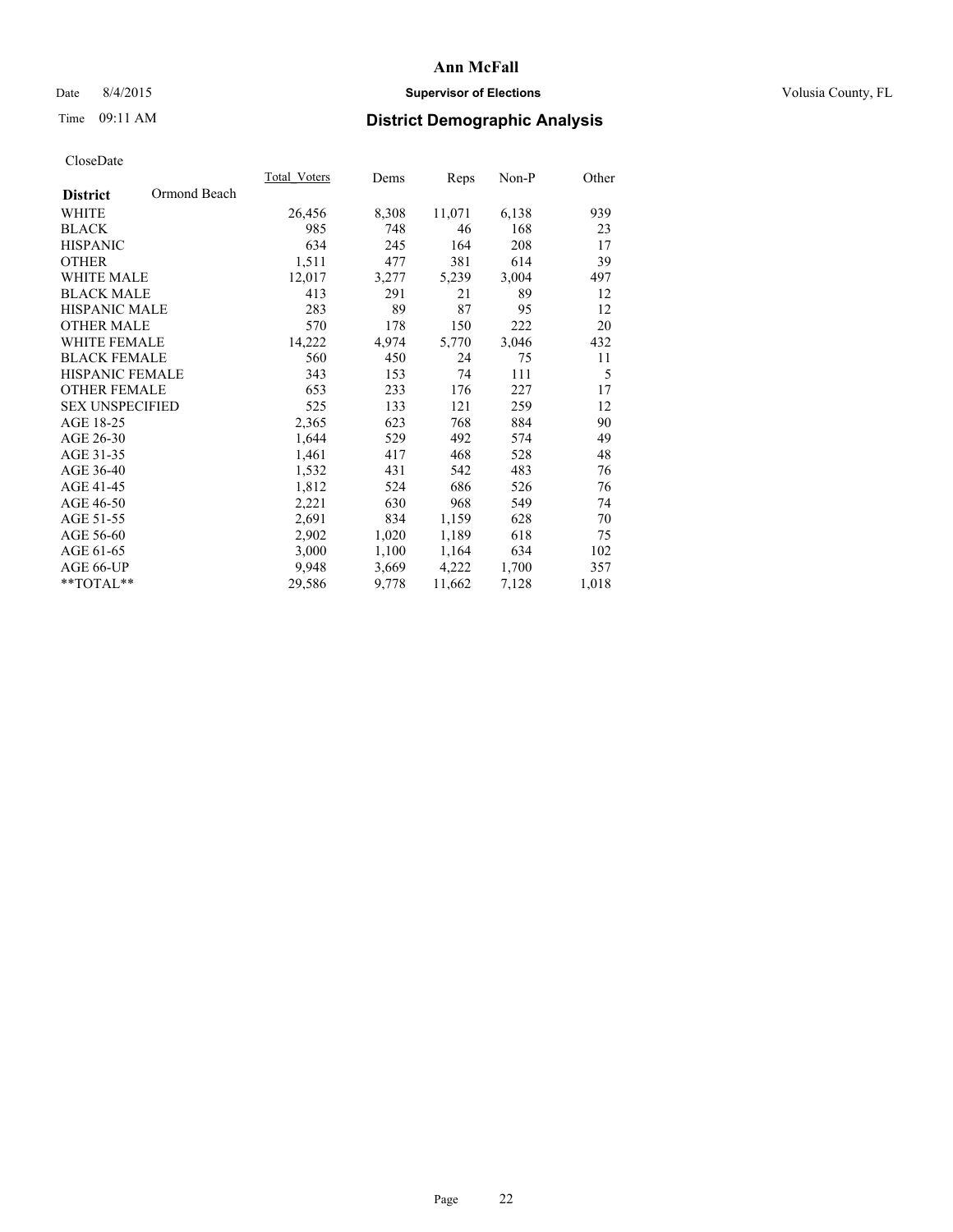## Date 8/4/2015 **Supervisor of Elections Supervisor of Elections** Volusia County, FL

| CloseDate |
|-----------|
|-----------|

|                        |         | Total Voters | Dems           | Reps           | Non-P | Other          |
|------------------------|---------|--------------|----------------|----------------|-------|----------------|
| <b>District</b>        | Pierson |              |                |                |       |                |
| WHITE                  |         | 551          | 187            | 241            | 109   | 14             |
| <b>BLACK</b>           |         | 47           | 39             | $\overline{2}$ | 6     | $\theta$       |
| <b>HISPANIC</b>        |         | 141          | 63             | 8              | 66    | 4              |
| <b>OTHER</b>           |         | 20           | 5              | 3              | 12    | $\theta$       |
| WHITE MALE             |         | 261          | 83             | 119            | 49    | 10             |
| <b>BLACK MALE</b>      |         | 22           | 18             | 1              | 3     | $\theta$       |
| <b>HISPANIC MALE</b>   |         | 66           | 32             | 3              | 30    | 1              |
| <b>OTHER MALE</b>      |         | 8            | 3              | $\overline{c}$ | 3     | $\theta$       |
| <b>WHITE FEMALE</b>    |         | 285          | 103            | 119            | 59    | 4              |
| <b>BLACK FEMALE</b>    |         | 25           | 21             | 1              | 3     | $\theta$       |
| <b>HISPANIC FEMALE</b> |         | 74           | 31             | 5              | 35    | 3              |
| <b>OTHER FEMALE</b>    |         | 6            | $\overline{c}$ | 1              | 3     | $\theta$       |
| <b>SEX UNSPECIFIED</b> |         | 12           | 1              | 3              | 8     | $\mathbf{0}$   |
| AGE 18-25              |         | 110          | 38             | 21             | 51    | 0              |
| AGE 26-30              |         | 52           | 13             | 11             | 28    | $\mathbf{0}$   |
| AGE 31-35              |         | 57           | 13             | 23             | 19    | $\overline{c}$ |
| AGE 36-40              |         | 51           | 15             | 14             | 18    | $\overline{4}$ |
| AGE 41-45              |         | 59           | 18             | 19             | 20    | $\overline{c}$ |
| AGE 46-50              |         | 45           | 18             | 15             | 10    | $\overline{2}$ |
| AGE 51-55              |         | 71           | 35             | 23             | 10    | 3              |
| AGE 56-60              |         | 84           | 36             | 34             | 14    | $\theta$       |
| AGE 61-65              |         | 64           | 25             | 29             | 9     | 1              |
| AGE 66-UP              |         | 166          | 83             | 65             | 14    | 4              |
| **TOTAL**              |         | 759          | 294            | 254            | 193   | 18             |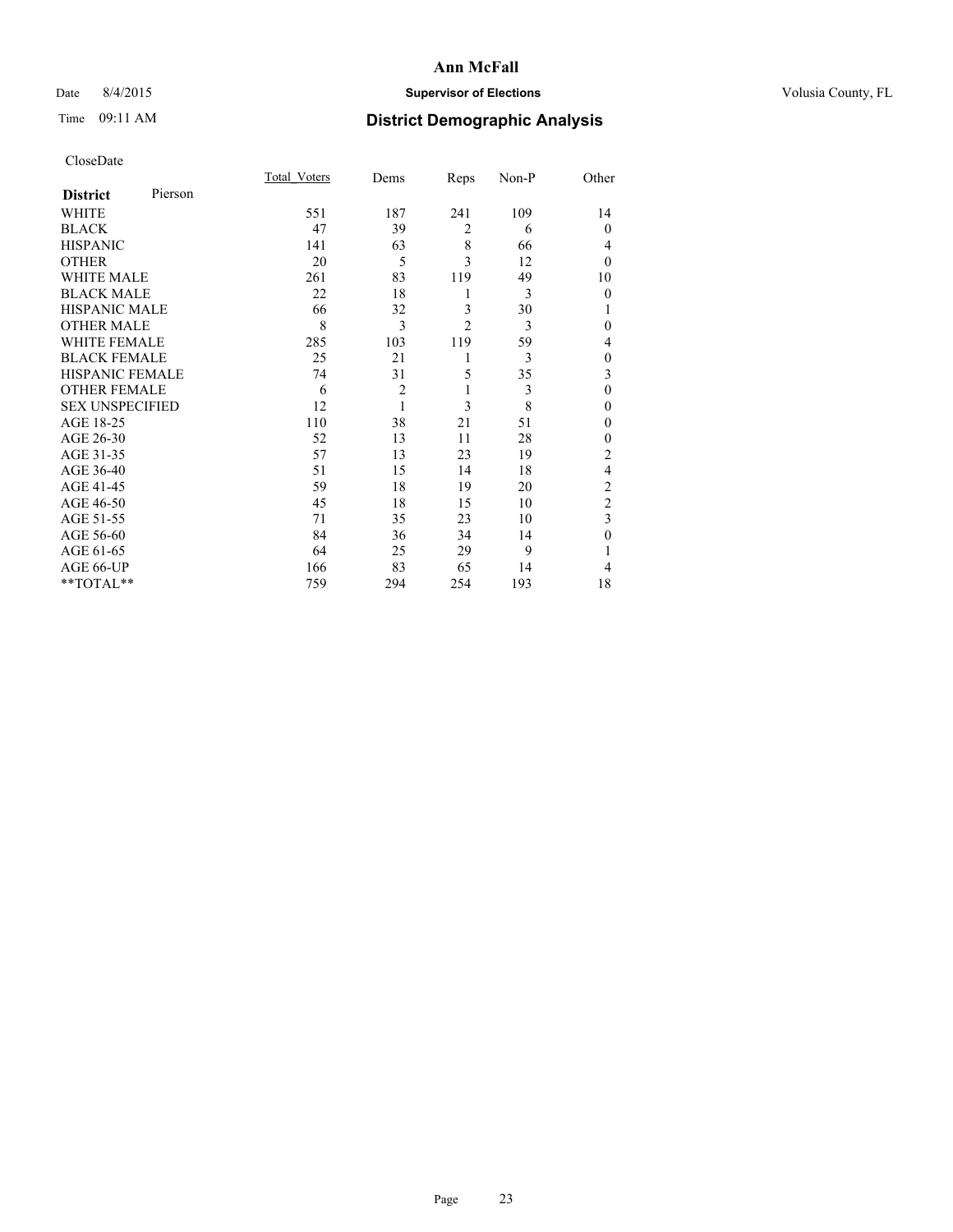## Date 8/4/2015 **Supervisor of Elections Supervisor of Elections** Volusia County, FL

# Time 09:11 AM **District Demographic Analysis**

|                        |             | Total Voters | Dems           | Reps           | Non-P          | Other          |
|------------------------|-------------|--------------|----------------|----------------|----------------|----------------|
| <b>District</b>        | Ponce Inlet |              |                |                |                |                |
| WHITE                  |             | 2,724        | 643            | 1,395          | 601            | 85             |
| <b>BLACK</b>           |             | 9            | 4              | $\overline{2}$ | 3              | $\Omega$       |
| <b>HISPANIC</b>        |             | 45           | 14             | 22             | 8              |                |
| <b>OTHER</b>           |             | 94           | 23             | 32             | 35             | 4              |
| WHITE MALE             |             | 1,289        | 253            | 685            | 306            | 45             |
| <b>BLACK MALE</b>      |             | 4            | $\overline{2}$ | 1              | 1              | $\mathbf{0}$   |
| <b>HISPANIC MALE</b>   |             | 18           | 5              | 9              | $\overline{4}$ | 0              |
| <b>OTHER MALE</b>      |             | 35           | $\overline{7}$ | 14             | 11             | 3              |
| <b>WHITE FEMALE</b>    |             | 1,415        | 385            | 705            | 286            | 39             |
| <b>BLACK FEMALE</b>    |             | 5            | $\overline{2}$ | 1              | $\overline{2}$ | $\theta$       |
| <b>HISPANIC FEMALE</b> |             | 27           | 9              | 13             | $\overline{4}$ |                |
| <b>OTHER FEMALE</b>    |             | 43           | 13             | 13             | 16             |                |
| <b>SEX UNSPECIFIED</b> |             | 36           | 8              | 10             | 17             |                |
| AGE 18-25              |             | 143          | 33             | 46             | 55             | 9              |
| AGE 26-30              |             | 80           | 19             | 32             | 28             | 1              |
| AGE 31-35              |             | 79           | 15             | 34             | 23             | 7              |
| AGE 36-40              |             | 75           | 9              | 32             | 31             | 3              |
| AGE 41-45              |             | 115          | 27             | 46             | 38             | 4              |
| AGE 46-50              |             | 145          | 26             | 83             | 34             | $\overline{c}$ |
| AGE 51-55              |             | 250          | 62             | 132            | 53             | 3              |
| AGE 56-60              |             | 306          | 71             | 168            | 61             | 6              |
| AGE 61-65              |             | 386          | 94             | 186            | 93             | 13             |
| AGE 66-UP              |             | 1,291        | 327            | 692            | 230            | 42             |
| **TOTAL**              |             | 2,872        | 684            | 1,451          | 647            | 90             |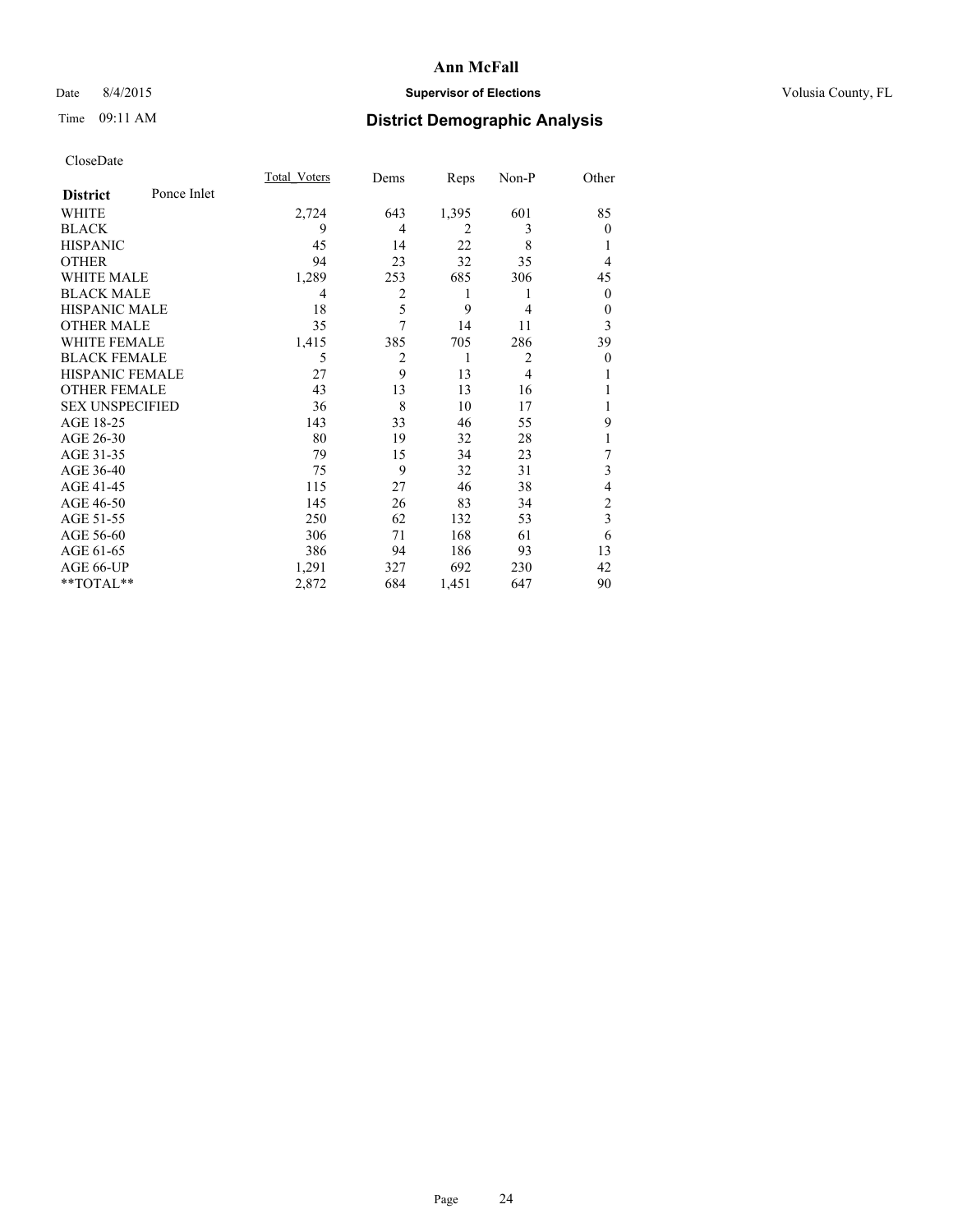## Date 8/4/2015 **Supervisor of Elections Supervisor of Elections** Volusia County, FL

# Time 09:11 AM **District Demographic Analysis**

|                        |             | <b>Total Voters</b> | Dems   | Reps   | Non-P  | Other |
|------------------------|-------------|---------------------|--------|--------|--------|-------|
| <b>District</b>        | Port Orange |                     |        |        |        |       |
| WHITE                  |             | 34,849              | 11,043 | 13,214 | 9,223  | 1,369 |
| <b>BLACK</b>           |             | 1,170               | 875    | 58     | 213    | 24    |
| <b>HISPANIC</b>        |             | 1,129               | 431    | 240    | 420    | 38    |
| <b>OTHER</b>           |             | 1,848               | 574    | 403    | 821    | 50    |
| WHITE MALE             |             | 15,916              | 4,388  | 6,405  | 4,397  | 726   |
| <b>BLACK MALE</b>      |             | 503                 | 351    | 33     | 109    | 10    |
| <b>HISPANIC MALE</b>   |             | 512                 | 185    | 118    | 186    | 23    |
| <b>OTHER MALE</b>      |             | 693                 | 212    | 160    | 292    | 29    |
| <b>WHITE FEMALE</b>    |             | 18,581              | 6,554  | 6,686  | 4,715  | 626   |
| <b>BLACK FEMALE</b>    |             | 654                 | 515    | 24     | 101    | 14    |
| HISPANIC FEMALE        |             | 598                 | 242    | 117    | 224    | 15    |
| <b>OTHER FEMALE</b>    |             | 797                 | 285    | 183    | 312    | 17    |
| <b>SEX UNSPECIFIED</b> |             | 742                 | 191    | 189    | 341    | 21    |
| AGE 18-25              |             | 3,306               | 889    | 856    | 1,407  | 154   |
| AGE 26-30              |             | 2,528               | 762    | 682    | 993    | 91    |
| AGE 31-35              |             | 2,329               | 703    | 660    | 861    | 105   |
| AGE 36-40              |             | 2,311               | 705    | 705    | 797    | 104   |
| AGE 41-45              |             | 2,652               | 801    | 950    | 814    | 87    |
| AGE 46-50              |             | 2,887               | 859    | 1,091  | 842    | 95    |
| AGE 51-55              |             | 3,596               | 1,154  | 1,430  | 893    | 119   |
| AGE 56-60              |             | 3,697               | 1,294  | 1,424  | 856    | 123   |
| AGE 61-65              |             | 3,710               | 1,405  | 1,350  | 833    | 122   |
| AGE 66-UP              |             | 11,974              | 4,351  | 4,765  | 2,377  | 481   |
| $*$ $TOTAL**$          |             | 38,996              | 12,923 | 13,915 | 10,677 | 1,481 |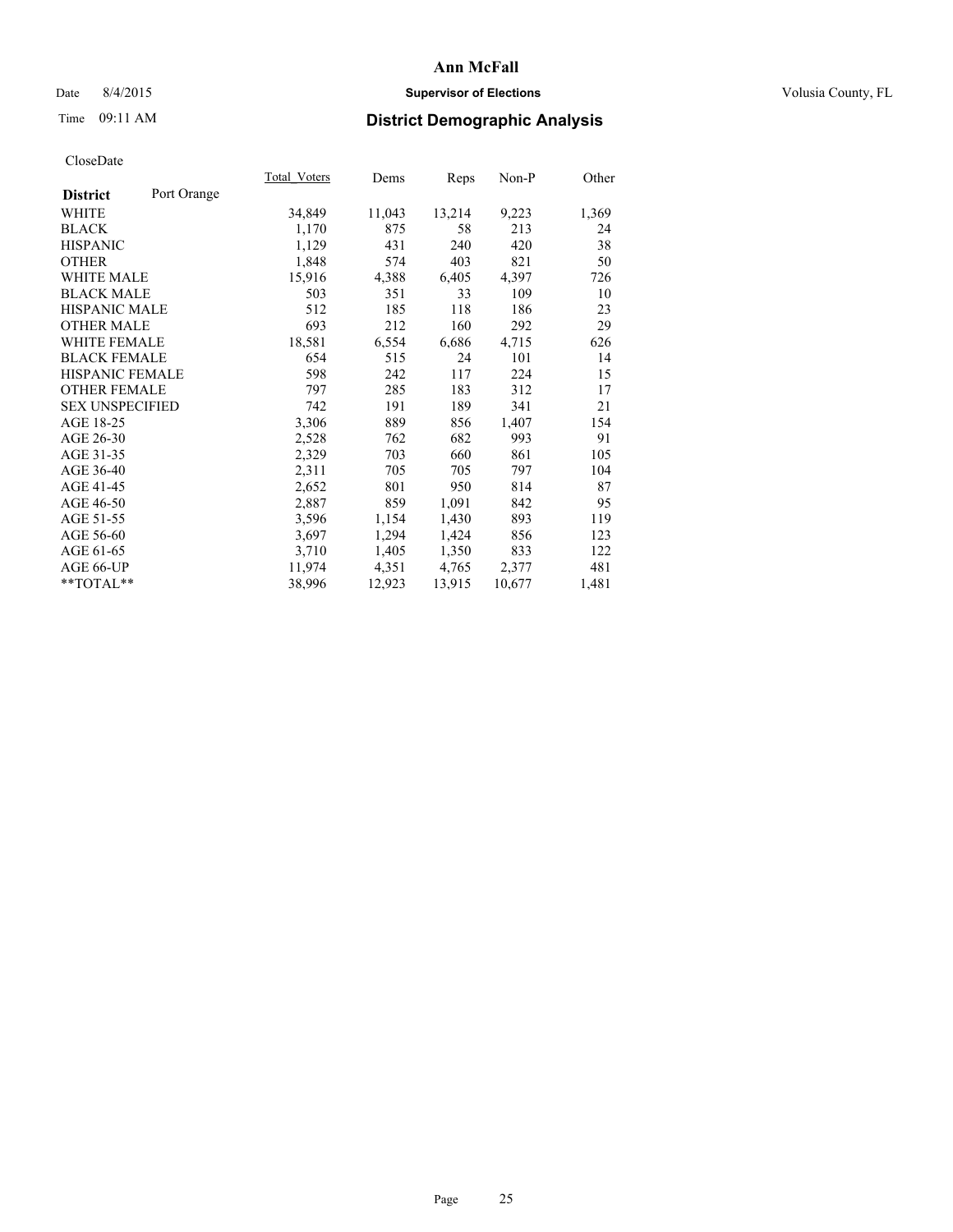## Date 8/4/2015 **Supervisor of Elections Supervisor of Elections** Volusia County, FL

# Time 09:11 AM **District Demographic Analysis**

|                        |               | Total Voters | Dems  | Reps  | Non-P | Other          |
|------------------------|---------------|--------------|-------|-------|-------|----------------|
| <b>District</b>        | South Daytona |              |       |       |       |                |
| WHITE                  |               | 6,592        | 2,415 | 2,252 | 1,681 | 244            |
| <b>BLACK</b>           |               | 640          | 494   | 25    | 116   | 5              |
| <b>HISPANIC</b>        |               | 198          | 92    | 34    | 63    | 9              |
| <b>OTHER</b>           |               | 336          | 120   | 59    | 151   | 6              |
| <b>WHITE MALE</b>      |               | 3,033        | 964   | 1,113 | 808   | 148            |
| <b>BLACK MALE</b>      |               | 249          | 185   | 10    | 51    | 3              |
| <b>HISPANIC MALE</b>   |               | 96           | 40    | 20    | 31    | 5              |
| <b>OTHER MALE</b>      |               | 99           | 37    | 18    | 42    | $\overline{c}$ |
| <b>WHITE FEMALE</b>    |               | 3,517        | 1,435 | 1,128 | 858   | 96             |
| <b>BLACK FEMALE</b>    |               | 382          | 302   | 14    | 64    | $\overline{2}$ |
| <b>HISPANIC FEMALE</b> |               | 99           | 50    | 14    | 31    | $\overline{4}$ |
| <b>OTHER FEMALE</b>    |               | 147          | 65    | 29    | 49    | 4              |
| <b>SEX UNSPECIFIED</b> |               | 144          | 43    | 24    | 77    | $\theta$       |
| AGE 18-25              |               | 689          | 251   | 153   | 261   | 24             |
| AGE 26-30              |               | 589          | 208   | 148   | 209   | 24             |
| AGE 31-35              |               | 485          | 196   | 113   | 164   | 12             |
| AGE 36-40              |               | 443          | 167   | 109   | 145   | 22             |
| AGE 41-45              |               | 495          | 184   | 147   | 147   | 17             |
| AGE 46-50              |               | 625          | 230   | 216   | 164   | 15             |
| AGE 51-55              |               | 784          | 307   | 259   | 192   | 26             |
| AGE 56-60              |               | 816          | 329   | 277   | 187   | 23             |
| AGE 61-65              |               | 760          | 337   | 245   | 150   | 28             |
| AGE 66-UP              |               | 2,078        | 912   | 702   | 392   | 72             |
| **TOTAL**              |               | 7,766        | 3,121 | 2,370 | 2,011 | 264            |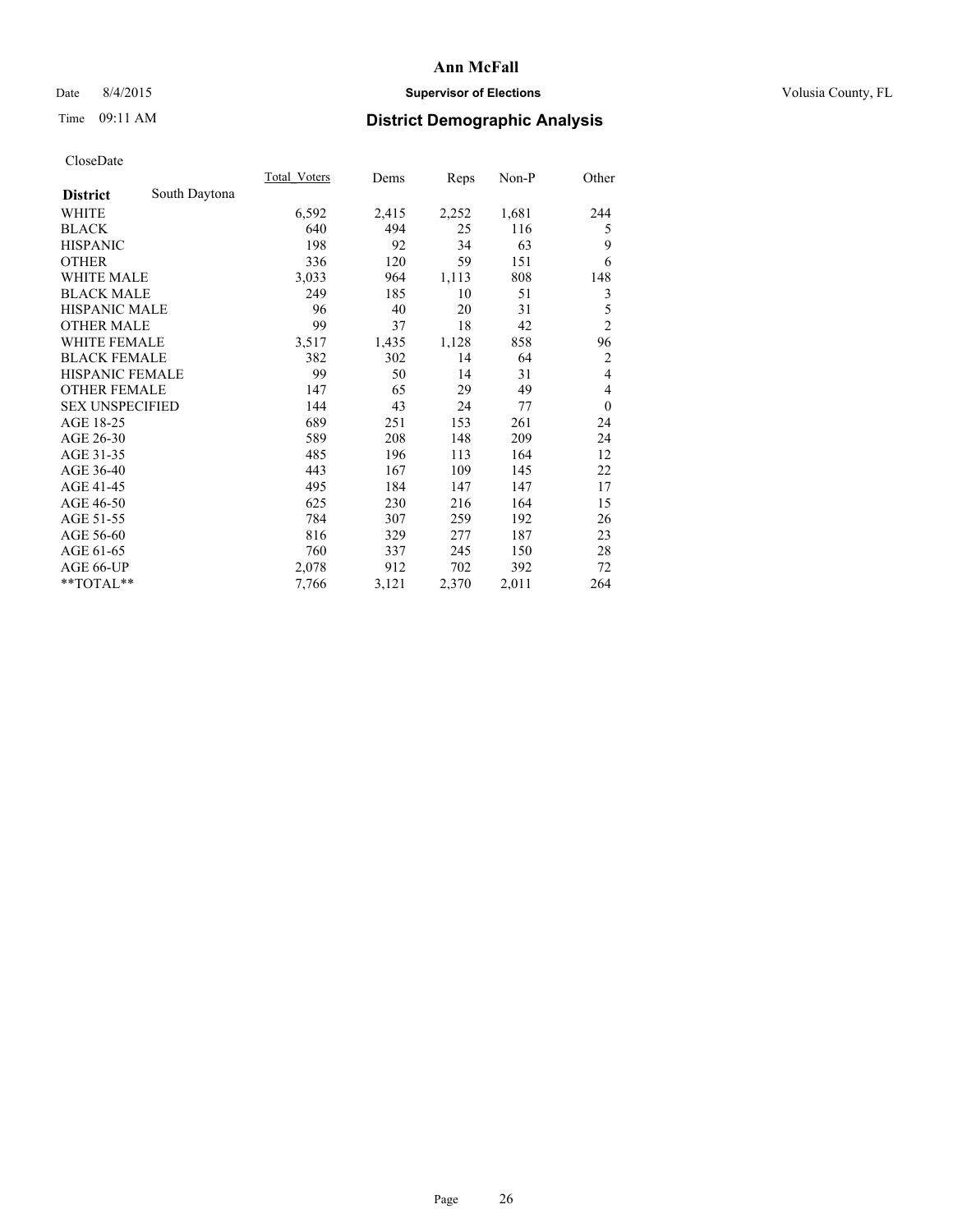## Date 8/4/2015 **Supervisor of Elections Supervisor of Elections** Volusia County, FL

# Time 09:11 AM **District Demographic Analysis**

|                        |               | Total Voters | Dems     | Reps | Non-P | Other    |
|------------------------|---------------|--------------|----------|------|-------|----------|
| <b>District</b>        | Flagler Beach |              |          |      |       |          |
| <b>WHITE</b>           |               | 55           | 21       | 16   | 16    | 2        |
| <b>BLACK</b>           |               | 0            | $\Omega$ | 0    | 0     | $\Omega$ |
| <b>HISPANIC</b>        |               | $\theta$     | $\Omega$ | 0    | 0     | 0        |
| <b>OTHER</b>           |               | 3            |          | 2    |       | 0        |
| <b>WHITE MALE</b>      |               | 23           | 6        |      | 9     |          |
| <b>BLACK MALE</b>      |               | 0            | 0        | 0    | 0     | 0        |
| <b>HISPANIC MALE</b>   |               |              | 0        |      |       | 0        |
| <b>OTHER MALE</b>      |               | 2            |          |      |       | 0        |
| <b>WHITE FEMALE</b>    |               | 32           | 15       | 9    |       |          |
| <b>BLACK FEMALE</b>    |               | $\Omega$     | $\theta$ | 0    | 0     | 0        |
| HISPANIC FEMALE        |               |              | 0        |      |       | 0        |
| <b>OTHER FEMALE</b>    |               |              | 0        |      |       | 0        |
| <b>SEX UNSPECIFIED</b> |               |              | 0        |      |       | 0        |
| AGE 18-25              |               |              | 0        |      |       | 0        |
| AGE 26-30              |               |              |          | 0    |       | 0        |
| AGE 31-35              |               |              | 0        |      |       | 0        |
| AGE 36-40              |               |              | 0        | 0    |       | 0        |
| AGE 41-45              |               |              |          |      |       | 0        |
| AGE 46-50              |               |              |          |      |       | 0        |
| AGE 51-55              |               |              |          |      |       | 0        |
| AGE 56-60              |               |              | 0        |      |       | 0        |
| AGE 61-65              |               |              | 0        | 3    |       | 0        |
| AGE 66-UP              |               | 46           | 19       | 13   | 12    | 2        |
| $**TOTAL**$            |               | 58           | 22       | 18   | 16    | 2        |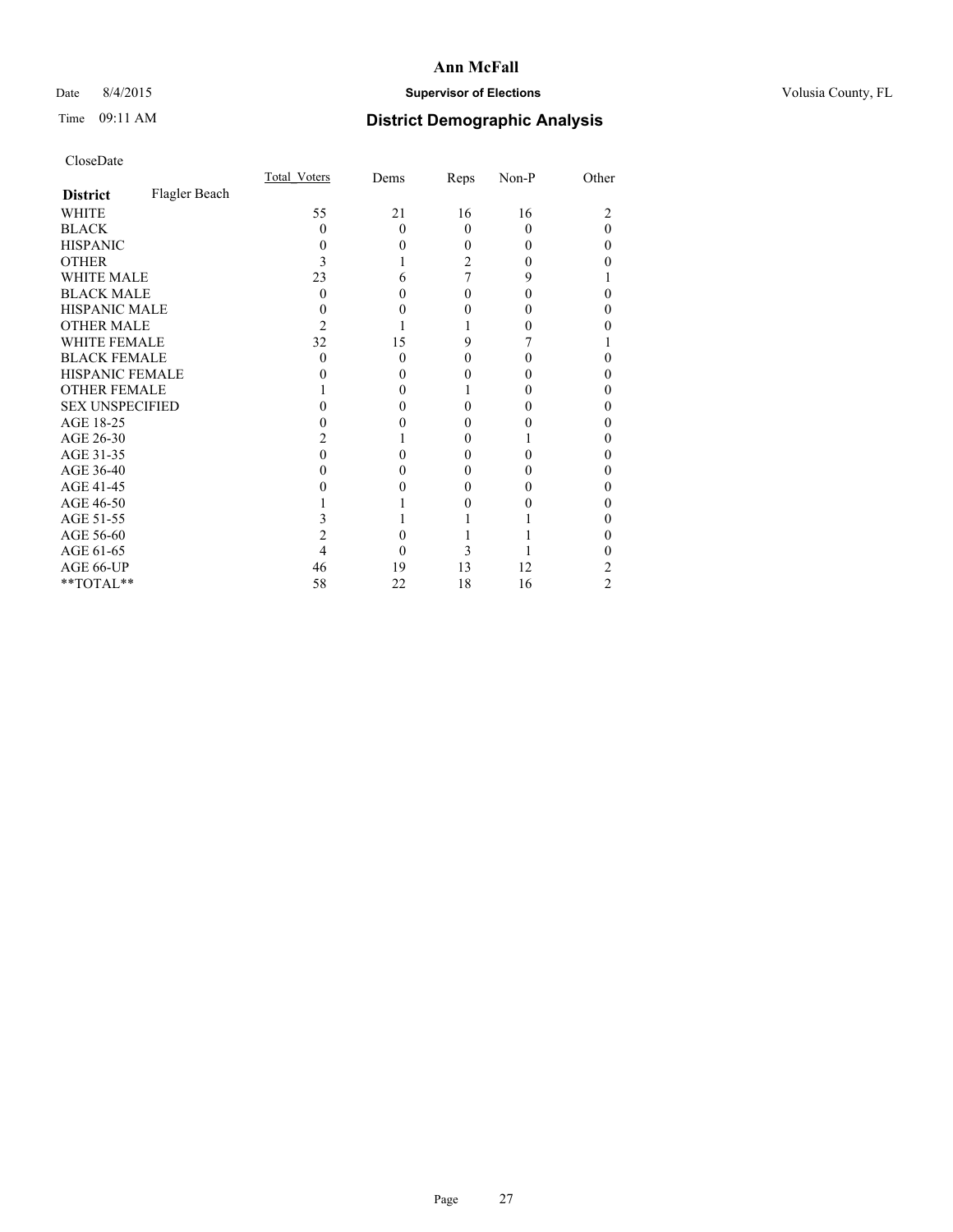## Date 8/4/2015 **Supervisor of Elections Supervisor of Elections** Volusia County, FL

# Time 09:11 AM **District Demographic Analysis**

|                        |                           | Total Voters | Dems   | Reps   | $Non-P$ | Other |
|------------------------|---------------------------|--------------|--------|--------|---------|-------|
| <b>District</b>        | <b>Hospital Authority</b> |              |        |        |         |       |
| WHITE                  |                           | 96,179       | 28,751 | 39,219 | 24,002  | 4,207 |
| <b>BLACK</b>           |                           | 10,235       | 7,961  | 406    | 1,698   | 170   |
| <b>HISPANIC</b>        |                           | 19,333       | 8,954  | 2,953  | 7,039   | 387   |
| <b>OTHER</b>           |                           | 6,849        | 2,127  | 1,485  | 3,068   | 169   |
| <b>WHITE MALE</b>      |                           | 44,408       | 11,490 | 19,009 | 11,633  | 2,276 |
| <b>BLACK MALE</b>      |                           | 4,314        | 3,165  | 218    | 821     | 110   |
| <b>HISPANIC MALE</b>   |                           | 8,886        | 3,960  | 1,446  | 3,271   | 209   |
| <b>OTHER MALE</b>      |                           | 2,357        | 766    | 557    | 953     | 81    |
| <b>WHITE FEMALE</b>    |                           | 50,909       | 17,050 | 19,899 | 12,056  | 1,904 |
| <b>BLACK FEMALE</b>    |                           | 5,794        | 4,708  | 181    | 845     | 60    |
| <b>HISPANIC FEMALE</b> |                           | 10,189       | 4,876  | 1,484  | 3,656   | 173   |
| <b>OTHER FEMALE</b>    |                           | 2,796        | 1,037  | 624    | 1,069   | 66    |
| <b>SEX UNSPECIFIED</b> |                           | 2,942        | 741    | 644    | 1,503   | 54    |
| AGE 18-25              |                           | 13,844       | 4,144  | 3,114  | 6,025   | 561   |
| AGE 26-30              |                           | 9,237        | 2,902  | 2,253  | 3,746   | 336   |
| AGE 31-35              |                           | 8,864        | 2,921  | 2,295  | 3,278   | 370   |
| AGE 36-40              |                           | 9,075        | 3,054  | 2,451  | 3,155   | 415   |
| AGE 41-45              |                           | 9,909        | 3,275  | 3,208  | 3,034   | 392   |
| AGE 46-50              |                           | 10,917       | 3,707  | 3,960  | 2,854   | 396   |
| AGE 51-55              |                           | 12,988       | 4,466  | 4,935  | 3,148   | 439   |
| AGE 56-60              |                           | 12,697       | 4,784  | 4,753  | 2,730   | 430   |
| AGE 61-65              |                           | 11,781       | 4,789  | 4,180  | 2,392   | 420   |
| AGE 66-UP              |                           | 33,237       | 13,742 | 12,907 | 5,415   | 1,173 |
| $*$ $TOTAL**$          |                           | 132,596      | 47,793 | 44,063 | 35,807  | 4,933 |
|                        |                           |              |        |        |         |       |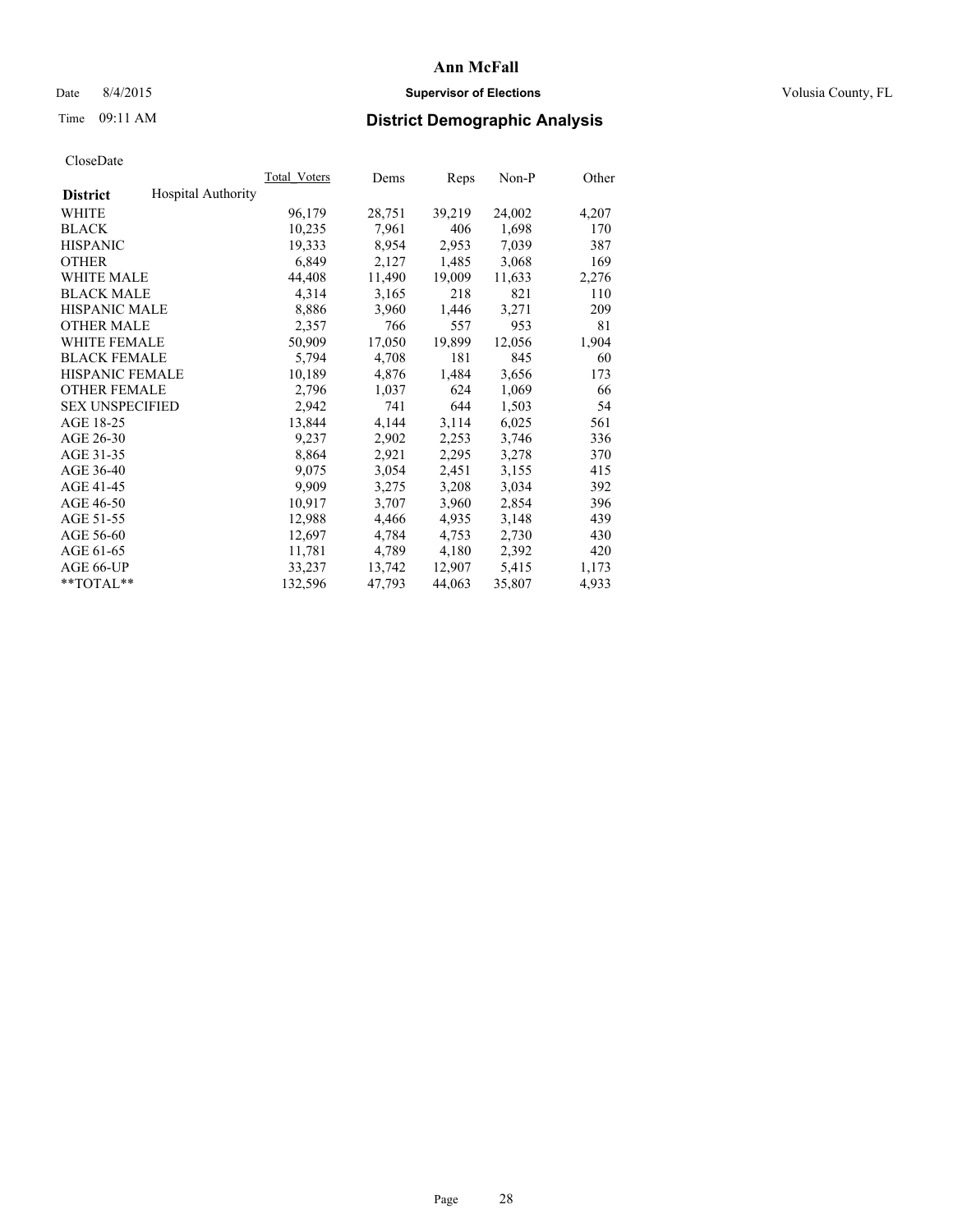## Date 8/4/2015 **Supervisor of Elections Supervisor of Elections** Volusia County, FL

# Time 09:11 AM **District Demographic Analysis**

| Total Voters | Dems                  | Reps  | Non-P | Other |
|--------------|-----------------------|-------|-------|-------|
|              |                       |       |       |       |
| 17,482       | 5,098                 | 7,575 | 4,080 | 729   |
| 424          | 331                   | 20    | 65    | 8     |
| 951          | 378                   | 170   | 385   | 18    |
| 805          | 198                   | 253   | 330   | 24    |
| 8,151        | 2,065                 | 3,701 | 1,994 | 391   |
| 199          | 148                   | 13    | 33    | 5     |
| 422          | 169                   | 67    | 176   | 10    |
| 279          | 67                    | 96    | 105   | 11    |
| 9,187        | 3,009                 | 3,805 | 2,037 | 336   |
| 222          | 180                   | 7     | 32    | 3     |
| 510          | 201                   | 102   | 199   | 8     |
| 314          | 95                    | 108   | 102   | 9     |
| 378          | 71                    | 119   | 182   | 6     |
| 1,437        | 348                   | 442   | 600   | 47    |
| 876          | 216                   | 267   | 361   | 32    |
| 810          | 225                   | 260   | 280   | 45    |
| 827          | 216                   | 290   | 282   | 39    |
| 993          | 235                   | 407   | 317   | 34    |
| 1,221        | 310                   | 559   | 308   | 44    |
| 1,825        | 531                   | 800   | 426   | 68    |
| 2,071        | 661                   | 879   | 449   | 82    |
| 2,245        | 761                   | 896   | 484   | 104   |
| 7,352        | 2,501                 | 3,218 | 1,349 | 284   |
| 19,662       | 6,005                 | 8,018 | 4,860 | 779   |
|              | Florida House Seat 24 |       |       |       |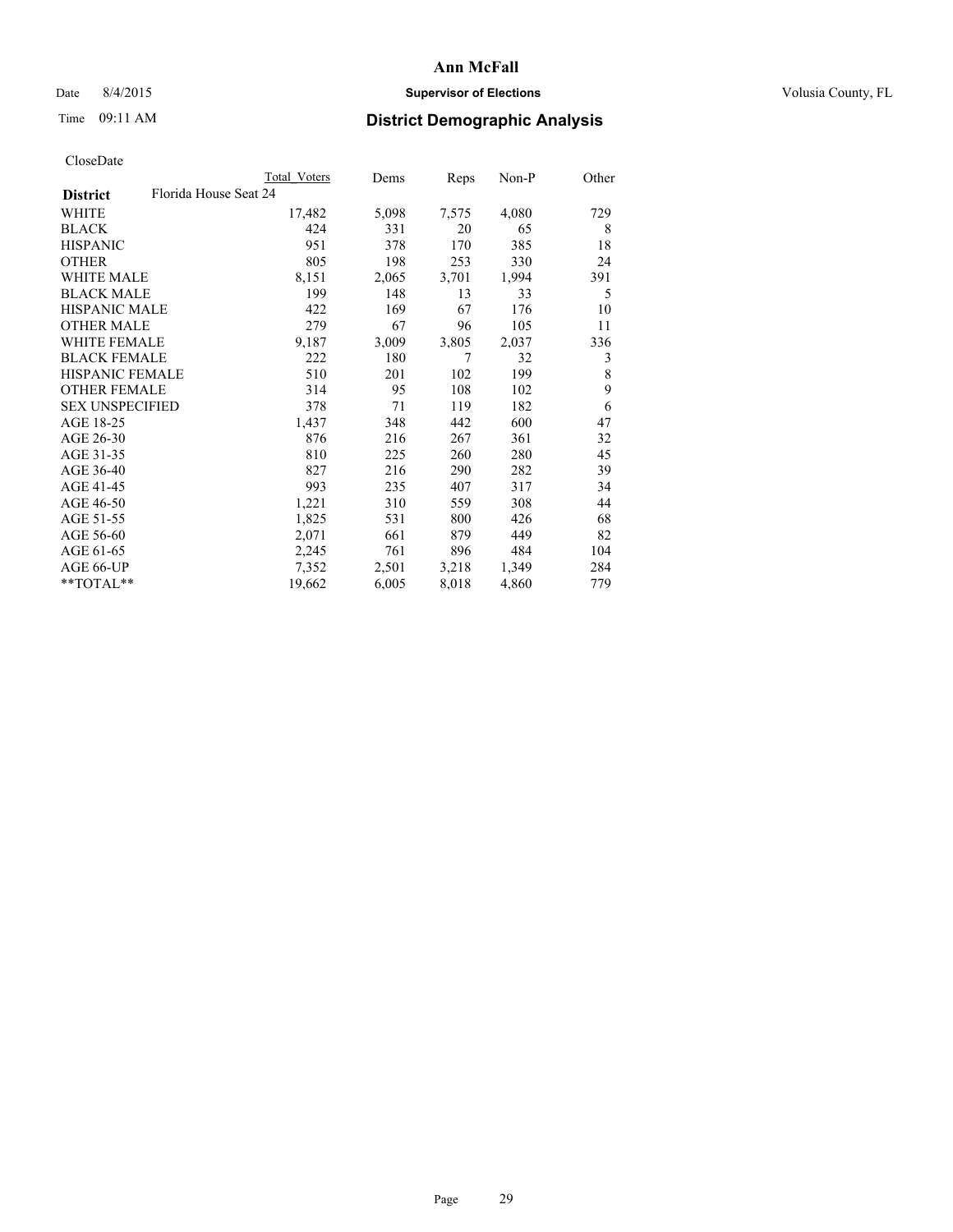## Date 8/4/2015 **Supervisor of Elections Supervisor of Elections** Volusia County, FL

# Time 09:11 AM **District Demographic Analysis**

|                        |                       | Total Voters | Dems   | Reps   | Non-P  | Other |
|------------------------|-----------------------|--------------|--------|--------|--------|-------|
| <b>District</b>        | Florida House Seat 25 |              |        |        |        |       |
| <b>WHITE</b>           |                       | 103,779      | 32,216 | 41,826 | 25,919 | 3,818 |
| <b>BLACK</b>           |                       | 3,144        | 2,377  | 144    | 551    | 72    |
| <b>HISPANIC</b>        |                       | 2,546        | 956    | 634    | 887    | 69    |
| <b>OTHER</b>           |                       | 5,058        | 1,503  | 1,230  | 2,186  | 139   |
| <b>WHITE MALE</b>      |                       | 48,160       | 13,033 | 20,360 | 12,707 | 2,060 |
| <b>BLACK MALE</b>      |                       | 1,360        | 953    | 74     | 295    | 38    |
| <b>HISPANIC MALE</b>   |                       | 1,166        | 391    | 310    | 422    | 43    |
| <b>OTHER MALE</b>      |                       | 1,892        | 558    | 491    | 778    | 65    |
| <b>WHITE FEMALE</b>    |                       | 54,705       | 18,918 | 21,161 | 12,904 | 1,722 |
| <b>BLACK FEMALE</b>    |                       | 1,752        | 1,402  | 68     | 248    | 34    |
| HISPANIC FEMALE        |                       | 1,344        | 555    | 312    | 451    | 26    |
| <b>OTHER FEMALE</b>    |                       | 2,183        | 757    | 561    | 806    | 59    |
| <b>SEX UNSPECIFIED</b> |                       | 1,965        | 485    | 497    | 932    | 51    |
| AGE 18-25              |                       | 8,570        | 2,228  | 2,481  | 3,492  | 369   |
| AGE 26-30              |                       | 6,374        | 1,907  | 1,801  | 2,447  | 219   |
| AGE 31-35              |                       | 5,843        | 1,709  | 1,710  | 2,189  | 235   |
| AGE 36-40              |                       | 5,787        | 1,652  | 1,873  | 1,998  | 264   |
| AGE 41-45              |                       | 6,882        | 2,021  | 2,447  | 2,164  | 250   |
| AGE 46-50              |                       | 8,178        | 2,296  | 3,301  | 2,320  | 261   |
| AGE 51-55              |                       | 10,458       | 3,184  | 4,426  | 2,532  | 316   |
| AGE 56-60              |                       | 11,491       | 3,934  | 4,597  | 2,602  | 358   |
| AGE 61-65              |                       | 12,011       | 4,317  | 4,605  | 2,695  | 394   |
| AGE 66-UP              |                       | 38,907       | 13,800 | 16,584 | 7,093  | 1,430 |
| $*$ $TOTAL**$          |                       | 114,527      | 37,052 | 43,834 | 29,543 | 4,098 |
|                        |                       |              |        |        |        |       |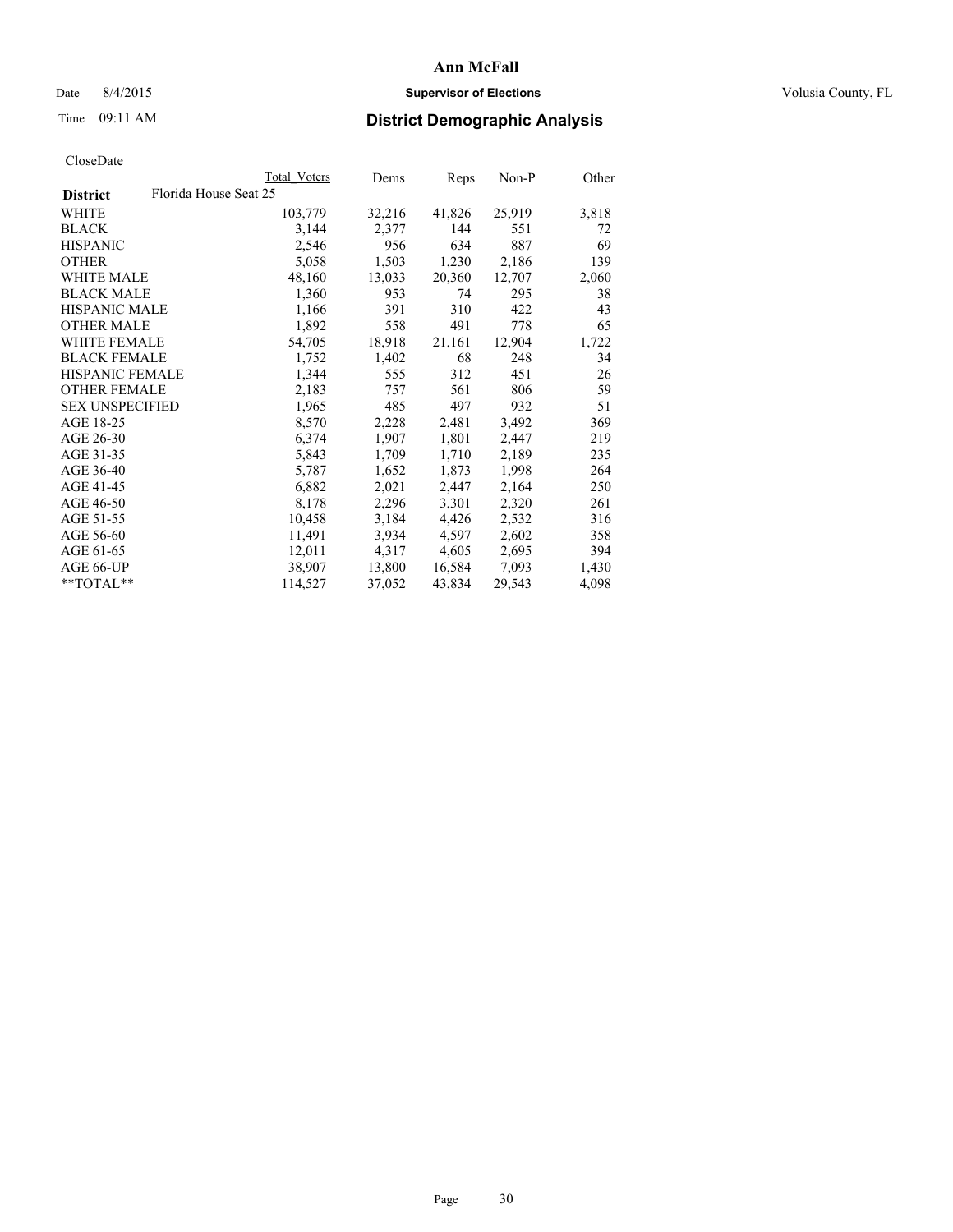## Date 8/4/2015 **Supervisor of Elections Supervisor of Elections** Volusia County, FL

# Time 09:11 AM **District Demographic Analysis**

|                        | Total Voters          | Dems   | Reps   | Non-P  | Other |
|------------------------|-----------------------|--------|--------|--------|-------|
| <b>District</b>        | Florida House Seat 26 |        |        |        |       |
| WHITE                  | 66,440                | 21,991 | 24,723 | 16,956 | 2,770 |
| <b>BLACK</b>           | 19,084                | 15,679 | 491    | 2,738  | 176   |
| <b>HISPANIC</b>        | 4,111                 | 1,749  | 684    | 1,570  | 108   |
| <b>OTHER</b>           | 4,960                 | 1,806  | 865    | 2,172  | 117   |
| <b>WHITE MALE</b>      | 30,643                | 8,692  | 12,120 | 8,291  | 1,540 |
| <b>BLACK MALE</b>      | 7,368                 | 5.771  | 251    | 1,238  | 108   |
| <b>HISPANIC MALE</b>   | 1,827                 | 740    | 321    | 711    | 55    |
| <b>OTHER MALE</b>      | 1,628                 | 589    | 324    | 658    | 57    |
| <b>WHITE FEMALE</b>    | 35,295                | 13,160 | 12,438 | 8,481  | 1,216 |
| <b>BLACK FEMALE</b>    | 11,454                | 9,709  | 233    | 1,444  | 68    |
| <b>HISPANIC FEMALE</b> | 2,226                 | 985    | 353    | 837    | 51    |
| <b>OTHER FEMALE</b>    | 2,099                 | 901    | 391    | 759    | 48    |
| <b>SEX UNSPECIFIED</b> | 2,053                 | 678    | 330    | 1,017  | 28    |
| AGE 18-25              | 12,072                | 5,516  | 1,936  | 4,251  | 369   |
| AGE 26-30              | 7,446                 | 3,124  | 1,495  | 2,599  | 228   |
| AGE 31-35              | 6,288                 | 2,652  | 1,375  | 2,043  | 218   |
| AGE 36-40              | 5,722                 | 2,361  | 1,321  | 1,829  | 211   |
| AGE 41-45              | 6,264                 | 2,455  | 1,746  | 1,828  | 235   |
| AGE 46-50              | 7,034                 | 2,908  | 2,120  | 1,777  | 229   |
| AGE 51-55              | 8,645                 | 3,599  | 2,764  | 1,974  | 308   |
| AGE 56-60              | 8,754                 | 3,881  | 2,799  | 1,799  | 275   |
| AGE 61-65              | 8,422                 | 3,819  | 2,674  | 1,631  | 298   |
| AGE 66-UP              | 23,930                | 10,908 | 8,527  | 3,696  | 799   |
| $*$ TOTAL $*$          | 94,595                | 41,225 | 26,763 | 23,436 | 3,171 |
|                        |                       |        |        |        |       |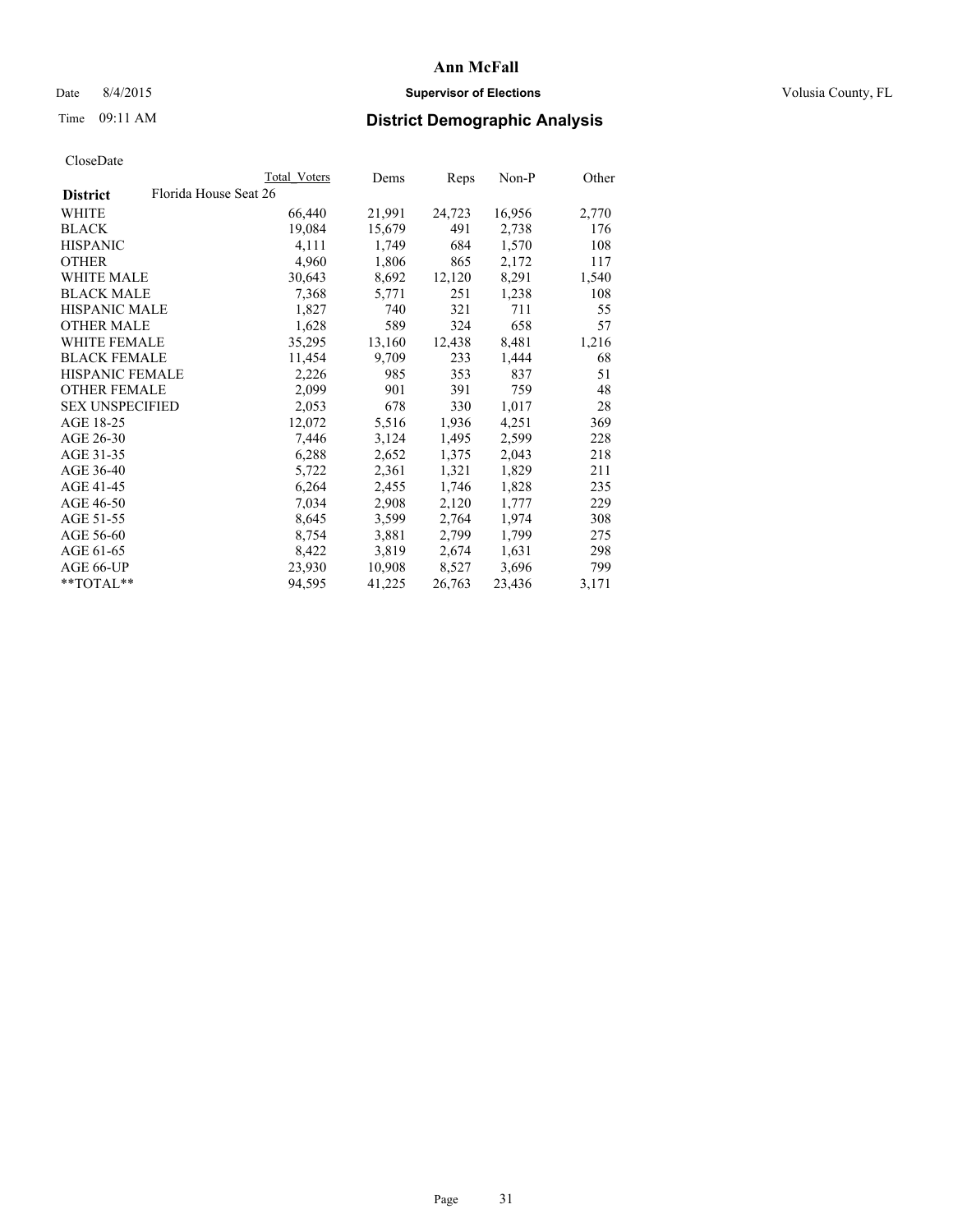## Date 8/4/2015 **Supervisor of Elections Supervisor of Elections** Volusia County, FL

# Time 09:11 AM **District Demographic Analysis**

|                                          | <b>Total Voters</b> | Dems   | Reps   | Non-P  | Other |
|------------------------------------------|---------------------|--------|--------|--------|-------|
| Florida House Seat 27<br><b>District</b> |                     |        |        |        |       |
| WHITE                                    | 73,191              | 22,198 | 28,605 | 19,304 | 3,084 |
| <b>BLACK</b>                             | 6,588               | 4,994  | 286    | 1,189  | 119   |
| <b>HISPANIC</b>                          | 16,385              | 7,750  | 2,476  | 5,846  | 313   |
| <b>OTHER</b>                             | 5,035               | 1,583  | 1,020  | 2,309  | 123   |
| WHITE MALE                               | 33,843              | 8,983  | 13,915 | 9,273  | 1,672 |
| <b>BLACK MALE</b>                        | 2,901               | 2,051  | 162    | 611    | 77    |
| <b>HISPANIC MALE</b>                     | 7,578               | 3,426  | 1,232  | 2,743  | 177   |
| <b>OTHER MALE</b>                        | 1,750               | 574    | 397    | 721    | 58    |
| WHITE FEMALE                             | 38,676              | 13,039 | 14,461 | 9,786  | 1,390 |
| <b>BLACK FEMALE</b>                      | 3,606               | 2,884  | 121    | 559    | 42    |
| HISPANIC FEMALE                          | 8,598               | 4,226  | 1,230  | 3,009  | 133   |
| <b>OTHER FEMALE</b>                      | 2,086               | 790    | 433    | 809    | 54    |
| <b>SEX UNSPECIFIED</b>                   | 2,160               | 552    | 436    | 1,136  | 36    |
| AGE 18-25                                | 10,089              | 3,034  | 2,153  | 4,502  | 400   |
| AGE 26-30                                | 6.913               | 2,160  | 1,595  | 2,901  | 257   |
| AGE 31-35                                | 6,611               | 2,146  | 1,613  | 2,583  | 269   |
| AGE 36-40                                | 6,971               | 2,358  | 1,786  | 2,519  | 308   |
| AGE 41-45                                | 7,628               | 2,562  | 2,384  | 2,392  | 290   |
| AGE 46-50                                | 8,288               | 2,836  | 2,876  | 2,285  | 291   |
| AGE 51-55                                | 9,902               | 3,438  | 3,557  | 2.593  | 314   |
| AGE 56-60                                | 9,793               | 3,663  | 3,566  | 2,247  | 317   |
| AGE 61-65                                | 9,024               | 3,672  | 3,055  | 1,985  | 312   |
| AGE 66-UP                                | 25,937              | 10,645 | 9,794  | 4,619  | 879   |
| **TOTAL**                                | 101,199             | 36,525 | 32,387 | 28,648 | 3,639 |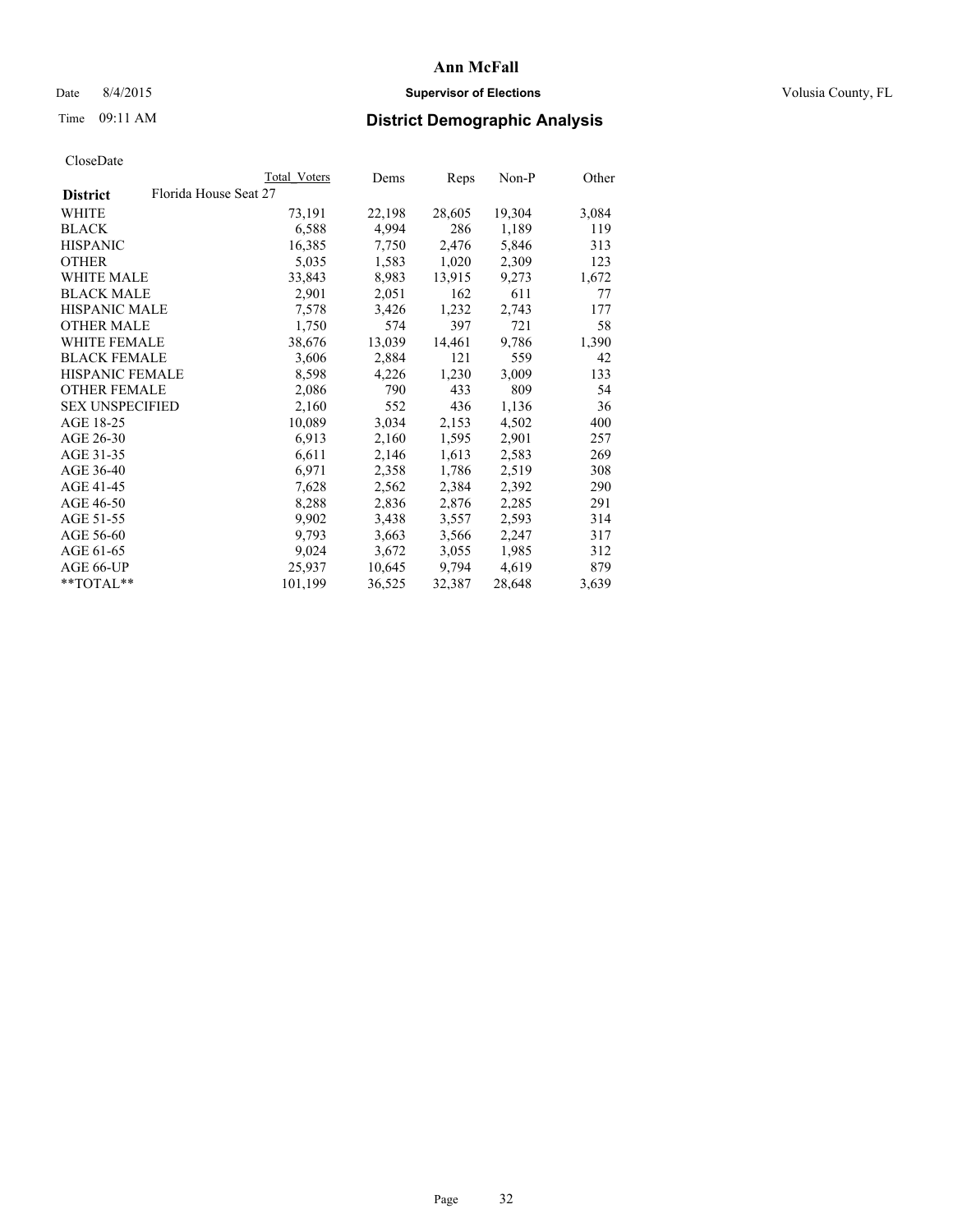## Date 8/4/2015 **Supervisor of Elections Supervisor of Elections** Volusia County, FL

# Time 09:11 AM **District Demographic Analysis**

|                                            | Total Voters | Dems   | <b>Reps</b> | $Non-P$ | Other |
|--------------------------------------------|--------------|--------|-------------|---------|-------|
| School Board District 1<br><b>District</b> |              |        |             |         |       |
| WHITE                                      | 53,900       | 16,010 | 22,818      | 12,755  | 2,317 |
| <b>BLACK</b>                               | 4,771        | 3,841  | 157         | 704     | 69    |
| <b>HISPANIC</b>                            | 4,810        | 1,990  | 891         | 1,821   | 108   |
| <b>OTHER</b>                               | 3,220        | 970    | 786         | 1,380   | 84    |
| WHITE MALE                                 | 24,739       | 6,297  | 10,998      | 6,190   | 1,254 |
| <b>BLACK MALE</b>                          | 1,889        | 1,457  | 66          | 321     | 45    |
| <b>HISPANIC MALE</b>                       | 2,093        | 825    | 423         | 798     | 47    |
| <b>OTHER MALE</b>                          | 1,097        | 348    | 292         | 420     | 37    |
| <b>WHITE FEMALE</b>                        | 28,702       | 9,608  | 11,642      | 6,403   | 1,049 |
| <b>BLACK FEMALE</b>                        | 2,820        | 2,342  | 87          | 367     | 24    |
| HISPANIC FEMALE                            | 2,641        | 1,127  | 458         | 996     | 60    |
| <b>OTHER FEMALE</b>                        | 1,303        | 454    | 334         | 482     | 33    |
| <b>SEX UNSPECIFIED</b>                     | 1,416        | 353    | 351         | 683     | 29    |
| AGE 18-25                                  | 6,510        | 1,830  | 1,618       | 2,769   | 293   |
| AGE 26-30                                  | 4,125        | 1,241  | 1,119       | 1,627   | 138   |
| AGE 31-35                                  | 4,062        | 1,287  | 1,214       | 1,398   | 163   |
| AGE 36-40                                  | 4,090        | 1,259  | 1,300       | 1,345   | 186   |
| AGE 41-45                                  | 4,606        | 1,426  | 1,603       | 1,377   | 200   |
| AGE 46-50                                  | 5,073        | 1,620  | 2,026       | 1,249   | 178   |
| AGE 51-55                                  | 6,233        | 2,022  | 2,572       | 1,406   | 233   |
| AGE 56-60                                  | 6,328        | 2,252  | 2,550       | 1,302   | 224   |
| AGE 61-65                                  | 6,336        | 2,449  | 2,440       | 1,203   | 244   |
| AGE 66-UP                                  | 19,317       | 7,423  | 8,207       | 2,969   | 718   |
| $*$ TOTAL $*$                              | 66,701       | 22,811 | 24,652      | 16,660  | 2,578 |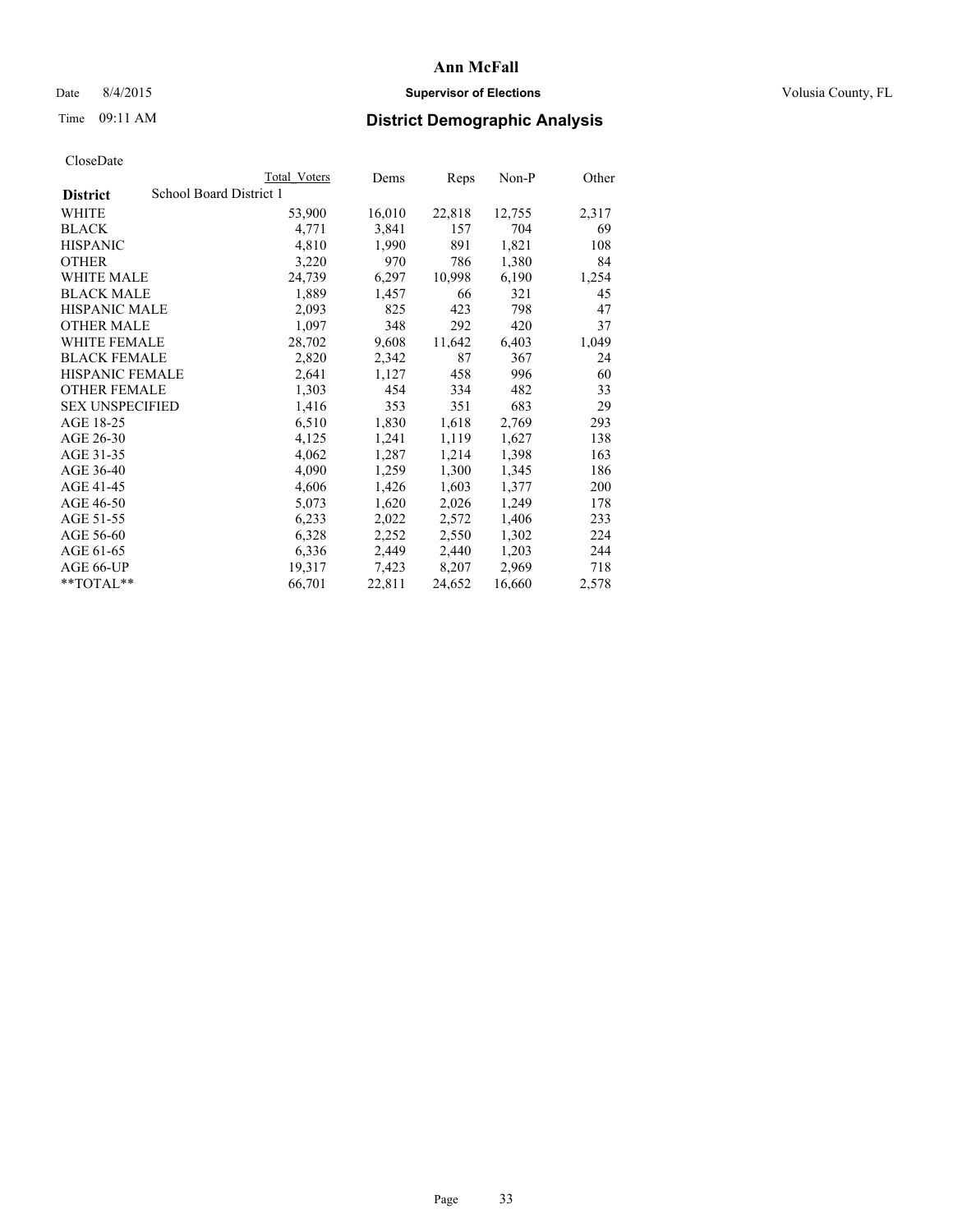## Date 8/4/2015 **Supervisor of Elections Supervisor of Elections** Volusia County, FL

# Time 09:11 AM **District Demographic Analysis**

|                                            | <b>Total Voters</b> | Dems   | Reps   | Non-P  | Other |
|--------------------------------------------|---------------------|--------|--------|--------|-------|
| School Board District 2<br><b>District</b> |                     |        |        |        |       |
| WHITE                                      | 46,631              | 15,512 | 17,022 | 12,228 | 1,869 |
| <b>BLACK</b>                               | 12,260              | 10,069 | 310    | 1,766  | 115   |
| <b>HISPANIC</b>                            | 1,914               | 811    | 371    | 680    | 52    |
| <b>OTHER</b>                               | 3,380               | 1,273  | 564    | 1,459  | 84    |
| WHITE MALE                                 | 21,900              | 6,338  | 8,488  | 6,018  | 1,056 |
| <b>BLACK MALE</b>                          | 4,727               | 3,718  | 158    | 789    | 62    |
| <b>HISPANIC MALE</b>                       | 903                 | 346    | 182    | 343    | 32    |
| <b>OTHER MALE</b>                          | 1,182               | 432    | 216    | 494    | 40    |
| <b>WHITE FEMALE</b>                        | 24,335              | 9,044  | 8,419  | 6,075  | 797   |
| <b>BLACK FEMALE</b>                        | 7,352               | 6,211  | 148    | 940    | 53    |
| <b>HISPANIC FEMALE</b>                     | 980                 | 454    | 185    | 321    | 20    |
| <b>OTHER FEMALE</b>                        | 1,489               | 648    | 261    | 546    | 34    |
| <b>SEX UNSPECIFIED</b>                     | 1,317               | 474    | 210    | 607    | 26    |
| AGE 18-25                                  | 7,927               | 4,002  | 1,149  | 2,546  | 230   |
| AGE 26-30                                  | 4,920               | 2,117  | 943    | 1,706  | 154   |
| AGE 31-35                                  | 3,791               | 1,599  | 758    | 1,289  | 145   |
| AGE 36-40                                  | 3,236               | 1,399  | 687    | 1,033  | 117   |
| AGE 41-45                                  | 3,577               | 1,455  | 915    | 1,083  | 124   |
| AGE 46-50                                  | 4,351               | 1,752  | 1,275  | 1,191  | 133   |
| AGE 51-55                                  | 5,681               | 2,360  | 1,783  | 1,366  | 172   |
| AGE 56-60                                  | 6,003               | 2,579  | 1,973  | 1,266  | 185   |
| AGE 61-65                                  | 6,028               | 2,541  | 1,927  | 1,369  | 191   |
| AGE 66-UP                                  | 18,660              | 7,858  | 6,854  | 3,280  | 668   |
| $*$ TOTAL $*$                              | 64,185              | 27,665 | 18,267 | 16,133 | 2,120 |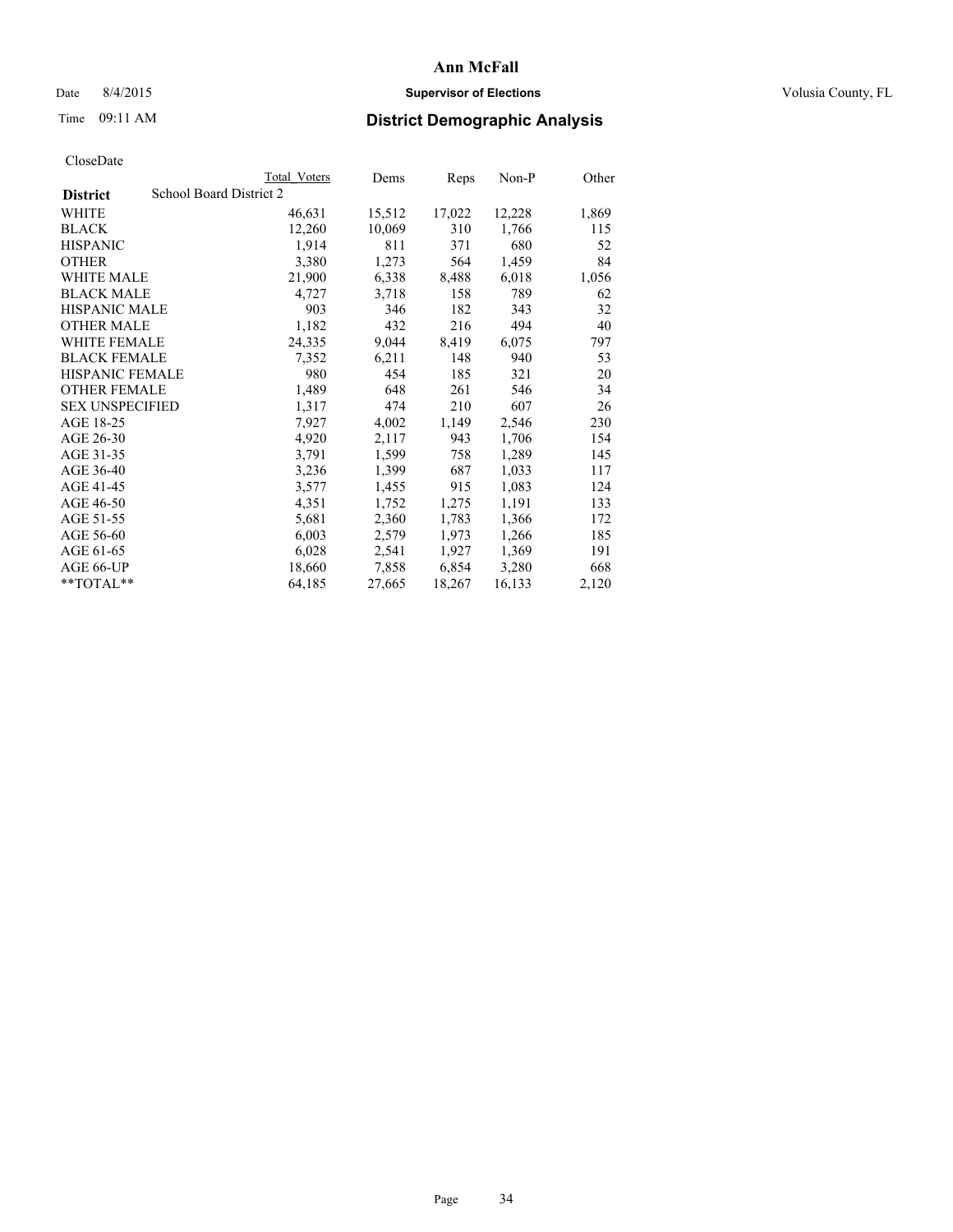## Date 8/4/2015 **Supervisor of Elections Supervisor of Elections** Volusia County, FL

# Time 09:11 AM **District Demographic Analysis**

|                        |                         | <b>Total Voters</b> | Dems   | Reps   | Non-P  | Other |
|------------------------|-------------------------|---------------------|--------|--------|--------|-------|
| <b>District</b>        | School Board District 3 |                     |        |        |        |       |
| WHITE                  |                         | 66,128              | 20,629 | 25,984 | 17,137 | 2,378 |
| <b>BLACK</b>           |                         | 1,982               | 1,548  | 73     | 332    | 29    |
| <b>HISPANIC</b>        |                         | 1,290               | 475    | 314    | 460    | 41    |
| <b>OTHER</b>           |                         | 2,637               | 738    | 618    | 1,209  | 72    |
| WHITE MALE             |                         | 30,649              | 8,343  | 12,723 | 8,292  | 1,291 |
| <b>BLACK MALE</b>      |                         | 880                 | 636    | 40     | 183    | 21    |
| <b>HISPANIC MALE</b>   |                         | 573                 | 192    | 147    | 211    | 23    |
| <b>OTHER MALE</b>      |                         | 937                 | 263    | 257    | 385    | 32    |
| <b>WHITE FEMALE</b>    |                         | 34,932              | 12,121 | 13,071 | 8,667  | 1,073 |
| <b>BLACK FEMALE</b>    |                         | 1,082               | 897    | 33     | 144    | 8     |
| <b>HISPANIC FEMALE</b> |                         | 699                 | 276    | 163    | 242    | 18    |
| <b>OTHER FEMALE</b>    |                         | 1,109               | 378    | 281    | 417    | 33    |
| <b>SEX UNSPECIFIED</b> |                         | 1,175               | 284    | 274    | 596    | 21    |
| AGE 18-25              |                         | 5,288               | 1,361  | 1,404  | 2,297  | 226   |
| AGE 26-30              |                         | 3,872               | 1,120  | 1,039  | 1,581  | 132   |
| AGE 31-35              |                         | 3,659               | 1,062  | 1,063  | 1,395  | 139   |
| AGE 36-40              |                         | 3,797               | 1,058  | 1,200  | 1,376  | 163   |
| AGE 41-45              |                         | 4,543               | 1,344  | 1,619  | 1,437  | 143   |
| AGE 46-50              |                         | 4,948               | 1,400  | 1,959  | 1,450  | 139   |
| AGE 51-55              |                         | 6,461               | 1,978  | 2,660  | 1,613  | 210   |
| AGE 56-60              |                         | 7,297               | 2,501  | 2,860  | 1,718  | 218   |
| AGE 61-65              |                         | 7,643               | 2,841  | 2,889  | 1,646  | 267   |
| AGE 66-UP              |                         | 24,513              | 8,723  | 10,289 | 4,620  | 881   |
| **TOTAL**              |                         | 72,037              | 23,390 | 26,989 | 19,138 | 2,520 |
|                        |                         |                     |        |        |        |       |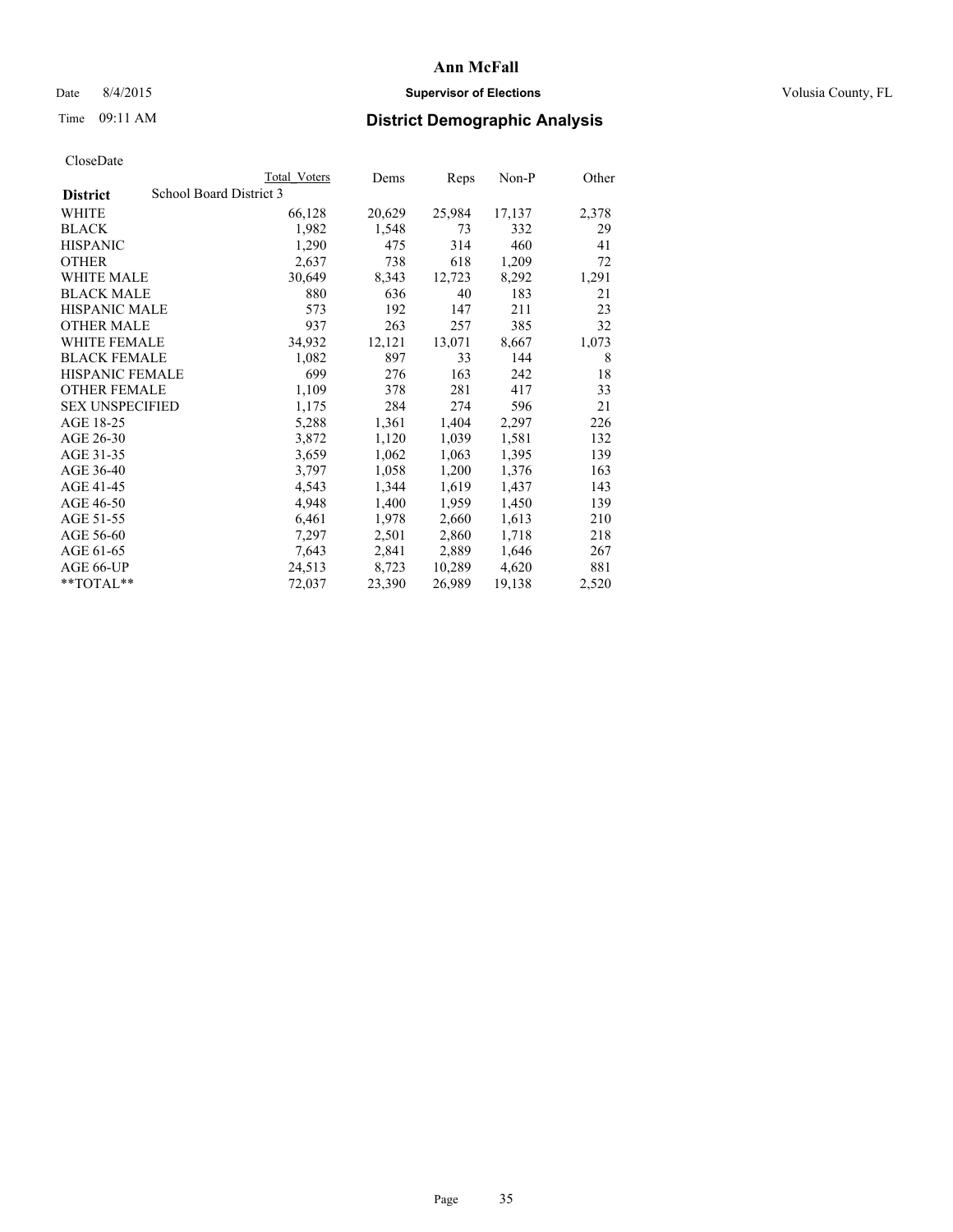## Date 8/4/2015 **Supervisor of Elections Supervisor of Elections** Volusia County, FL

# Time 09:11 AM **District Demographic Analysis**

|                                            | <b>Total Voters</b> | Dems   | Reps   | Non-P  | Other |
|--------------------------------------------|---------------------|--------|--------|--------|-------|
| School Board District 4<br><b>District</b> |                     |        |        |        |       |
| WHITE                                      | 55,997              | 17,885 | 22,147 | 13,850 | 2,115 |
| <b>BLACK</b>                               | 4,886               | 3,899  | 158    | 764    | 65    |
| <b>HISPANIC</b>                            | 1,762               | 728    | 368    | 635    | 31    |
| <b>OTHER</b>                               | 3,211               | 999    | 760    | 1,368  | 84    |
| WHITE MALE                                 | 25,734              | 7,135  | 10,676 | 6,788  | 1,135 |
| <b>BLACK MALE</b>                          | 1,958               | 1,441  | 89     | 390    | 38    |
| <b>HISPANIC MALE</b>                       | 771                 | 292    | 173    | 284    | 22    |
| <b>OTHER MALE</b>                          | 1,148               | 339    | 298    | 467    | 44    |
| <b>WHITE FEMALE</b>                        | 29,811              | 10,646 | 11,311 | 6,891  | 963   |
| <b>BLACK FEMALE</b>                        | 2,878               | 2,418  | 68     | 365    | 27    |
| <b>HISPANIC FEMALE</b>                     | 970                 | 428    | 189    | 344    | 9     |
| <b>OTHER FEMALE</b>                        | 1,375               | 507    | 352    | 479    | 37    |
| <b>SEX UNSPECIFIED</b>                     | 1,210               | 305    | 276    | 609    | 20    |
| AGE 18-25                                  | 5,534               | 1,732  | 1,472  | 2,147  | 183   |
| AGE 26-30                                  | 3,866               | 1,335  | 1,015  | 1,394  | 122   |
| AGE 31-35                                  | 3,468               | 1,207  | 911    | 1,229  | 121   |
| AGE 36-40                                  | 3,405               | 1,133  | 993    | 1,139  | 140   |
| AGE 41-45                                  | 4,010               | 1,264  | 1,360  | 1,223  | 163   |
| AGE 46-50                                  | 4,861               | 1,594  | 1,815  | 1,278  | 174   |
| AGE 51-55                                  | 6,199               | 2,094  | 2,389  | 1,515  | 201   |
| AGE 56-60                                  | 6,602               | 2,447  | 2,461  | 1,489  | 205   |
| AGE 61-65                                  | 6,731               | 2,589  | 2,405  | 1,487  | 250   |
| AGE 66-UP                                  | 21,162              | 8,112  | 8,606  | 3,709  | 735   |
| **TOTAL**                                  | 65,856              | 23,511 | 23,433 | 16,617 | 2,295 |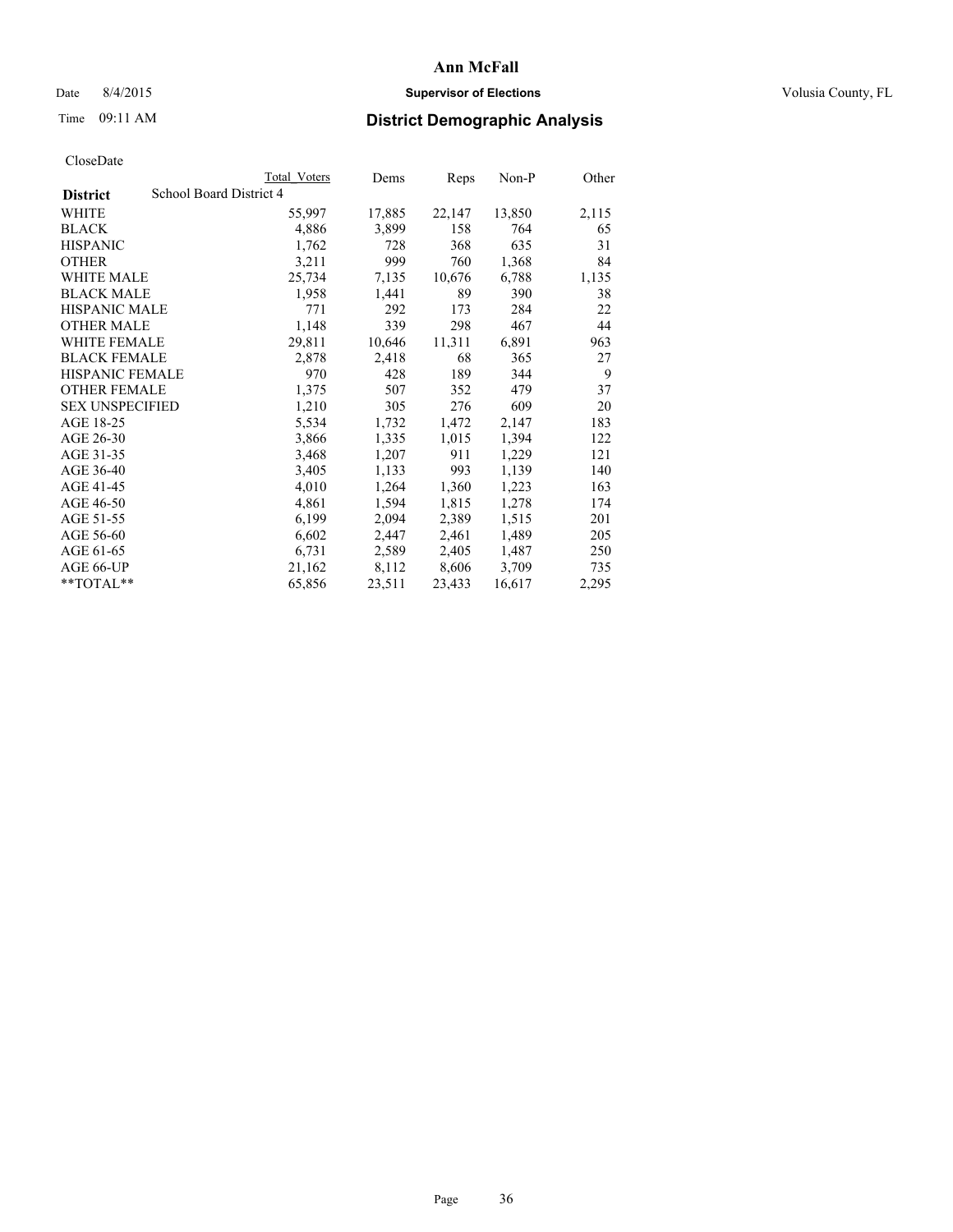## Date 8/4/2015 **Supervisor of Elections Supervisor of Elections** Volusia County, FL

# Time 09:11 AM **District Demographic Analysis**

|                                            | Total Voters | Dems   | Reps   | Non-P  | Other |
|--------------------------------------------|--------------|--------|--------|--------|-------|
| School Board District 5<br><b>District</b> |              |        |        |        |       |
| WHITE                                      | 38,236       | 11,467 | 14,758 | 10,289 | 1,722 |
| <b>BLACK</b>                               | 5,341        | 4,024  | 243    | 977    | 97    |
| <b>HISPANIC</b>                            | 14,217       | 6,829  | 2,020  | 5,092  | 276   |
| <b>OTHER</b>                               | 3,410        | 1,110  | 640    | 1,581  | 79    |
| WHITE MALE                                 | 17,775       | 4,660  | 7,211  | 4,977  | 927   |
| <b>BLACK MALE</b>                          | 2,374        | 1,671  | 147    | 494    | 62    |
| <b>HISPANIC MALE</b>                       | 6,653        | 3,071  | 1,005  | 2,416  | 161   |
| <b>OTHER MALE</b>                          | 1,185        | 406    | 245    | 496    | 38    |
| WHITE FEMALE                               | 20,083       | 6,707  | 7,422  | 5,172  | 782   |
| <b>BLACK FEMALE</b>                        | 2,902        | 2,307  | 93     | 467    | 35    |
| HISPANIC FEMALE                            | 7,388        | 3,682  | 1,002  | 2,593  | 111   |
| <b>OTHER FEMALE</b>                        | 1,406        | 556    | 265    | 552    | 33    |
| <b>SEX UNSPECIFIED</b>                     | 1,438        | 370    | 271    | 772    | 25    |
| AGE 18-25                                  | 6,909        | 2,201  | 1,369  | 3,086  | 253   |
| AGE 26-30                                  | 4,826        | 1,594  | 1,042  | 2,000  | 190   |
| AGE 31-35                                  | 4,572        | 1,577  | 1,012  | 1,784  | 199   |
| AGE 36-40                                  | 4,779        | 1,738  | 1,090  | 1,735  | 216   |
| AGE 41-45                                  | 5,031        | 1,784  | 1,487  | 1,581  | 179   |
| AGE 46-50                                  | 5,488        | 1,984  | 1,781  | 1,522  | 201   |
| AGE 51-55                                  | 6,256        | 2,298  | 2,143  | 1,625  | 190   |
| AGE 56-60                                  | 5,879        | 2,360  | 1,997  | 1,322  | 200   |
| AGE 61-65                                  | 4,964        | 2,149  | 1,569  | 1,090  | 156   |
| AGE 66-UP                                  | 12,474       | 5,738  | 4,167  | 2,179  | 390   |
| **TOTAL**                                  | 61,204       | 23,430 | 17,661 | 17,939 | 2,174 |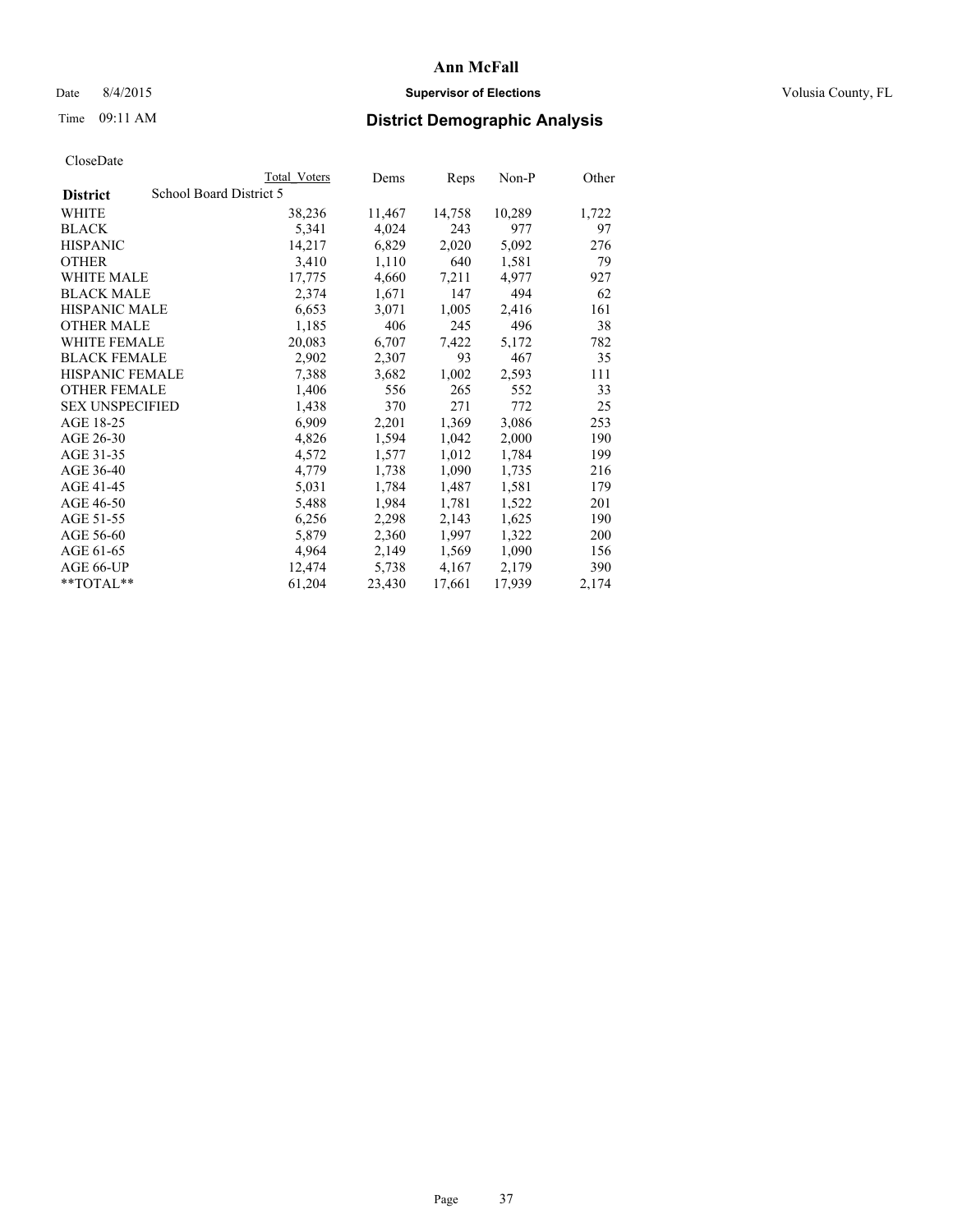## Date 8/4/2015 **Supervisor of Elections Supervisor of Elections** Volusia County, FL

# Time 09:11 AM **District Demographic Analysis**

|                        |                       | Total Voters | Dems   | <b>Reps</b> | $Non-P$ | Other |
|------------------------|-----------------------|--------------|--------|-------------|---------|-------|
| <b>District</b>        | Florida Senate Seat 6 |              |        |             |         |       |
| WHITE                  |                       | 57,579       | 18,681 | 22,369      | 14,381  | 2,148 |
| <b>BLACK</b>           |                       | 11,261       | 9,227  | 290         | 1,638   | 106   |
| <b>HISPANIC</b>        |                       | 1,849        | 781    | 386         | 642     | 40    |
| <b>OTHER</b>           |                       | 3,898        | 1,372  | 787         | 1,651   | 88    |
| WHITE MALE             |                       | 26,605       | 7,508  | 10,861      | 7,072   | 1,164 |
| <b>BLACK MALE</b>      |                       | 4,406        | 3,417  | 150         | 783     | 56    |
| <b>HISPANIC MALE</b>   |                       | 829          | 309    | 182         | 307     | 31    |
| <b>OTHER MALE</b>      |                       | 1,334        | 459    | 308         | 525     | 42    |
| <b>WHITE FEMALE</b>    |                       | 30,499       | 11,058 | 11,344      | 7,131   | 966   |
| <b>BLACK FEMALE</b>    |                       | 6,688        | 5,678  | 139         | 821     | 50    |
| HISPANIC FEMALE        |                       | 1,003        | 466    | 198         | 330     | 9     |
| <b>OTHER FEMALE</b>    |                       | 1,701        | 695    | 375         | 589     | 42    |
| <b>SEX UNSPECIFIED</b> |                       | 1,521        | 471    | 274         | 754     | 22    |
| AGE 18-25              |                       | 8,395        | 3,855  | 1,539       | 2,789   | 212   |
| AGE 26-30              |                       | 4,804        | 1,991  | 1,038       | 1,638   | 137   |
| AGE 31-35              |                       | 4,046        | 1,602  | 950         | 1,360   | 134   |
| AGE 36-40              |                       | 3,873        | 1,471  | 1,015       | 1,242   | 145   |
| AGE 41-45              |                       | 4,485        | 1,620  | 1,359       | 1,342   | 164   |
| AGE 46-50              |                       | 5,421        | 1,984  | 1,858       | 1,400   | 179   |
| AGE 51-55              |                       | 6,807        | 2,553  | 2,411       | 1,627   | 216   |
| AGE 56-60              |                       | 7,183        | 2,926  | 2,473       | 1,565   | 219   |
| AGE 61-65              |                       | 7,262        | 2,982  | 2,440       | 1,594   | 246   |
| AGE 66-UP              |                       | 22,292       | 9,073  | 8,743       | 3,747   | 729   |
| $*$ TOTAL $*$          |                       | 74,587       | 30,061 | 23,832      | 18,312  | 2,382 |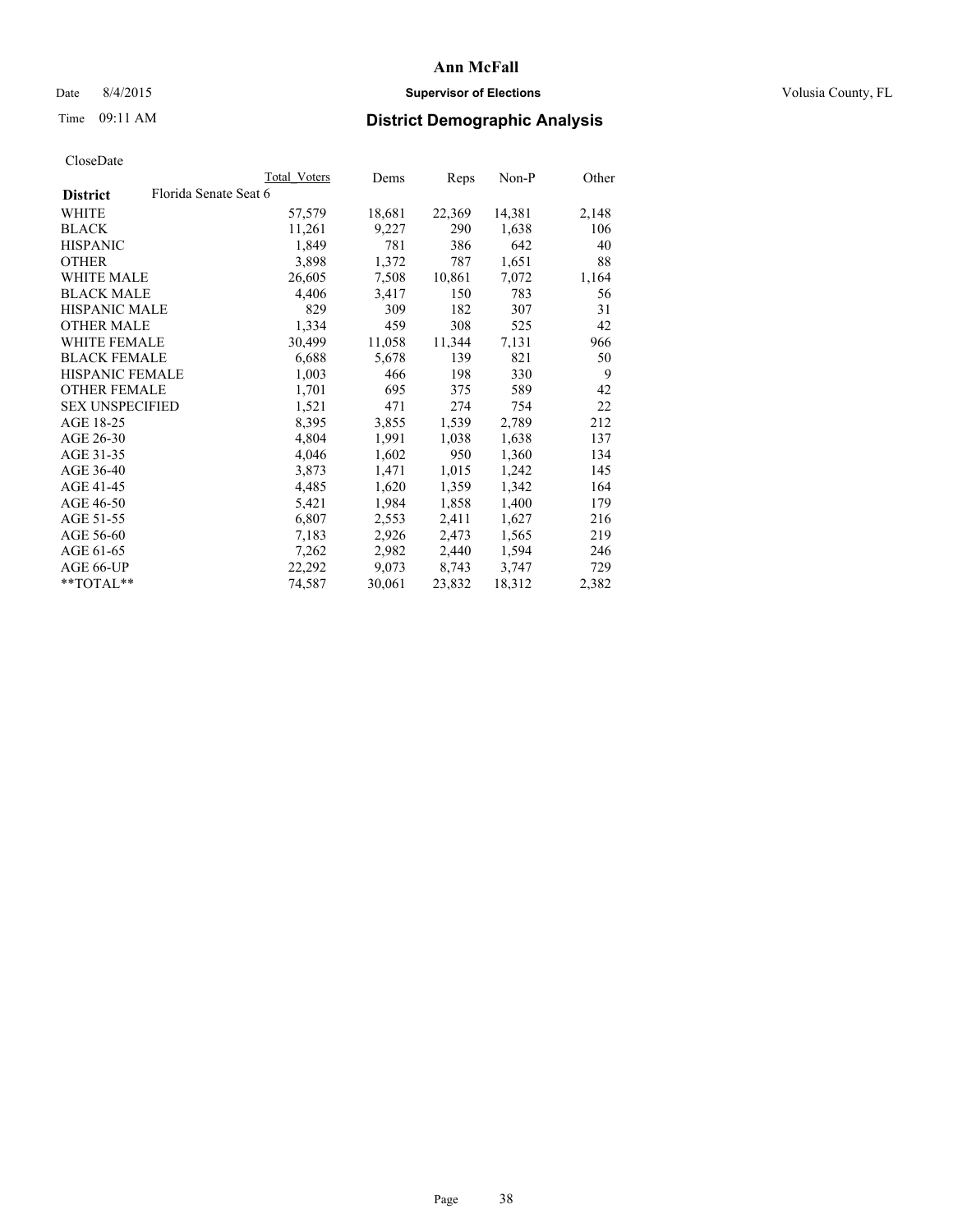## Date 8/4/2015 **Supervisor of Elections Supervisor of Elections** Volusia County, FL

# Time 09:11 AM **District Demographic Analysis**

|                        |                       | <b>Total Voters</b> | Dems   | <b>Reps</b> | $Non-P$ | Other |
|------------------------|-----------------------|---------------------|--------|-------------|---------|-------|
| <b>District</b>        | Florida Senate Seat 8 |                     |        |             |         |       |
| WHITE                  |                       | 180,462             | 56,654 | 70,331      | 46,186  | 7,291 |
| <b>BLACK</b>           |                       | 16,154              | 12,752 | 565         | 2,600   | 237   |
| <b>HISPANIC</b>        |                       | 17,518              | 7,912  | 2,861       | 6,386   | 359   |
| <b>OTHER</b>           |                       | 10,251              | 3,183  | 2,170       | 4,614   | 284   |
| WHITE MALE             |                       | 83,410              | 22,786 | 34,281      | 22,367  | 3,976 |
| <b>BLACK MALE</b>      |                       | 6,613               | 4,926  | 310         | 1,226   | 151   |
| <b>HISPANIC MALE</b>   |                       | 8,047               | 3,489  | 1,387       | 2,970   | 201   |
| <b>OTHER MALE</b>      |                       | 3,614               | 1,134  | 840         | 1,507   | 133   |
| <b>WHITE FEMALE</b>    |                       | 95,545              | 33,435 | 35,539      | 23,301  | 3,270 |
| <b>BLACK FEMALE</b>    |                       | 9,356               | 7,696  | 244         | 1,330   | 86    |
| HISPANIC FEMALE        |                       | 9,236               | 4,325  | 1,446       | 3,312   | 153   |
| <b>OTHER FEMALE</b>    |                       | 4,276               | 1,586  | 942         | 1,633   | 115   |
| <b>SEX UNSPECIFIED</b> |                       | 4,286               | 1,124  | 937         | 2,139   | 86    |
| AGE 18-25              |                       | 20,780              | 6,439  | 4,714       | 8,770   | 857   |
| AGE 26-30              |                       | 14,784              | 4,821  | 3,574       | 5,872   | 517   |
| AGE 31-35              |                       | 13,497              | 4,543  | 3,424       | 4,978   | 552   |
| AGE 36-40              |                       | 13,397              | 4,482  | 3,653       | 4,667   | 595   |
| AGE 41-45              |                       | 14,934              | 4,918  | 4,827       | 4,644   | 545   |
| AGE 46-50              |                       | 16,675              | 5,558  | 6,001       | 4,578   | 538   |
| AGE 51-55              |                       | 20,837              | 7,237  | 7,804       | 5,111   | 685   |
| AGE 56-60              |                       | 21,862              | 8,156  | 8,140       | 4,861   | 705   |
| AGE 61-65              |                       | 21,609              | 8,528  | 7,692       | 4,616   | 773   |
| AGE 66-UP              |                       | 65,949              | 25,809 | 26,082      | 11,657  | 2,401 |
| $*$ $TOTAI.**$         |                       | 224,385             | 80,501 | 75,927      | 59,786  | 8,171 |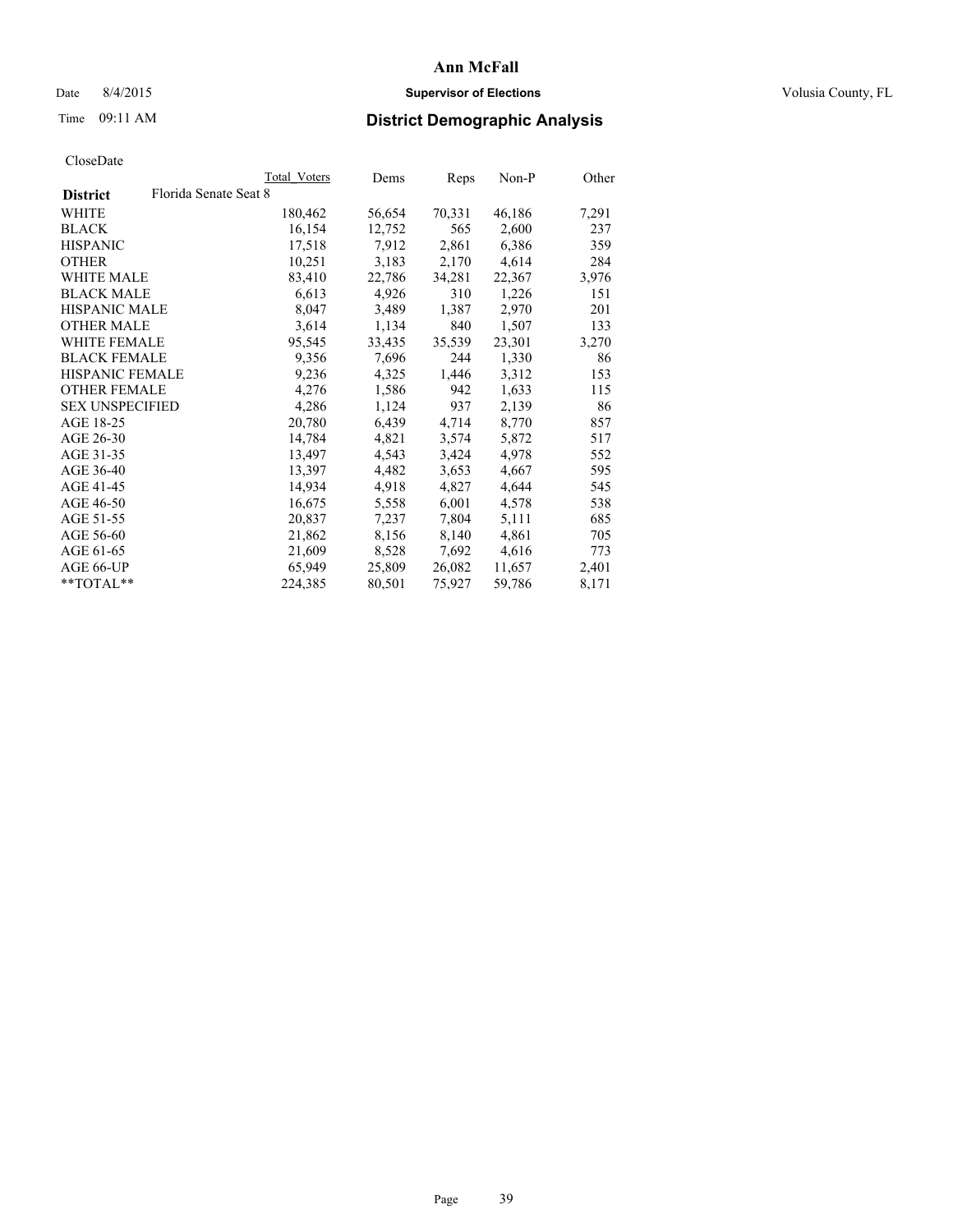## Date 8/4/2015 **Supervisor of Elections Supervisor of Elections** Volusia County, FL

## Time 09:11 AM **District Demographic Analysis**

|                                           | Total Voters | Dems   | Reps   | Non-P | Other |
|-------------------------------------------|--------------|--------|--------|-------|-------|
| Florida Senate Seat 10<br><b>District</b> |              |        |        |       |       |
| <b>WHITE</b>                              | 22,851       | 6,168  | 10,029 | 5,692 | 962   |
| <b>BLACK</b>                              | 1,825        | 1,402  | 86     | 305   | 32    |
| <b>HISPANIC</b>                           | 4,626        | 2,140  | 717    | 1,660 | 109   |
| <b>OTHER</b>                              | 1,709        | 535    | 411    | 732   | 31    |
| WHITE MALE                                | 10,782       | 2,479  | 4,954  | 2,826 | 523   |
| <b>BLACK MALE</b>                         | 809          | 580    | 40     | 168   | 21    |
| <b>HISPANIC MALE</b>                      | 2,117        | 928    | 361    | 775   | 53    |
| <b>OTHER MALE</b>                         | 601          | 195    | 160    | 230   | 16    |
| <b>WHITE FEMALE</b>                       | 11,819       | 3,633  | 4,982  | 2,776 | 428   |
| <b>BLACK FEMALE</b>                       | 990          | 801    | 46     | 132   | 11    |
| <b>HISPANIC FEMALE</b>                    | 2,439        | 1,176  | 353    | 854   | 56    |
| <b>OTHER FEMALE</b>                       | 705          | 262    | 176    | 254   | 13    |
| <b>SEX UNSPECIFIED</b>                    | 749          | 191    | 171    | 374   | 13    |
| AGE 18-25                                 | 2,993        | 832    | 759    | 1,286 | 116   |
| AGE 26-30                                 | 2,021        | 595    | 546    | 798   | 82    |
| AGE 31-35                                 | 2,009        | 587    | 584    | 757   | 81    |
| AGE 36-40                                 | 2,037        | 634    | 602    | 719   | 82    |
| AGE 41-45                                 | 2,348        | 735    | 798    | 715   | 100   |
| AGE 46-50                                 | 2,625        | 808    | 997    | 712   | 108   |
| AGE 51-55                                 | 3,186        | 962    | 1,332  | 787   | 105   |
| AGE 56-60                                 | 3,064        | 1,057  | 1,228  | 671   | 108   |
| AGE 61-65                                 | 2,831        | 1,059  | 1,098  | 585   | 89    |
| AGE 66-UP                                 | 7,885        | 2,972  | 3,298  | 1,353 | 262   |
| **TOTAL**                                 | 31,011       | 10,245 | 11,243 | 8,389 | 1,134 |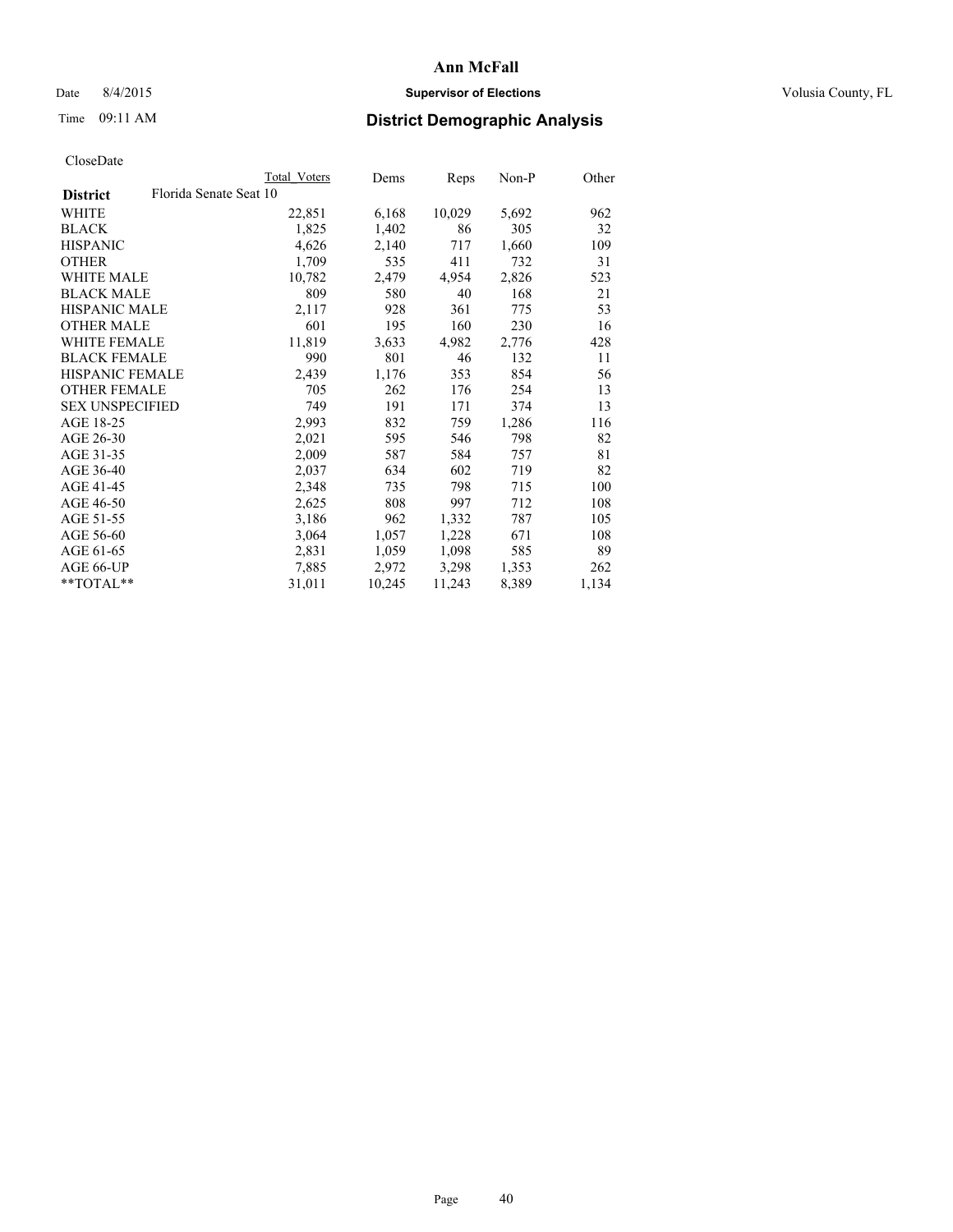## Date 8/4/2015 **Supervisor of Elections Supervisor of Elections** Volusia County, FL

# Time 09:11 AM **District Demographic Analysis**

|                                         | Total Voters | Dems  | Reps  | Non-P | Other                   |
|-----------------------------------------|--------------|-------|-------|-------|-------------------------|
| Daytona Beach Zone 1<br><b>District</b> |              |       |       |       |                         |
| WHITE                                   | 4,564        | 1,585 | 1,569 | 1,217 | 193                     |
| <b>BLACK</b>                            | 1,183        | 953   | 24    | 184   | 22                      |
| <b>HISPANIC</b>                         | 219          | 95    | 43    | 73    | 8                       |
| <b>OTHER</b>                            | 353          | 126   | 68    | 146   | 13                      |
| WHITE MALE                              | 2,176        | 656   | 786   | 620   | 114                     |
| <b>BLACK MALE</b>                       | 474          | 351   | 15    | 89    | 19                      |
| HISPANIC MALE                           | 103          | 41    | 21    | 36    | 5                       |
| <b>OTHER MALE</b>                       | 137          | 42    | 28    | 59    | 8                       |
| WHITE FEMALE                            | 2,353        | 918   | 776   | 581   | 78                      |
| <b>BLACK FEMALE</b>                     | 704          | 598   | 9     | 94    | 3                       |
| <b>HISPANIC FEMALE</b>                  | 113          | 53    | 21    | 36    | $\overline{\mathbf{3}}$ |
| <b>OTHER FEMALE</b>                     | 156          | 72    | 30    | 50    | $\overline{4}$          |
| <b>SEX UNSPECIFIED</b>                  | 103          | 28    | 18    | 55    | $\overline{c}$          |
| AGE 18-25                               | 720          | 344   | 113   | 238   | 25                      |
| AGE 26-30                               | 541          | 227   | 100   | 198   | 16                      |
| AGE 31-35                               | 371          | 167   | 65    | 122   | 17                      |
| AGE 36-40                               | 301          | 139   | 56    | 96    | 10                      |
| AGE 41-45                               | 390          | 148   | 102   | 124   | 16                      |
| AGE 46-50                               | 452          | 175   | 125   | 132   | 20                      |
| AGE 51-55                               | 568          | 247   | 169   | 127   | 25                      |
| AGE 56-60                               | 616          | 257   | 186   | 146   | 27                      |
| AGE 61-65                               | 591          | 251   | 180   | 143   | 17                      |
| AGE 66-UP                               | 1,769        | 804   | 608   | 294   | 63                      |
| **TOTAL**                               | 6,319        | 2,759 | 1,704 | 1,620 | 236                     |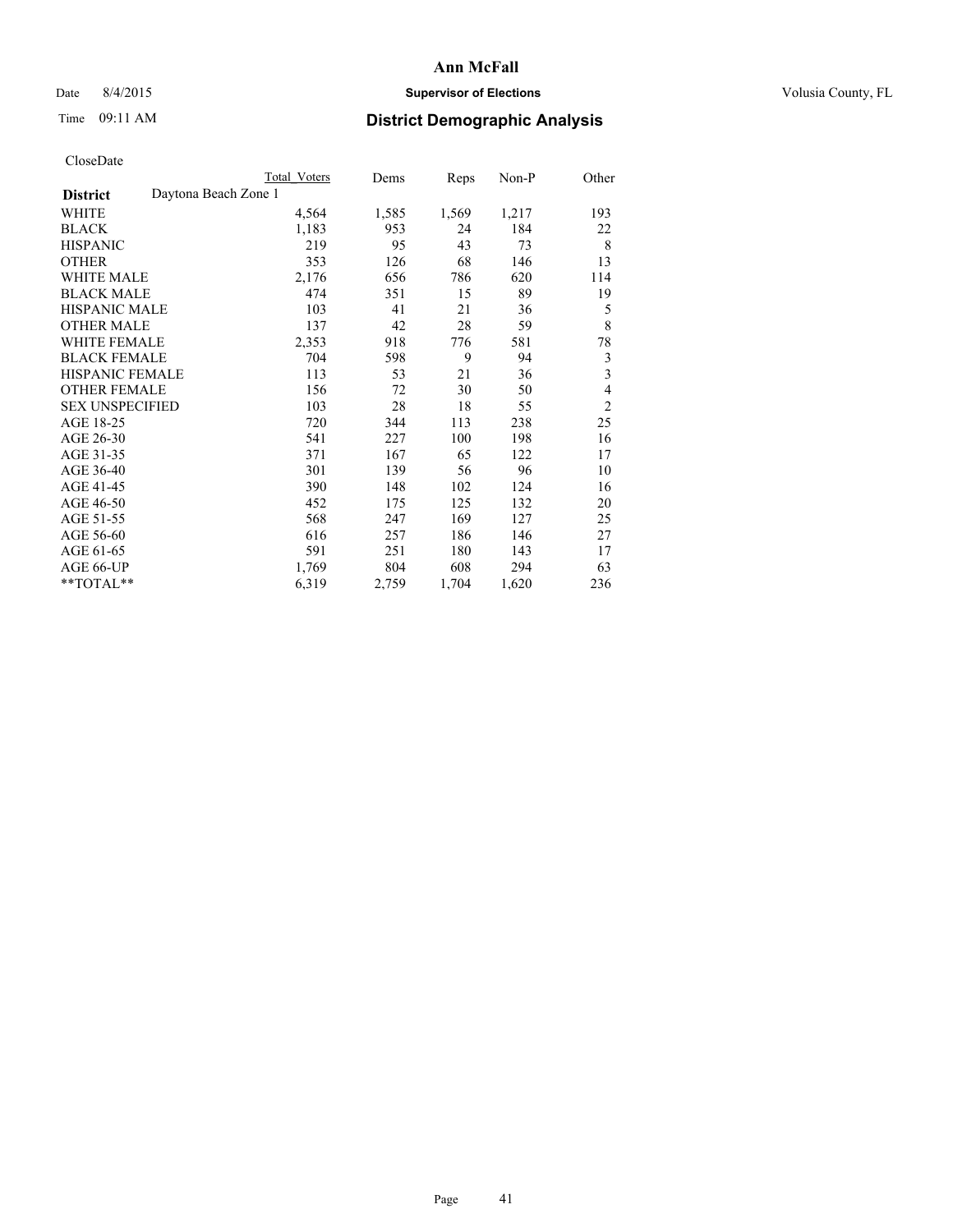## Date 8/4/2015 **Supervisor of Elections Supervisor of Elections** Volusia County, FL

# Time 09:11 AM **District Demographic Analysis**

|                                         | Total Voters | Dems  | Reps  | Non-P | Other            |
|-----------------------------------------|--------------|-------|-------|-------|------------------|
| Daytona Beach Zone 2<br><b>District</b> |              |       |       |       |                  |
| <b>WHITE</b>                            | 4,123        | 1,521 | 1,410 | 1,043 | 149              |
| <b>BLACK</b>                            | 1,411        | 1,138 | 43    | 216   | 14               |
| <b>HISPANIC</b>                         | 171          | 71    | 29    | 68    | 3                |
| <b>OTHER</b>                            | 317          | 118   | 55    | 137   | 7                |
| WHITE MALE                              | 2,008        | 683   | 714   | 523   | 88               |
| <b>BLACK MALE</b>                       | 552          | 418   | 20    | 108   | 6                |
| HISPANIC MALE                           | 88           | 37    | 14    | 34    | 3                |
| <b>OTHER MALE</b>                       | 112          | 40    | 20    | 50    | $\overline{2}$   |
| WHITE FEMALE                            | 2,072        | 822   | 683   | 507   | 60               |
| <b>BLACK FEMALE</b>                     | 847          | 711   | 23    | 105   | 8                |
| <b>HISPANIC FEMALE</b>                  | 82           | 33    | 15    | 34    | $\boldsymbol{0}$ |
| <b>OTHER FEMALE</b>                     | 151          | 64    | 32    | 50    | 5                |
| <b>SEX UNSPECIFIED</b>                  | 110          | 40    | 16    | 53    | 1                |
| AGE 18-25                               | 601          | 287   | 96    | 201   | 17               |
| AGE 26-30                               | 420          | 196   | 69    | 143   | 12               |
| AGE 31-35                               | 351          | 157   | 69    | 116   | 9                |
| AGE 36-40                               | 318          | 149   | 63    | 96    | 10               |
| AGE 41-45                               | 352          | 161   | 71    | 111   | 9                |
| AGE 46-50                               | 479          | 192   | 126   | 144   | 17               |
| AGE 51-55                               | 608          | 255   | 184   | 145   | 24               |
| AGE 56-60                               | 635          | 336   | 160   | 123   | 16               |
| AGE 61-65                               | 621          | 303   | 158   | 149   | 11               |
| AGE 66-UP                               | 1,637        | 812   | 541   | 236   | 48               |
| **TOTAL**                               | 6,022        | 2,848 | 1,537 | 1,464 | 173              |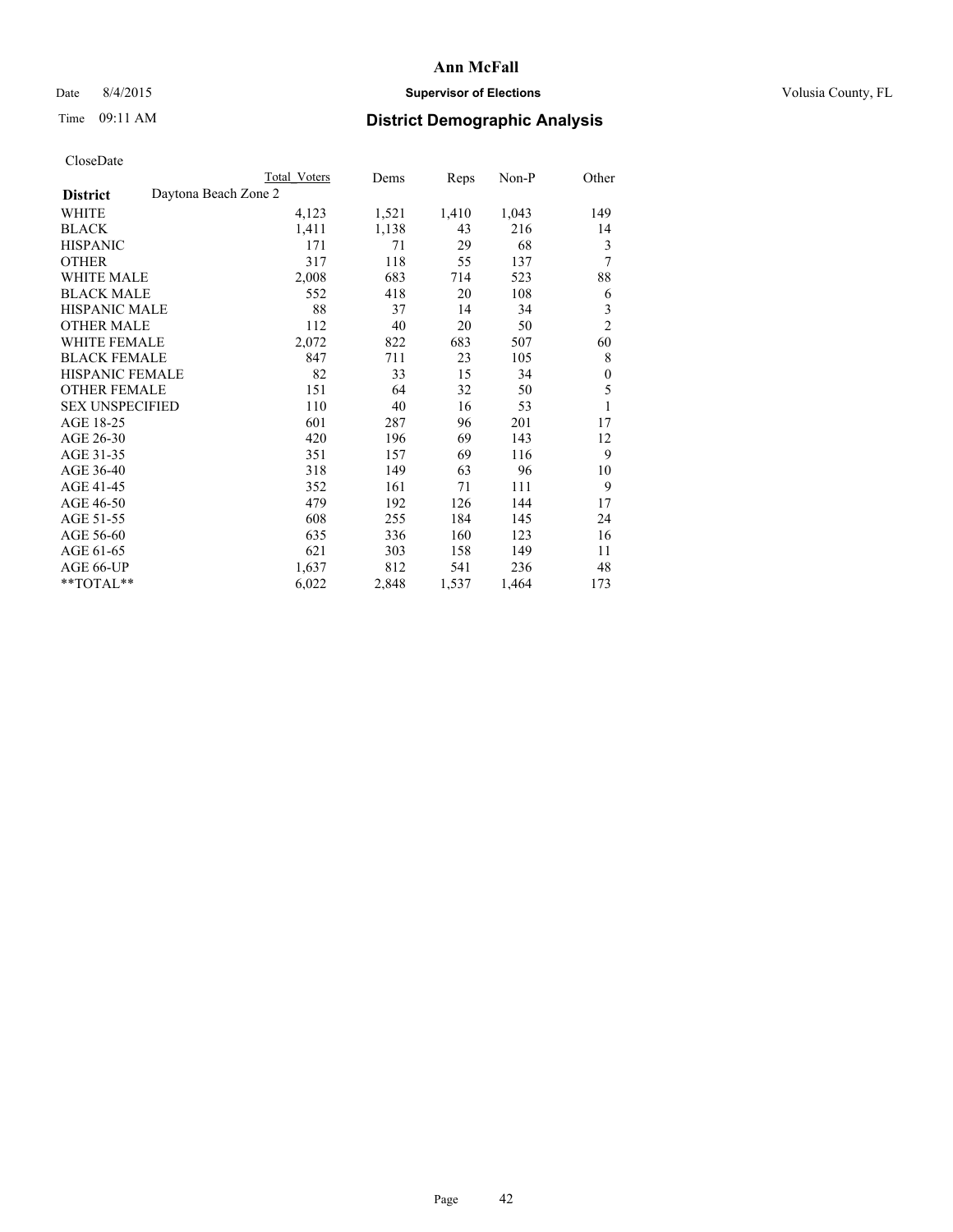## Date 8/4/2015 **Supervisor of Elections Supervisor of Elections** Volusia County, FL

# Time 09:11 AM **District Demographic Analysis**

|                        | <b>Total Voters</b>  | Dems  | Reps  | Non-P | Other          |
|------------------------|----------------------|-------|-------|-------|----------------|
| <b>District</b>        | Daytona Beach Zone 3 |       |       |       |                |
| WHITE                  | 3,566                | 1,288 | 1,049 | 1,078 | 151            |
| <b>BLACK</b>           | 2,007                | 1,693 | 38    | 261   | 15             |
| <b>HISPANIC</b>        | 201                  | 103   | 26    | 66    | 6              |
| <b>OTHER</b>           | 490                  | 208   | 39    | 231   | 12             |
| WHITE MALE             | 1,820                | 561   | 570   | 588   | 101            |
| <b>BLACK MALE</b>      | 581                  | 482   | 16    | 78    | 5              |
| <b>HISPANIC MALE</b>   | 98                   | 50    | 14    | 30    | 4              |
| <b>OTHER MALE</b>      | 126                  | 56    | 18    | 49    | 3              |
| <b>WHITE FEMALE</b>    | 1,715                | 715   | 473   | 477   | 50             |
| <b>BLACK FEMALE</b>    | 1,373                | 1,172 | 22    | 169   | 10             |
| HISPANIC FEMALE        | 99                   | 52    | 12    | 33    | $\overline{c}$ |
| <b>OTHER FEMALE</b>    | 223                  | 115   | 13    | 89    | 6              |
| <b>SEX UNSPECIFIED</b> | 229                  | 89    | 14    | 123   | 3              |
| AGE 18-25              | 1,733                | 1,213 | 82    | 417   | 21             |
| AGE 26-30              | 509                  | 276   | 59    | 155   | 19             |
| AGE 31-35              | 329                  | 142   | 50    | 123   | 14             |
| AGE 36-40              | 273                  | 115   | 42    | 109   | 7              |
| AGE 41-45              | 254                  | 103   | 50    | 94    | 7              |
| AGE 46-50              | 367                  | 160   | 82    | 110   | 15             |
| AGE 51-55              | 437                  | 182   | 114   | 130   | 11             |
| AGE 56-60              | 521                  | 233   | 148   | 124   | 16             |
| AGE 61-65              | 534                  | 247   | 150   | 119   | 18             |
| AGE 66-UP              | 1,305                | 620   | 374   | 255   | 56             |
| **TOTAL**              | 6,264                | 3,292 | 1,152 | 1,636 | 184            |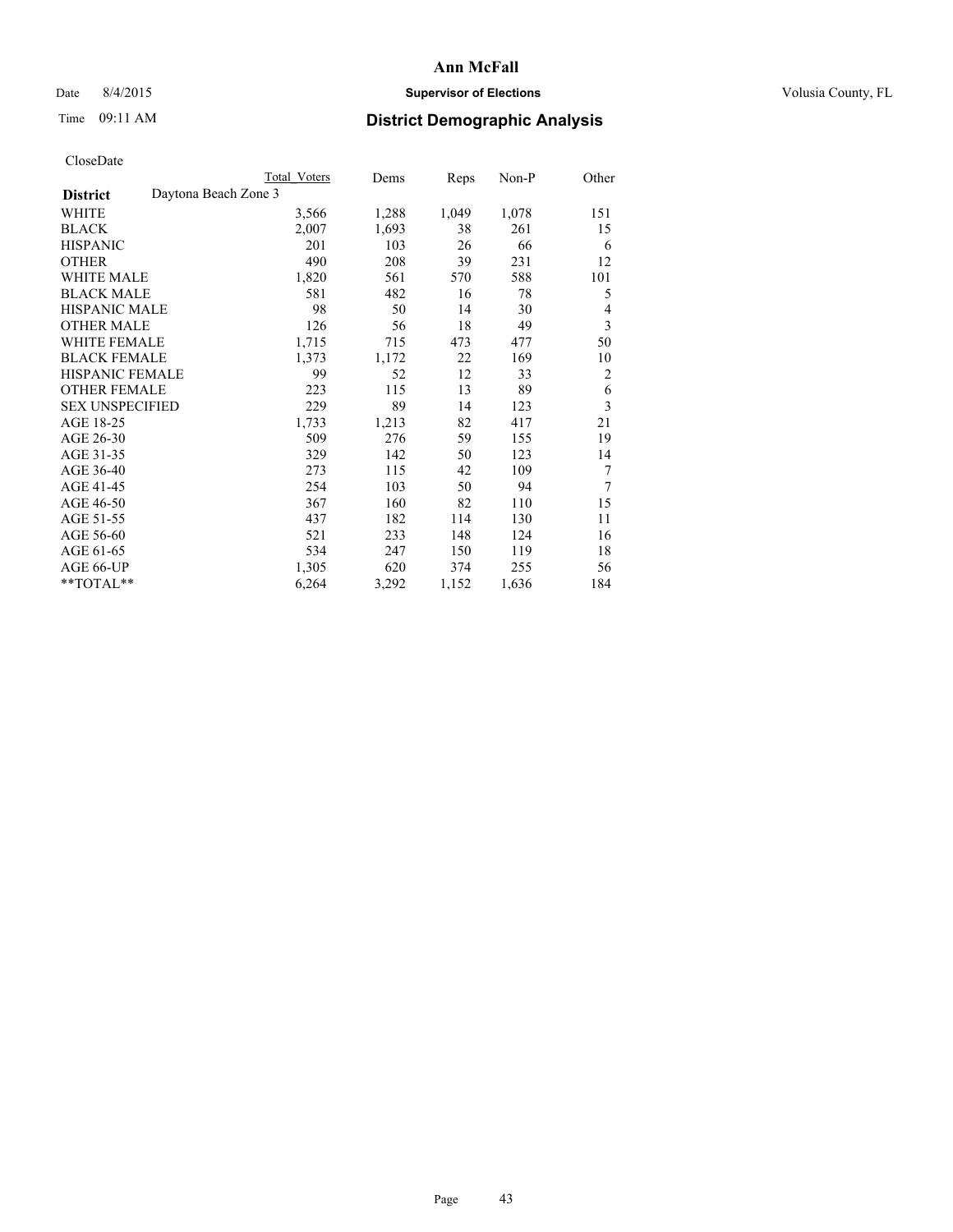## Date 8/4/2015 **Supervisor of Elections Supervisor of Elections** Volusia County, FL

# Time 09:11 AM **District Demographic Analysis**

|                                         | Total Voters | Dems  | Reps  | Non-P | Other                   |
|-----------------------------------------|--------------|-------|-------|-------|-------------------------|
| Daytona Beach Zone 4<br><b>District</b> |              |       |       |       |                         |
| WHITE                                   | 5,984        | 1,709 | 2,591 | 1,441 | 243                     |
| <b>BLACK</b>                            | 956          | 738   | 33    | 172   | 13                      |
| <b>HISPANIC</b>                         | 277          | 112   | 51    | 110   | $\overline{4}$          |
| <b>OTHER</b>                            | 422          | 103   | 99    | 206   | 14                      |
| WHITE MALE                              | 2,799        | 676   | 1,272 | 712   | 139                     |
| <b>BLACK MALE</b>                       | 408          | 296   | 25    | 82    | 5                       |
| HISPANIC MALE                           | 111          | 40    | 23    | 46    | $\overline{c}$          |
| <b>OTHER MALE</b>                       | 155          | 29    | 43    | 77    | 6                       |
| WHITE FEMALE                            | 3,156        | 1,026 | 1,310 | 719   | 101                     |
| <b>BLACK FEMALE</b>                     | 540          | 436   | 8     | 88    | 8                       |
| <b>HISPANIC FEMALE</b>                  | 164          | 71    | 28    | 63    | $\overline{2}$          |
| <b>OTHER FEMALE</b>                     | 214          | 62    | 48    | 96    | 8                       |
| <b>SEX UNSPECIFIED</b>                  | 91           | 26    | 16    | 46    | $\overline{\mathbf{3}}$ |
| AGE 18-25                               | 766          | 291   | 174   | 275   | 26                      |
| AGE 26-30                               | 625          | 218   | 168   | 216   | 23                      |
| AGE 31-35                               | 533          | 194   | 136   | 186   | 17                      |
| AGE 36-40                               | 425          | 170   | 128   | 118   | 9                       |
| AGE 41-45                               | 455          | 145   | 172   | 125   | 13                      |
| AGE 46-50                               | 452          | 147   | 154   | 134   | 17                      |
| AGE 51-55                               | 581          | 205   | 220   | 140   | 16                      |
| AGE 56-60                               | 628          | 237   | 233   | 145   | 13                      |
| AGE 61-65                               | 695          | 236   | 271   | 152   | 36                      |
| AGE 66-UP                               | 2,478        | 819   | 1,117 | 438   | 104                     |
| **TOTAL**                               | 7,639        | 2,662 | 2,774 | 1,929 | 274                     |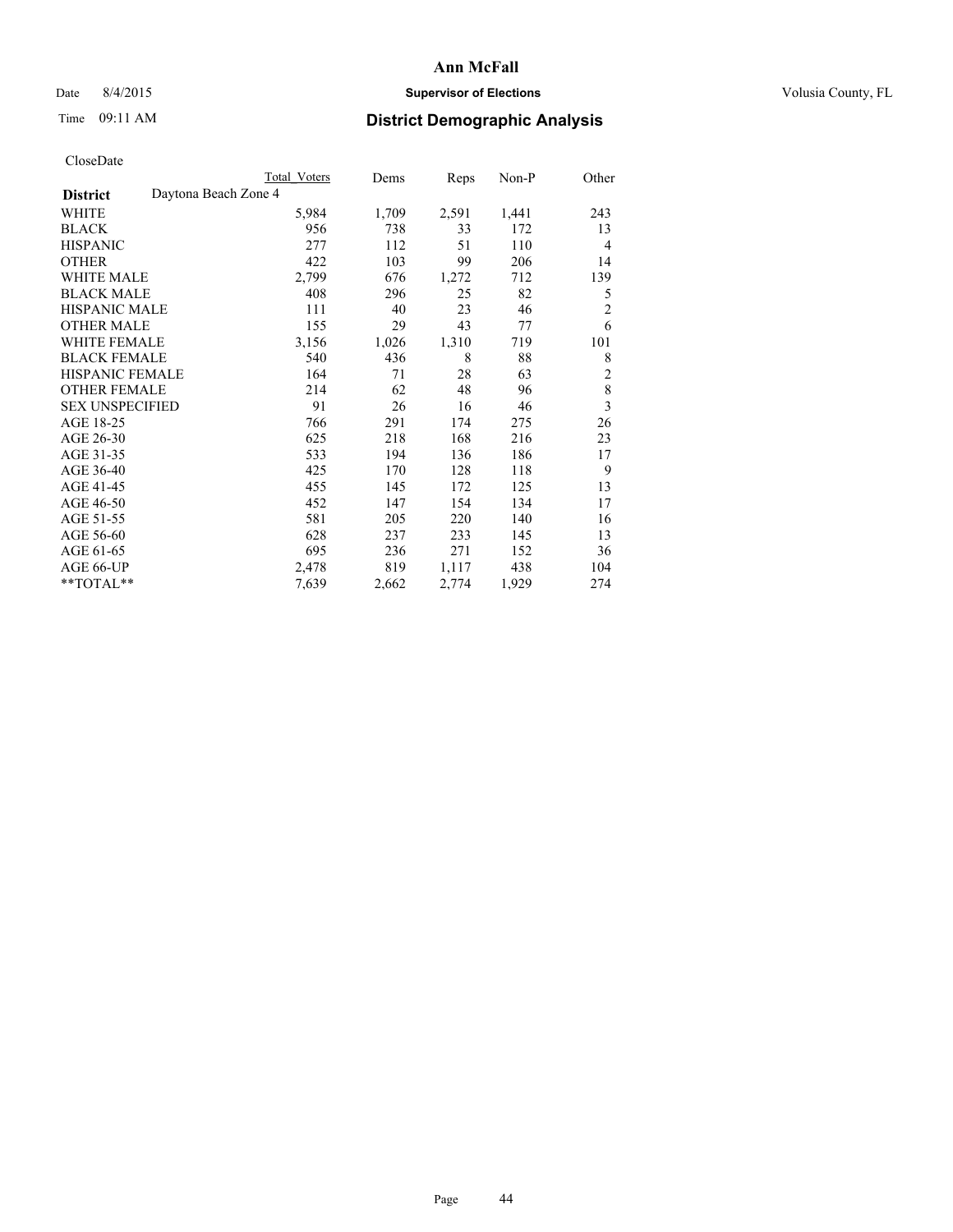## Date 8/4/2015 **Supervisor of Elections Supervisor of Elections** Volusia County, FL

|                        | Total Voters         | Dems  | Reps | Non-P | Other |
|------------------------|----------------------|-------|------|-------|-------|
| <b>District</b>        | Daytona Beach Zone 5 |       |      |       |       |
| WHITE                  | 2,146                | 754   | 669  | 635   | 88    |
| <b>BLACK</b>           | 3,821                | 3,223 | 74   | 497   | 27    |
| <b>HISPANIC</b>        | 211                  | 105   | 30   | 68    | 8     |
| <b>OTHER</b>           | 395                  | 206   | 34   | 148   | 7     |
| WHITE MALE             | 996                  | 298   | 359  | 290   | 49    |
| <b>BLACK MALE</b>      | 1,426                | 1,152 | 37   | 222   | 15    |
| <b>HISPANIC MALE</b>   | 96                   | 40    | 14   | 35    | 7     |
| <b>OTHER MALE</b>      | 115                  | 64    | 6    | 42    | 3     |
| <b>WHITE FEMALE</b>    | 1,136                | 453   | 308  | 336   | 39    |
| <b>BLACK FEMALE</b>    | 2,351                | 2,035 | 37   | 267   | 12    |
| <b>HISPANIC FEMALE</b> | 115                  | 65    | 16   | 33    | 1     |
| <b>OTHER FEMALE</b>    | 184                  | 98    | 23   | 60    | 3     |
| <b>SEX UNSPECIFIED</b> | 154                  | 83    | 7    | 63    | 1     |
| AGE 18-25              | 1,062                | 634   | 90   | 317   | 21    |
| AGE 26-30              | 720                  | 423   | 62   | 219   | 16    |
| AGE 31-35              | 557                  | 344   | 59   | 140   | 14    |
| AGE 36-40              | 443                  | 286   | 41   | 106   | 10    |
| AGE 41-45              | 488                  | 314   | 50   | 114   | 10    |
| AGE 46-50              | 502                  | 342   | 65   | 86    | 9     |
| AGE 51-55              | 572                  | 393   | 69   | 99    | 11    |
| AGE 56-60              | 526                  | 380   | 71   | 66    | 9     |
| AGE 61-65              | 483                  | 326   | 83   | 61    | 13    |
| AGE 66-UP              | 1,218                | 844   | 217  | 140   | 17    |
| **TOTAL**              | 6,573                | 4,288 | 807  | 1,348 | 130   |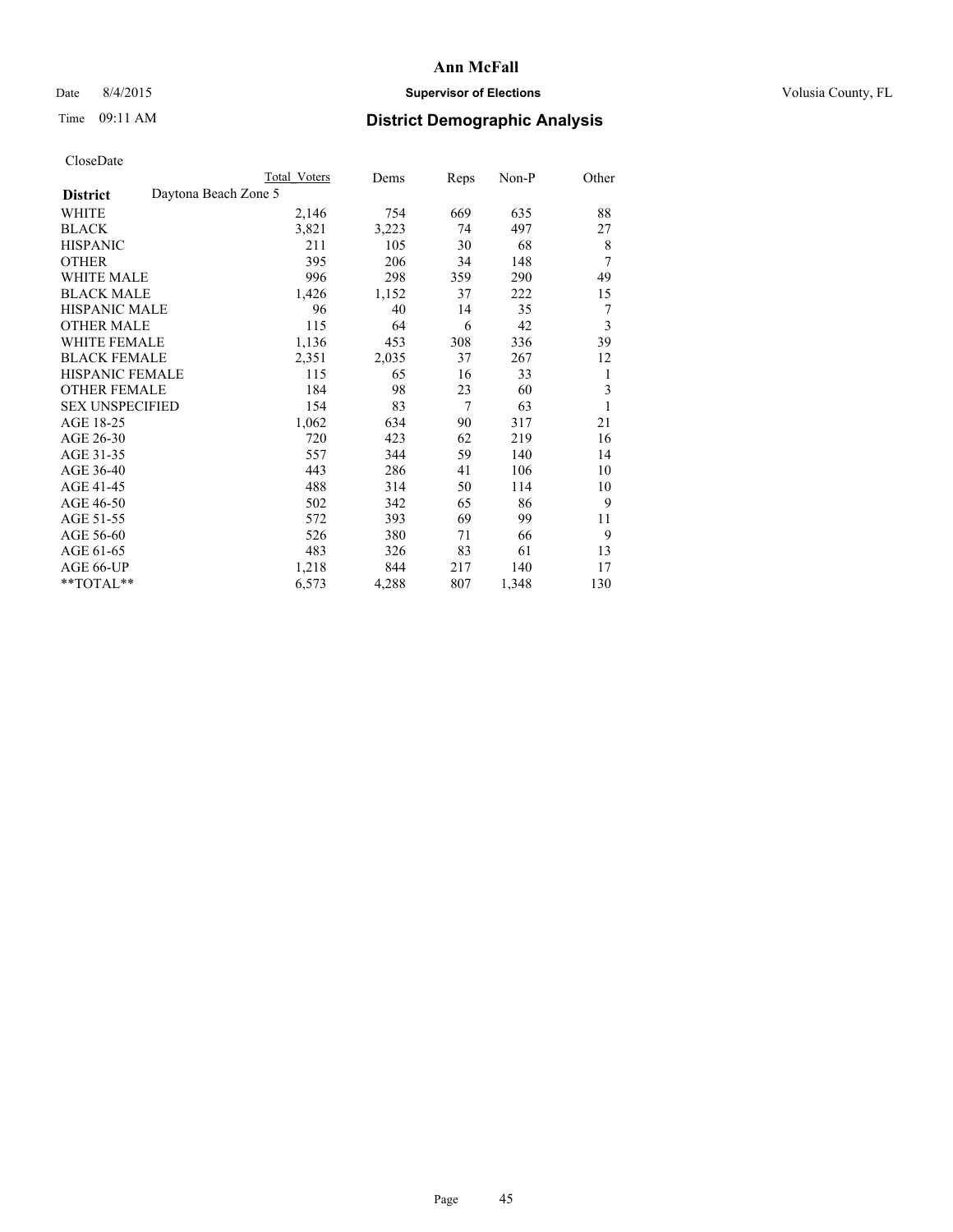## Date 8/4/2015 **Supervisor of Elections Supervisor of Elections** Volusia County, FL

|                        | <b>Total Voters</b>  | Dems  | Reps | Non-P | Other            |
|------------------------|----------------------|-------|------|-------|------------------|
| <b>District</b>        | Daytona Beach Zone 6 |       |      |       |                  |
| WHITE                  | 1,249                | 450   | 373  | 367   | 59               |
| <b>BLACK</b>           | 3,859                | 3,242 | 88   | 503   | 26               |
| <b>HISPANIC</b>        | 203                  | 102   | 21   | 76    | 4                |
| <b>OTHER</b>           | 365                  | 199   | 22   | 140   | $\overline{4}$   |
| WHITE MALE             | 615                  | 170   | 216  | 191   | 38               |
| <b>BLACK MALE</b>      | 1,666                | 1,345 | 49   | 258   | 14               |
| <b>HISPANIC MALE</b>   | 103                  | 44    | 9    | 48    | $\overline{2}$   |
| <b>OTHER MALE</b>      | 145                  | 81    | 13   | 49    | $\overline{2}$   |
| <b>WHITE FEMALE</b>    | 623                  | 275   | 155  | 173   | 20               |
| <b>BLACK FEMALE</b>    | 2,126                | 1,842 | 37   | 235   | 12               |
| HISPANIC FEMALE        | 96                   | 57    | 12   | 25    | $\overline{2}$   |
| <b>OTHER FEMALE</b>    | 128                  | 81    | 7    | 39    | 1                |
| <b>SEX UNSPECIFIED</b> | 174                  | 98    | 6    | 68    | $\overline{2}$   |
| AGE 18-25              | 1,323                | 876   | 87   | 339   | 21               |
| AGE 26-30              | 616                  | 394   | 49   | 164   | 9                |
| AGE 31-35              | 434                  | 277   | 41   | 106   | 10               |
| AGE 36-40              | 371                  | 245   | 25   | 97    | $\overline{4}$   |
| AGE 41-45              | 329                  | 240   | 30   | 52    | 7                |
| AGE 46-50              | 383                  | 275   | 30   | 70    | 8                |
| AGE 51-55              | 455                  | 319   | 45   | 84    | $\boldsymbol{7}$ |
| AGE 56-60              | 421                  | 314   | 54   | 48    | 5                |
| AGE 61-65              | 387                  | 266   | 49   | 61    | 11               |
| AGE 66-UP              | 956                  | 787   | 94   | 64    | 11               |
| **TOTAL**              | 5,676                | 3,993 | 504  | 1,086 | 93               |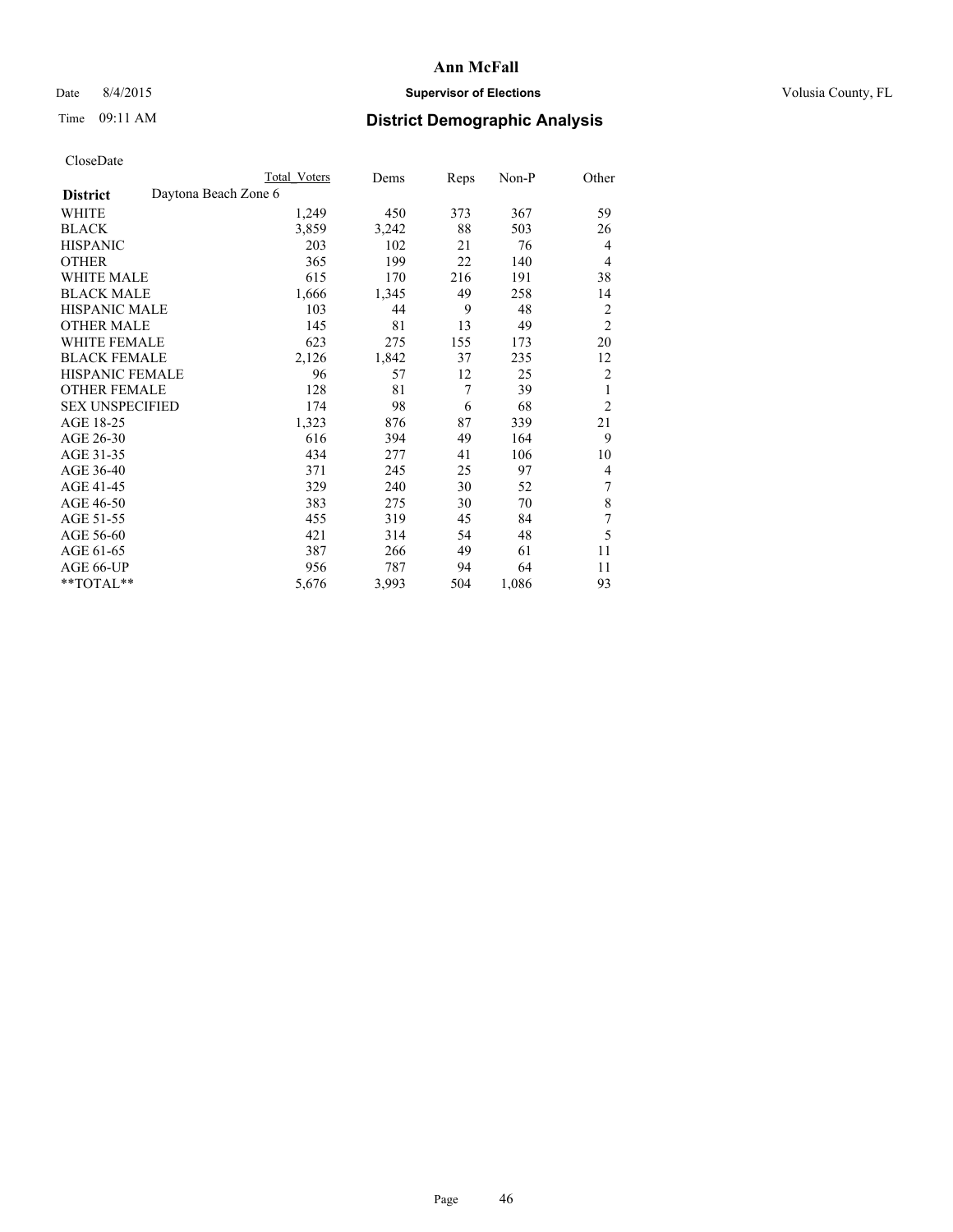## Date 8/4/2015 **Supervisor of Elections Supervisor of Elections** Volusia County, FL

## Time 09:11 AM **District Demographic Analysis**

|                        |                      | <b>Total Voters</b> | Dems | Reps  | Non-P | Other            |
|------------------------|----------------------|---------------------|------|-------|-------|------------------|
| <b>District</b>        | Daytona Beach Shores |                     |      |       |       |                  |
| WHITE                  |                      | 3,523               | 892  | 1,669 | 817   | 145              |
| <b>BLACK</b>           |                      | 51                  | 30   | 4     | 13    | 4                |
| <b>HISPANIC</b>        |                      | 82                  | 16   | 37    | 27    | 2                |
| <b>OTHER</b>           |                      | 189                 | 57   | 60    | 64    | 8                |
| WHITE MALE             |                      | 1,706               | 383  | 816   | 422   | 85               |
| <b>BLACK MALE</b>      |                      | 25                  | 15   | 1     | 7     | 2                |
| <b>HISPANIC MALE</b>   |                      | 34                  | 3    | 17    | 14    | $\boldsymbol{0}$ |
| <b>OTHER MALE</b>      |                      | 75                  | 25   | 23    | 24    | 3                |
| <b>WHITE FEMALE</b>    |                      | 1,792               | 501  | 839   | 393   | 59               |
| <b>BLACK FEMALE</b>    |                      | 25                  | 15   | 3     | 5     | 2                |
| <b>HISPANIC FEMALE</b> |                      | 47                  | 13   | 19    | 13    | $\overline{c}$   |
| <b>OTHER FEMALE</b>    |                      | 91                  | 29   | 29    | 28    | 5                |
| <b>SEX UNSPECIFIED</b> |                      | 50                  | 11   | 23    | 15    | 1                |
| AGE 18-25              |                      | 115                 | 18   | 45    | 42    | 10               |
| AGE 26-30              |                      | 115                 | 26   | 46    | 37    | 6                |
| AGE 31-35              |                      | 93                  | 23   | 21    | 42    | 7                |
| AGE 36-40              |                      | 94                  | 30   | 31    | 25    | 8                |
| AGE 41-45              |                      | 96                  | 20   | 27    | 43    | 6                |
| AGE 46-50              |                      | 187                 | 43   | 78    | 60    | 6                |
| AGE 51-55              |                      | 269                 | 68   | 119   | 68    | 14               |
| AGE 56-60              |                      | 350                 | 81   | 184   | 77    | 8                |
| AGE 61-65              |                      | 461                 | 116  | 204   | 122   | 19               |
| AGE 66-UP              |                      | 2,065               | 570  | 1,015 | 405   | 75               |
| **TOTAL**              |                      | 3,845               | 995  | 1,770 | 921   | 159              |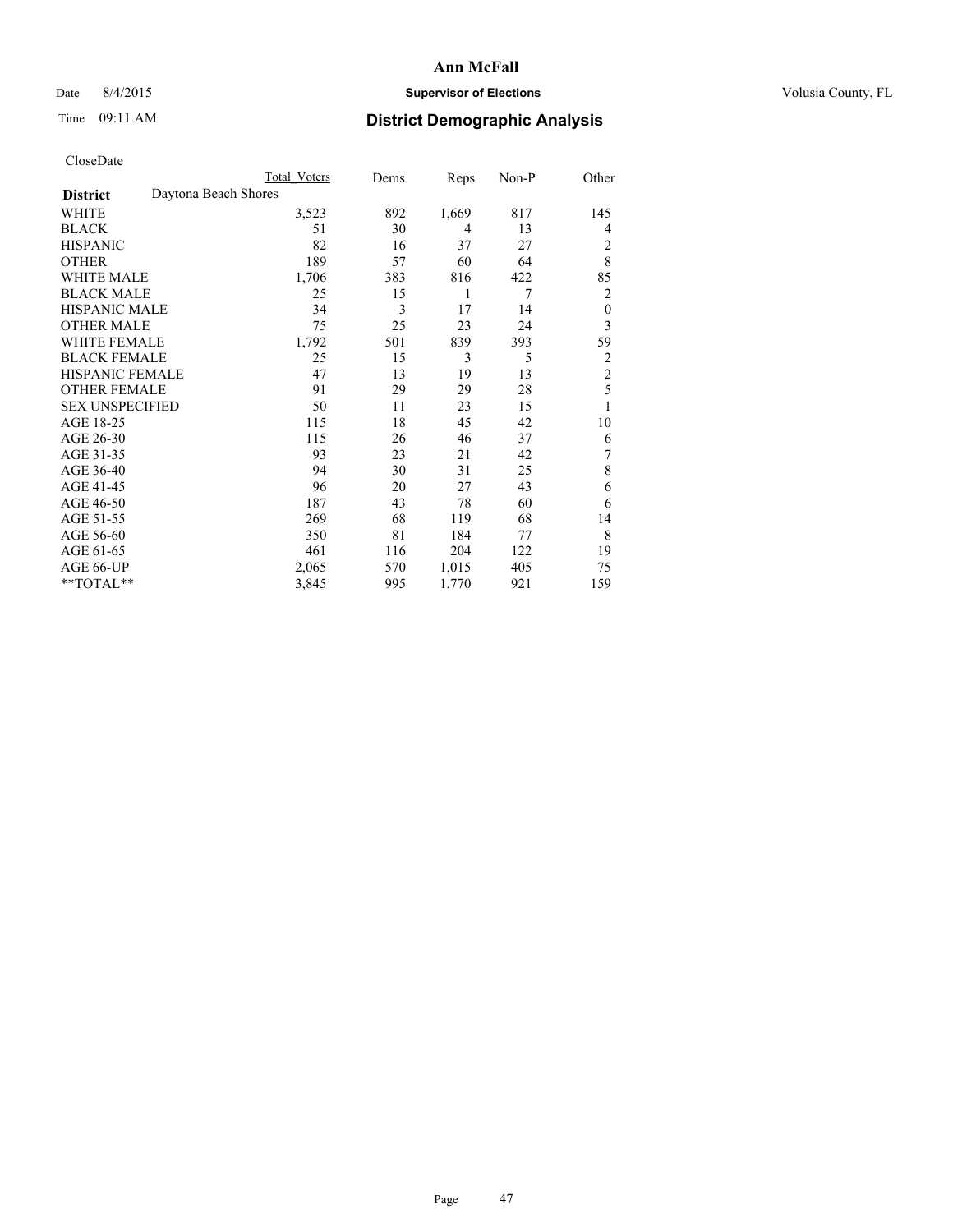## Date 8/4/2015 **Supervisor of Elections Supervisor of Elections** Volusia County, FL

|                        |        | Total Voters | Dems  | Reps  | Non-P | Other       |
|------------------------|--------|--------------|-------|-------|-------|-------------|
| <b>District</b>        | DeBary |              |       |       |       |             |
| WHITE                  |        | 11,501       | 2,951 | 5,313 | 2,745 | 492         |
| <b>BLACK</b>           |        | 477          | 370   | 19    | 76    | 12          |
| <b>HISPANIC</b>        |        | 971          | 401   | 240   | 312   | 18          |
| <b>OTHER</b>           |        | 741          | 219   | 191   | 313   | 18          |
| <b>WHITE MALE</b>      |        | 5,426        | 1,179 | 2,610 | 1,365 | 272         |
| <b>BLACK MALE</b>      |        | 213          | 150   | 5     | 50    | 8           |
| <b>HISPANIC MALE</b>   |        | 421          | 158   | 115   | 138   | 10          |
| <b>OTHER MALE</b>      |        | 251          | 74    | 75    | 93    | 9           |
| WHITE FEMALE           |        | 5,957        | 1,750 | 2,656 | 1,337 | 214         |
| <b>BLACK FEMALE</b>    |        | 255          | 213   | 14    | 24    | 4           |
| <b>HISPANIC FEMALE</b> |        | 531          | 230   | 125   | 168   | 8           |
| <b>OTHER FEMALE</b>    |        | 320          | 108   | 87    | 117   | $\,$ 8 $\,$ |
| <b>SEX UNSPECIFIED</b> |        | 316          | 79    | 76    | 154   | 7           |
| AGE 18-25              |        | 1,129        | 265   | 342   | 470   | 52          |
| AGE 26-30              |        | 702          | 171   | 224   | 285   | 22          |
| AGE 31-35              |        | 754          | 190   | 274   | 258   | 32          |
| AGE 36-40              |        | 800          | 213   | 296   | 261   | 30          |
| AGE 41-45              |        | 955          | 254   | 369   | 279   | 53          |
| AGE 46-50              |        | 1,111        | 288   | 489   | 291   | 43          |
| AGE 51-55              |        | 1,340        | 345   | 625   | 319   | 51          |
| AGE 56-60              |        | 1,373        | 404   | 617   | 309   | 43          |
| AGE 61-65              |        | 1,424        | 479   | 613   | 281   | 51          |
| AGE 66-UP              |        | 4,097        | 1,331 | 1,914 | 690   | 162         |
| **TOTAL**              |        | 13,690       | 3,941 | 5,763 | 3,446 | 540         |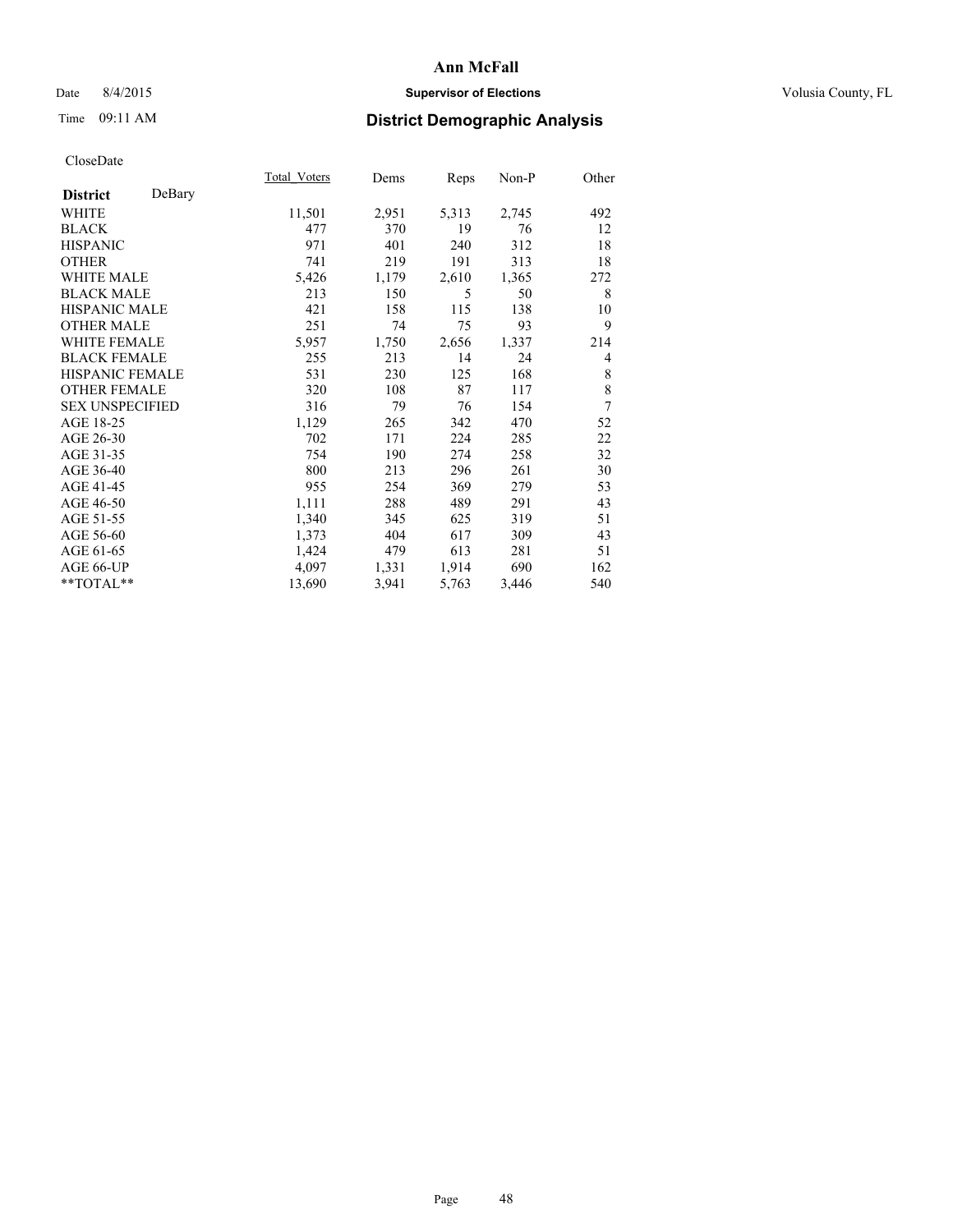## Date 8/4/2015 **Supervisor of Elections Supervisor of Elections** Volusia County, FL

# Time 09:11 AM **District Demographic Analysis**

|                        |        | Total Voters | Dems  | Reps  | Non-P | Other |
|------------------------|--------|--------------|-------|-------|-------|-------|
| <b>District</b>        | DeLand |              |       |       |       |       |
| WHITE                  |        | 12,729       | 4,011 | 5,121 | 3,042 | 555   |
| <b>BLACK</b>           |        | 2,476        | 1,983 | 83    | 372   | 38    |
| <b>HISPANIC</b>        |        | 1,235        | 505   | 217   | 480   | 33    |
| <b>OTHER</b>           |        | 893          | 295   | 177   | 393   | 28    |
| <b>WHITE MALE</b>      |        | 5,619        | 1,515 | 2,345 | 1,471 | 288   |
| <b>BLACK MALE</b>      |        | 935          | 715   | 37    | 156   | 27    |
| <b>HISPANIC MALE</b>   |        | 507          | 207   | 92    | 193   | 15    |
| <b>OTHER MALE</b>      |        | 297          | 105   | 63    | 117   | 12    |
| <b>WHITE FEMALE</b>    |        | 7,020        | 2,470 | 2,746 | 1,539 | 265   |
| <b>BLACK FEMALE</b>    |        | 1,510        | 1,248 | 43    | 208   | 11    |
| <b>HISPANIC FEMALE</b> |        | 712          | 294   | 121   | 280   | 17    |
| <b>OTHER FEMALE</b>    |        | 375          | 135   | 77    | 151   | 12    |
| <b>SEX UNSPECIFIED</b> |        | 358          | 105   | 74    | 172   | 7     |
| AGE 18-25              |        | 2,025        | 698   | 401   | 848   | 78    |
| AGE 26-30              |        | 1,176        | 442   | 267   | 435   | 32    |
| AGE 31-35              |        | 1,086        | 404   | 293   | 345   | 44    |
| AGE 36-40              |        | 1,132        | 411   | 314   | 357   | 50    |
| AGE 41-45              |        | 1,260        | 471   | 378   | 363   | 48    |
| AGE 46-50              |        | 1,230        | 492   | 422   | 280   | 36    |
| AGE 51-55              |        | 1,385        | 567   | 489   | 275   | 54    |
| AGE 56-60              |        | 1,443        | 604   | 487   | 299   | 53    |
| AGE 61-65              |        | 1,522        | 659   | 525   | 278   | 60    |
| AGE 66-UP              |        | 5,070        | 2,046 | 2,021 | 804   | 199   |
| $*$ $TOTAL**$          |        | 17,333       | 6,794 | 5,598 | 4,287 | 654   |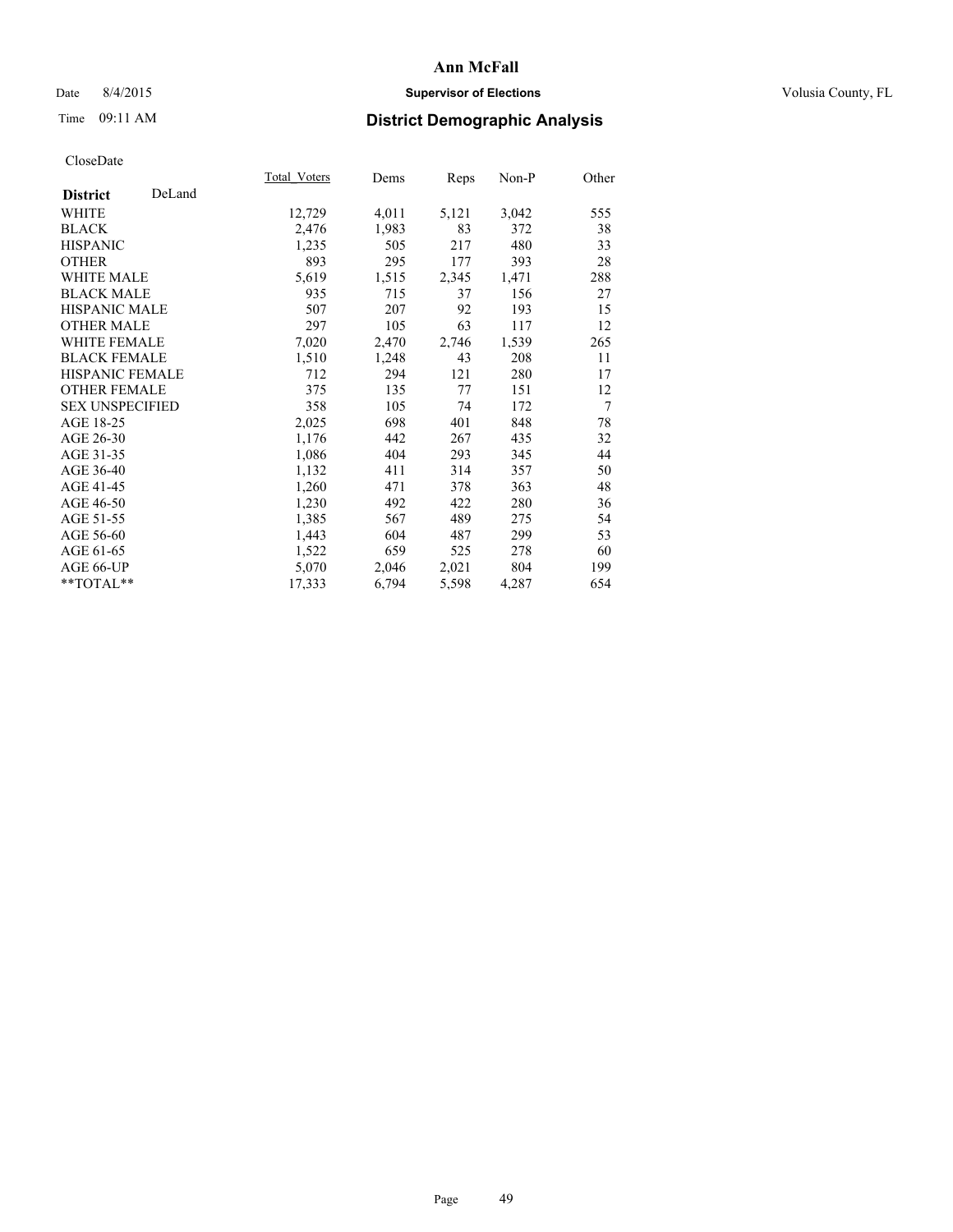## Date 8/4/2015 **Supervisor of Elections Supervisor of Elections** Volusia County, FL

# Time 09:11 AM **District Demographic Analysis**

|                        |                | Total Voters | Dems  | Reps  | Non-P | Other          |
|------------------------|----------------|--------------|-------|-------|-------|----------------|
| <b>District</b>        | Deltona Zone 1 |              |       |       |       |                |
| WHITE                  |                | 4,716        | 1,449 | 1,689 | 1,369 | 209            |
| <b>BLACK</b>           |                | 954          | 705   | 49    | 181   | 19             |
| <b>HISPANIC</b>        |                | 2,133        | 1,070 | 277   | 753   | 33             |
| OTHER                  |                | 498          | 154   | 80    | 250   | 14             |
| WHITE MALE             |                | 2,202        | 584   | 821   | 681   | 116            |
| <b>BLACK MALE</b>      |                | 431          | 299   | 32    | 87    | 13             |
| <b>HISPANIC MALE</b>   |                | 978          | 486   | 123   | 352   | 17             |
| OTHER MALE             |                | 163          | 54    | 27    | 76    | 6              |
| <b>WHITE FEMALE</b>    |                | 2,469        | 855   | 855   | 668   | 91             |
| <b>BLACK FEMALE</b>    |                | 514          | 402   | 16    | 90    | 6              |
| HISPANIC FEMALE        |                | 1,126        | 572   | 152   | 386   | 16             |
| <b>OTHER FEMALE</b>    |                | 205          | 71    | 38    | 90    | 6              |
| <b>SEX UNSPECIFIED</b> |                | 213          | 55    | 31    | 123   | $\overline{4}$ |
| AGE 18-25              |                | 1,119        | 394   | 184   | 500   | 41             |
| AGE 26-30              |                | 727          | 255   | 136   | 313   | 23             |
| AGE 31-35              |                | 744          | 260   | 185   | 270   | 29             |
| AGE 36-40              |                | 726          | 309   | 128   | 264   | 25             |
| AGE 41-45              |                | 737          | 274   | 208   | 233   | 22             |
| AGE 46-50              |                | 767          | 279   | 252   | 205   | 31             |
| AGE 51-55              |                | 830          | 333   | 259   | 219   | 19             |
| AGE 56-60              |                | 750          | 302   | 236   | 189   | 23             |
| AGE 61-65              |                | 621          | 308   | 156   | 132   | 25             |
| AGE 66-UP              |                | 1,277        | 663   | 350   | 227   | 37             |
| **TOTAL**              |                | 8,301        | 3,378 | 2,095 | 2,553 | 275            |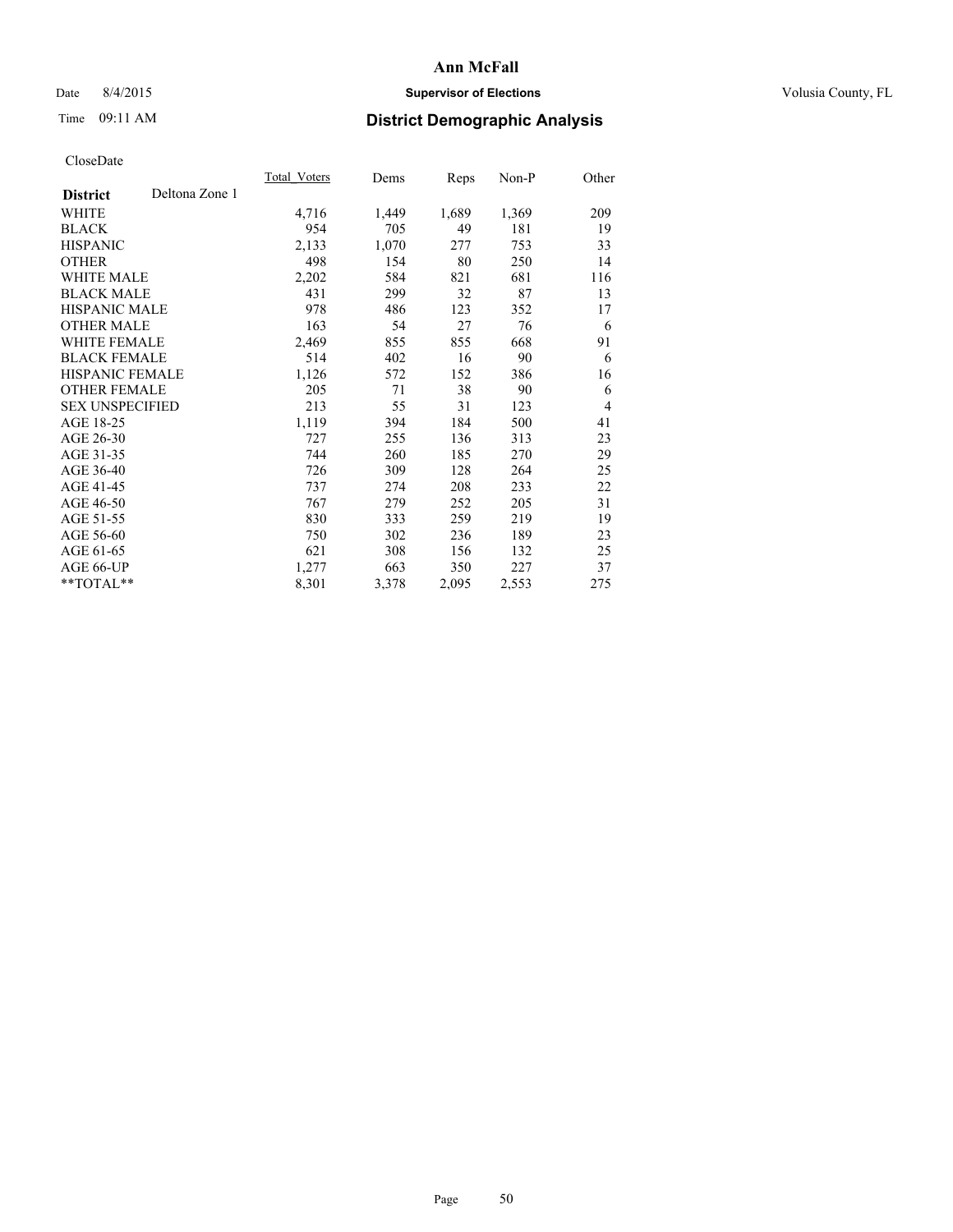## Date 8/4/2015 **Supervisor of Elections Supervisor of Elections** Volusia County, FL

# Time 09:11 AM **District Demographic Analysis**

|                                   | Total Voters | Dems  | <b>Reps</b> | Non-P | Other          |
|-----------------------------------|--------------|-------|-------------|-------|----------------|
| Deltona Zone 2<br><b>District</b> |              |       |             |       |                |
| WHITE                             | 5,913        | 1,758 | 2,327       | 1,567 | 261            |
| <b>BLACK</b>                      | 801          | 604   | 40          | 141   | 16             |
| <b>HISPANIC</b>                   | 2,234        | 1,062 | 356         | 789   | 27             |
| <b>OTHER</b>                      | 513          | 193   | 83          | 219   | 18             |
| <b>WHITE MALE</b>                 | 2,681        | 710   | 1,101       | 739   | 131            |
| <b>BLACK MALE</b>                 | 361          | 246   | 27          | 80    | 8              |
| <b>HISPANIC MALE</b>              | 1,061        | 479   | 171         | 396   | 15             |
| <b>OTHER MALE</b>                 | 187          | 72    | 32          | 72    | 11             |
| WHITE FEMALE                      | 3,182        | 1,037 | 1,211       | 804   | 130            |
| <b>BLACK FEMALE</b>               | 428          | 349   | 13          | 58    | 8              |
| <b>HISPANIC FEMALE</b>            | 1,150        | 573   | 181         | 386   | 10             |
| <b>OTHER FEMALE</b>               | 216          | 100   | 34          | 75    | $\overline{7}$ |
| <b>SEX UNSPECIFIED</b>            | 195          | 51    | 36          | 106   | $\overline{2}$ |
| AGE 18-25                         | 970          | 290   | 191         | 448   | 41             |
| AGE 26-30                         | 707          | 232   | 162         | 289   | 24             |
| AGE 31-35                         | 689          | 246   | 154         | 256   | 33             |
| AGE 36-40                         | 735          | 270   | 173         | 262   | 30             |
| AGE 41-45                         | 762          | 264   | 217         | 255   | 26             |
| AGE 46-50                         | 828          | 306   | 245         | 251   | 26             |
| AGE 51-55                         | 915          | 346   | 293         | 250   | 26             |
| AGE 56-60                         | 905          | 349   | 336         | 195   | 25             |
| AGE 61-65                         | 804          | 341   | 263         | 173   | 27             |
| AGE 66-UP                         | 2,143        | 973   | 772         | 334   | 64             |
| **TOTAL**                         | 9,461        | 3,617 | 2,806       | 2,716 | 322            |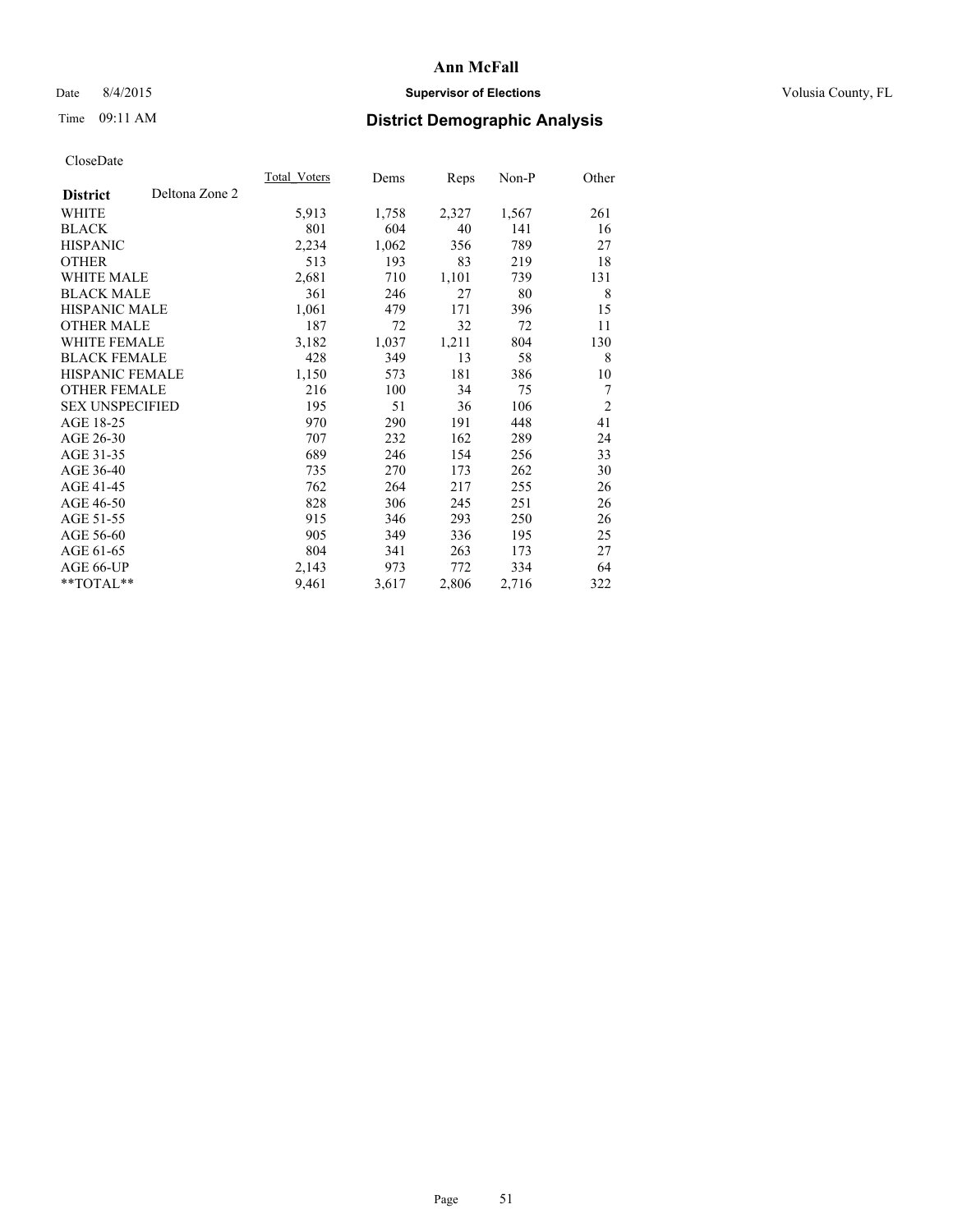## Date 8/4/2015 **Supervisor of Elections Supervisor of Elections** Volusia County, FL

# Time 09:11 AM **District Demographic Analysis**

|                        |                | Total Voters | Dems  | <b>Reps</b> | Non-P | Other          |
|------------------------|----------------|--------------|-------|-------------|-------|----------------|
| <b>District</b>        | Deltona Zone 3 |              |       |             |       |                |
| WHITE                  |                | 5,009        | 1,564 | 1,817       | 1,403 | 225            |
| <b>BLACK</b>           |                | 743          | 576   | 27          | 130   | 10             |
| <b>HISPANIC</b>        |                | 2,530        | 1,209 | 346         | 908   | 67             |
| <b>OTHER</b>           |                | 513          | 182   | 77          | 252   | $\overline{2}$ |
| WHITE MALE             |                | 2,304        | 633   | 873         | 676   | 122            |
| <b>BLACK MALE</b>      |                | 322          | 237   | 18          | 58    | 9              |
| <b>HISPANIC MALE</b>   |                | 1,194        | 544   | 176         | 437   | 37             |
| <b>OTHER MALE</b>      |                | 177          | 61    | 28          | 87    | 1              |
| <b>WHITE FEMALE</b>    |                | 2,647        | 913   | 929         | 706   | 99             |
| <b>BLACK FEMALE</b>    |                | 411          | 332   | 9           | 69    | 1              |
| HISPANIC FEMALE        |                | 1,298        | 647   | 169         | 452   | 30             |
| <b>OTHER FEMALE</b>    |                | 218          | 99    | 31          | 87    | 1              |
| <b>SEX UNSPECIFIED</b> |                | 224          | 65    | 34          | 121   | $\overline{4}$ |
| AGE 18-25              |                | 939          | 359   | 132         | 413   | 35             |
| AGE 26-30              |                | 698          | 244   | 145         | 284   | 25             |
| AGE 31-35              |                | 657          | 231   | 126         | 268   | 32             |
| AGE 36-40              |                | 704          | 242   | 140         | 289   | 33             |
| AGE 41-45              |                | 729          | 262   | 218         | 229   | 20             |
| AGE 46-50              |                | 779          | 307   | 208         | 237   | 27             |
| AGE 51-55              |                | 870          | 350   | 249         | 248   | 23             |
| AGE 56-60              |                | 765          | 321   | 214         | 200   | 30             |
| AGE 61-65              |                | 663          | 300   | 185         | 153   | 25             |
| AGE 66-UP              |                | 1,987        | 913   | 650         | 370   | 54             |
| $*$ TOTAL $*$          |                | 8,795        | 3,531 | 2,267       | 2,693 | 304            |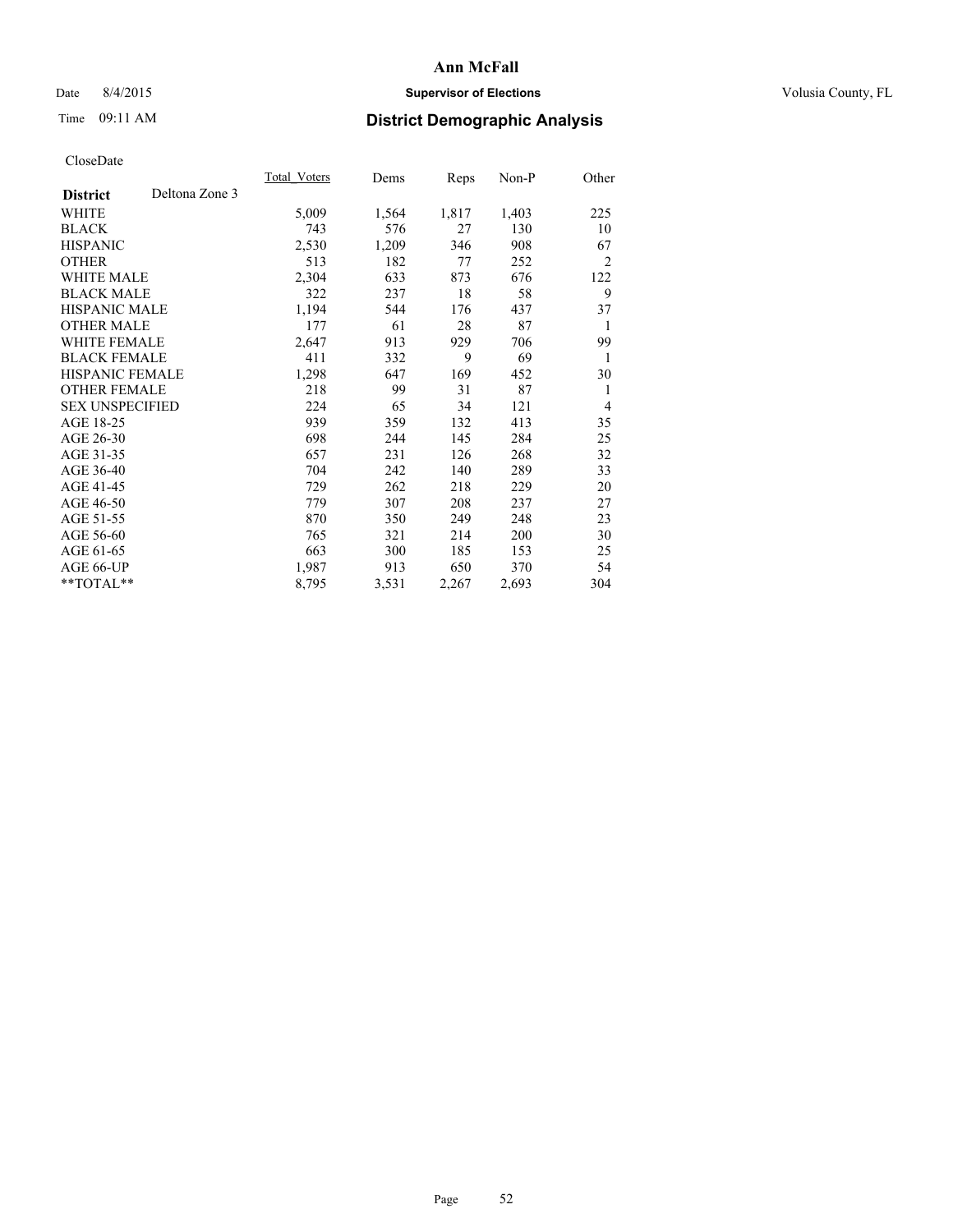## Date 8/4/2015 **Supervisor of Elections Supervisor of Elections** Volusia County, FL

# Time 09:11 AM **District Demographic Analysis**

|                        |                | Total Voters | Dems  | <b>Reps</b> | Non-P | Other          |
|------------------------|----------------|--------------|-------|-------------|-------|----------------|
| <b>District</b>        | Deltona Zone 4 |              |       |             |       |                |
| WHITE                  |                | 5,100        | 1,656 | 1,893       | 1,325 | 226            |
| <b>BLACK</b>           |                | 800          | 593   | 31          | 161   | 15             |
| <b>HISPANIC</b>        |                | 2,629        | 1,322 | 349         | 906   | 52             |
| <b>OTHER</b>           |                | 552          | 184   | 99          | 258   | 11             |
| WHITE MALE             |                | 2,343        | 681   | 904         | 638   | 120            |
| <b>BLACK MALE</b>      |                | 335          | 232   | 20          | 74    | 9              |
| <b>HISPANIC MALE</b>   |                | 1,228        | 572   | 185         | 439   | 32             |
| <b>OTHER MALE</b>      |                | 179          | 65    | 34          | 76    | $\overline{4}$ |
| <b>WHITE FEMALE</b>    |                | 2,708        | 955   | 972         | 677   | 104            |
| <b>BLACK FEMALE</b>    |                | 452          | 352   | 10          | 84    | 6              |
| HISPANIC FEMALE        |                | 1,380        | 738   | 163         | 459   | 20             |
| <b>OTHER FEMALE</b>    |                | 229          | 93    | 45          | 85    | 6              |
| <b>SEX UNSPECIFIED</b> |                | 227          | 67    | 39          | 118   | 3              |
| AGE 18-25              |                | 1,011        | 355   | 169         | 461   | 26             |
| AGE 26-30              |                | 728          | 244   | 121         | 331   | 32             |
| AGE 31-35              |                | 639          | 252   | 126         | 234   | 27             |
| AGE 36-40              |                | 725          | 294   | 148         | 248   | 35             |
| AGE 41-45              |                | 707          | 273   | 187         | 223   | 24             |
| AGE 46-50              |                | 777          | 310   | 235         | 209   | 23             |
| AGE 51-55              |                | 823          | 346   | 239         | 218   | 20             |
| AGE 56-60              |                | 832          | 357   | 252         | 194   | 29             |
| AGE 61-65              |                | 760          | 343   | 236         | 166   | 15             |
| AGE 66-UP              |                | 2,073        | 980   | 658         | 362   | 73             |
| **TOTAL**              |                | 9,081        | 3,755 | 2,372       | 2,650 | 304            |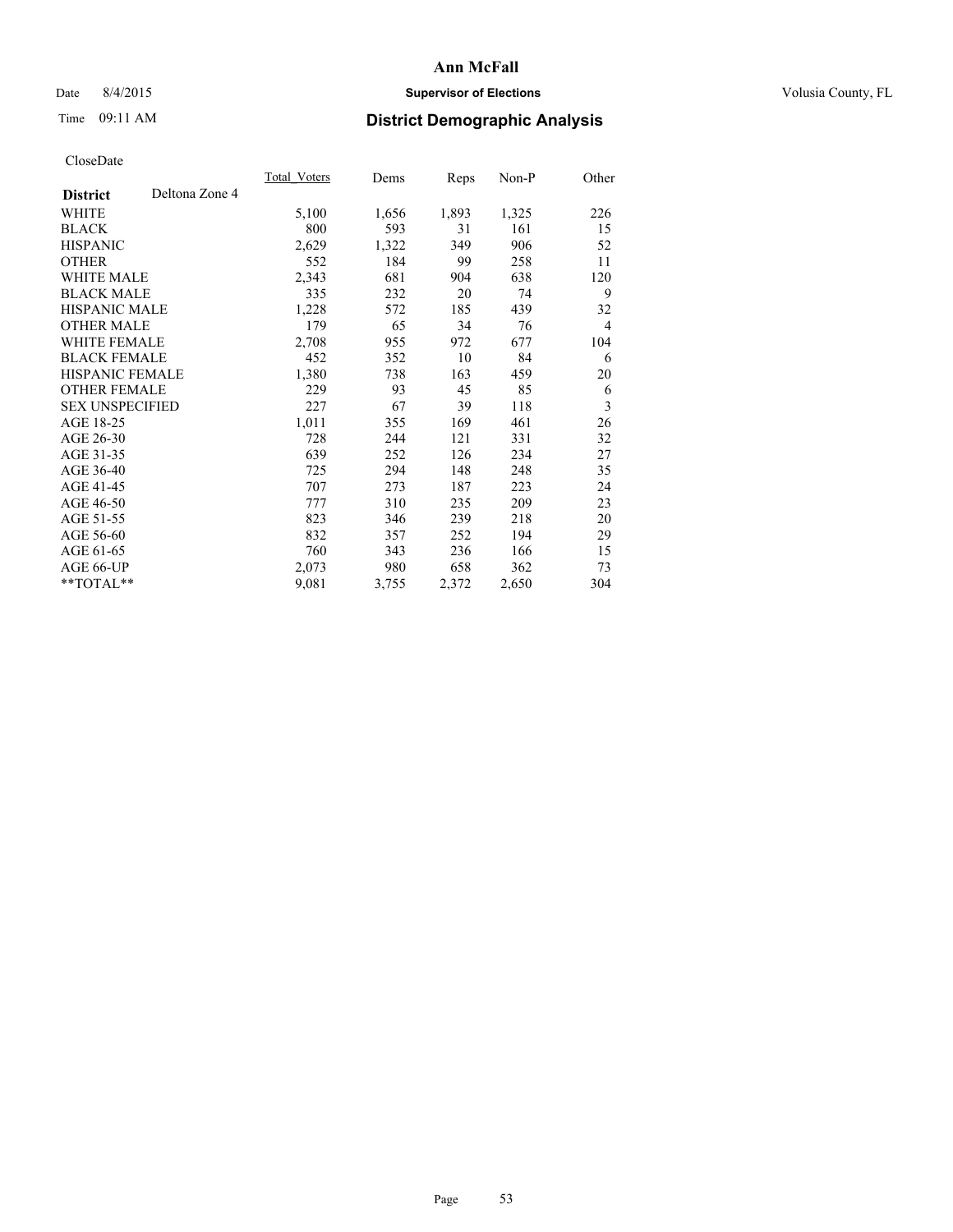## Date 8/4/2015 **Supervisor of Elections Supervisor of Elections** Volusia County, FL

# Time 09:11 AM **District Demographic Analysis**

|                        |                | Total Voters | Dems  | <b>Reps</b> | Non-P | Other          |
|------------------------|----------------|--------------|-------|-------------|-------|----------------|
| <b>District</b>        | Deltona Zone 5 |              |       |             |       |                |
| WHITE                  |                | 5,167        | 1,614 | 1,888       | 1,419 | 246            |
| <b>BLACK</b>           |                | 939          | 719   | 43          | 165   | 12             |
| <b>HISPANIC</b>        |                | 2,308        | 1,083 | 351         | 838   | 36             |
| <b>OTHER</b>           |                | 492          | 167   | 90          | 221   | 14             |
| WHITE MALE             |                | 2,406        | 670   | 931         | 661   | 144            |
| <b>BLACK MALE</b>      |                | 410          | 292   | 22          | 88    | 8              |
| <b>HISPANIC MALE</b>   |                | 1,085        | 501   | 177         | 382   | 25             |
| <b>OTHER MALE</b>      |                | 151          | 61    | 35          | 50    | 5              |
| <b>WHITE FEMALE</b>    |                | 2,722        | 937   | 940         | 744   | 101            |
| <b>BLACK FEMALE</b>    |                | 521          | 420   | 21          | 76    | $\overline{4}$ |
| <b>HISPANIC FEMALE</b> |                | 1,197        | 571   | 172         | 443   | 11             |
| <b>OTHER FEMALE</b>    |                | 213          | 84    | 34          | 89    | 6              |
| <b>SEX UNSPECIFIED</b> |                | 201          | 47    | 40          | 110   | $\overline{4}$ |
| AGE 18-25              |                | 1,055        | 319   | 215         | 479   | 42             |
| AGE 26-30              |                | 712          | 258   | 142         | 287   | 25             |
| AGE 31-35              |                | 655          | 239   | 116         | 271   | 29             |
| AGE 36-40              |                | 731          | 288   | 149         | 264   | 30             |
| AGE 41-45              |                | 716          | 276   | 189         | 227   | 24             |
| AGE 46-50              |                | 799          | 314   | 245         | 213   | 27             |
| AGE 51-55              |                | 917          | 346   | 312         | 230   | 29             |
| AGE 56-60              |                | 851          | 365   | 282         | 188   | 16             |
| AGE 61-65              |                | 699          | 309   | 194         | 172   | 24             |
| AGE 66-UP              |                | 1,766        | 868   | 527         | 309   | 62             |
| **TOTAL**              |                | 8,906        | 3,583 | 2,372       | 2,643 | 308            |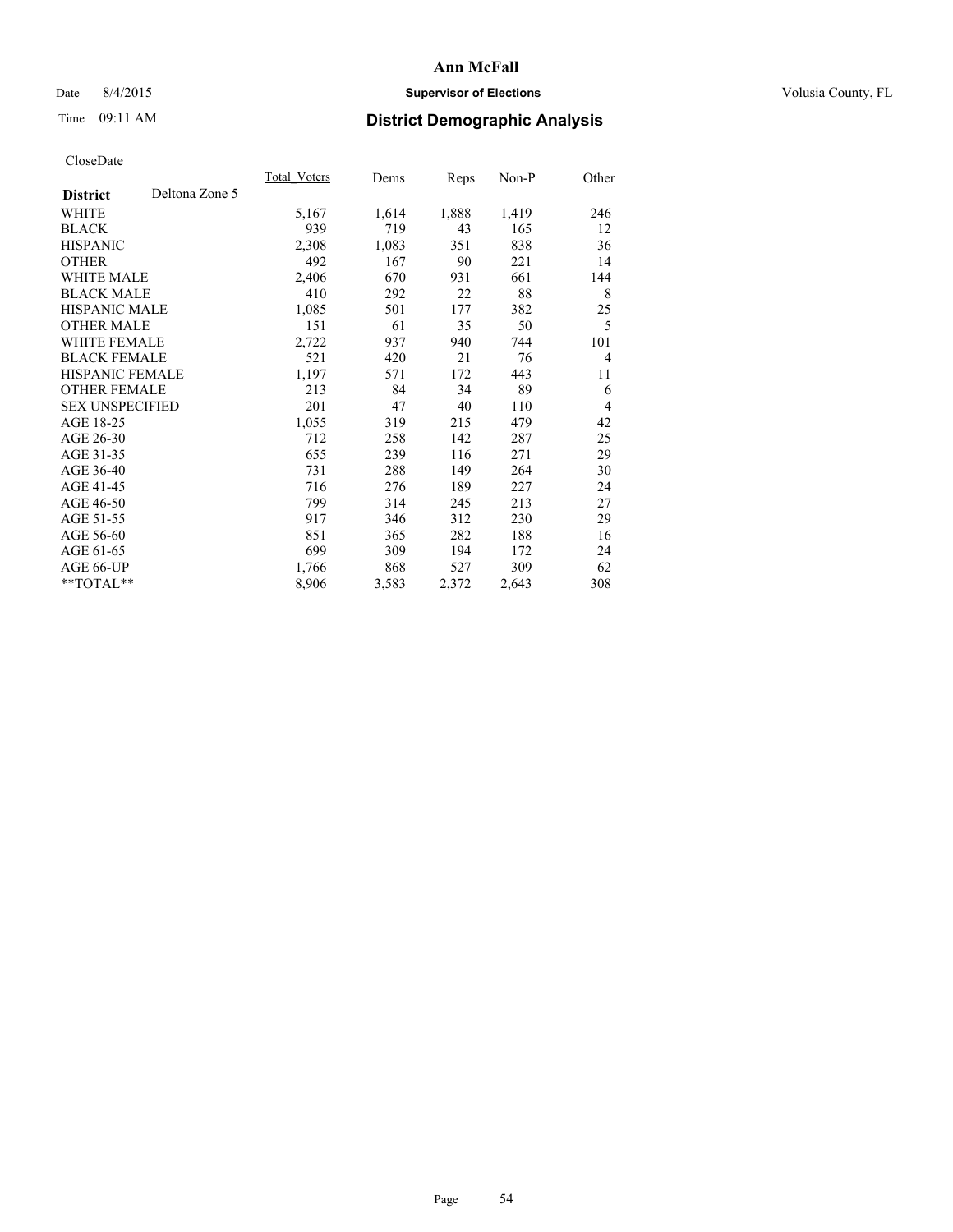## Date 8/4/2015 **Supervisor of Elections Supervisor of Elections** Volusia County, FL

# Time 09:11 AM **District Demographic Analysis**

|                        |                | Total Voters | Dems  | Reps  | Non-P | Other          |
|------------------------|----------------|--------------|-------|-------|-------|----------------|
| <b>District</b>        | Deltona Zone 6 |              |       |       |       |                |
| WHITE                  |                | 5,608        | 1,615 | 2,198 | 1,534 | 261            |
| <b>BLACK</b>           |                | 825          | 618   | 39    | 145   | 23             |
| <b>HISPANIC</b>        |                | 1,906        | 900   | 242   | 721   | 43             |
| <b>OTHER</b>           |                | 492          | 143   | 115   | 224   | 10             |
| WHITE MALE             |                | 2,611        | 644   | 1,095 | 741   | 131            |
| <b>BLACK MALE</b>      |                | 380          | 275   | 21    | 70    | 14             |
| <b>HISPANIC MALE</b>   |                | 886          | 403   | 126   | 334   | 23             |
| <b>OTHER MALE</b>      |                | 205          | 63    | 48    | 88    | 6              |
| <b>WHITE FEMALE</b>    |                | 2,931        | 953   | 1,081 | 769   | 128            |
| <b>BLACK FEMALE</b>    |                | 433          | 333   | 17    | 74    | 9              |
| <b>HISPANIC FEMALE</b> |                | 987          | 487   | 113   | 368   | 19             |
| <b>OTHER FEMALE</b>    |                | 185          | 63    | 46    | 73    | 3              |
| <b>SEX UNSPECIFIED</b> |                | 213          | 55    | 47    | 107   | $\overline{4}$ |
| AGE 18-25              |                | 1,049        | 331   | 202   | 483   | 33             |
| AGE 26-30              |                | 708          | 224   | 169   | 281   | 34             |
| AGE 31-35              |                | 699          | 235   | 150   | 290   | 24             |
| AGE 36-40              |                | 663          | 207   | 185   | 239   | 32             |
| AGE 41-45              |                | 771          | 279   | 238   | 215   | 39             |
| AGE 46-50              |                | 795          | 285   | 248   | 226   | 36             |
| AGE 51-55              |                | 972          | 339   | 357   | 240   | 36             |
| AGE 56-60              |                | 898          | 363   | 306   | 192   | 37             |
| AGE 61-65              |                | 701          | 307   | 232   | 145   | 17             |
| AGE 66-UP              |                | 1,573        | 705   | 507   | 312   | 49             |
| **TOTAL**              |                | 8,831        | 3,276 | 2,594 | 2,624 | 337            |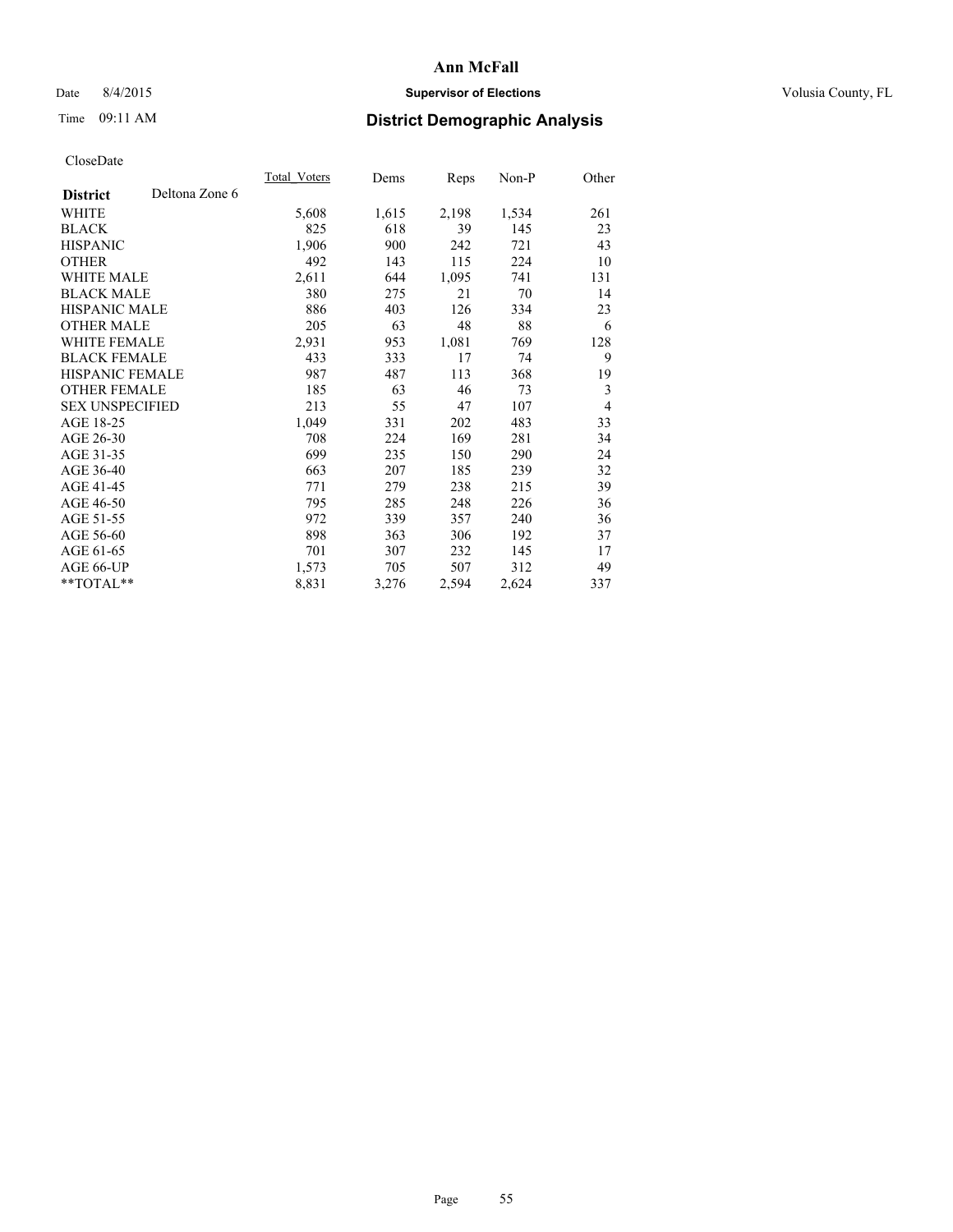## Date 8/4/2015 **Supervisor of Elections Supervisor of Elections** Volusia County, FL

## Time 09:11 AM **District Demographic Analysis**

|                        |                  | Total Voters | Dems  | Reps           | Non-P | Other        |
|------------------------|------------------|--------------|-------|----------------|-------|--------------|
| <b>District</b>        | Edgewater Zone 1 |              |       |                |       |              |
| WHITE                  |                  | 3,190        | 1,152 | 1,042          | 883   | 113          |
| <b>BLACK</b>           |                  | 73           | 48    | $\overline{4}$ | 19    | 2            |
| <b>HISPANIC</b>        |                  | 53           | 24    | 13             | 15    | 1            |
| <b>OTHER</b>           |                  | 104          | 35    | 21             | 47    |              |
| WHITE MALE             |                  | 1,427        | 449   | 506            | 408   | 64           |
| <b>BLACK MALE</b>      |                  | 41           | 22    | 4              | 13    | 2            |
| <b>HISPANIC MALE</b>   |                  | 16           | 6     | 5              | 5     | $\mathbf{0}$ |
| <b>OTHER MALE</b>      |                  | 31           | 12    | 9              | 10    | $\theta$     |
| WHITE FEMALE           |                  | 1,730        | 689   | 525            | 467   | 49           |
| <b>BLACK FEMALE</b>    |                  | 31           | 25    | $\theta$       | 6     | $\theta$     |
| <b>HISPANIC FEMALE</b> |                  | 37           | 18    | 8              | 10    |              |
| <b>OTHER FEMALE</b>    |                  | 46           | 20    | 8              | 17    |              |
| <b>SEX UNSPECIFIED</b> |                  | 61           | 18    | 15             | 28    | $\mathbf{0}$ |
| AGE 18-25              |                  | 262          | 71    | 54             | 128   | 9            |
| AGE 26-30              |                  | 222          | 70    | 47             | 99    | 6            |
| AGE 31-35              |                  | 185          | 61    | 56             | 62    | 6            |
| AGE 36-40              |                  | 207          | 63    | 61             | 74    | 9            |
| AGE 41-45              |                  | 228          | 66    | 62             | 92    | 8            |
| AGE 46-50              |                  | 219          | 75    | 75             | 64    | 5            |
| AGE 51-55              |                  | 352          | 137   | 110            | 93    | 12           |
| AGE 56-60              |                  | 378          | 128   | 128            | 108   | 14           |
| AGE 61-65              |                  | 376          | 161   | 118            | 86    | 11           |
| AGE 66-UP              |                  | 989          | 426   | 368            | 158   | 37           |
| **TOTAL**              |                  | 3,420        | 1,259 | 1,080          | 964   | 117          |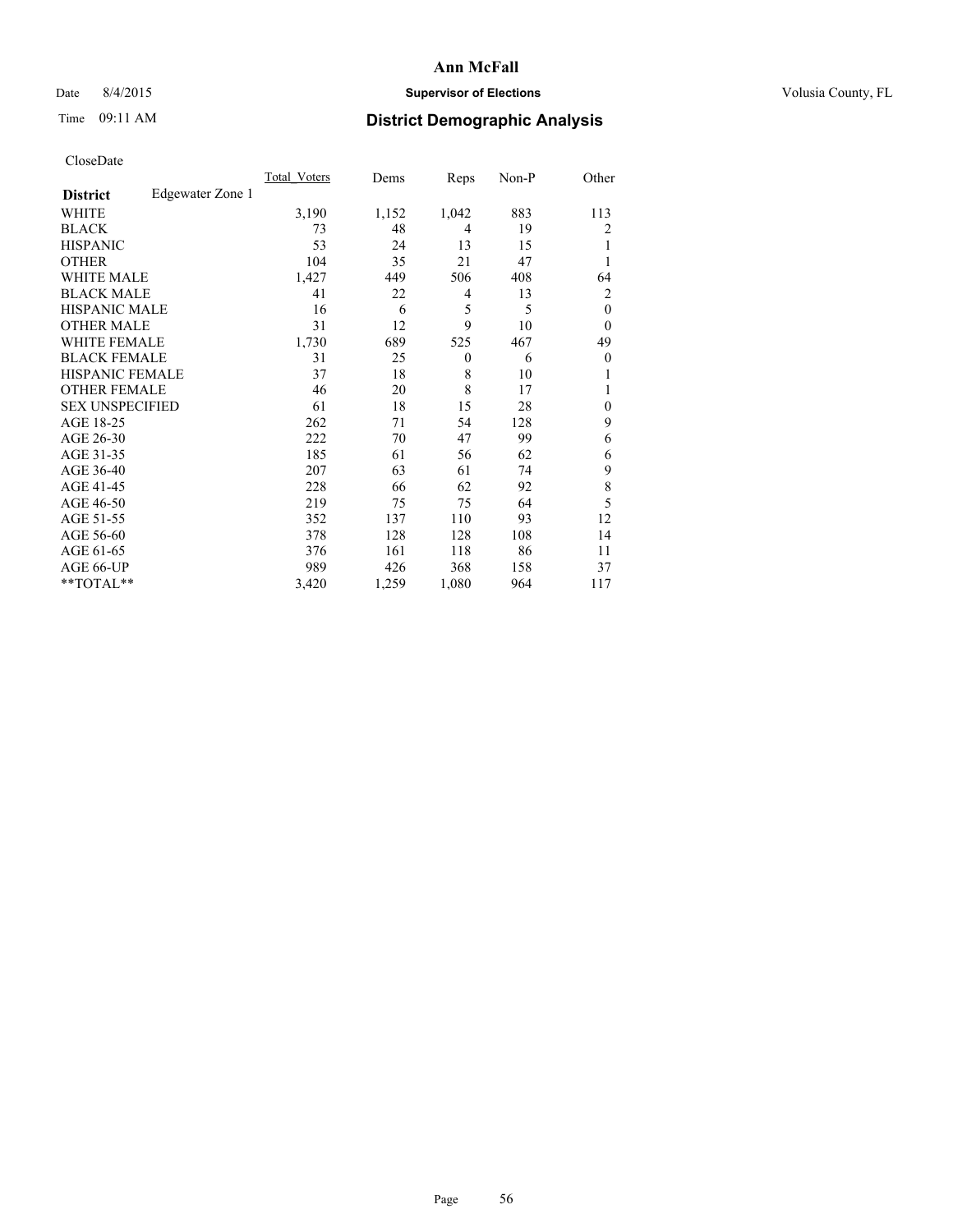## Date 8/4/2015 **Supervisor of Elections Supervisor of Elections** Volusia County, FL

## Time 09:11 AM **District Demographic Analysis**

|                        |                  | Total Voters | Dems  | Reps           | Non-P | Other        |
|------------------------|------------------|--------------|-------|----------------|-------|--------------|
| <b>District</b>        | Edgewater Zone 2 |              |       |                |       |              |
| WHITE                  |                  | 3,410        | 1,151 | 1,132          | 1,022 | 105          |
| <b>BLACK</b>           |                  | 60           | 46    | 3              | 10    |              |
| <b>HISPANIC</b>        |                  | 48           | 18    | 10             | 20    | $\theta$     |
| <b>OTHER</b>           |                  | 116          | 30    | 29             | 56    |              |
| WHITE MALE             |                  | 1,573        | 483   | 564            | 468   | 58           |
| <b>BLACK MALE</b>      |                  | 26           | 20    | 1              | 4     | 1            |
| <b>HISPANIC MALE</b>   |                  | 22           | 10    | 6              | 6     | $\mathbf{0}$ |
| <b>OTHER MALE</b>      |                  | 43           | 12    | 9              | 21    | 1            |
| <b>WHITE FEMALE</b>    |                  | 1,820        | 662   | 562            | 549   | 47           |
| <b>BLACK FEMALE</b>    |                  | 34           | 26    | $\overline{2}$ | 6     | $\theta$     |
| <b>HISPANIC FEMALE</b> |                  | 25           | 8     | $\overline{4}$ | 13    | $\theta$     |
| <b>OTHER FEMALE</b>    |                  | 49           | 14    | 17             | 18    | $\theta$     |
| <b>SEX UNSPECIFIED</b> |                  | 42           | 10    | 9              | 23    | $\theta$     |
| AGE 18-25              |                  | 315          | 84    | 75             | 140   | 16           |
| AGE 26-30              |                  | 230          | 56    | 58             | 108   | 8            |
| AGE 31-35              |                  | 226          | 64    | 54             | 101   | 7            |
| AGE 36-40              |                  | 231          | 69    | 68             | 88    | 6            |
| AGE 41-45              |                  | 269          | 88    | 76             | 97    | 8            |
| AGE 46-50              |                  | 288          | 88    | 99             | 91    | 10           |
| AGE 51-55              |                  | 324          | 104   | 119            | 87    | 14           |
| AGE 56-60              |                  | 346          | 119   | 133            | 89    | 5            |
| AGE 61-65              |                  | 351          | 136   | 117            | 84    | 14           |
| AGE 66-UP              |                  | 1,051        | 437   | 374            | 222   | 18           |
| **TOTAL**              |                  | 3,634        | 1,245 | 1,174          | 1,108 | 107          |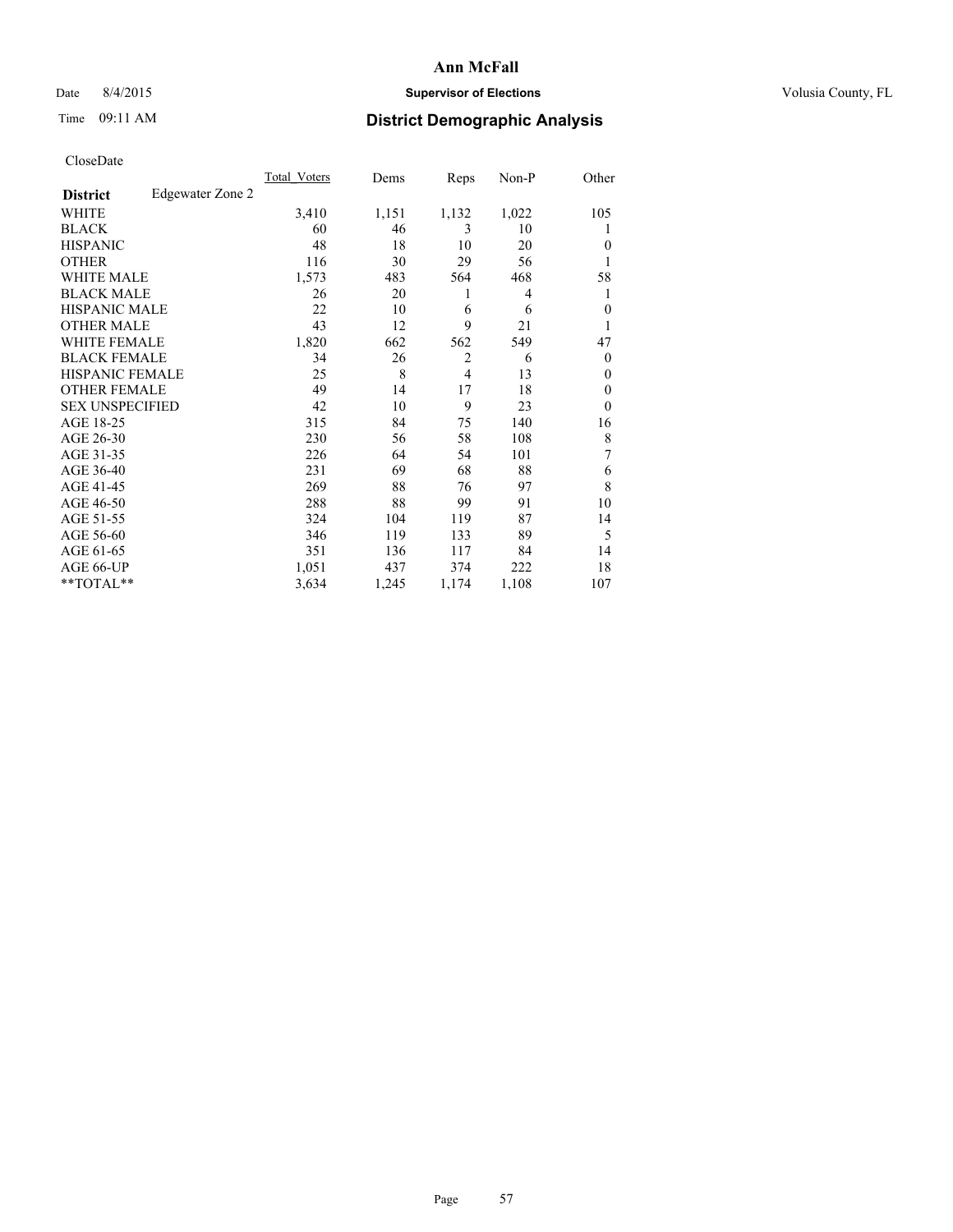## Date 8/4/2015 **Supervisor of Elections Supervisor of Elections** Volusia County, FL

## Time 09:11 AM **District Demographic Analysis**

|                        |                  | Total Voters | Dems  | Reps           | Non-P | Other            |
|------------------------|------------------|--------------|-------|----------------|-------|------------------|
| <b>District</b>        | Edgewater Zone 3 |              |       |                |       |                  |
| WHITE                  |                  | 3,176        | 1,111 | 1,051          | 907   | 107              |
| <b>BLACK</b>           |                  | 88           | 70    | $\overline{2}$ | 16    | $\theta$         |
| <b>HISPANIC</b>        |                  | 54           | 18    | 11             | 25    | $\theta$         |
| <b>OTHER</b>           |                  | 132          | 38    | 21             | 69    | 4                |
| WHITE MALE             |                  | 1,405        | 423   | 484            | 439   | 59               |
| <b>BLACK MALE</b>      |                  | 40           | 30    | $\overline{2}$ | 8     | $\boldsymbol{0}$ |
| <b>HISPANIC MALE</b>   |                  | 24           | 7     | $\overline{4}$ | 13    | $\theta$         |
| <b>OTHER MALE</b>      |                  | 45           | 11    | 10             | 22    | $\overline{c}$   |
| WHITE FEMALE           |                  | 1,754        | 684   | 561            | 462   | 47               |
| <b>BLACK FEMALE</b>    |                  | 47           | 40    | $\theta$       | 7     | $\theta$         |
| <b>HISPANIC FEMALE</b> |                  | 27           | 8     | 7              | 12    | $\theta$         |
| <b>OTHER FEMALE</b>    |                  | 53           | 18    | 10             | 23    | 2                |
| <b>SEX UNSPECIFIED</b> |                  | 55           | 16    | 7              | 31    | 1                |
| AGE 18-25              |                  | 324          | 103   | 65             | 147   | 9                |
| AGE 26-30              |                  | 206          | 55    | 50             | 95    | 6                |
| AGE 31-35              |                  | 206          | 52    | 51             | 99    | 4                |
| AGE 36-40              |                  | 210          | 44    | 72             | 81    | 13               |
| AGE 41-45              |                  | 242          | 77    | 72             | 81    | 12               |
| AGE 46-50              |                  | 268          | 98    | 91             | 73    | 6                |
| AGE 51-55              |                  | 307          | 116   | 96             | 86    | 9                |
| AGE 56-60              |                  | 337          | 120   | 125            | 82    | 10               |
| AGE 61-65              |                  | 329          | 138   | 110            | 72    | 9                |
| AGE 66-UP              |                  | 1,018        | 433   | 351            | 201   | 33               |
| **TOTAL**              |                  | 3,450        | 1,237 | 1,085          | 1,017 | 111              |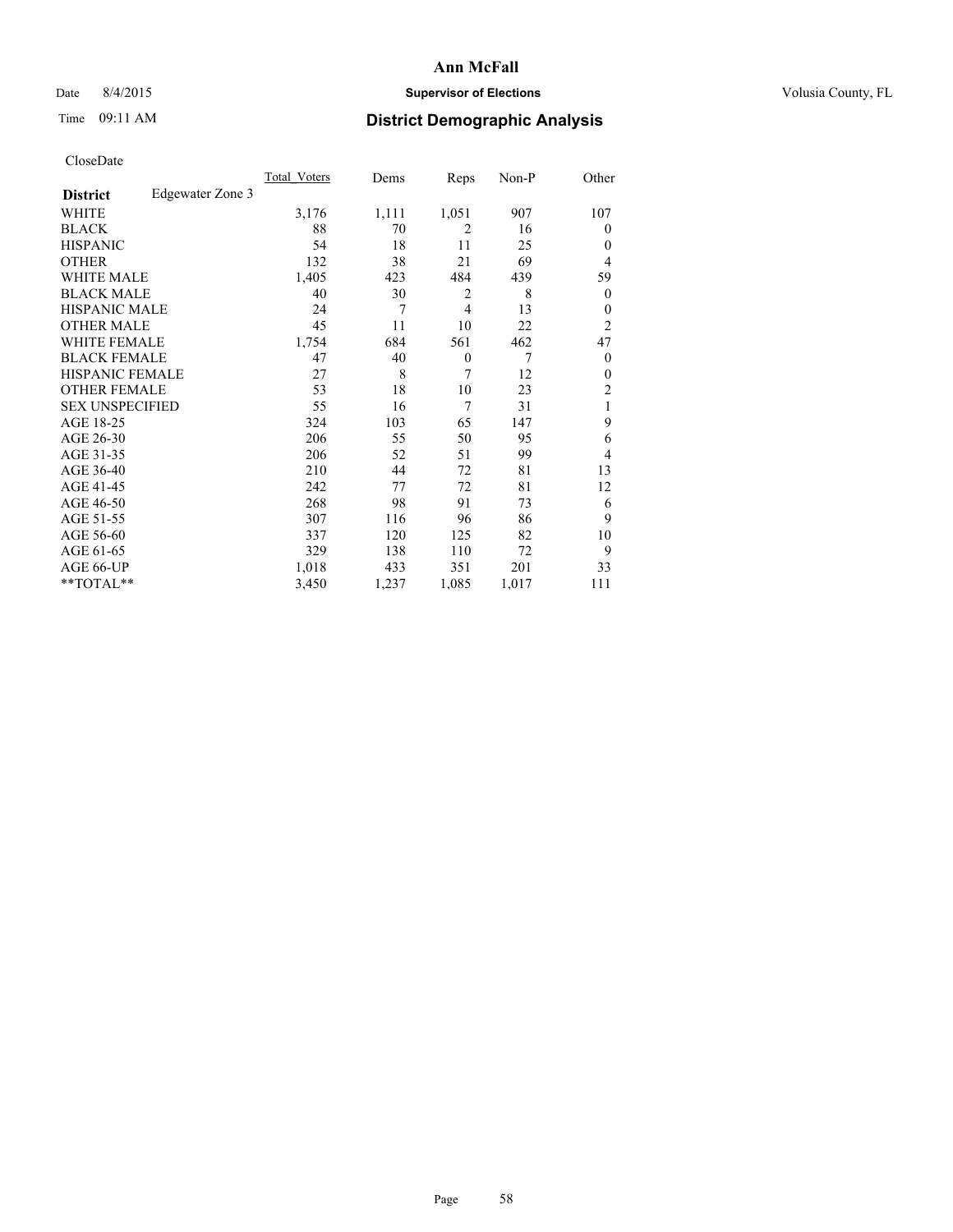## Date 8/4/2015 **Supervisor of Elections Supervisor of Elections** Volusia County, FL

## Time 09:11 AM **District Demographic Analysis**

|                        |                  | Total Voters | Dems  | Reps           | Non-P | Other            |
|------------------------|------------------|--------------|-------|----------------|-------|------------------|
| <b>District</b>        | Edgewater Zone 4 |              |       |                |       |                  |
| WHITE                  |                  | 3,265        | 1,081 | 1,107          | 952   | 125              |
| <b>BLACK</b>           |                  | 87           | 62    | 4              | 21    | $\theta$         |
| <b>HISPANIC</b>        |                  | 57           | 24    | 13             | 17    | 3                |
| <b>OTHER</b>           |                  | 87           | 24    | 13             | 50    | $\theta$         |
| <b>WHITE MALE</b>      |                  | 1,477        | 432   | 545            | 438   | 62               |
| <b>BLACK MALE</b>      |                  | 39           | 24    | 2              | 13    | $\boldsymbol{0}$ |
| <b>HISPANIC MALE</b>   |                  | 21           | 7     | 5              | 7     | 2                |
| <b>OTHER MALE</b>      |                  | 28           | 10    | 6              | 12    | $\mathbf{0}$     |
| <b>WHITE FEMALE</b>    |                  | 1,766        | 641   | 556            | 506   | 63               |
| <b>BLACK FEMALE</b>    |                  | 47           | 37    | $\overline{2}$ | 8     | $\theta$         |
| <b>HISPANIC FEMALE</b> |                  | 36           | 17    | 8              | 10    | 1                |
| <b>OTHER FEMALE</b>    |                  | 32           | 12    | 5              | 15    | $\theta$         |
| <b>SEX UNSPECIFIED</b> |                  | 50           | 11    | 8              | 31    | $\mathbf{0}$     |
| AGE 18-25              |                  | 257          | 66    | 57             | 129   | 5                |
| AGE 26-30              |                  | 187          | 53    | 44             | 86    | 4                |
| AGE 31-35              |                  | 190          | 53    | 54             | 76    | $\overline{7}$   |
| AGE 36-40              |                  | 219          | 75    | 49             | 84    | 11               |
| AGE 41-45              |                  | 217          | 75    | 66             | 70    | 6                |
| AGE 46-50              |                  | 224          | 74    | 73             | 71    | 6                |
| AGE 51-55              |                  | 314          | 101   | 107            | 95    | 11               |
| AGE 56-60              |                  | 346          | 123   | 123            | 90    | 10               |
| AGE 61-65              |                  | 326          | 137   | 95             | 81    | 13               |
| AGE 66-UP              |                  | 1,216        | 434   | 469            | 258   | 55               |
| **TOTAL**              |                  | 3,496        | 1,191 | 1,137          | 1,040 | 128              |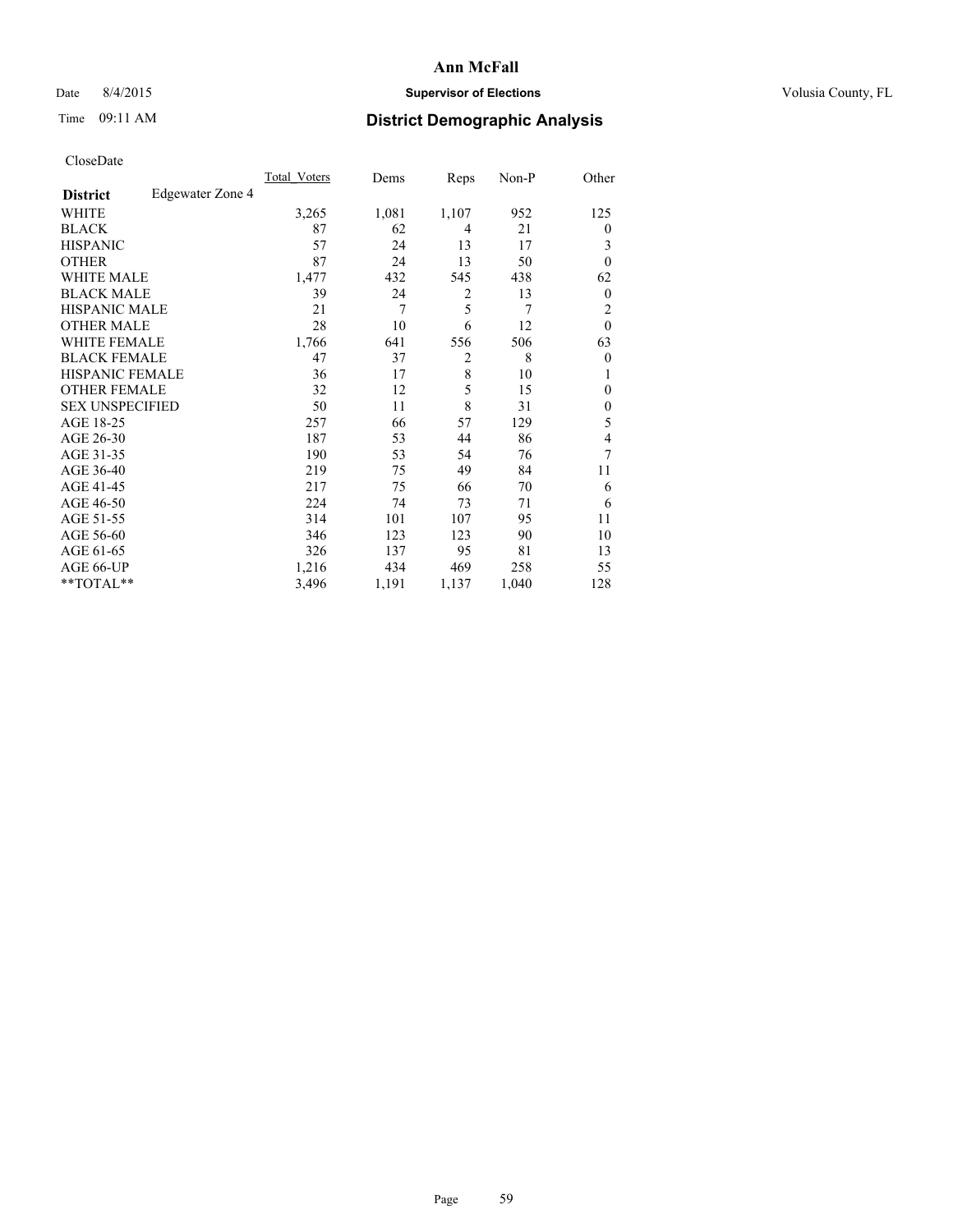## Date 8/4/2015 **Supervisor of Elections Supervisor of Elections** Volusia County, FL

# Time 09:11 AM **District Demographic Analysis**

|                        |                   | <b>Total Voters</b> | Dems | Reps           | Non-P | Other                   |
|------------------------|-------------------|---------------------|------|----------------|-------|-------------------------|
| <b>District</b>        | Holly Hill Zone 1 |                     |      |                |       |                         |
| WHITE                  |                   | 1,372               | 497  | 420            | 402   | 53                      |
| <b>BLACK</b>           |                   | 140                 | 106  | 3              | 27    | 4                       |
| <b>HISPANIC</b>        |                   | 66                  | 31   | 7              | 28    | $\mathbf{0}$            |
| <b>OTHER</b>           |                   | 80                  | 30   | 17             | 29    | 4                       |
| WHITE MALE             |                   | 648                 | 207  | 213            | 204   | 24                      |
| <b>BLACK MALE</b>      |                   | 61                  | 40   | 2              | 15    | 4                       |
| <b>HISPANIC MALE</b>   |                   | 32                  | 10   | 5              | 17    | $\mathbf{0}$            |
| <b>OTHER MALE</b>      |                   | 26                  | 6    | 5              | 12    | 3                       |
| WHITE FEMALE           |                   | 709                 | 285  | 203            | 193   | 28                      |
| <b>BLACK FEMALE</b>    |                   | 77                  | 64   | 1              | 12    | $\mathbf{0}$            |
| <b>HISPANIC FEMALE</b> |                   | 34                  | 21   | $\overline{2}$ | 11    | $\Omega$                |
| <b>OTHER FEMALE</b>    |                   | 39                  | 18   | 12             | 9     | $\Omega$                |
| <b>SEX UNSPECIFIED</b> |                   | 32                  | 13   | $\overline{4}$ | 13    | $\overline{c}$          |
| AGE 18-25              |                   | 168                 | 58   | 27             | 80    | $\overline{\mathbf{3}}$ |
| AGE 26-30              |                   | 106                 | 39   | 22             | 39    | 6                       |
| AGE 31-35              |                   | 103                 | 47   | 12             | 39    | 5                       |
| AGE 36-40              |                   | 100                 | 36   | 28             | 33    | 3                       |
| AGE 41-45              |                   | 102                 | 40   | 24             | 36    | $\overline{c}$          |
| AGE 46-50              |                   | 162                 | 66   | 47             | 43    | 6                       |
| AGE 51-55              |                   | 178                 | 66   | 60             | 46    | 6                       |
| AGE 56-60              |                   | 183                 | 67   | 48             | 59    | 9                       |
| AGE 61-65              |                   | 179                 | 82   | 47             | 46    | 4                       |
| AGE 66-UP              |                   | 377                 | 163  | 132            | 65    | 17                      |
| **TOTAL**              |                   | 1,658               | 664  | 447            | 486   | 61                      |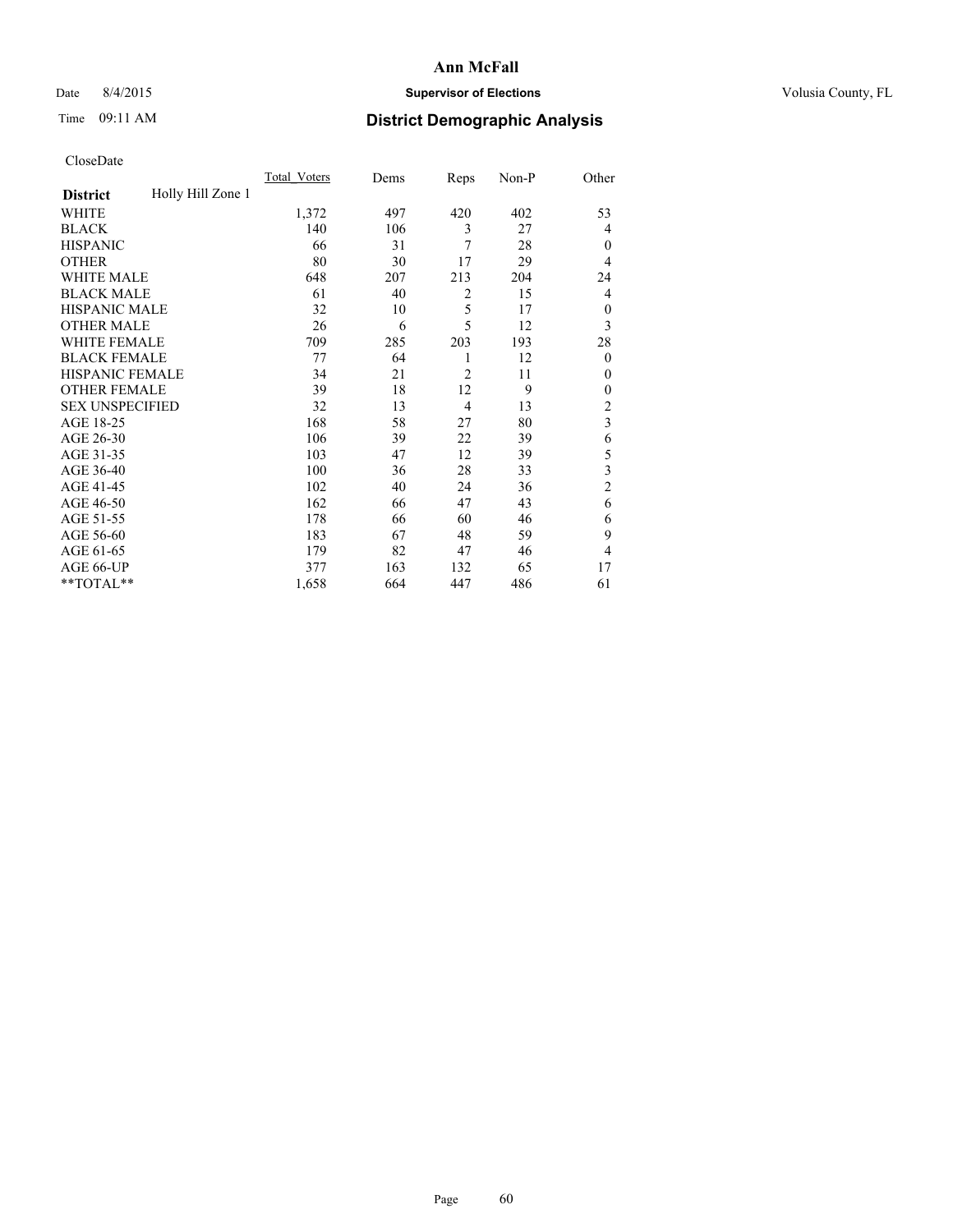## Date 8/4/2015 **Supervisor of Elections Supervisor of Elections** Volusia County, FL

# Time 09:11 AM **District Demographic Analysis**

|                        |                   | <b>Total Voters</b> | Dems | Reps           | Non-P | Other          |
|------------------------|-------------------|---------------------|------|----------------|-------|----------------|
| <b>District</b>        | Holly Hill Zone 2 |                     |      |                |       |                |
| WHITE                  |                   | 1,406               | 576  | 367            | 410   | 53             |
| <b>BLACK</b>           |                   | 259                 | 193  | 9              | 55    | $\overline{c}$ |
| <b>HISPANIC</b>        |                   | 45                  | 24   | 8              | 13    | $\theta$       |
| <b>OTHER</b>           |                   | 88                  | 31   | 11             | 43    | 3              |
| WHITE MALE             |                   | 660                 | 249  | 184            | 201   | 26             |
| <b>BLACK MALE</b>      |                   | 105                 | 71   | 4              | 30    | $\mathbf{0}$   |
| <b>HISPANIC MALE</b>   |                   | 17                  | 7    | 5              | 5     | $\mathbf{0}$   |
| <b>OTHER MALE</b>      |                   | 29                  | 9    | $\overline{4}$ | 14    | $\overline{2}$ |
| WHITE FEMALE           |                   | 735                 | 326  | 180            | 204   | 25             |
| <b>BLACK FEMALE</b>    |                   | 152                 | 121  | 5              | 24    | $\overline{c}$ |
| <b>HISPANIC FEMALE</b> |                   | 28                  | 17   | 3              | 8     | $\mathbf{0}$   |
| <b>OTHER FEMALE</b>    |                   | 33                  | 14   | 7              | 11    | 1              |
| <b>SEX UNSPECIFIED</b> |                   | 39                  | 10   | 3              | 24    | 2              |
| AGE 18-25              |                   | 213                 | 70   | 36             | 103   | 4              |
| AGE 26-30              |                   | 145                 | 66   | 24             | 51    | 4              |
| AGE 31-35              |                   | 140                 | 64   | 29             | 42    | 5              |
| AGE 36-40              |                   | 105                 | 45   | 12             | 42    | 6              |
| AGE 41-45              |                   | 136                 | 58   | 27             | 47    | 4              |
| AGE 46-50              |                   | 154                 | 65   | 37             | 46    | 6              |
| AGE 51-55              |                   | 226                 | 107  | 56             | 50    | 13             |
| AGE 56-60              |                   | 178                 | 86   | 39             | 50    | 3              |
| AGE 61-65              |                   | 158                 | 78   | 40             | 34    | 6              |
| AGE 66-UP              |                   | 342                 | 185  | 95             | 55    | 7              |
| **TOTAL**              |                   | 1,798               | 824  | 395            | 521   | 58             |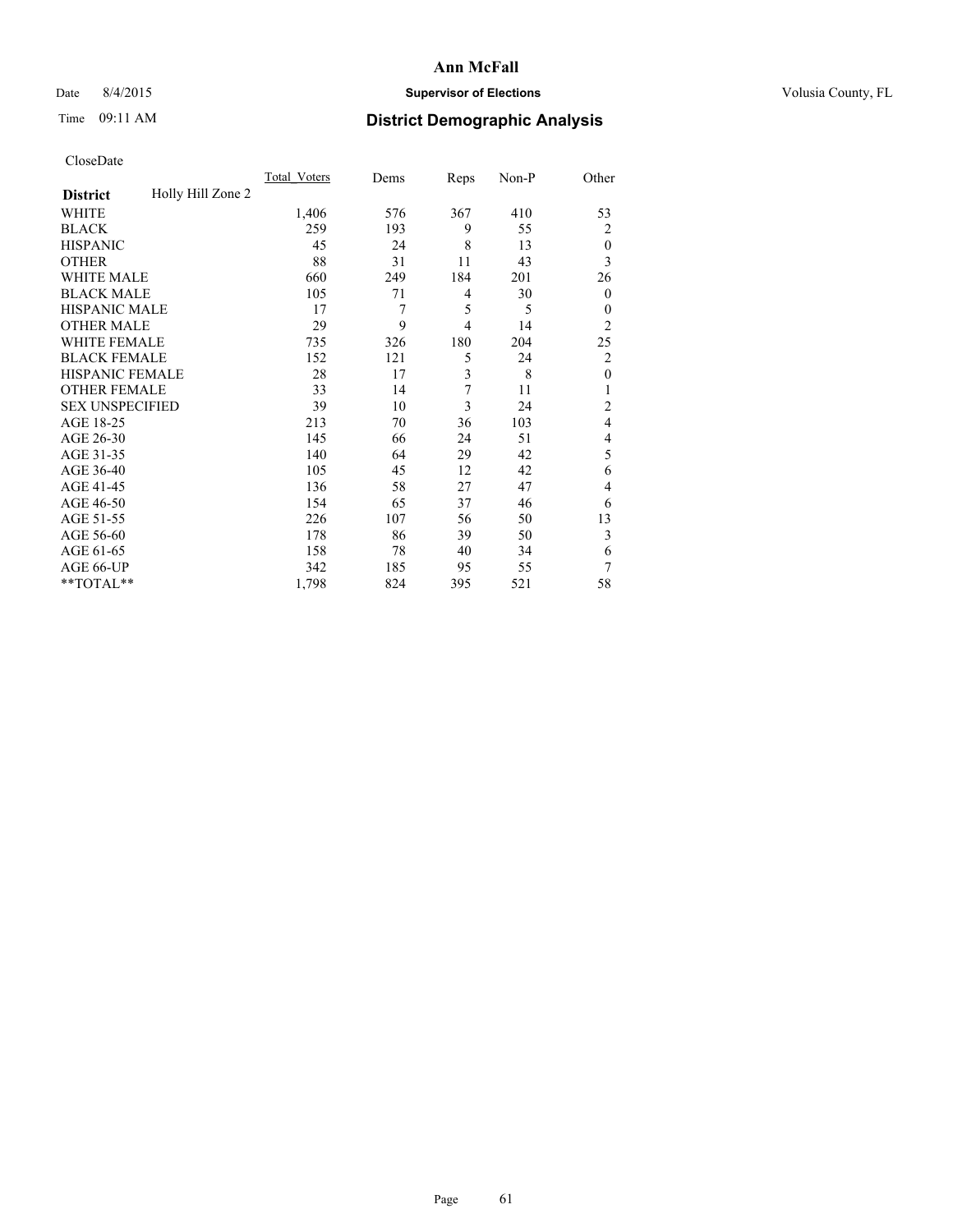## Date 8/4/2015 **Supervisor of Elections Supervisor of Elections** Volusia County, FL

# Time 09:11 AM **District Demographic Analysis**

|                        |                   | <b>Total Voters</b> | Dems | Reps           | Non-P | Other          |
|------------------------|-------------------|---------------------|------|----------------|-------|----------------|
| <b>District</b>        | Holly Hill Zone 3 |                     |      |                |       |                |
| WHITE                  |                   | 1,463               | 538  | 478            | 385   | 62             |
| <b>BLACK</b>           |                   | 154                 | 122  | 7              | 24    |                |
| <b>HISPANIC</b>        |                   | 31                  | 12   | 4              | 14    |                |
| <b>OTHER</b>           |                   | 68                  | 27   | 8              | 32    |                |
| WHITE MALE             |                   | 629                 | 210  | 205            | 183   | 31             |
| <b>BLACK MALE</b>      |                   | 67                  | 48   | 5              | 13    |                |
| <b>HISPANIC MALE</b>   |                   | 17                  | 7    | $\overline{c}$ | 7     |                |
| <b>OTHER MALE</b>      |                   | 26                  | 12   | $\overline{2}$ | 11    |                |
| WHITE FEMALE           |                   | 824                 | 325  | 270            | 198   | 31             |
| <b>BLACK FEMALE</b>    |                   | 85                  | 72   | $\overline{2}$ | 11    | $\theta$       |
| <b>HISPANIC FEMALE</b> |                   | 14                  | 5    | $\overline{2}$ | 7     | $\theta$       |
| <b>OTHER FEMALE</b>    |                   | 27                  | 11   | 6              | 10    | $\theta$       |
| <b>SEX UNSPECIFIED</b> |                   | 27                  | 9    | 3              | 15    | $\mathbf{0}$   |
| AGE 18-25              |                   | 97                  | 30   | 28             | 38    |                |
| AGE 26-30              |                   | 73                  | 29   | 10             | 32    | $\overline{c}$ |
| AGE 31-35              |                   | 73                  | 27   | 15             | 29    | $\overline{c}$ |
| AGE 36-40              |                   | 60                  | 26   | 8              | 25    | 1              |
| AGE 41-45              |                   | 104                 | 33   | 23             | 43    | 5              |
| AGE 46-50              |                   | 119                 | 39   | 34             | 42    | 4              |
| AGE 51-55              |                   | 138                 | 61   | 24             | 46    | 7              |
| AGE 56-60              |                   | 168                 | 66   | 51             | 40    | 11             |
| AGE 61-65              |                   | 158                 | 67   | 45             | 40    | 6              |
| AGE 66-UP              |                   | 726                 | 321  | 259            | 120   | 26             |
| **TOTAL**              |                   | 1,716               | 699  | 497            | 455   | 65             |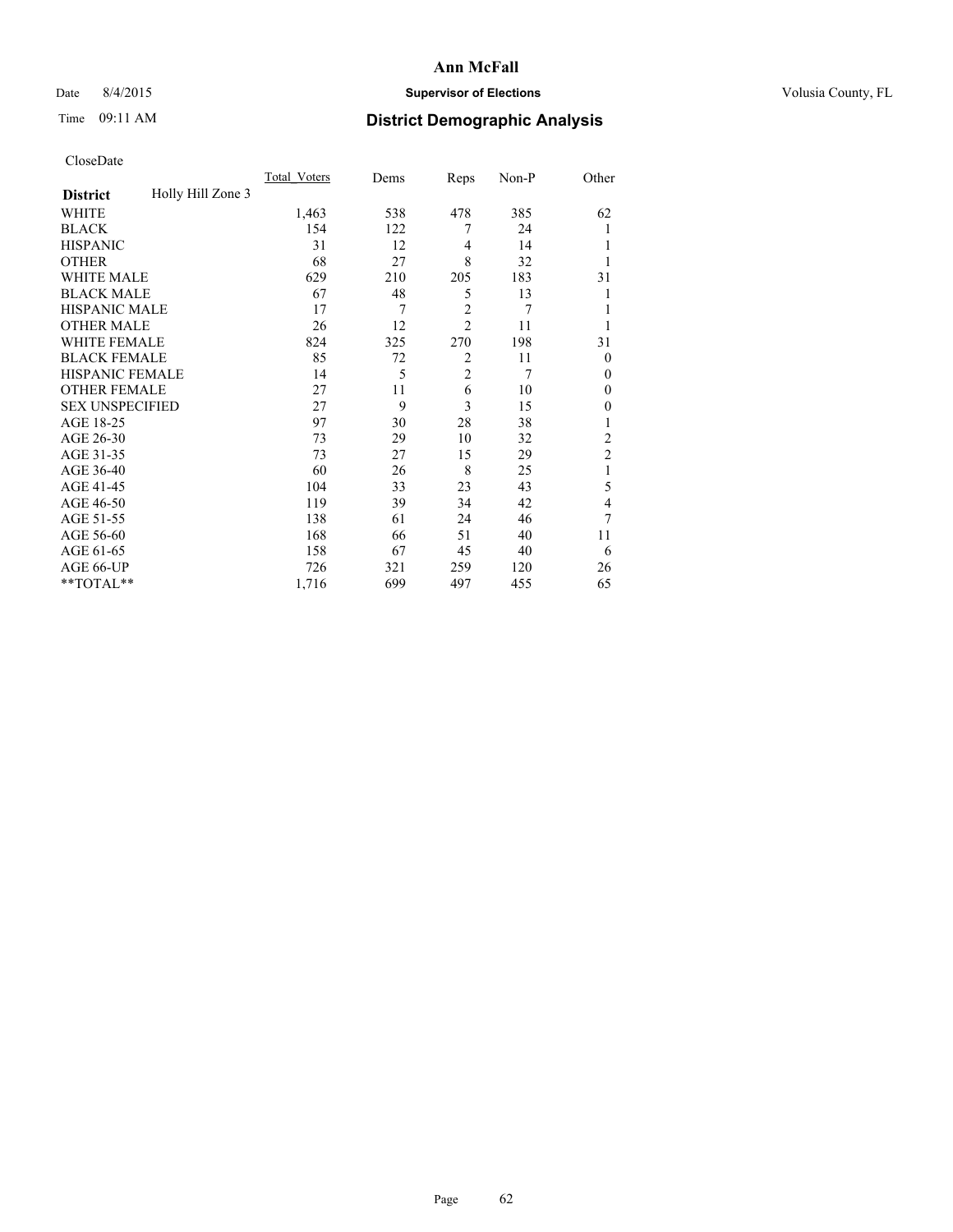## Date 8/4/2015 **Supervisor of Elections Supervisor of Elections** Volusia County, FL

## Time 09:11 AM **District Demographic Analysis**

|                        |                   | <b>Total Voters</b> | Dems | Reps | Non-P | Other          |
|------------------------|-------------------|---------------------|------|------|-------|----------------|
| <b>District</b>        | Holly Hill Zone 4 |                     |      |      |       |                |
| WHITE                  |                   | 1,375               | 484  | 462  | 373   | 56             |
| <b>BLACK</b>           |                   | 292                 | 226  | 11   | 52    | 3              |
| <b>HISPANIC</b>        |                   | 69                  | 36   | 5    | 27    |                |
| <b>OTHER</b>           |                   | 70                  | 30   | 8    | 31    |                |
| <b>WHITE MALE</b>      |                   | 575                 | 166  | 198  | 180   | 31             |
| <b>BLACK MALE</b>      |                   | 77                  | 51   | 6    | 17    | 3              |
| <b>HISPANIC MALE</b>   |                   | 29                  | 18   | 1    | 9     | 1              |
| <b>OTHER MALE</b>      |                   | 18                  | 10   | 3    | 5     | $\overline{0}$ |
| <b>WHITE FEMALE</b>    |                   | 788                 | 315  | 260  | 188   | 25             |
| <b>BLACK FEMALE</b>    |                   | 213                 | 173  | 5    | 35    | $\theta$       |
| <b>HISPANIC FEMALE</b> |                   | 40                  | 18   | 4    | 18    | 0              |
| <b>OTHER FEMALE</b>    |                   | 28                  | 15   | 4    | 8     |                |
| <b>SEX UNSPECIFIED</b> |                   | 38                  | 10   | 5    | 23    | $\mathbf{0}$   |
| AGE 18-25              |                   | 220                 | 93   | 40   | 79    | 8              |
| AGE 26-30              |                   | 175                 | 71   | 32   | 66    | 6              |
| AGE 31-35              |                   | 128                 | 66   | 27   | 34    |                |
| AGE 36-40              |                   | 116                 | 45   | 23   | 45    | 3              |
| AGE 41-45              |                   | 111                 | 48   | 20   | 35    | 8              |
| AGE 46-50              |                   | 139                 | 58   | 37   | 42    | 2              |
| AGE 51-55              |                   | 187                 | 68   | 62   | 48    | 9              |
| AGE 56-60              |                   | 177                 | 76   | 52   | 42    | 7              |
| AGE 61-65              |                   | 147                 | 64   | 42   | 36    | 5              |
| AGE 66-UP              |                   | 406                 | 187  | 151  | 56    | 12             |
| **TOTAL**              |                   | 1,806               | 776  | 486  | 483   | 61             |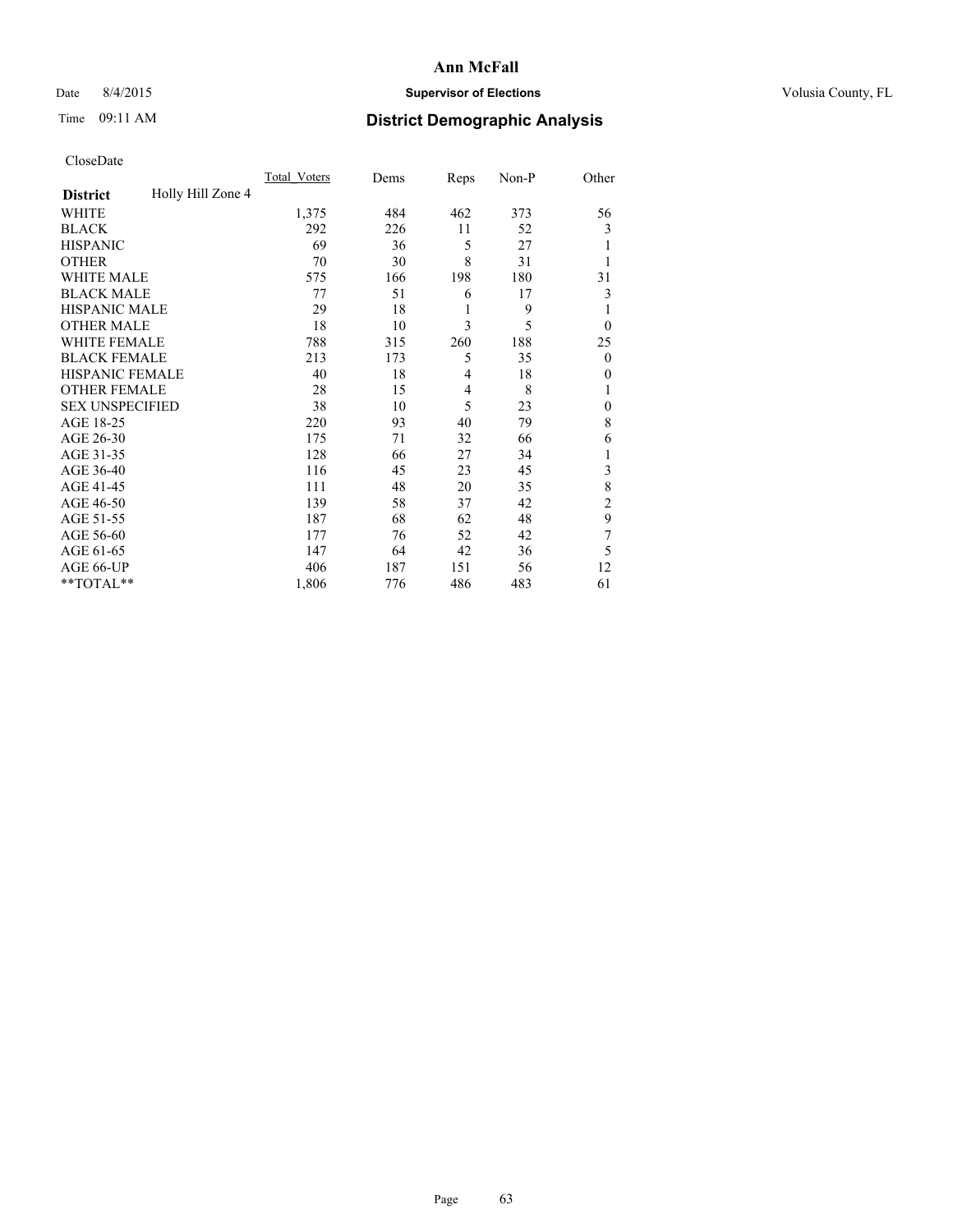## Date 8/4/2015 **Supervisor of Elections Supervisor of Elections** Volusia County, FL

# Time 09:11 AM **District Demographic Analysis**

|                        |            | <b>Total Voters</b> | Dems | Reps           | Non-P | Other          |
|------------------------|------------|---------------------|------|----------------|-------|----------------|
| <b>District</b>        | Lake Helen |                     |      |                |       |                |
| WHITE                  |            | 1,654               | 549  | 618            | 422   | 65             |
| <b>BLACK</b>           |            | 172                 | 152  | $\overline{4}$ | 13    | 3              |
| <b>HISPANIC</b>        |            | 44                  | 12   | 15             | 13    | 4              |
| <b>OTHER</b>           |            | 50                  | 18   | 14             | 18    | $\Omega$       |
| WHITE MALE             |            | 747                 | 218  | 304            | 192   | 33             |
| <b>BLACK MALE</b>      |            | 75                  | 68   | 2              | 4     | 1              |
| <b>HISPANIC MALE</b>   |            | 18                  | 4    | 6              | 6     | $\overline{c}$ |
| <b>OTHER MALE</b>      |            | 15                  | 9    | 1              | 5     | $\mathbf{0}$   |
| WHITE FEMALE           |            | 891                 | 328  | 309            | 222   | 32             |
| <b>BLACK FEMALE</b>    |            | 93                  | 82   | 1              | 8     | $\overline{2}$ |
| <b>HISPANIC FEMALE</b> |            | 26                  | 8    | 9              | 7     | $\overline{c}$ |
| <b>OTHER FEMALE</b>    |            | 22                  | 8    | 5              | 9     | $\theta$       |
| <b>SEX UNSPECIFIED</b> |            | 33                  | 6    | 14             | 13    | $\theta$       |
| AGE 18-25              |            | 164                 | 45   | 42             | 66    | 11             |
| AGE 26-30              |            | 121                 | 39   | 32             | 47    | 3              |
| AGE 31-35              |            | 120                 | 37   | 30             | 51    | $\overline{c}$ |
| AGE 36-40              |            | 103                 | 26   | 31             | 37    | 9              |
| AGE 41-45              |            | 128                 | 37   | 39             | 44    | 8              |
| AGE 46-50              |            | 138                 | 53   | 53             | 26    | 6              |
| AGE 51-55              |            | 199                 | 74   | 71             | 45    | 9              |
| AGE 56-60              |            | 220                 | 82   | 91             | 37    | 10             |
| AGE 61-65              |            | 209                 | 95   | 64             | 44    | 6              |
| AGE 66-UP              |            | 518                 | 243  | 198            | 69    | 8              |
| **TOTAL**              |            | 1,920               | 731  | 651            | 466   | 72             |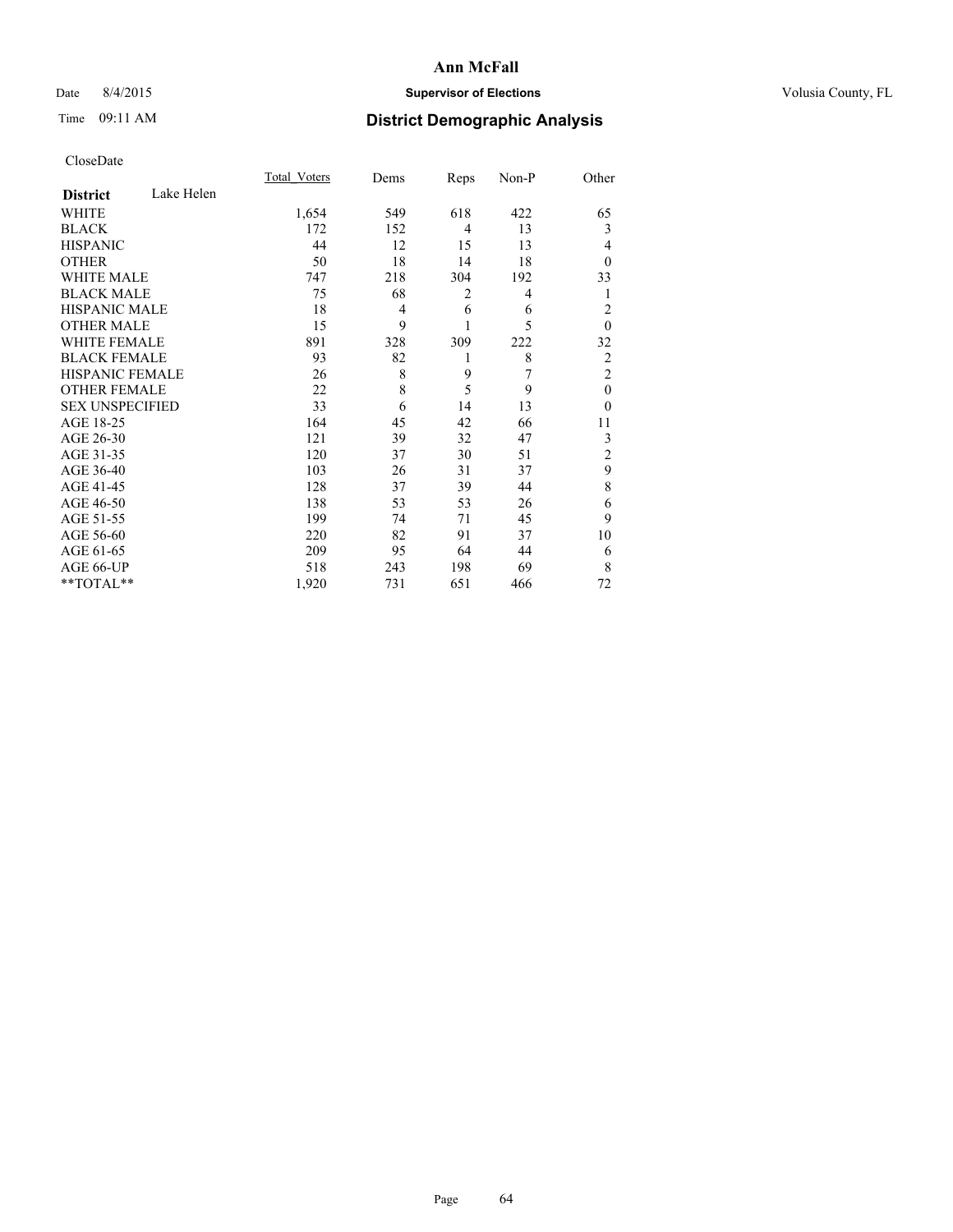## Date 8/4/2015 **Supervisor of Elections Supervisor of Elections** Volusia County, FL

|                        |                      | <b>Total Voters</b> | Dems  | Reps  | Non-P    | Other          |
|------------------------|----------------------|---------------------|-------|-------|----------|----------------|
| <b>District</b>        | New Smyrna Bch Zne 1 |                     |       |       |          |                |
| WHITE                  |                      | 4,671               | 1,413 | 2,024 | 1,097    | 137            |
| <b>BLACK</b>           |                      | 11                  | 7     | 3     | 1        | 0              |
| <b>HISPANIC</b>        |                      | 65                  | 18    | 18    | 27       | 2              |
| <b>OTHER</b>           |                      | 136                 | 34    | 41    | 60       |                |
| <b>WHITE MALE</b>      |                      | 2,198               | 554   | 998   | 569      | 77             |
| <b>BLACK MALE</b>      |                      | 5                   | 2     | 2     | 1        | $\overline{0}$ |
| <b>HISPANIC MALE</b>   |                      | 31                  | 7     | 6     | 18       | 0              |
| <b>OTHER MALE</b>      |                      | 40                  | 8     | 16    | 16       | $\overline{0}$ |
| <b>WHITE FEMALE</b>    |                      | 2,440               | 847   | 1,016 | 518      | 59             |
| <b>BLACK FEMALE</b>    |                      | 6                   | 5     | 1     | $\theta$ | $\overline{0}$ |
| <b>HISPANIC FEMALE</b> |                      | 34                  | 11    | 12    | 9        | $\overline{c}$ |
| <b>OTHER FEMALE</b>    |                      | 56                  | 19    | 20    | 16       |                |
| <b>SEX UNSPECIFIED</b> |                      | 73                  | 19    | 15    | 38       |                |
| AGE 18-25              |                      | 253                 | 49    | 75    | 119      | 10             |
| AGE 26-30              |                      | 218                 | 61    | 63    | 89       | 5              |
| AGE 31-35              |                      | 202                 | 59    | 57    | 79       | 7              |
| AGE 36-40              |                      | 175                 | 46    | 52    | 67       | 10             |
| AGE 41-45              |                      | 233                 | 59    | 87    | 78       | 9              |
| AGE 46-50              |                      | 291                 | 74    | 137   | 74       | 6              |
| AGE 51-55              |                      | 418                 | 113   | 205   | 85       | 15             |
| AGE 56-60              |                      | 535                 | 166   | 235   | 121      | 13             |
| AGE 61-65              |                      | 582                 | 205   | 241   | 125      | 11             |
| AGE 66-UP              |                      | 1,975               | 640   | 934   | 347      | 54             |
| $*$ TOTAL $*$          |                      | 4,883               | 1,472 | 2,086 | 1,185    | 140            |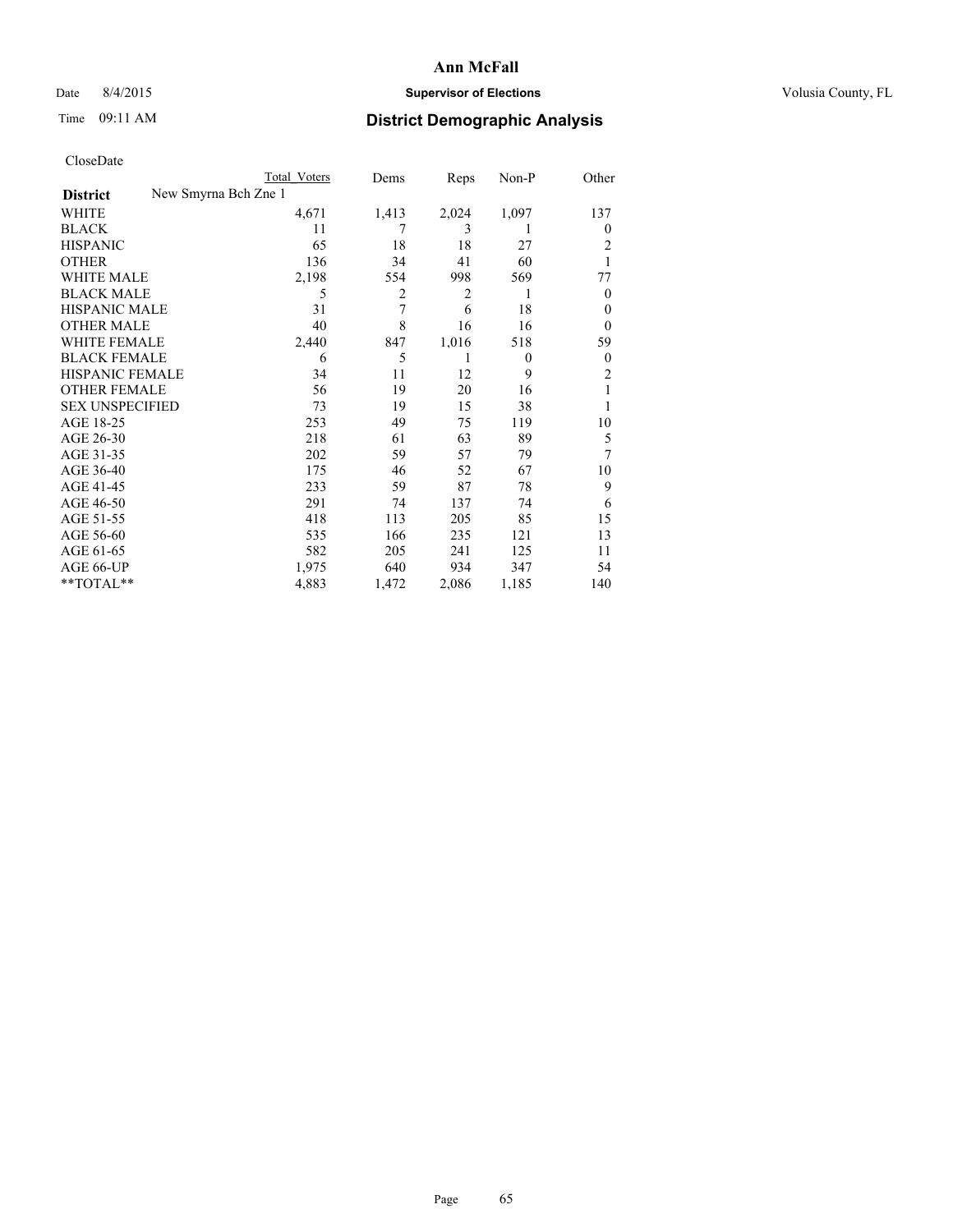## Date 8/4/2015 **Supervisor of Elections Supervisor of Elections** Volusia County, FL

| <b>Total Voters</b> | Dems                 | Reps             | Non-P          | Other          |
|---------------------|----------------------|------------------|----------------|----------------|
|                     |                      |                  |                |                |
| 3,938               | 1,286                | 1,455            | 1,044          | 153            |
| 68                  | 51                   | 2                | 14             | 1              |
| 64                  | 23                   | 16               | 25             | $\theta$       |
| 128                 | 37                   | 37               | 52             | $\overline{2}$ |
| 1,771               | 498                  | 692              | 494            | 87             |
| 23                  | 18                   | $\boldsymbol{0}$ | $\overline{4}$ | 1              |
| 32                  | 6                    | 9                | 17             | $\mathbf{0}$   |
| 37                  | 14                   | 10               | 12             | 1              |
| 2,130               | 775                  | 748              | 541            | 66             |
| 45                  | 33                   | $\overline{c}$   | 10             | $\theta$       |
| 30                  | 16                   | 7                | 7              | $\theta$       |
| 59                  | 21                   | 20               | 17             | 1              |
| 71                  | 16                   | 22               | 33             | $\theta$       |
| 278                 | 68                   | 78               | 118            | 14             |
| 200                 | 52                   | 55               | 84             | 9              |
| 223                 | 75                   | 54               | 82             | 12             |
| 226                 | 64                   | 60               | 91             | 11             |
| 244                 | 67                   | 79               | 89             | 9              |
| 252                 | 59                   | 106              | 79             | 8              |
| 361                 | 100                  | 164              | 84             | 13             |
| 450                 | 160                  | 163              | 107            | 20             |
| 454                 | 178                  | 152              | 110            | 14             |
| 1,510               | 574                  | 599              | 291            | 46             |
| 4,198               | 1,397                | 1,510            | 1,135          | 156            |
|                     | New Smyrna Bch Zne 2 |                  |                |                |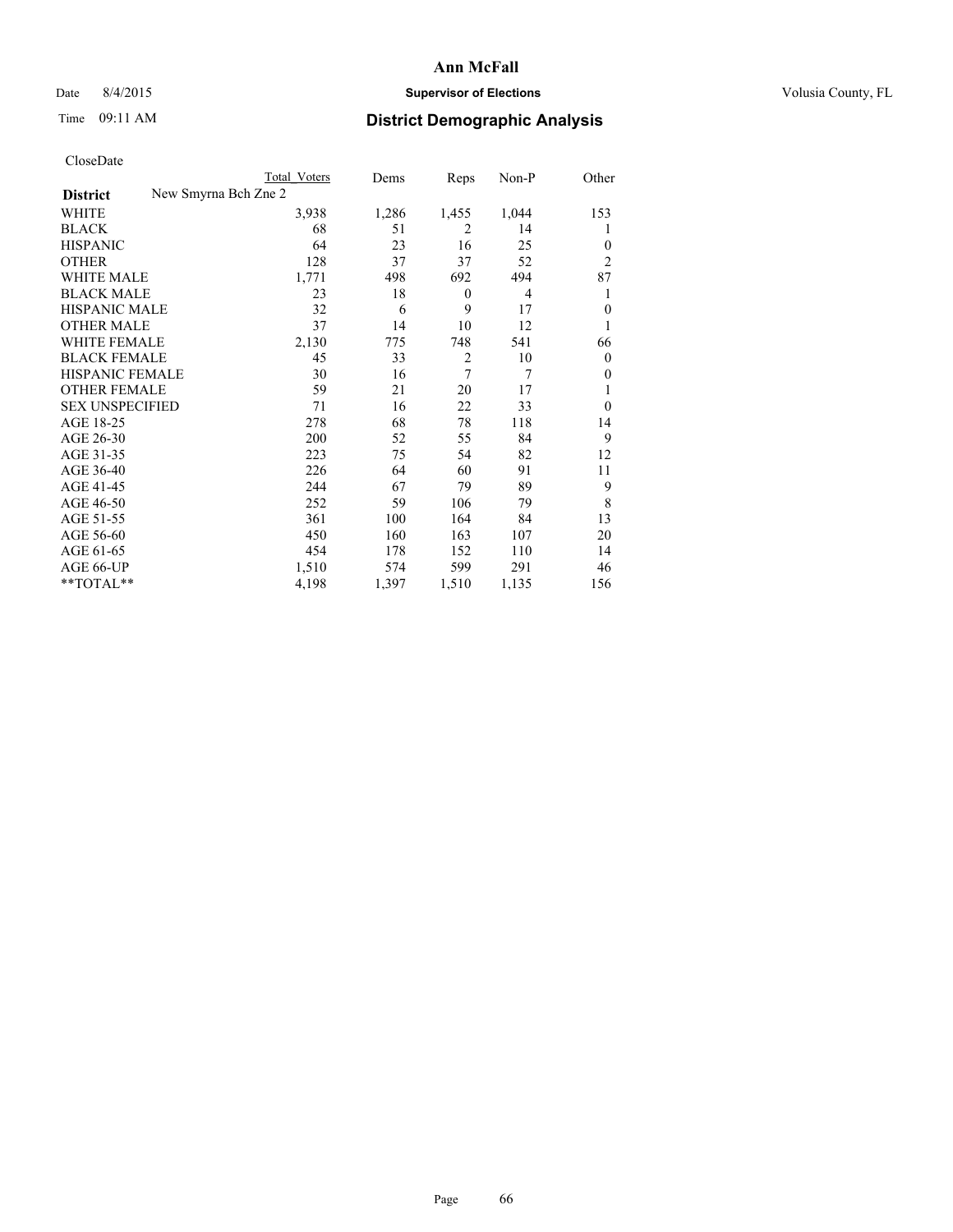## Date 8/4/2015 **Supervisor of Elections Supervisor of Elections** Volusia County, FL

|                        | <b>Total Voters</b>  | Dems  | Reps           | Non-P | Other    |
|------------------------|----------------------|-------|----------------|-------|----------|
| <b>District</b>        | New Smyrna Bch Zne 3 |       |                |       |          |
| WHITE                  | 4,542                | 1,319 | 1,902          | 1,153 | 168      |
| <b>BLACK</b>           | 35                   | 20    | 3              | 11    | 1        |
| <b>HISPANIC</b>        | 61                   | 20    | 14             | 26    | 1        |
| <b>OTHER</b>           | 146                  | 33    | 33             | 76    | 4        |
| WHITE MALE             | 2,119                | 542   | 925            | 565   | 87       |
| <b>BLACK MALE</b>      | 20                   | 10    | 1              | 8     | 1        |
| <b>HISPANIC MALE</b>   | 27                   | 11    | 6              | 9     | 1        |
| <b>OTHER MALE</b>      | 48                   | 11    | 13             | 24    | $\Omega$ |
| <b>WHITE FEMALE</b>    | 2,397                | 770   | 968            | 579   | 80       |
| <b>BLACK FEMALE</b>    | 15                   | 10    | $\overline{2}$ | 3     | $\Omega$ |
| <b>HISPANIC FEMALE</b> | 33                   | 9     | 8              | 16    | $\theta$ |
| <b>OTHER FEMALE</b>    | 62                   | 19    | 16             | 23    | 4        |
| <b>SEX UNSPECIFIED</b> | 63                   | 10    | 13             | 39    | 1        |
| AGE 18-25              | 227                  | 55    | 55             | 105   | 12       |
| AGE 26-30              | 240                  | 65    | 64             | 102   | 9        |
| AGE 31-35              | 231                  | 64    | 69             | 87    | 11       |
| AGE 36-40              | 204                  | 60    | 61             | 76    | 7        |
| AGE 41-45              | 230                  | 59    | 81             | 83    | 7        |
| AGE 46-50              | 259                  | 67    | 109            | 76    | 7        |
| AGE 51-55              | 390                  | 115   | 145            | 117   | 13       |
| AGE 56-60              | 462                  | 157   | 173            | 116   | 16       |
| AGE 61-65              | 514                  | 163   | 213            | 120   | 18       |
| AGE 66-UP              | 2,026                | 587   | 981            | 384   | 74       |
| $*$ TOTAL $*$          | 4,784                | 1,392 | 1,952          | 1,266 | 174      |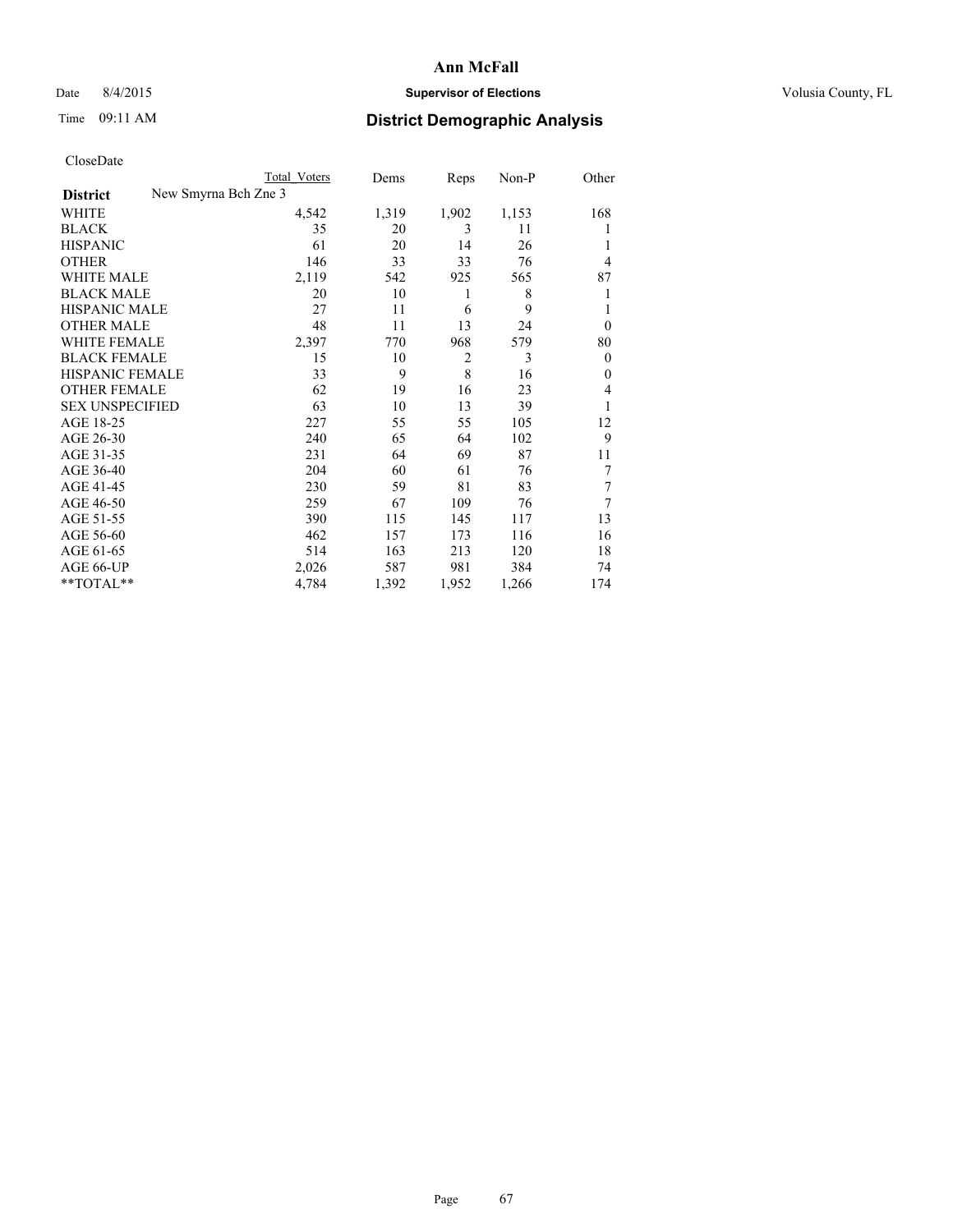## Date 8/4/2015 **Supervisor of Elections Supervisor of Elections** Volusia County, FL

|                        | <b>Total Voters</b>  | Dems  | Reps  | Non-P | Other          |
|------------------------|----------------------|-------|-------|-------|----------------|
| <b>District</b>        | New Smyrna Bch Zne 4 |       |       |       |                |
| WHITE                  | 3,927                | 1,155 | 1,598 | 1,023 | 151            |
| <b>BLACK</b>           | 592                  | 497   | 12    | 77    | 6              |
| <b>HISPANIC</b>        | 84                   | 28    | 29    | 24    | 3              |
| <b>OTHER</b>           | 184                  | 54    | 38    | 85    | 7              |
| <b>WHITE MALE</b>      | 1,818                | 465   | 782   | 494   | 77             |
| <b>BLACK MALE</b>      | 241                  | 193   | 3     | 40    | 5              |
| <b>HISPANIC MALE</b>   | 40                   | 10    | 14    | 15    | 1              |
| <b>OTHER MALE</b>      | 70                   | 16    | 19    | 33    | $\overline{2}$ |
| <b>WHITE FEMALE</b>    | 2,081                | 677   | 807   | 523   | 74             |
| <b>BLACK FEMALE</b>    | 345                  | 299   | 9     | 36    | 1              |
| HISPANIC FEMALE        | 44                   | 18    | 15    | 9     | $\overline{c}$ |
| <b>OTHER FEMALE</b>    | 76                   | 31    | 16    | 25    | $\overline{4}$ |
| <b>SEX UNSPECIFIED</b> | 72                   | 25    | 12    | 34    | 1              |
| AGE 18-25              | 366                  | 134   | 86    | 134   | 12             |
| AGE 26-30              | 235                  | 85    | 57    | 88    | 5              |
| AGE 31-35              | 236                  | 82    | 55    | 91    | 8              |
| AGE 36-40              | 247                  | 66    | 87    | 85    | 9              |
| AGE 41-45              | 297                  | 114   | 99    | 75    | 9              |
| AGE 46-50              | 293                  | 94    | 111   | 81    | 7              |
| AGE 51-55              | 359                  | 117   | 151   | 83    | 8              |
| AGE 56-60              | 529                  | 200   | 182   | 130   | 17             |
| AGE 61-65              | 580                  | 216   | 209   | 130   | 25             |
| AGE 66-UP              | 1,644                | 626   | 640   | 311   | 67             |
| $*$ TOTAL $*$          | 4,787                | 1,734 | 1,677 | 1,209 | 167            |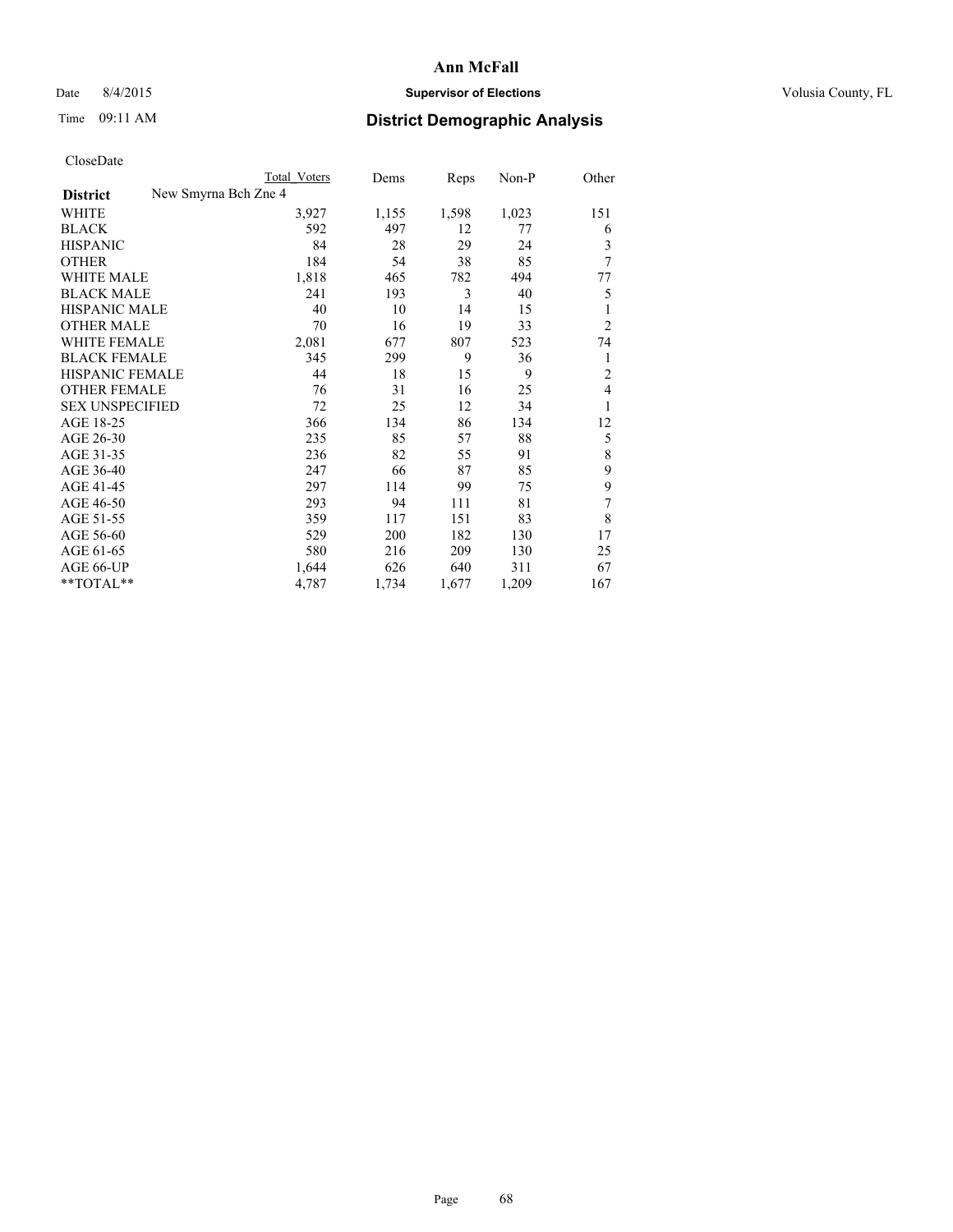## Date 8/4/2015 **Supervisor of Elections Supervisor of Elections** Volusia County, FL

# Time 09:11 AM **District Demographic Analysis**

|                        |          | Total Voters | Dems           | Reps           | Non-P          | Other          |
|------------------------|----------|--------------|----------------|----------------|----------------|----------------|
| <b>District</b>        | Oak Hill |              |                |                |                |                |
| WHITE                  |          | 1,151        | 375            | 453            | 291            | 32             |
| <b>BLACK</b>           |          | 157          | 135            | $\overline{2}$ | 19             | 1              |
| <b>HISPANIC</b>        |          | 11           | 7              | 3              | 1              | $\Omega$       |
| <b>OTHER</b>           |          | 31           | 7              | 9              | 13             | $\overline{2}$ |
| WHITE MALE             |          | 581          | 173            | 230            | 158            | 20             |
| <b>BLACK MALE</b>      |          | 64           | 52             | 1              | 10             | 1              |
| <b>HISPANIC MALE</b>   |          | 4            | 1              | 3              | $\overline{0}$ | $\overline{0}$ |
| <b>OTHER MALE</b>      |          | 12           | $\overline{c}$ | 5              | 4              |                |
| <b>WHITE FEMALE</b>    |          | 557          | 199            | 217            | 129            | 12             |
| <b>BLACK FEMALE</b>    |          | 92           | 82             | 1              | 9              | $\theta$       |
| <b>HISPANIC FEMALE</b> |          | 7            | 6              | $\mathbf{0}$   | 1              | $\theta$       |
| <b>OTHER FEMALE</b>    |          | 11           | 5              | 3              | $\overline{2}$ |                |
| <b>SEX UNSPECIFIED</b> |          | 22           | 4              | 7              | 11             | $\theta$       |
| AGE 18-25              |          | 76           | 27             | 16             | 31             | $\overline{c}$ |
| AGE 26-30              |          | 73           | 29             | 14             | 29             | 1              |
| AGE 31-35              |          | 67           | 27             | 18             | 21             |                |
| AGE 36-40              |          | 53           | 16             | 16             | 20             |                |
| AGE 41-45              |          | 71           | 26             | 22             | 20             | 3              |
| AGE 46-50              |          | 80           | 29             | 29             | 20             | $\overline{c}$ |
| AGE 51-55              |          | 122          | 48             | 43             | 29             | $\overline{c}$ |
| AGE 56-60              |          | 178          | 77             | 66             | 31             | $\overline{4}$ |
| AGE 61-65              |          | 154          | 62             | 53             | 34             | 5              |
| AGE 66-UP              |          | 476          | 183            | 190            | 89             | 14             |
| **TOTAL**              |          | 1,350        | 524            | 467            | 324            | 35             |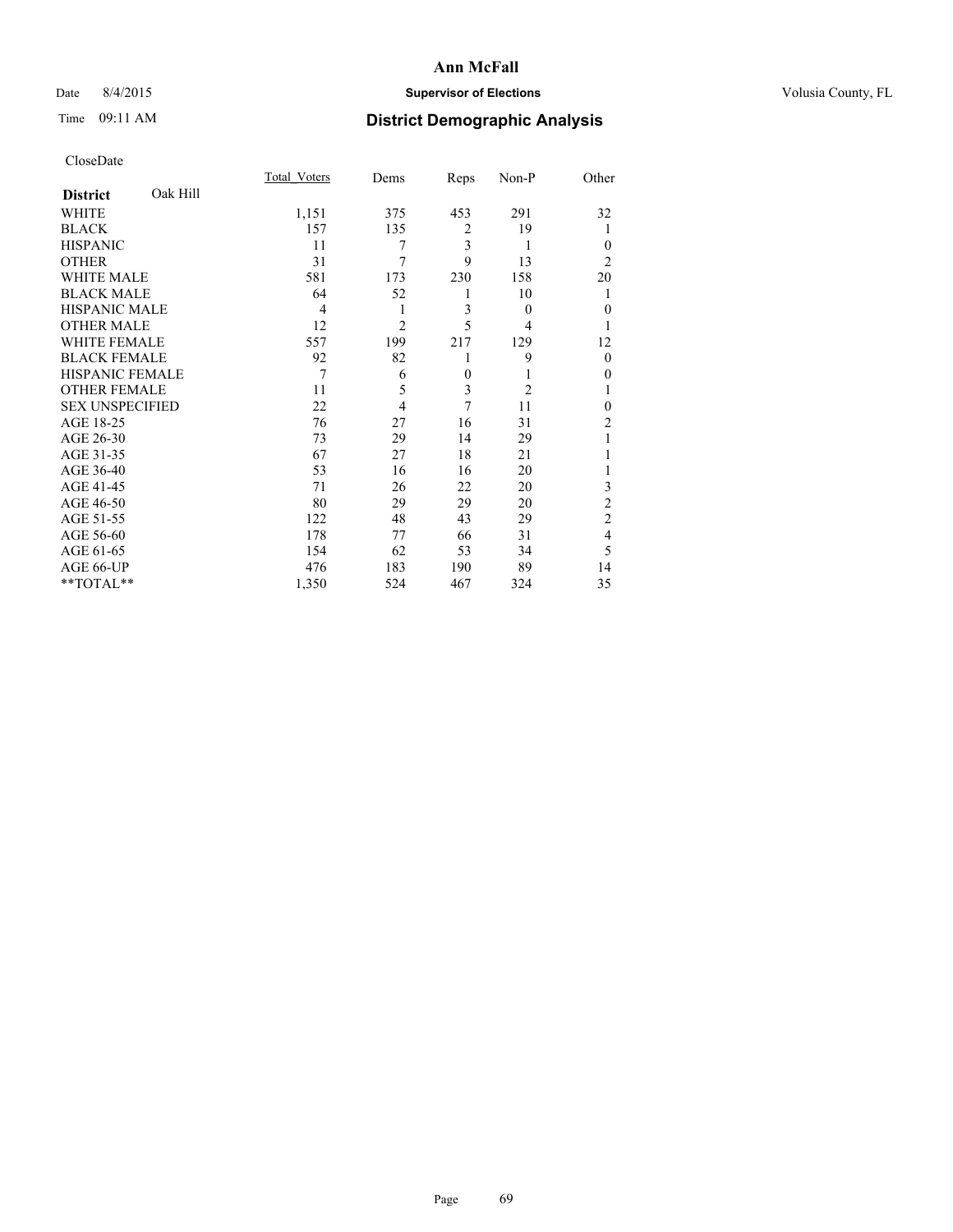## Date 8/4/2015 **Supervisor of Elections Supervisor of Elections** Volusia County, FL

# Time 09:11 AM **District Demographic Analysis**

|                        |                    | Total Voters | Dems | Reps           | Non-P | Other            |
|------------------------|--------------------|--------------|------|----------------|-------|------------------|
| <b>District</b>        | Orange City Zone 1 |              |      |                |       |                  |
| WHITE                  |                    | 635          | 207  | 237            | 158   | 33               |
| <b>BLACK</b>           |                    | 143          | 109  | 7              | 26    | 1                |
| <b>HISPANIC</b>        |                    | 385          | 167  | 58             | 156   | 4                |
| <b>OTHER</b>           |                    | 68           | 27   | 16             | 19    | 6                |
| WHITE MALE             |                    | 249          | 70   | 92             | 74    | 13               |
| <b>BLACK MALE</b>      |                    | 49           | 34   | $\overline{2}$ | 12    | 1                |
| <b>HISPANIC MALE</b>   |                    | 154          | 63   | 28             | 61    | $\overline{2}$   |
| <b>OTHER MALE</b>      |                    | 23           | 9    | $\overline{7}$ | 6     | 1                |
| WHITE FEMALE           |                    | 382          | 135  | 143            | 84    | 20               |
| <b>BLACK FEMALE</b>    |                    | 93           | 74   | 5              | 14    | $\boldsymbol{0}$ |
| HISPANIC FEMALE        |                    | 228          | 103  | 29             | 94    | 2                |
| <b>OTHER FEMALE</b>    |                    | 34           | 13   | 7              | 10    | 4                |
| <b>SEX UNSPECIFIED</b> |                    | 19           | 9    | 5              | 4     | 1                |
| AGE 18-25              |                    | 134          | 43   | 23             | 60    | 8                |
| AGE 26-30              |                    | 94           | 32   | 27             | 34    | 1                |
| AGE 31-35              |                    | 107          | 42   | 14             | 45    | 6                |
| AGE 36-40              |                    | 95           | 30   | 26             | 39    | $\mathbf{0}$     |
| AGE 41-45              |                    | 88           | 32   | 23             | 29    | 4                |
| AGE 46-50              |                    | 78           | 29   | 24             | 23    | 2                |
| AGE 51-55              |                    | 82           | 39   | 14             | 26    | 3                |
| AGE 56-60              |                    | 65           | 26   | 19             | 18    | $\overline{c}$   |
| AGE 61-65              |                    | 86           | 34   | 17             | 31    | 4                |
| AGE 66-UP              |                    | 400          | 202  | 131            | 53    | 14               |
| **TOTAL**              |                    | 1,231        | 510  | 318            | 359   | 44               |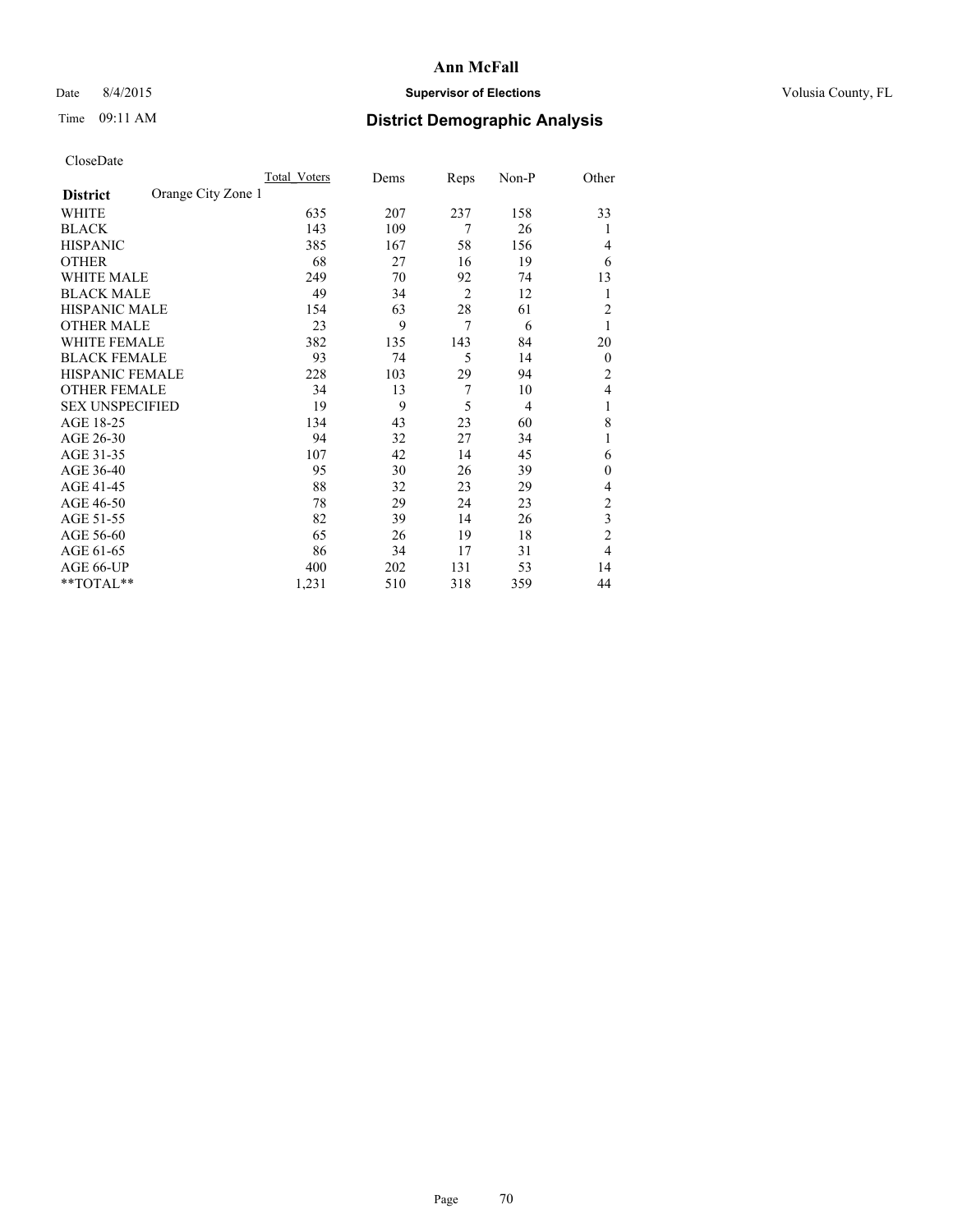## Date 8/4/2015 **Supervisor of Elections Supervisor of Elections** Volusia County, FL

# Time 09:11 AM **District Demographic Analysis**

|                        |                    | Total Voters | Dems           | Reps | Non-P    | Other                   |
|------------------------|--------------------|--------------|----------------|------|----------|-------------------------|
| <b>District</b>        | Orange City Zone 2 |              |                |      |          |                         |
| WHITE                  |                    | 919          | 282            | 346  | 236      | 55                      |
| <b>BLACK</b>           |                    | 45           | 37             | 4    | 4        | $\mathbf{0}$            |
| <b>HISPANIC</b>        |                    | 148          | 65             | 20   | 59       | 4                       |
| <b>OTHER</b>           |                    | 55           | 15             | 15   | 25       | $\theta$                |
| WHITE MALE             |                    | 421          | 113            | 163  | 112      | 33                      |
| <b>BLACK MALE</b>      |                    | 23           | 16             | 3    | 4        | $\theta$                |
| <b>HISPANIC MALE</b>   |                    | 62           | 27             | 9    | 25       |                         |
| <b>OTHER MALE</b>      |                    | 24           | 7              | 8    | 9        | $\theta$                |
| WHITE FEMALE           |                    | 496          | 168            | 182  | 124      | 22                      |
| <b>BLACK FEMALE</b>    |                    | 22           | 21             | 1    | $\theta$ | $\overline{0}$          |
| <b>HISPANIC FEMALE</b> |                    | 85           | 38             | 11   | 33       | 3                       |
| <b>OTHER FEMALE</b>    |                    | 18           | 7              | 3    | 8        | $\theta$                |
| <b>SEX UNSPECIFIED</b> |                    | 16           | $\overline{2}$ | 5    | 9        | $\theta$                |
| AGE 18-25              |                    | 131          | 38             | 21   | 60       | 12                      |
| AGE 26-30              |                    | 94           | 31             | 24   | 36       | 3                       |
| AGE 31-35              |                    | 70           | 14             | 23   | 30       | $\overline{\mathbf{3}}$ |
| AGE 36-40              |                    | 89           | 31             | 30   | 23       | 5                       |
| AGE 41-45              |                    | 88           | 27             | 28   | 26       | 7                       |
| AGE 46-50              |                    | 99           | 36             | 25   | 33       | 5                       |
| AGE 51-55              |                    | 131          | 42             | 48   | 32       | 9                       |
| AGE 56-60              |                    | 119          | 42             | 49   | 26       | $\overline{c}$          |
| AGE 61-65              |                    | 106          | 40             | 38   | 26       | $\overline{2}$          |
| AGE 66-UP              |                    | 240          | 98             | 99   | 32       | 11                      |
| **TOTAL**              |                    | 1,167        | 399            | 385  | 324      | 59                      |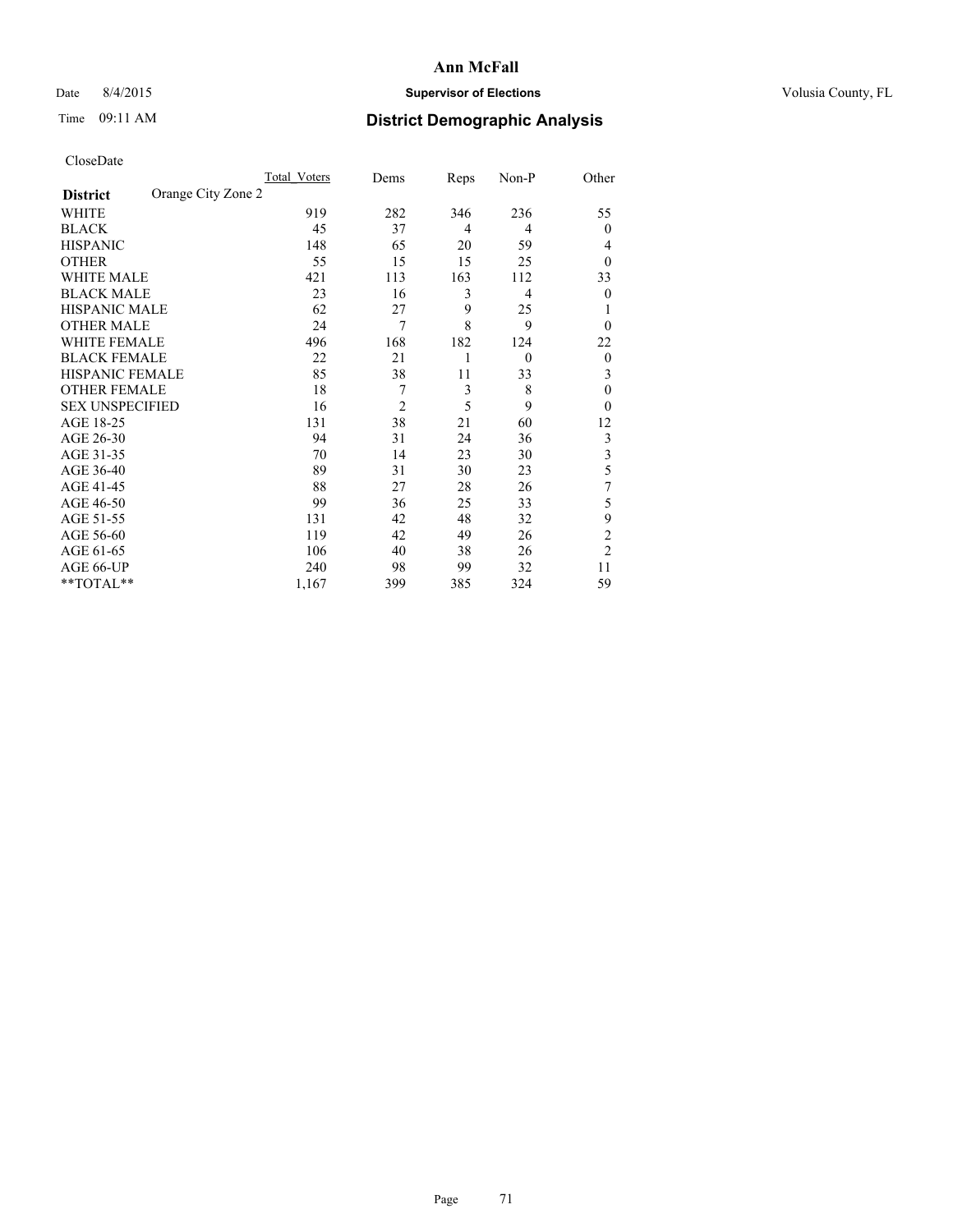## Date 8/4/2015 **Supervisor of Elections Supervisor of Elections** Volusia County, FL

# Time 09:11 AM **District Demographic Analysis**

|                        |                    | Total Voters | Dems | Reps             | Non-P | Other          |
|------------------------|--------------------|--------------|------|------------------|-------|----------------|
| <b>District</b>        | Orange City Zone 3 |              |      |                  |       |                |
| WHITE                  |                    | 1,000        | 316  | 366              | 263   | 55             |
| <b>BLACK</b>           |                    | 70           | 52   | 1                | 14    | 3              |
| <b>HISPANIC</b>        |                    | 177          | 93   | 29               | 53    | $\overline{2}$ |
| <b>OTHER</b>           |                    | 69           | 18   | 12               | 39    | $\theta$       |
| WHITE MALE             |                    | 442          | 121  | 159              | 132   | 30             |
| <b>BLACK MALE</b>      |                    | 24           | 16   | $\boldsymbol{0}$ | 6     | 2              |
| <b>HISPANIC MALE</b>   |                    | 73           | 37   | 16               | 20    | $\theta$       |
| <b>OTHER MALE</b>      |                    | 26           | 9    | 4                | 13    | $\theta$       |
| WHITE FEMALE           |                    | 551          | 192  | 206              | 128   | 25             |
| <b>BLACK FEMALE</b>    |                    | 46           | 36   | 1                | 8     | 1              |
| <b>HISPANIC FEMALE</b> |                    | 99           | 53   | 13               | 31    | $\overline{2}$ |
| <b>OTHER FEMALE</b>    |                    | 28           | 7    | 5                | 16    | $\theta$       |
| <b>SEX UNSPECIFIED</b> |                    | 27           | 8    | 4                | 15    | $\mathbf{0}$   |
| AGE 18-25              |                    | 106          | 37   | 14               | 47    | 8              |
| AGE 26-30              |                    | 65           | 22   | 16               | 24    | 3              |
| AGE 31-35              |                    | 62           | 21   | 16               | 23    | $\overline{c}$ |
| AGE 36-40              |                    | 72           | 26   | 19               | 24    | 3              |
| AGE 41-45              |                    | 72           | 22   | 23               | 27    | $\theta$       |
| AGE 46-50              |                    | 77           | 24   | 27               | 26    | $\Omega$       |
| AGE 51-55              |                    | 95           | 37   | 27               | 25    | 6              |
| AGE 56-60              |                    | 90           | 35   | 26               | 25    | 4              |
| AGE 61-65              |                    | 132          | 61   | 37               | 30    | 4              |
| AGE 66-UP              |                    | 545          | 194  | 203              | 118   | 30             |
| **TOTAL**              |                    | 1,316        | 479  | 408              | 369   | 60             |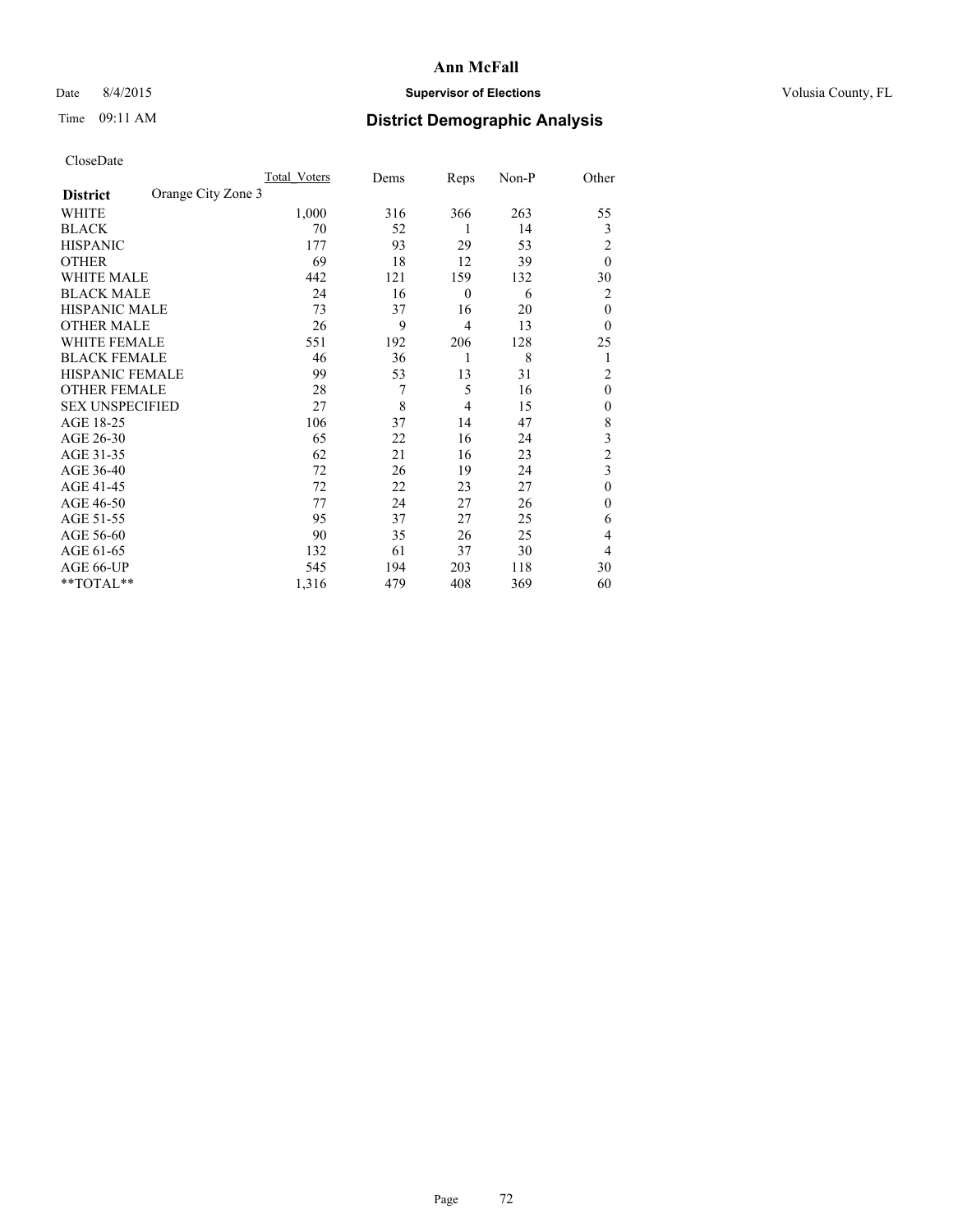## Date 8/4/2015 **Supervisor of Elections Supervisor of Elections** Volusia County, FL

## Time 09:11 AM **District Demographic Analysis**

|                        |                    | Total Voters | Dems           | Reps             | Non-P          | Other          |
|------------------------|--------------------|--------------|----------------|------------------|----------------|----------------|
| <b>District</b>        | Orange City Zone 4 |              |                |                  |                |                |
| WHITE                  |                    | 1,156        | 369            | 429              | 301            | 57             |
| <b>BLACK</b>           |                    | 14           | 9              | $\mathbf{0}$     | 5              | $\theta$       |
| <b>HISPANIC</b>        |                    | 62           | 32             | 5                | 23             | 2              |
| <b>OTHER</b>           |                    | 44           | 6              | 10               | 27             |                |
| WHITE MALE             |                    | 505          | 142            | 199              | 137            | 27             |
| <b>BLACK MALE</b>      |                    | 6            | 5              | $\boldsymbol{0}$ | 1              | $\theta$       |
| <b>HISPANIC MALE</b>   |                    | 27           | 13             | 3                | 10             |                |
| <b>OTHER MALE</b>      |                    | 14           | $\overline{2}$ | 3                | 9              | $\theta$       |
| <b>WHITE FEMALE</b>    |                    | 639          | 224            | 224              | 161            | 30             |
| <b>BLACK FEMALE</b>    |                    | 8            | $\overline{4}$ | $\mathbf{0}$     | $\overline{4}$ | $\theta$       |
| <b>HISPANIC FEMALE</b> |                    | 34           | 19             | 1                | 13             |                |
| <b>OTHER FEMALE</b>    |                    | 14           | 4              | 3                | 7              | $\theta$       |
| <b>SEX UNSPECIFIED</b> |                    | 28           | 3              | 10               | 14             |                |
| AGE 18-25              |                    | 133          | 29             | 37               | 56             | 11             |
| AGE 26-30              |                    | 90           | 20             | 19               | 45             | 6              |
| AGE 31-35              |                    | 86           | 32             | 21               | 27             | 6              |
| AGE 36-40              |                    | 79           | 28             | 20               | 31             | $\mathbf{0}$   |
| AGE 41-45              |                    | 91           | 23             | 28               | 35             | 5              |
| AGE 46-50              |                    | 96           | 28             | 27               | 33             | 8              |
| AGE 51-55              |                    | 133          | 37             | 49               | 39             | 8              |
| AGE 56-60              |                    | 124          | 35             | 59               | 24             | 6              |
| AGE 61-65              |                    | 130          | 56             | 49               | 23             | $\overline{c}$ |
| AGE 66-UP              |                    | 314          | 128            | 135              | 43             | 8              |
| **TOTAL**              |                    | 1,276        | 416            | 444              | 356            | 60             |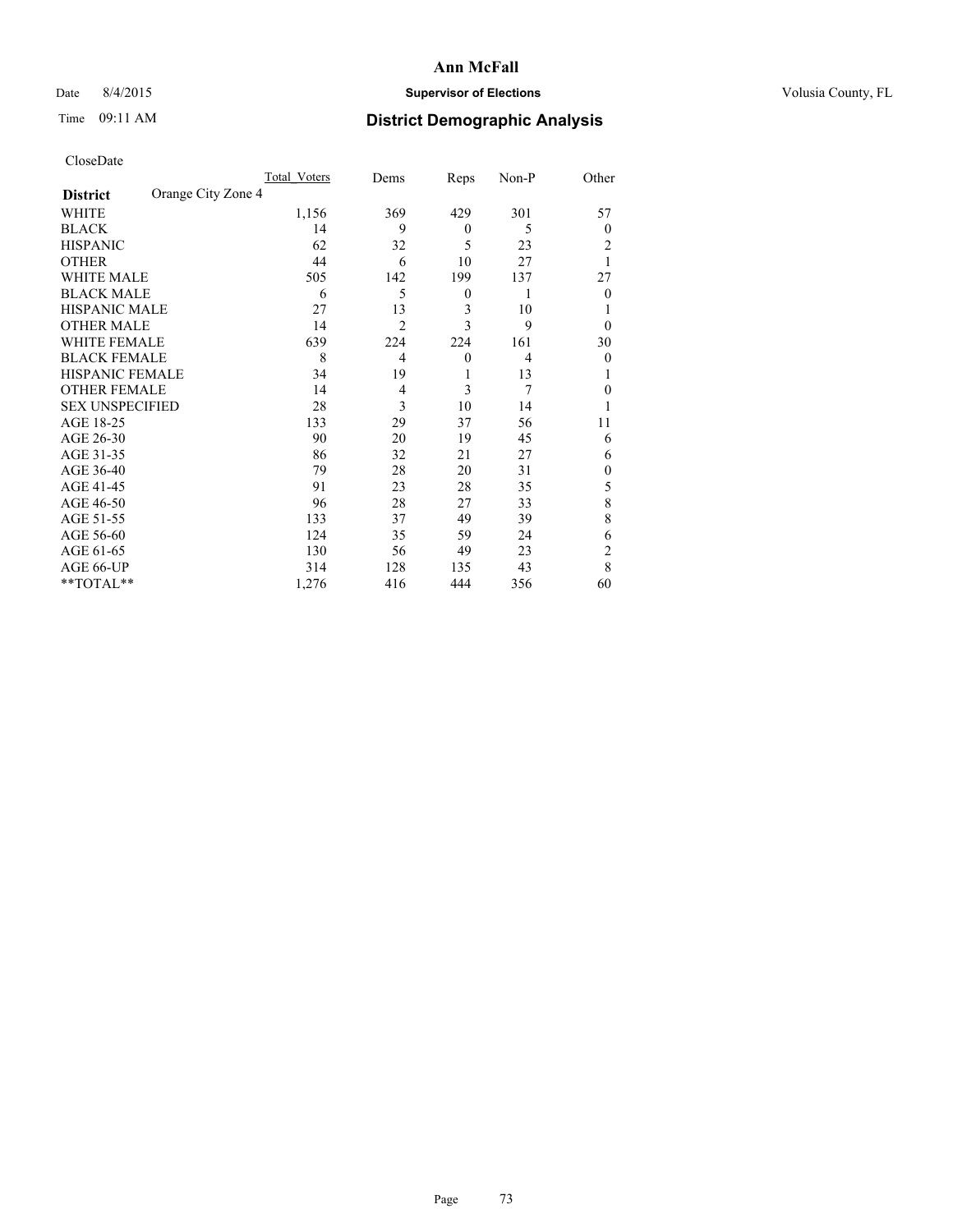## Date 8/4/2015 **Supervisor of Elections Supervisor of Elections** Volusia County, FL

## Time 09:11 AM **District Demographic Analysis**

|                        |                    | Total Voters | Dems | Reps     | Non-P | Other            |
|------------------------|--------------------|--------------|------|----------|-------|------------------|
| <b>District</b>        | Orange City Zone 5 |              |      |          |       |                  |
| WHITE                  |                    | 1,361        | 372  | 625      | 305   | 59               |
| <b>BLACK</b>           |                    | 111          | 90   | 1        | 19    | 1                |
| <b>HISPANIC</b>        |                    | 122          | 49   | 20       | 51    | 2                |
| <b>OTHER</b>           |                    | 75           | 28   | 19       | 27    | 1                |
| WHITE MALE             |                    | 541          | 131  | 252      | 126   | 32               |
| <b>BLACK MALE</b>      |                    | 42           | 31   | 1        | 9     | 1                |
| <b>HISPANIC MALE</b>   |                    | 55           | 25   | 9        | 21    | $\theta$         |
| <b>OTHER MALE</b>      |                    | 21           | 9    | 6        | 6     | $\theta$         |
| <b>WHITE FEMALE</b>    |                    | 811          | 239  | 372      | 173   | 27               |
| <b>BLACK FEMALE</b>    |                    | 66           | 57   | $\theta$ | 9     | $\boldsymbol{0}$ |
| <b>HISPANIC FEMALE</b> |                    | 66           | 23   | 11       | 30    | 2                |
| <b>OTHER FEMALE</b>    |                    | 34           | 14   | 10       | 9     | 1                |
| <b>SEX UNSPECIFIED</b> |                    | 33           | 10   | 4        | 19    | $\mathbf{0}$     |
| AGE 18-25              |                    | 70           | 19   | 12       | 38    |                  |
| AGE 26-30              |                    | 51           | 26   | 11       | 13    | 1                |
| AGE 31-35              |                    | 54           | 18   | 12       | 23    | 1                |
| AGE 36-40              |                    | 51           | 17   | 16       | 18    | $\theta$         |
| AGE 41-45              |                    | 65           | 25   | 18       | 21    |                  |
| AGE 46-50              |                    | 64           | 24   | 15       | 23    | 2                |
| AGE 51-55              |                    | 97           | 36   | 29       | 30    | $\overline{2}$   |
| AGE 56-60              |                    | 115          | 47   | 31       | 35    | $\overline{c}$   |
| AGE 61-65              |                    | 106          | 47   | 32       | 23    | 4                |
| AGE 66-UP              |                    | 995          | 280  | 489      | 177   | 49               |
| **TOTAL**              |                    | 1,669        | 539  | 665      | 402   | 63               |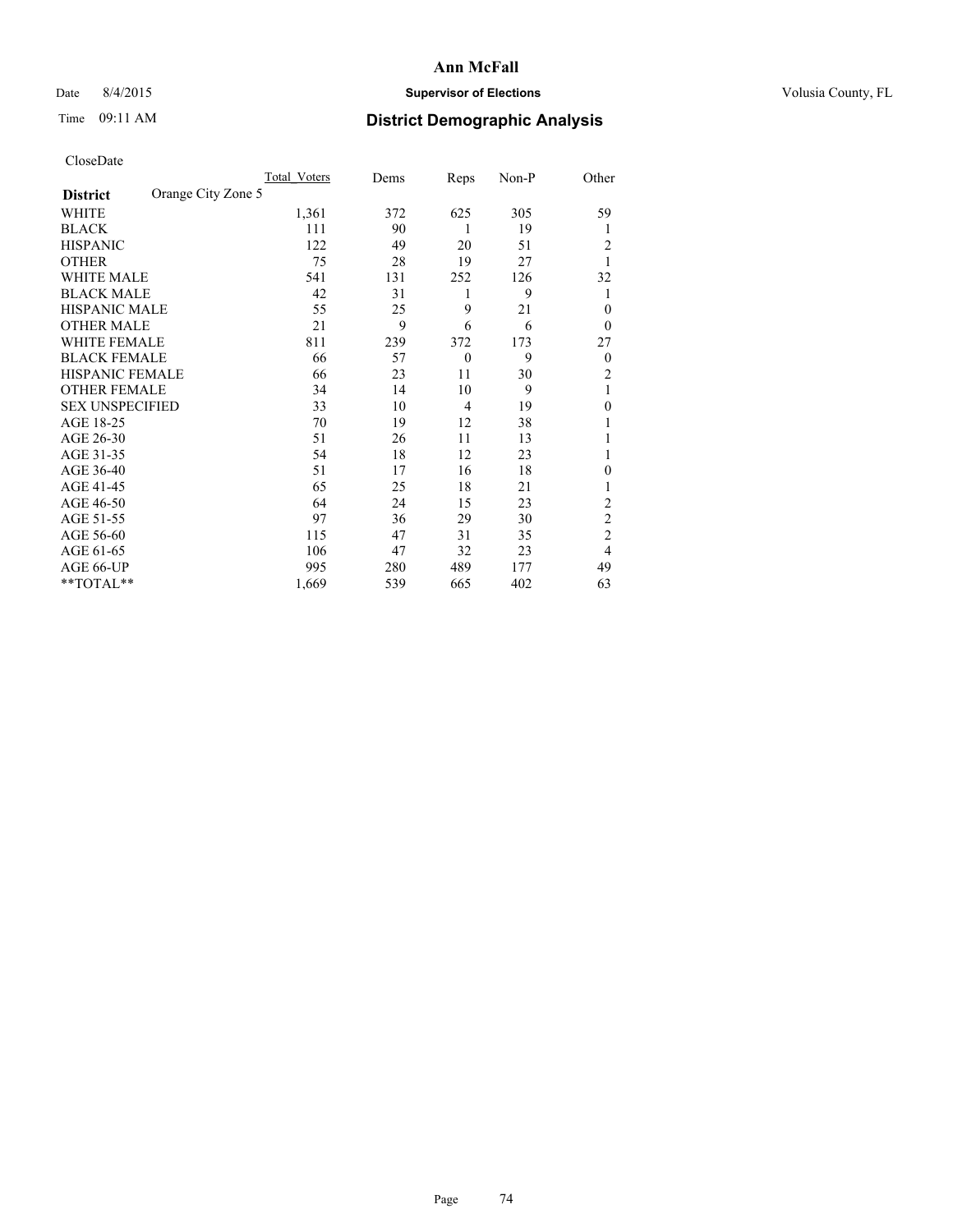## Date 8/4/2015 **Supervisor of Elections Supervisor of Elections** Volusia County, FL

# Time 09:11 AM **District Demographic Analysis**

|                                        | <b>Total Voters</b> | Dems  | Reps  | Non-P | Other |
|----------------------------------------|---------------------|-------|-------|-------|-------|
| Ormond Beach Zone 1<br><b>District</b> |                     |       |       |       |       |
| WHITE                                  | 7,386               | 2,227 | 3,218 | 1,675 | 266   |
| <b>BLACK</b>                           | 112                 | 76    | 6     | 24    | 6     |
| <b>HISPANIC</b>                        | 145                 | 54    | 40    | 46    | 5     |
| <b>OTHER</b>                           | 366                 | 109   | 107   | 141   | 9     |
| <b>WHITE MALE</b>                      | 3,367               | 895   | 1,518 | 815   | 139   |
| <b>BLACK MALE</b>                      | 64                  | 41    | 3     | 15    | 5     |
| HISPANIC MALE                          | 69                  | 21    | 23    | 21    | 4     |
| <b>OTHER MALE</b>                      | 147                 | 45    | 49    | 50    | 3     |
| <b>WHITE FEMALE</b>                    | 3,963               | 1,320 | 1,683 | 838   | 122   |
| <b>BLACK FEMALE</b>                    | 47                  | 35    | 3     | 8     |       |
| <b>HISPANIC FEMALE</b>                 | 73                  | 31    | 16    | 25    | 1     |
| <b>OTHER FEMALE</b>                    | 153                 | 48    | 42    | 57    | 6     |
| <b>SEX UNSPECIFIED</b>                 | 126                 | 30    | 34    | 57    | 5     |
| AGE 18-25                              | 558                 | 122   | 189   | 218   | 29    |
| AGE 26-30                              | 358                 | 94    | 133   | 123   | 8     |
| AGE 31-35                              | 365                 | 94    | 134   | 124   | 13    |
| AGE 36-40                              | 436                 | 114   | 166   | 131   | 25    |
| AGE 41-45                              | 520                 | 150   | 214   | 134   | 22    |
| AGE 46-50                              | 608                 | 171   | 268   | 154   | 15    |
| AGE 51-55                              | 714                 | 214   | 324   | 157   | 19    |
| AGE 56-60                              | 785                 | 263   | 344   | 159   | 19    |
| AGE 61-65                              | 850                 | 275   | 367   | 181   | 27    |
| AGE 66-UP                              | 2,810               | 969   | 1,230 | 503   | 108   |
| **TOTAL**                              | 8,009               | 2,466 | 3,371 | 1,886 | 286   |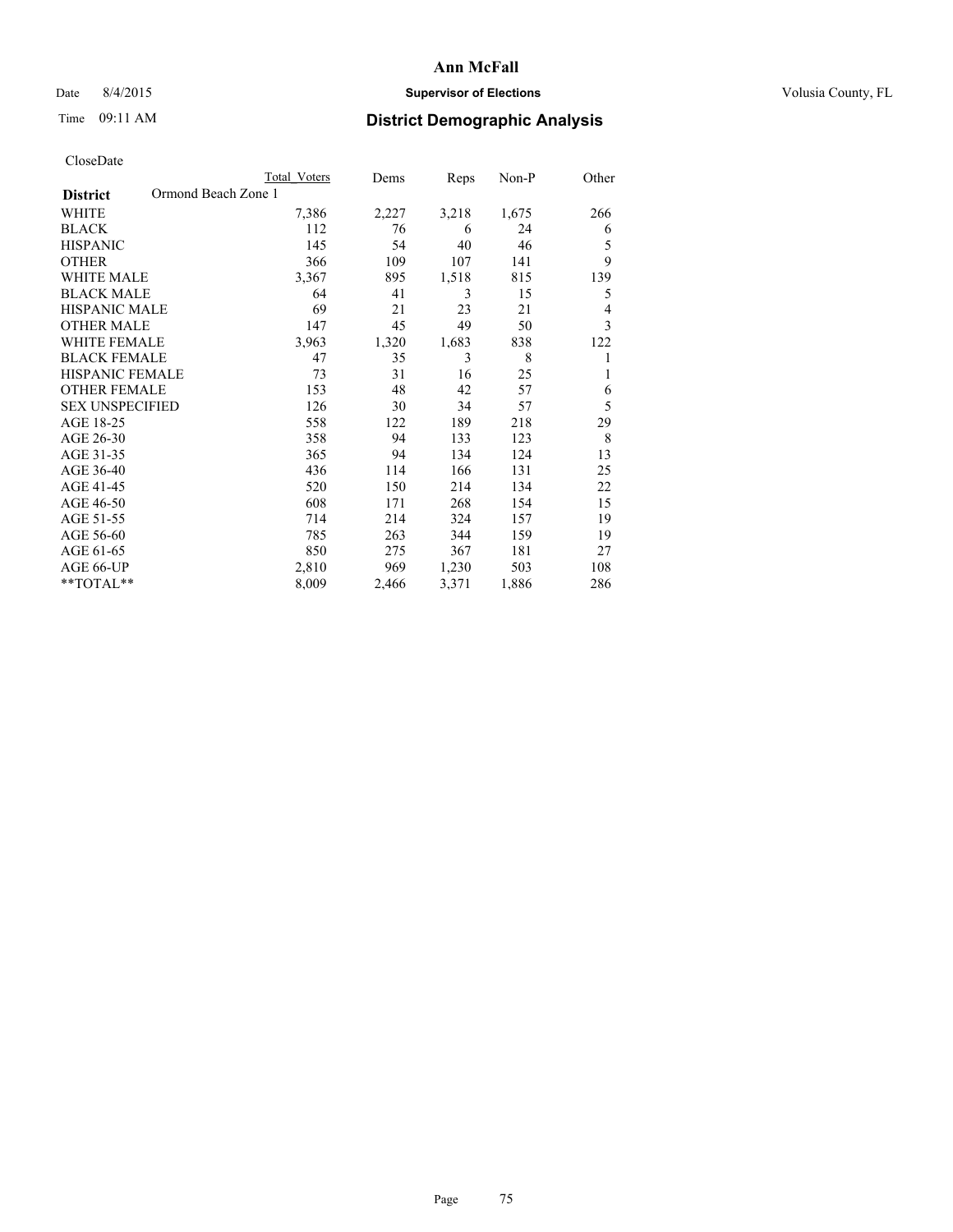## Date 8/4/2015 **Supervisor of Elections Supervisor of Elections** Volusia County, FL

# Time 09:11 AM **District Demographic Analysis**

|                                        | Total Voters | Dems  | Reps  | Non-P | Other                   |
|----------------------------------------|--------------|-------|-------|-------|-------------------------|
| Ormond Beach Zone 2<br><b>District</b> |              |       |       |       |                         |
| WHITE                                  | 5,528        | 1,951 | 1,997 | 1,376 | 204                     |
| <b>BLACK</b>                           | 379          | 304   | 12    | 59    | 4                       |
| <b>HISPANIC</b>                        | 160          | 68    | 38    | 51    | 3                       |
| <b>OTHER</b>                           | 365          | 134   | 84    | 138   | 9                       |
| WHITE MALE                             | 2,488        | 754   | 956   | 665   | 113                     |
| <b>BLACK MALE</b>                      | 147          | 107   | 7     | 32    | 1                       |
| HISPANIC MALE                          | 65           | 21    | 17    | 24    | 3                       |
| <b>OTHER MALE</b>                      | 132          | 50    | 33    | 44    | 5                       |
| WHITE FEMALE                           | 2,993        | 1,184 | 1,025 | 694   | 90                      |
| <b>BLACK FEMALE</b>                    | 227          | 194   | 5     | 25    | 3                       |
| <b>HISPANIC FEMALE</b>                 | 95           | 47    | 21    | 27    | $\boldsymbol{0}$        |
| <b>OTHER FEMALE</b>                    | 144          | 62    | 38    | 42    | $\overline{c}$          |
| <b>SEX UNSPECIFIED</b>                 | 141          | 38    | 29    | 71    | $\overline{\mathbf{3}}$ |
| AGE 18-25                              | 552          | 170   | 157   | 206   | 19                      |
| AGE 26-30                              | 415          | 167   | 86    | 150   | 12                      |
| AGE 31-35                              | 346          | 117   | 82    | 135   | 12                      |
| AGE 36-40                              | 397          | 138   | 96    | 146   | 17                      |
| AGE 41-45                              | 420          | 138   | 137   | 127   | 18                      |
| AGE 46-50                              | 513          | 160   | 195   | 129   | 29                      |
| AGE 51-55                              | 596          | 190   | 234   | 152   | 20                      |
| AGE 56-60                              | 647          | 251   | 218   | 159   | 19                      |
| AGE 61-65                              | 607          | 265   | 190   | 129   | 23                      |
| AGE 66-UP                              | 1,939        | 861   | 736   | 291   | 51                      |
| **TOTAL**                              | 6,432        | 2,457 | 2,131 | 1,624 | 220                     |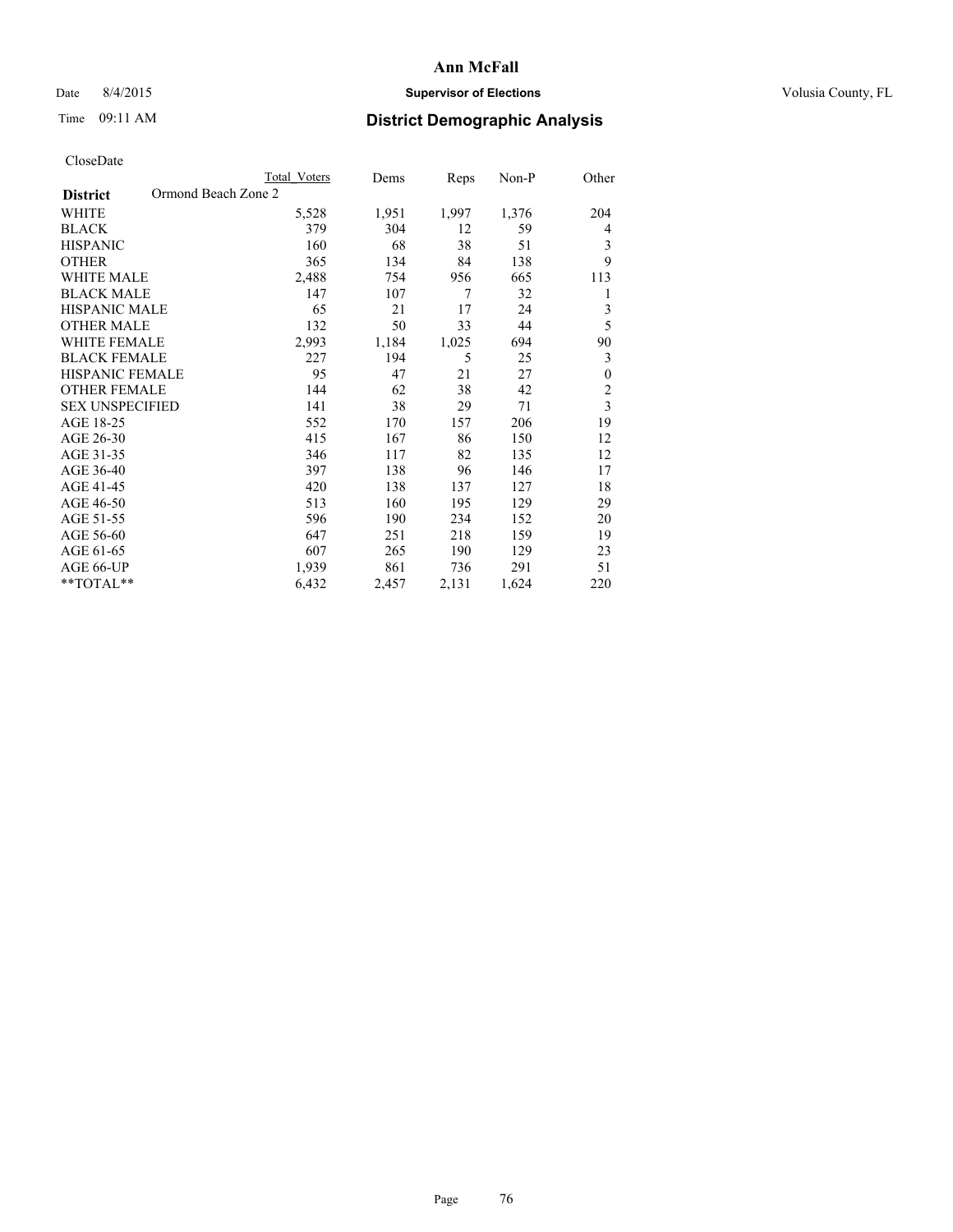## Date 8/4/2015 **Supervisor of Elections Supervisor of Elections** Volusia County, FL

# Time 09:11 AM **District Demographic Analysis**

|                                        | Total Voters | Dems  | Reps  | Non-P | Other          |
|----------------------------------------|--------------|-------|-------|-------|----------------|
| Ormond Beach Zone 3<br><b>District</b> |              |       |       |       |                |
| WHITE                                  | 6,923        | 1,942 | 3,279 | 1,494 | 208            |
| <b>BLACK</b>                           | 279          | 209   | 14    | 48    | 8              |
| <b>HISPANIC</b>                        | 180          | 56    | 57    | 62    | 5              |
| <b>OTHER</b>                           | 446          | 133   | 112   | 191   | 10             |
| WHITE MALE                             | 3,215        | 790   | 1,576 | 749   | 100            |
| <b>BLACK MALE</b>                      | 109          | 79    | 5     | 21    | 4              |
| HISPANIC MALE                          | 89           | 23    | 34    | 30    | $\overline{c}$ |
| <b>OTHER MALE</b>                      | 166          | 47    | 41    | 72    | 6              |
| <b>WHITE FEMALE</b>                    | 3,647        | 1,134 | 1,685 | 721   | 107            |
| <b>BLACK FEMALE</b>                    | 167          | 128   | 9     | 26    | 4              |
| <b>HISPANIC FEMALE</b>                 | 89           | 33    | 21    | 32    | 3              |
| <b>OTHER FEMALE</b>                    | 210          | 72    | 56    | 78    | 4              |
| <b>SEX UNSPECIFIED</b>                 | 136          | 34    | 35    | 66    | 1              |
| AGE 18-25                              | 760          | 192   | 267   | 274   | 27             |
| AGE 26-30                              | 472          | 154   | 158   | 144   | 16             |
| AGE 31-35                              | 445          | 121   | 169   | 145   | 10             |
| AGE 36-40                              | 426          | 107   | 178   | 119   | 22             |
| AGE 41-45                              | 516          | 130   | 226   | 140   | 20             |
| AGE 46-50                              | 653          | 179   | 310   | 142   | 22             |
| AGE 51-55                              | 729          | 199   | 346   | 169   | 15             |
| AGE 56-60                              | 775          | 242   | 368   | 152   | 13             |
| AGE 61-65                              | 831          | 272   | 360   | 176   | 23             |
| AGE 66-UP                              | 2,218        | 744   | 1,078 | 333   | 63             |
| **TOTAL**                              | 7,828        | 2,340 | 3,462 | 1,795 | 231            |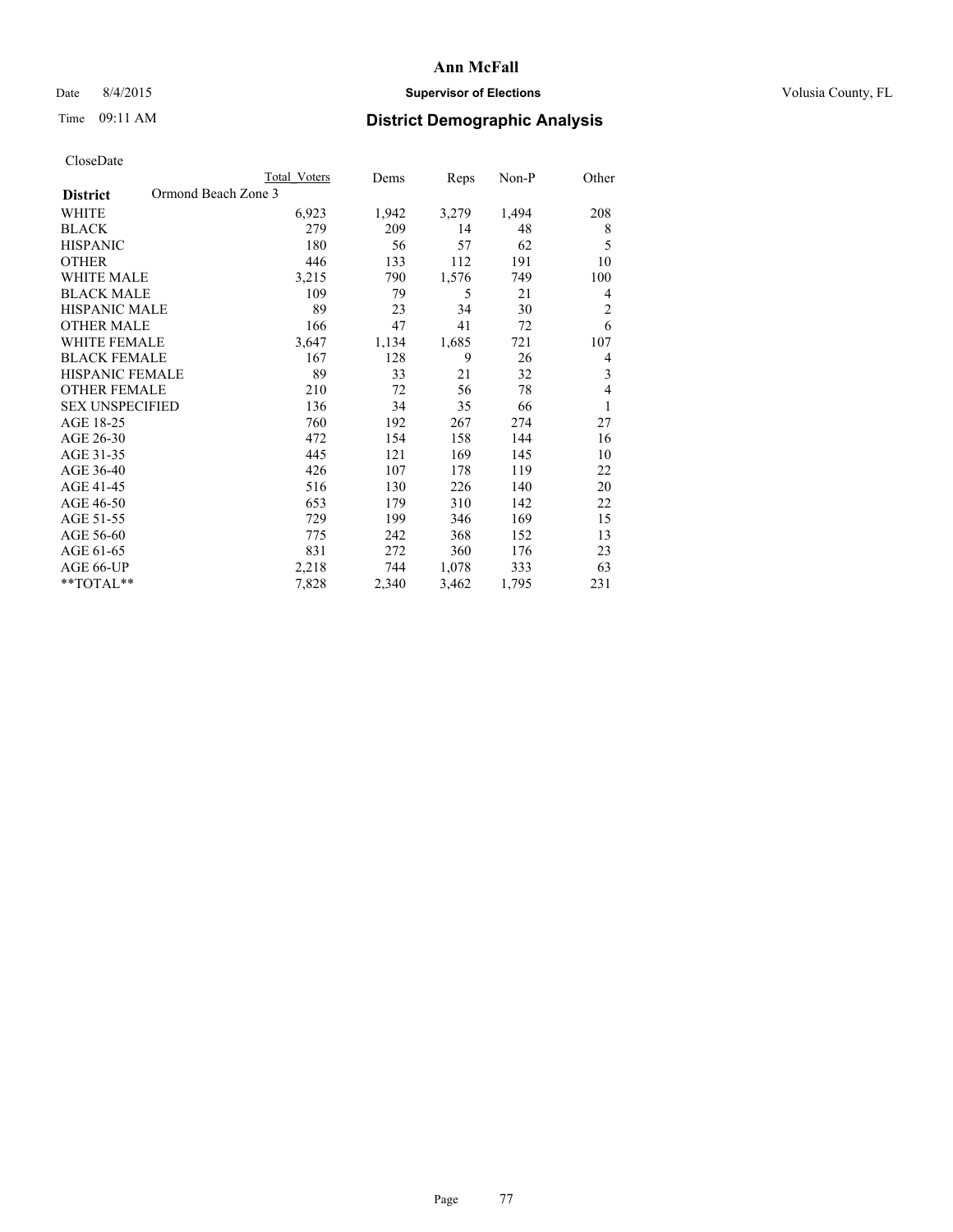## Date 8/4/2015 **Supervisor of Elections Supervisor of Elections** Volusia County, FL

# Time 09:11 AM **District Demographic Analysis**

|                        | <b>Total Voters</b> | Dems  | <b>Reps</b> | $Non-P$ | Other          |
|------------------------|---------------------|-------|-------------|---------|----------------|
| <b>District</b>        | Ormond Beach Zone 4 |       |             |         |                |
| WHITE                  | 6,619               | 2,188 | 2,577       | 1,593   | 261            |
| <b>BLACK</b>           | 215                 | 159   | 14          | 37      | 5              |
| <b>HISPANIC</b>        | 149                 | 67    | 29          | 49      | 4              |
| <b>OTHER</b>           | 334                 | 101   | 78          | 144     | 11             |
| <b>WHITE MALE</b>      | 2,947               | 838   | 1,189       | 775     | 145            |
| <b>BLACK MALE</b>      | 93                  | 64    | 6           | 21      | $\overline{2}$ |
| <b>HISPANIC MALE</b>   | 60                  | 24    | 13          | 20      | 3              |
| <b>OTHER MALE</b>      | 125                 | 36    | 27          | 56      | 6              |
| <b>WHITE FEMALE</b>    | 3,619               | 1,336 | 1,377       | 793     | 113            |
| <b>BLACK FEMALE</b>    | 119                 | 93    | 7           | 16      | 3              |
| HISPANIC FEMALE        | 86                  | 42    | 16          | 27      | 1              |
| <b>OTHER FEMALE</b>    | 146                 | 51    | 40          | 50      | 5              |
| <b>SEX UNSPECIFIED</b> | 122                 | 31    | 23          | 65      | $\mathfrak{Z}$ |
| AGE 18-25              | 495                 | 139   | 155         | 186     | 15             |
| AGE 26-30              | 399                 | 114   | 115         | 157     | 13             |
| AGE 31-35              | 305                 | 85    | 83          | 124     | 13             |
| AGE 36-40              | 273                 | 72    | 102         | 87      | 12             |
| AGE 41-45              | 356                 | 106   | 109         | 125     | 16             |
| AGE 46-50              | 447                 | 120   | 195         | 124     | 8              |
| AGE 51-55              | 652                 | 231   | 255         | 150     | 16             |
| AGE 56-60              | 695                 | 264   | 259         | 148     | 24             |
| AGE 61-65              | 712                 | 288   | 247         | 148     | 29             |
| AGE 66-UP              | 2,981               | 1,095 | 1,178       | 573     | 135            |
| **TOTAL**              | 7,317               | 2,515 | 2,698       | 1,823   | 281            |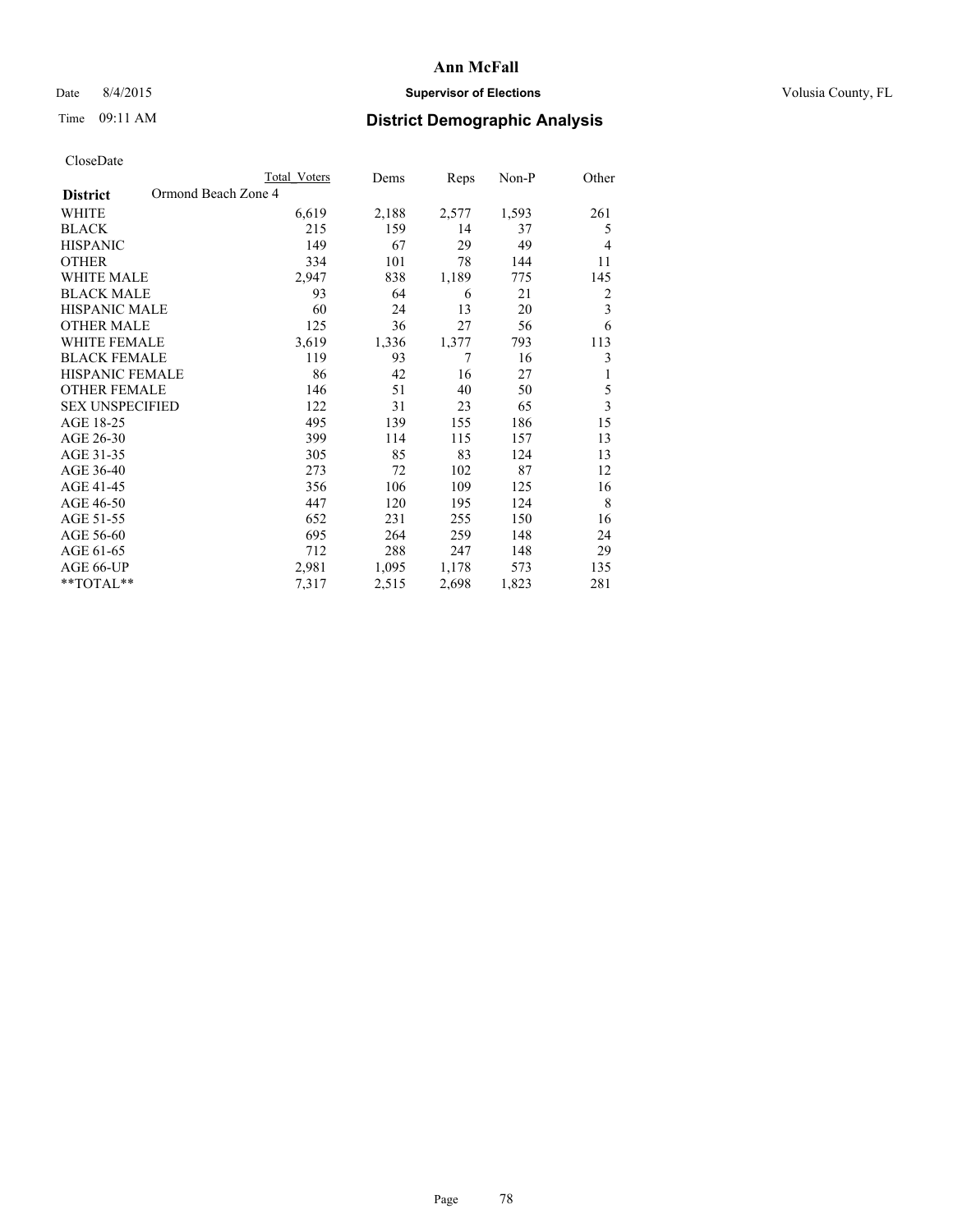## Date 8/4/2015 **Supervisor of Elections Supervisor of Elections** Volusia County, FL

# Time 09:11 AM **District Demographic Analysis**

| CloseDate |
|-----------|
|-----------|

|                        |         | <b>Total Voters</b> | Dems           | Reps           | Non-P | Other          |
|------------------------|---------|---------------------|----------------|----------------|-------|----------------|
| <b>District</b>        | Pierson |                     |                |                |       |                |
| <b>WHITE</b>           |         | 551                 | 187            | 241            | 109   | 14             |
| <b>BLACK</b>           |         | 47                  | 39             | $\overline{2}$ | 6     | $\theta$       |
| <b>HISPANIC</b>        |         | 141                 | 63             | 8              | 66    | 4              |
| <b>OTHER</b>           |         | 20                  | 5              | 3              | 12    | $\theta$       |
| WHITE MALE             |         | 261                 | 83             | 119            | 49    | 10             |
| <b>BLACK MALE</b>      |         | 22                  | 18             | 1              | 3     | $\mathbf{0}$   |
| <b>HISPANIC MALE</b>   |         | 66                  | 32             | 3              | 30    | 1              |
| <b>OTHER MALE</b>      |         | 8                   | 3              | $\overline{c}$ | 3     | 0              |
| WHITE FEMALE           |         | 285                 | 103            | 119            | 59    | 4              |
| <b>BLACK FEMALE</b>    |         | 25                  | 21             | 1              | 3     | $\theta$       |
| <b>HISPANIC FEMALE</b> |         | 74                  | 31             | 5              | 35    | 3              |
| <b>OTHER FEMALE</b>    |         | 6                   | $\overline{c}$ | 1              | 3     | $\theta$       |
| <b>SEX UNSPECIFIED</b> |         | 12                  | 1              | 3              | 8     | $\mathbf{0}$   |
| AGE 18-25              |         | 110                 | 38             | 21             | 51    | $\theta$       |
| AGE 26-30              |         | 52                  | 13             | 11             | 28    | $\mathbf{0}$   |
| AGE 31-35              |         | 57                  | 13             | 23             | 19    | $\overline{c}$ |
| AGE 36-40              |         | 51                  | 15             | 14             | 18    | 4              |
| AGE 41-45              |         | 59                  | 18             | 19             | 20    | $\overline{c}$ |
| AGE 46-50              |         | 45                  | 18             | 15             | 10    | $\overline{2}$ |
| AGE 51-55              |         | 71                  | 35             | 23             | 10    | 3              |
| AGE 56-60              |         | 84                  | 36             | 34             | 14    | $\theta$       |
| AGE 61-65              |         | 64                  | 25             | 29             | 9     | 1              |
| AGE 66-UP              |         | 166                 | 83             | 65             | 14    | 4              |
| **TOTAL**              |         | 759                 | 294            | 254            | 193   | 18             |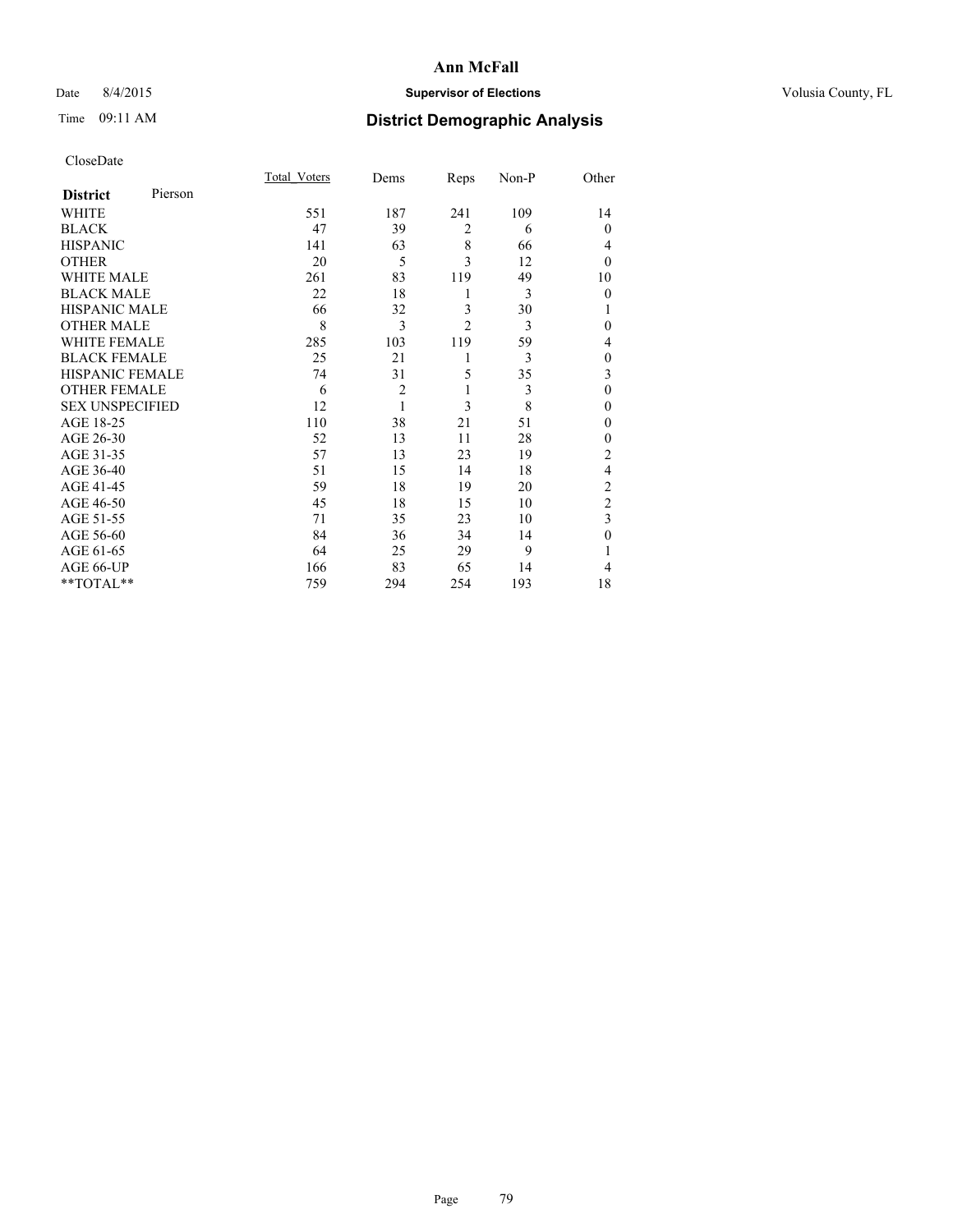## Date 8/4/2015 **Supervisor of Elections Supervisor of Elections** Volusia County, FL

# Time 09:11 AM **District Demographic Analysis**

|                        |             | <b>Total Voters</b> | Dems           | Reps           | Non-P          | Other          |
|------------------------|-------------|---------------------|----------------|----------------|----------------|----------------|
| <b>District</b>        | Ponce Inlet |                     |                |                |                |                |
| WHITE                  |             | 2,724               | 643            | 1,395          | 601            | 85             |
| <b>BLACK</b>           |             | 9                   | 4              | $\overline{2}$ | 3              | $\Omega$       |
| <b>HISPANIC</b>        |             | 45                  | 14             | 22             | 8              |                |
| <b>OTHER</b>           |             | 94                  | 23             | 32             | 35             | 4              |
| WHITE MALE             |             | 1,289               | 253            | 685            | 306            | 45             |
| <b>BLACK MALE</b>      |             | 4                   | $\overline{c}$ | 1              | 1              | $\mathbf{0}$   |
| <b>HISPANIC MALE</b>   |             | 18                  | 5              | 9              | 4              | 0              |
| <b>OTHER MALE</b>      |             | 35                  | 7              | 14             | 11             | 3              |
| <b>WHITE FEMALE</b>    |             | 1,415               | 385            | 705            | 286            | 39             |
| <b>BLACK FEMALE</b>    |             | 5                   | 2              | 1              | $\overline{2}$ | $\theta$       |
| <b>HISPANIC FEMALE</b> |             | 27                  | 9              | 13             | $\overline{4}$ |                |
| <b>OTHER FEMALE</b>    |             | 43                  | 13             | 13             | 16             |                |
| <b>SEX UNSPECIFIED</b> |             | 36                  | 8              | 10             | 17             |                |
| AGE 18-25              |             | 143                 | 33             | 46             | 55             | 9              |
| AGE 26-30              |             | 80                  | 19             | 32             | 28             | 1              |
| AGE 31-35              |             | 79                  | 15             | 34             | 23             | 7              |
| AGE 36-40              |             | 75                  | 9              | 32             | 31             | 3              |
| AGE 41-45              |             | 115                 | 27             | 46             | 38             | 4              |
| AGE 46-50              |             | 145                 | 26             | 83             | 34             | $\overline{c}$ |
| AGE 51-55              |             | 250                 | 62             | 132            | 53             | 3              |
| AGE 56-60              |             | 306                 | 71             | 168            | 61             | 6              |
| AGE 61-65              |             | 386                 | 94             | 186            | 93             | 13             |
| AGE 66-UP              |             | 1,291               | 327            | 692            | 230            | 42             |
| **TOTAL**              |             | 2,872               | 684            | 1,451          | 647            | 90             |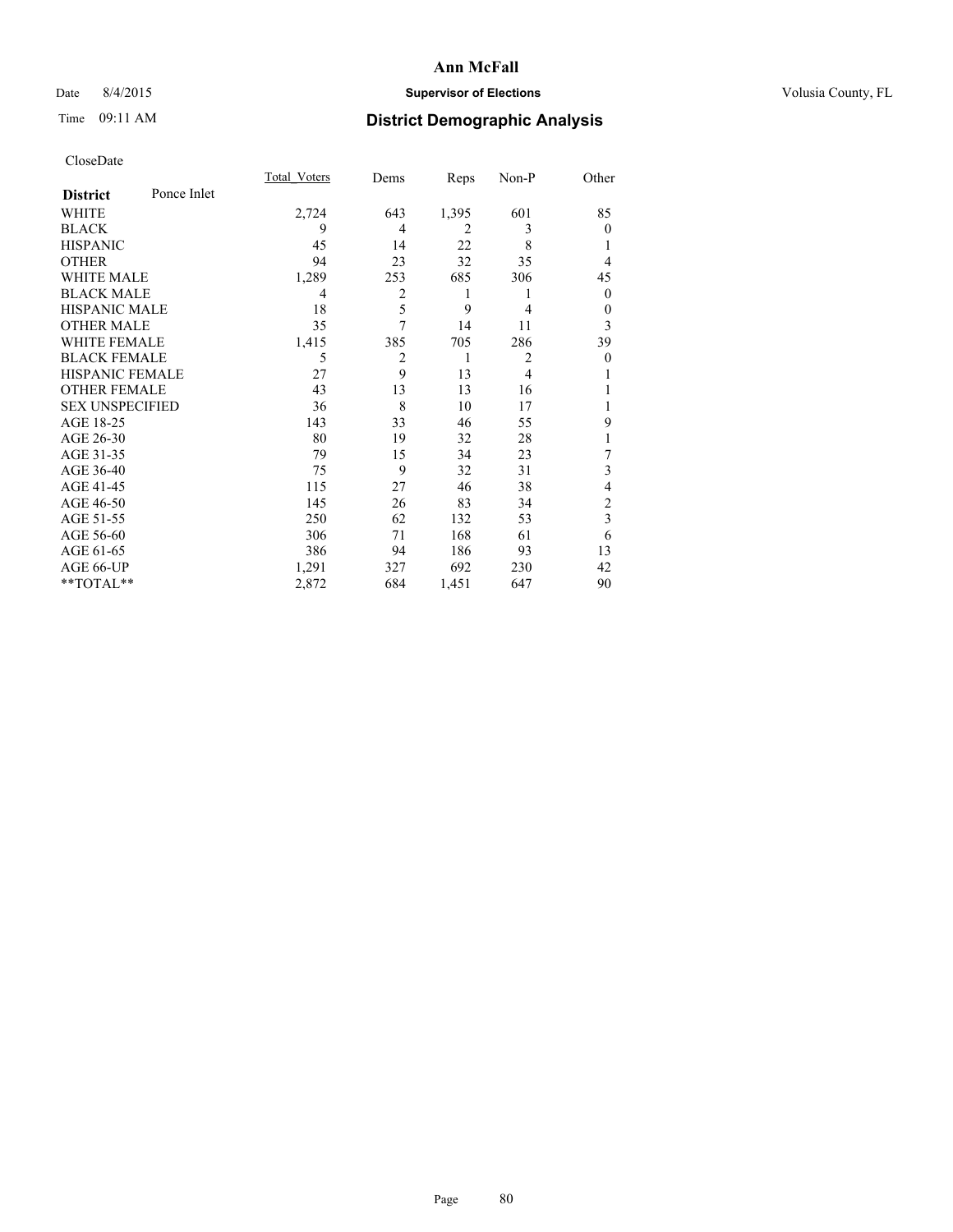## Date 8/4/2015 **Supervisor of Elections Supervisor of Elections** Volusia County, FL

## Time 09:11 AM **District Demographic Analysis**

|                        |                    | Total Voters | Dems  | Reps  | $Non-P$ | Other          |
|------------------------|--------------------|--------------|-------|-------|---------|----------------|
| <b>District</b>        | Port Orange Zone 1 |              |       |       |         |                |
| WHITE                  |                    | 8,071        | 2,848 | 2,550 | 2,319   | 354            |
| <b>BLACK</b>           |                    | 178          | 134   | 8     | 30      | 6              |
| <b>HISPANIC</b>        |                    | 249          | 97    | 42    | 105     | 5              |
| <b>OTHER</b>           |                    | 332          | 102   | 59    | 163     | 8              |
| <b>WHITE MALE</b>      |                    | 3,653        | 1,113 | 1,269 | 1,082   | 189            |
| <b>BLACK MALE</b>      |                    | 78           | 57    | 4     | 16      | 1              |
| <b>HISPANIC MALE</b>   |                    | 103          | 41    | 16    | 43      | 3              |
| <b>OTHER MALE</b>      |                    | 104          | 33    | 16    | 52      | 3              |
| <b>WHITE FEMALE</b>    |                    | 4,341        | 1,710 | 1,261 | 1,208   | 162            |
| <b>BLACK FEMALE</b>    |                    | 100          | 77    | 4     | 14      | 5              |
| <b>HISPANIC FEMALE</b> |                    | 140          | 54    | 26    | 58      | $\overline{c}$ |
| <b>OTHER FEMALE</b>    |                    | 149          | 50    | 34    | 60      | 5              |
| <b>SEX UNSPECIFIED</b> |                    | 162          | 46    | 29    | 84      | $\overline{3}$ |
| AGE 18-25              |                    | 726          | 226   | 134   | 332     | 34             |
| AGE 26-30              |                    | 548          | 165   | 112   | 248     | 23             |
| AGE 31-35              |                    | 476          | 142   | 112   | 199     | 23             |
| AGE 36-40              |                    | 526          | 169   | 125   | 198     | 34             |
| AGE 41-45              |                    | 572          | 186   | 162   | 201     | 23             |
| AGE 46-50              |                    | 615          | 199   | 190   | 198     | 28             |
| AGE 51-55              |                    | 867          | 314   | 277   | 244     | 32             |
| AGE 56-60              |                    | 933          | 357   | 311   | 226     | 39             |
| AGE 61-65              |                    | 838          | 304   | 287   | 209     | 38             |
| AGE 66-UP              |                    | 2,727        | 1,119 | 949   | 560     | 99             |
| **TOTAL**              |                    | 8,830        | 3,181 | 2,659 | 2,617   | 373            |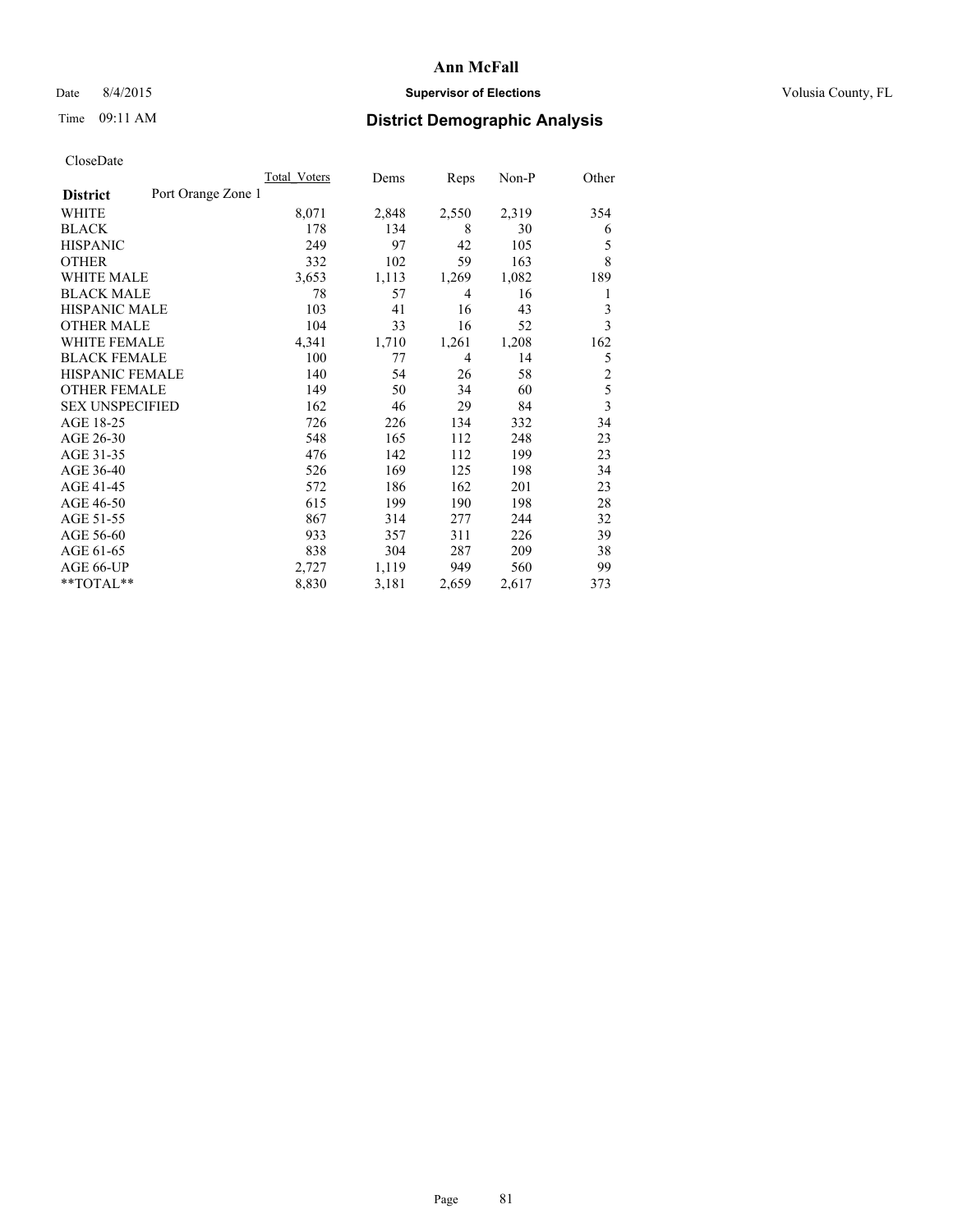## Date 8/4/2015 **Supervisor of Elections Supervisor of Elections** Volusia County, FL

# Time 09:11 AM **District Demographic Analysis**

|                        |                    | Total Voters | Dems  | Reps  | Non-P | Other          |
|------------------------|--------------------|--------------|-------|-------|-------|----------------|
| <b>District</b>        | Port Orange Zone 2 |              |       |       |       |                |
| WHITE                  |                    | 8,100        | 2,724 | 2,854 | 2,181 | 341            |
| <b>BLACK</b>           |                    | 391          | 304   | 14    | 68    | 5              |
| <b>HISPANIC</b>        |                    | 285          | 111   | 60    | 106   | 8              |
| <b>OTHER</b>           |                    | 472          | 147   | 98    | 217   | 10             |
| WHITE MALE             |                    | 3,659        | 1,073 | 1,374 | 1,044 | 168            |
| <b>BLACK MALE</b>      |                    | 137          | 103   | 5     | 27    | 2              |
| <b>HISPANIC MALE</b>   |                    | 143          | 50    | 35    | 54    | $\overline{4}$ |
| <b>OTHER MALE</b>      |                    | 189          | 53    | 40    | 89    | 7              |
| <b>WHITE FEMALE</b>    |                    | 4,352        | 1,622 | 1,452 | 1,112 | 166            |
| <b>BLACK FEMALE</b>    |                    | 250          | 197   | 9     | 41    | 3              |
| <b>HISPANIC FEMALE</b> |                    | 139          | 61    | 24    | 50    | 4              |
| <b>OTHER FEMALE</b>    |                    | 198          | 76    | 42    | 78    | $\overline{c}$ |
| <b>SEX UNSPECIFIED</b> |                    | 181          | 51    | 45    | 77    | 8              |
| AGE 18-25              |                    | 787          | 225   | 188   | 337   | 37             |
| AGE 26-30              |                    | 682          | 223   | 184   | 253   | 22             |
| AGE 31-35              |                    | 594          | 189   | 147   | 226   | 32             |
| AGE 36-40              |                    | 508          | 164   | 145   | 179   | 20             |
| AGE 41-45              |                    | 525          | 167   | 176   | 160   | 22             |
| AGE 46-50              |                    | 638          | 211   | 221   | 184   | 22             |
| AGE 51-55              |                    | 794          | 280   | 286   | 203   | 25             |
| AGE 56-60              |                    | 855          | 311   | 301   | 209   | 34             |
| AGE 61-65              |                    | 884          | 358   | 275   | 231   | 20             |
| AGE 66-UP              |                    | 2,981        | 1,158 | 1,103 | 590   | 130            |
| $*$ TOTAL $*$          |                    | 9,248        | 3,286 | 3,026 | 2,572 | 364            |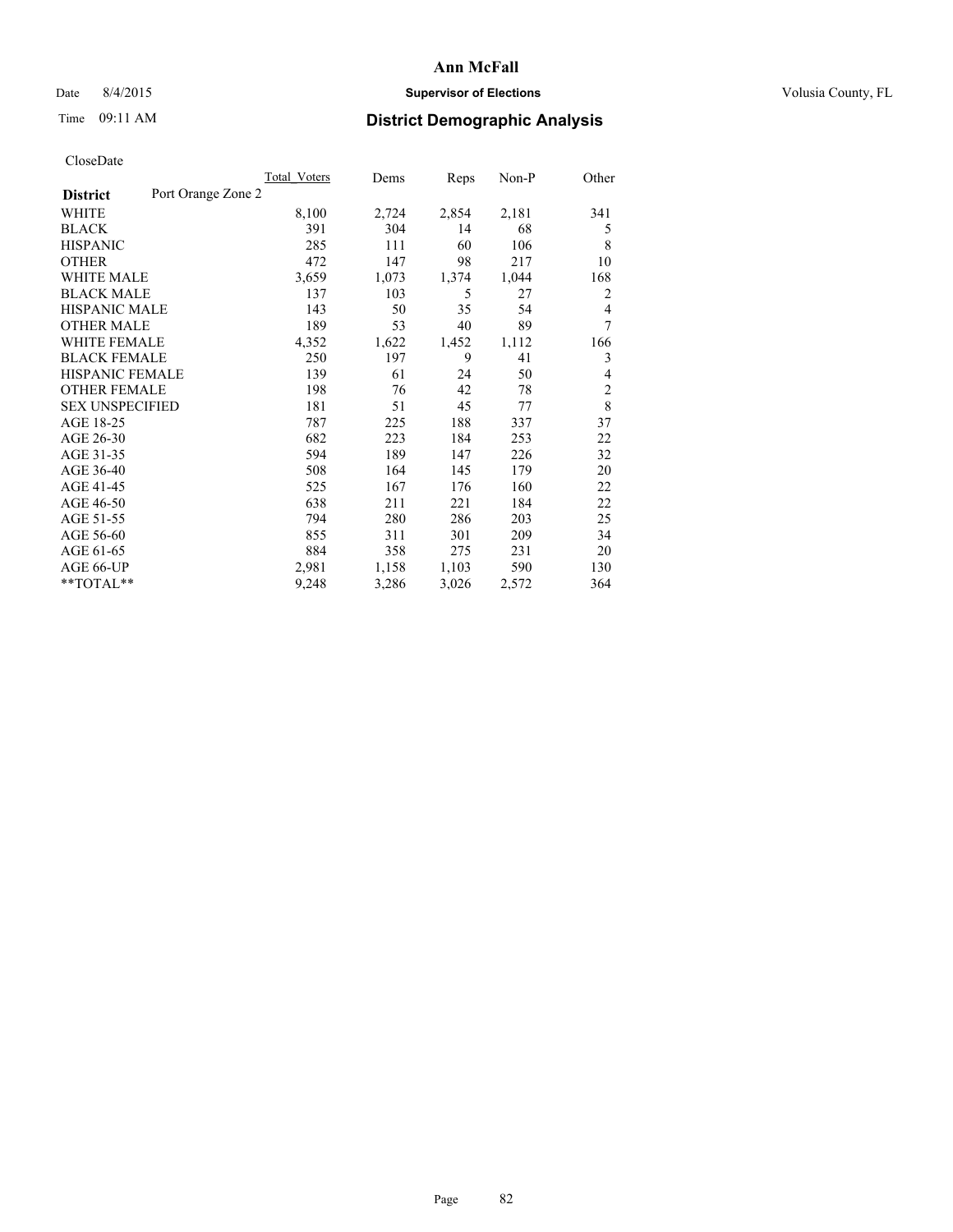## Date 8/4/2015 **Supervisor of Elections Supervisor of Elections** Volusia County, FL

## Time 09:11 AM **District Demographic Analysis**

|                                       | Total Voters | Dems  | Reps  | $Non-P$ | Other |
|---------------------------------------|--------------|-------|-------|---------|-------|
| Port Orange Zone 3<br><b>District</b> |              |       |       |         |       |
| WHITE                                 | 9,528        | 2,804 | 3,874 | 2,491   | 359   |
| <b>BLACK</b>                          | 323          | 241   | 13    | 57      | 12    |
| <b>HISPANIC</b>                       | 297          | 113   | 55    | 112     | 17    |
| <b>OTHER</b>                          | 517          | 150   | 128   | 220     | 19    |
| <b>WHITE MALE</b>                     | 4,277        | 1,102 | 1,821 | 1,165   | 189   |
| <b>BLACK MALE</b>                     | 154          | 105   | 7     | 35      | 7     |
| <b>HISPANIC MALE</b>                  | 128          | 48    | 26    | 45      | 9     |
| <b>OTHER MALE</b>                     | 188          | 57    | 50    | 70      | 11    |
| <b>WHITE FEMALE</b>                   | 5,150        | 1,674 | 2,012 | 1,298   | 166   |
| <b>BLACK FEMALE</b>                   | 165          | 133   | 5     | 22      | 5     |
| HISPANIC FEMALE                       | 162          | 63    | 27    | 64      | 8     |
| <b>OTHER FEMALE</b>                   | 226          | 72    | 59    | 90      | 5     |
| <b>SEX UNSPECIFIED</b>                | 215          | 54    | 63    | 91      | 7     |
| AGE 18-25                             | 861          | 218   | 258   | 341     | 44    |
| AGE 26-30                             | 705          | 185   | 211   | 288     | 21    |
| AGE 31-35                             | 676          | 192   | 214   | 243     | 27    |
| AGE 36-40                             | 607          | 184   | 199   | 197     | 27    |
| AGE 41-45                             | 687          | 216   | 245   | 207     | 19    |
| AGE 46-50                             | 750          | 214   | 304   | 211     | 21    |
| AGE 51-55                             | 878          | 264   | 379   | 211     | 24    |
| AGE 56-60                             | 916          | 304   | 363   | 222     | 27    |
| AGE 61-65                             | 964          | 359   | 362   | 209     | 34    |
| AGE 66-UP                             | 3,620        | 1,172 | 1,535 | 750     | 163   |
| **TOTAL**                             | 10,665       | 3,308 | 4,070 | 2,880   | 407   |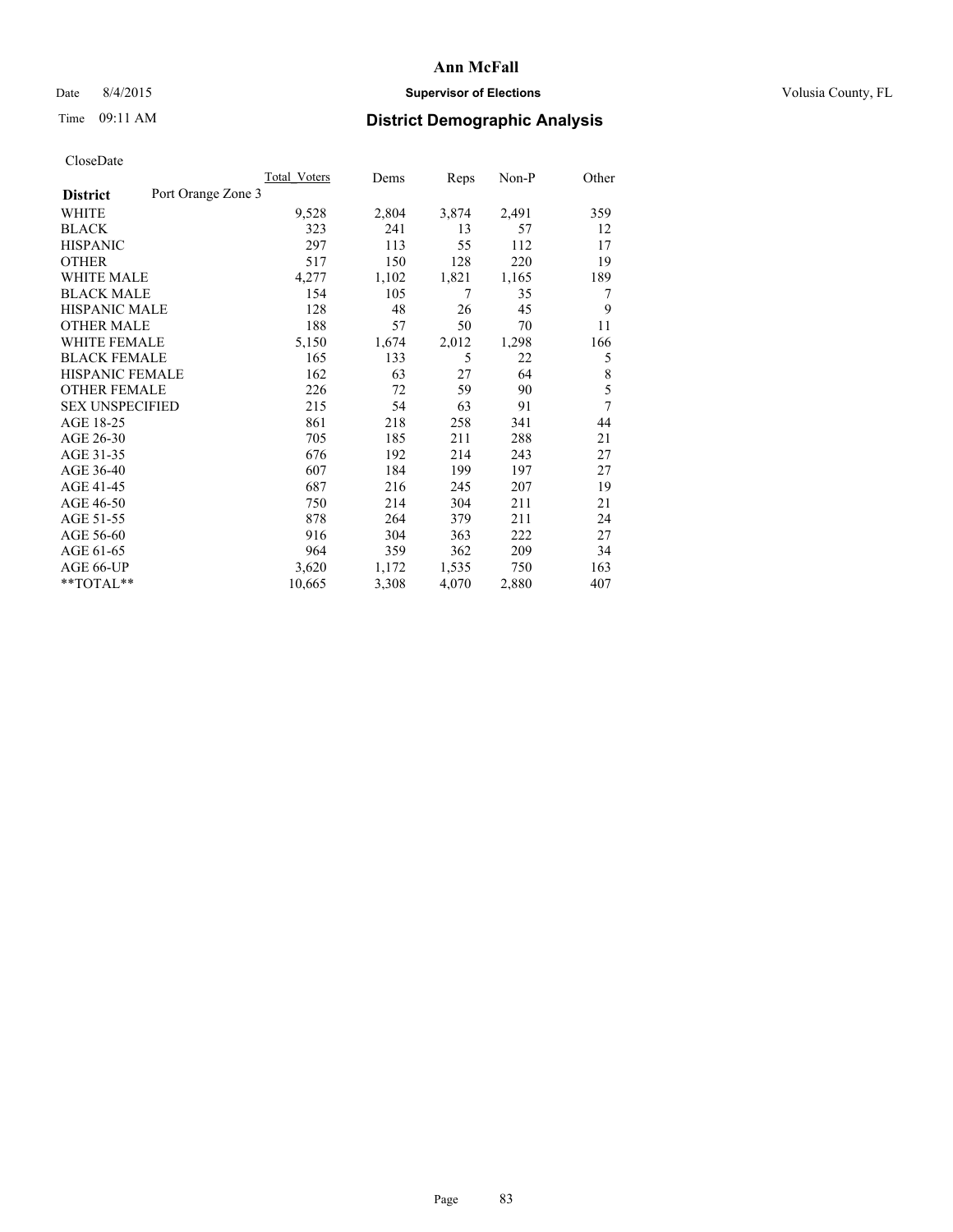## Date 8/4/2015 **Supervisor of Elections Supervisor of Elections** Volusia County, FL

## Time 09:11 AM **District Demographic Analysis**

|                        |                    | <b>Total Voters</b> | Dems  | Reps  | Non-P | Other |
|------------------------|--------------------|---------------------|-------|-------|-------|-------|
| <b>District</b>        | Port Orange Zone 4 |                     |       |       |       |       |
| WHITE                  |                    | 9,150               | 2,667 | 3,936 | 2,232 | 315   |
| <b>BLACK</b>           |                    | 278                 | 196   | 23    | 58    | 1     |
| <b>HISPANIC</b>        |                    | 298                 | 110   | 83    | 97    | 8     |
| <b>OTHER</b>           |                    | 527                 | 175   | 118   | 221   | 13    |
| WHITE MALE             |                    | 4,327               | 1,100 | 1,941 | 1,106 | 180   |
| <b>BLACK MALE</b>      |                    | 134                 | 86    | 17    | 31    | 0     |
| <b>HISPANIC MALE</b>   |                    | 138                 | 46    | 41    | 44    | 7     |
| <b>OTHER MALE</b>      |                    | 212                 | 69    | 54    | 81    | 8     |
| <b>WHITE FEMALE</b>    |                    | 4,738               | 1,548 | 1,961 | 1,097 | 132   |
| <b>BLACK FEMALE</b>    |                    | 139                 | 108   | 6     | 24    | 1     |
| <b>HISPANIC FEMALE</b> |                    | 157                 | 64    | 40    | 52    | 1     |
| <b>OTHER FEMALE</b>    |                    | 224                 | 87    | 48    | 84    | 5     |
| <b>SEX UNSPECIFIED</b> |                    | 184                 | 40    | 52    | 89    | 3     |
| AGE 18-25              |                    | 932                 | 220   | 276   | 397   | 39    |
| AGE 26-30              |                    | 593                 | 189   | 175   | 204   | 25    |
| AGE 31-35              |                    | 583                 | 180   | 187   | 193   | 23    |
| AGE 36-40              |                    | 670                 | 188   | 236   | 223   | 23    |
| AGE 41-45              |                    | 868                 | 232   | 367   | 246   | 23    |
| AGE 46-50              |                    | 884                 | 235   | 376   | 249   | 24    |
| AGE 51-55              |                    | 1,057               | 296   | 488   | 235   | 38    |
| AGE 56-60              |                    | 993                 | 322   | 449   | 199   | 23    |
| AGE 61-65              |                    | 1,024               | 384   | 426   | 184   | 30    |
| AGE 66-UP              |                    | 2,646               | 902   | 1,178 | 477   | 89    |
| **TOTAL**              |                    | 10,253              | 3,148 | 4,160 | 2,608 | 337   |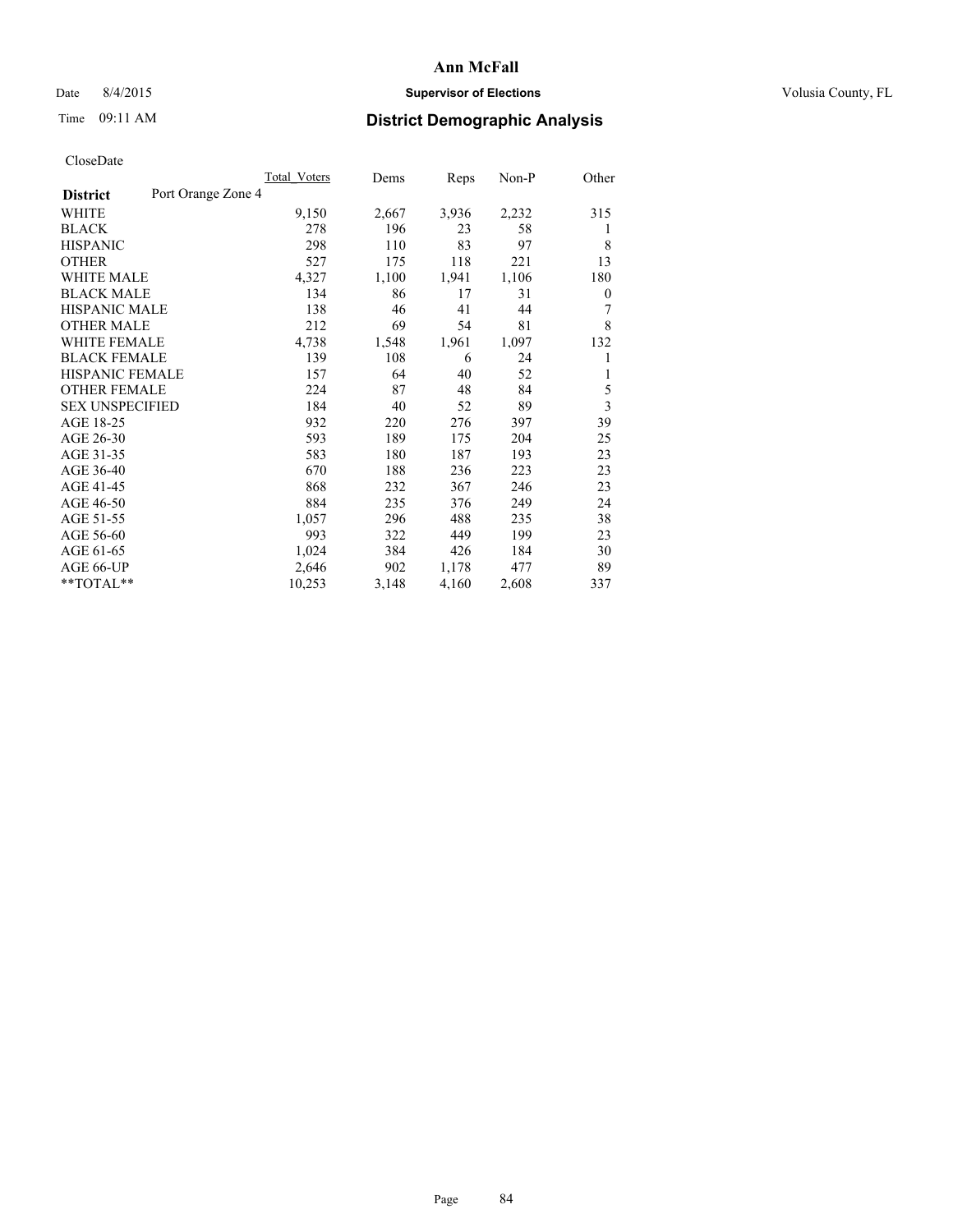## Date 8/4/2015 **Supervisor of Elections Supervisor of Elections** Volusia County, FL

# Time 09:11 AM **District Demographic Analysis**

|                        |               | Total Voters | Dems  | Reps  | Non-P | Other          |
|------------------------|---------------|--------------|-------|-------|-------|----------------|
| <b>District</b>        | South Daytona |              |       |       |       |                |
| WHITE                  |               | 6,592        | 2,415 | 2,252 | 1,681 | 244            |
| <b>BLACK</b>           |               | 640          | 494   | 25    | 116   | 5              |
| <b>HISPANIC</b>        |               | 198          | 92    | 34    | 63    | 9              |
| <b>OTHER</b>           |               | 336          | 120   | 59    | 151   | 6              |
| <b>WHITE MALE</b>      |               | 3,033        | 964   | 1,113 | 808   | 148            |
| <b>BLACK MALE</b>      |               | 249          | 185   | 10    | 51    | 3              |
| <b>HISPANIC MALE</b>   |               | 96           | 40    | 20    | 31    | 5              |
| <b>OTHER MALE</b>      |               | 99           | 37    | 18    | 42    | $\overline{c}$ |
| <b>WHITE FEMALE</b>    |               | 3,517        | 1,435 | 1,128 | 858   | 96             |
| <b>BLACK FEMALE</b>    |               | 382          | 302   | 14    | 64    | 2              |
| <b>HISPANIC FEMALE</b> |               | 99           | 50    | 14    | 31    | $\overline{4}$ |
| <b>OTHER FEMALE</b>    |               | 147          | 65    | 29    | 49    | 4              |
| <b>SEX UNSPECIFIED</b> |               | 144          | 43    | 24    | 77    | $\theta$       |
| AGE 18-25              |               | 689          | 251   | 153   | 261   | 24             |
| AGE 26-30              |               | 589          | 208   | 148   | 209   | 24             |
| AGE 31-35              |               | 485          | 196   | 113   | 164   | 12             |
| AGE 36-40              |               | 443          | 167   | 109   | 145   | 22             |
| AGE 41-45              |               | 495          | 184   | 147   | 147   | 17             |
| AGE 46-50              |               | 625          | 230   | 216   | 164   | 15             |
| AGE 51-55              |               | 784          | 307   | 259   | 192   | 26             |
| AGE 56-60              |               | 816          | 329   | 277   | 187   | 23             |
| AGE 61-65              |               | 760          | 337   | 245   | 150   | 28             |
| AGE 66-UP              |               | 2,078        | 912   | 702   | 392   | 72             |
| **TOTAL**              |               | 7,766        | 3,121 | 2,370 | 2,011 | 264            |